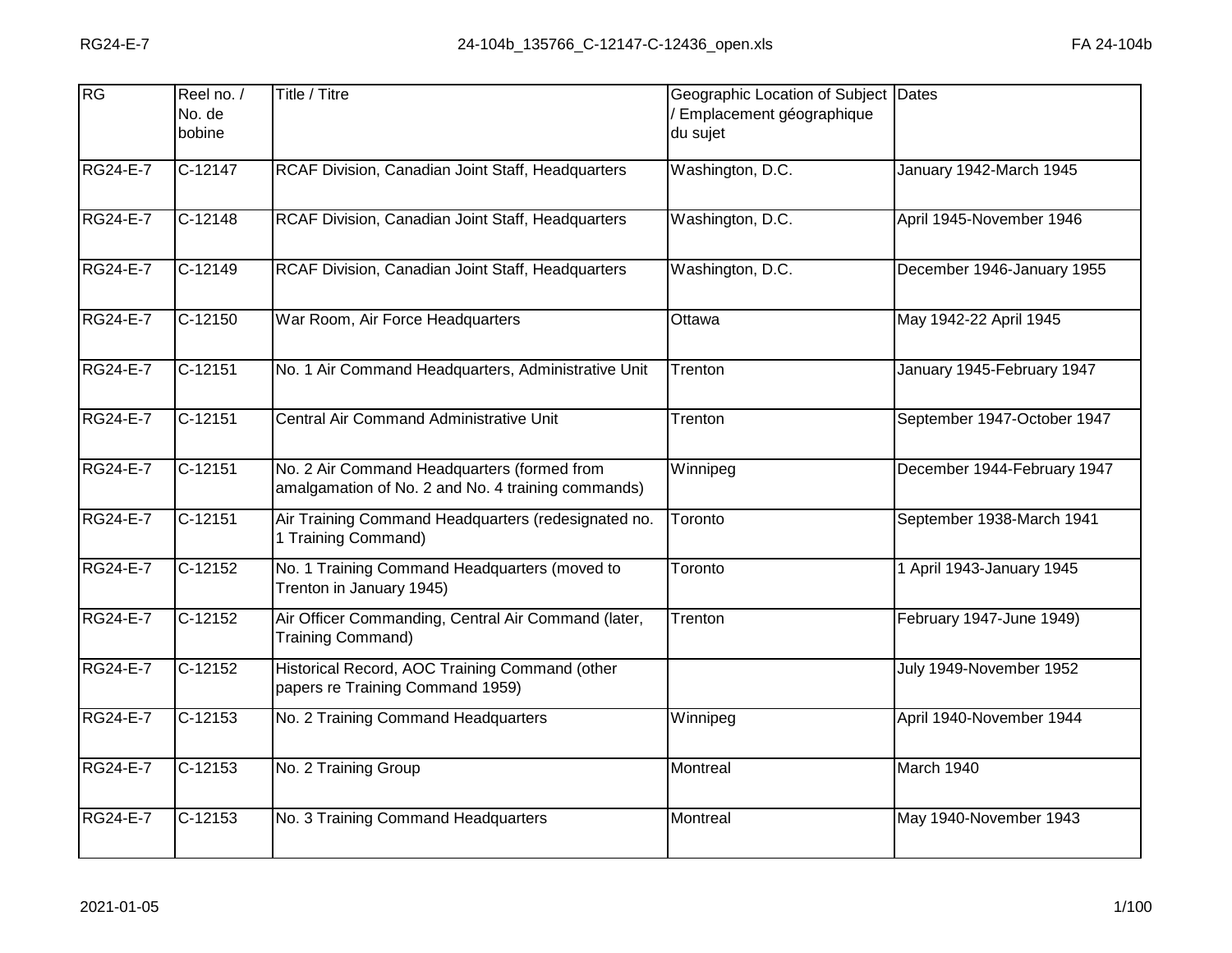| RG              | Reel no. /<br>No. de<br>bobine | Title / Titre                                                                                        | Geographic Location of Subject Dates<br>Emplacement géographique<br>du sujet |                            |
|-----------------|--------------------------------|------------------------------------------------------------------------------------------------------|------------------------------------------------------------------------------|----------------------------|
| <b>RG24-E-7</b> | $C-12154$                      | No. 3 Training Command Headquarters                                                                  | Montreal                                                                     | December 1943-January 1945 |
| <b>RG24-E-7</b> | C-12154                        | No. 4 Training Command Headquarters                                                                  | Regina (later at Calgary)                                                    | April 1940-February 1944   |
| <b>RG24-E-7</b> | $C-12155$                      | No. 4 Training Command Headquarters (beginning of<br>reel unreadable) ( diaries filmed out of order) | Calgary                                                                      | March 1944-November 1944   |
| <b>RG24-E-7</b> | $C-12155$                      | Eastern Air Command Headquarters                                                                     | Halifax                                                                      | August 1939-April 1940     |
| <b>RG24-E-7</b> | $C-12156$                      | Eastern Air Command Headquarters                                                                     | <b>Halifax</b>                                                               | May 1940-April 1943        |
| <b>RG24-E-7</b> | $C-12157$                      | Eastern Air Command Headquarters                                                                     | Halifax                                                                      | May 1943-December 1943     |
| <b>RG24-E-7</b> | $C-12158$                      | Eastern Air Command Headquarters (diaries filmed out<br>of order)                                    | <b>Halifax</b>                                                               | January 1944-January 1945  |
| <b>RG24-E-7</b> | $C-12159$                      | Eastern Air Command Headquarters (diaries filmed out<br>of order)                                    | <b>Halifax</b>                                                               | October 1944-November 1944 |
| <b>RG24-E-7</b> | $C-12159$                      | Eastern Air Command Headquarters (diaries filmed out<br>of order)                                    | <b>Halifax</b>                                                               | February 1945-January 1947 |
| <b>RG24-E-7</b> | $C-12160$                      | Western Air Command Headquarters                                                                     | Vancouver                                                                    | March 1938-May 1943        |
| <b>RG24-E-7</b> | $C-12161$                      | Western Air Command Headquarters                                                                     | Vancouver                                                                    | June 1943-July 1944        |
| <b>RG24-E-7</b> | $C-12162$                      | Western Air Command Headquarters                                                                     | Vancouver                                                                    | January 1944-December 1945 |
| <b>RG24-E-7</b> | $\overline{C}$ -12163          | Western Air Command Headquarters (filmed out of<br>order)                                            | Vancouver                                                                    | December 1945-July 1946    |
| <b>RG24-E-7</b> | $C-12163$                      | Western Air Command Headquarters (filmed out of<br>order)                                            | Vancouver                                                                    | February 1947              |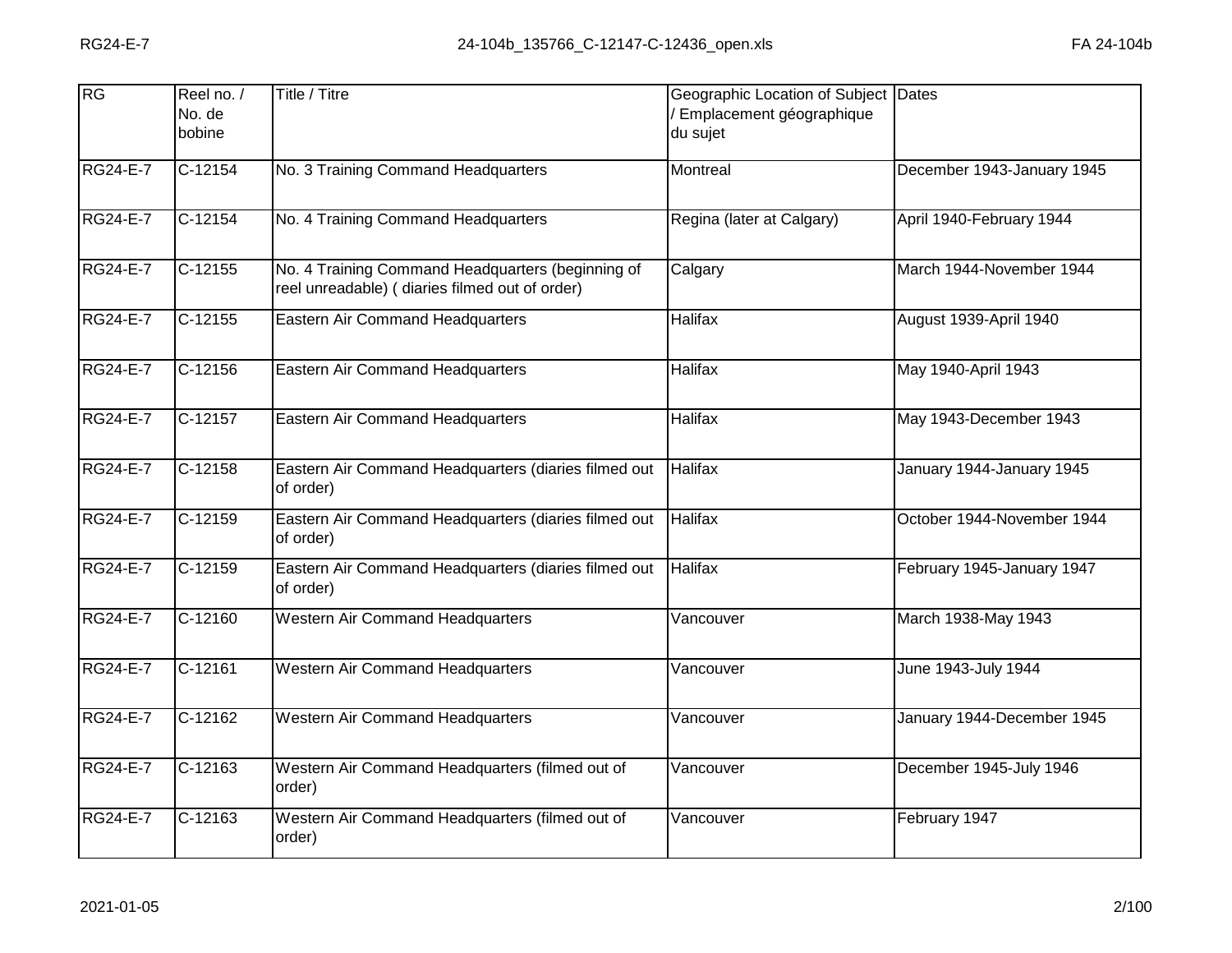| RG              | Reel no. /<br>No. de<br>bobine | Title / Titre                                                                                                                                              | Geographic Location of Subject Dates<br>/ Emplacement géographique<br>du sujet |                             |
|-----------------|--------------------------------|------------------------------------------------------------------------------------------------------------------------------------------------------------|--------------------------------------------------------------------------------|-----------------------------|
| <b>RG24-E-7</b> | $C-12164$                      | Northwest Air Command Headquarters                                                                                                                         | Edmonton                                                                       | 6 July 1942- 3 October 1945 |
| <b>RG24-E-7</b> | $C-12164$                      | North West Staging Route                                                                                                                                   | Edmonton                                                                       | July 1942-July 1948         |
| <b>RG24-E-7</b> | $C-12165$                      | North West Staging Route, includes NWAC Composite<br>Flight, 1947-1950, and No. 6 Communication Flight<br>December 1946-January 1947 (filmed out of order) | Edmonton                                                                       | July 1948-November 1950     |
| <b>RG24-E-7</b> | $C-12165$                      | Air Materiel Command Headquarters                                                                                                                          |                                                                                | October 1945-December 1964  |
| <b>RG24-E-7</b> | $C-12166$                      | Air Transport Command (No. 9 Group RCAF until April<br>1948)                                                                                               |                                                                                | February 1945-November 1950 |
| <b>RG24-E-7</b> | $C-12167$                      | Air Transport Command (not filmed in order)                                                                                                                |                                                                                | December 1950-1967          |
| <b>RG24-E-7</b> | $C-12168$                      | No. 1 Group                                                                                                                                                | St. John's, NFLD.                                                              | June 1941-June 1945         |
| <b>RG24-E-7</b> | $C-12168$                      | No. 2 Group                                                                                                                                                | Victoria                                                                       | February 1943-March 1944    |
| RG24-E-7        | C-12168                        | No. 4 Group                                                                                                                                                | <b>Prince Rupert</b>                                                           | June 1942-March 1944        |
| <b>RG24-E-7</b> | $C-12169$                      | No. 10 Group (later Maritime Group Headquarters)                                                                                                           | <b>Halifax</b>                                                                 | March 1947-December 1963    |
| <b>RG24-E-7</b> | C-12170                        | No. 12 Operational Training Group                                                                                                                          | Halifax                                                                        | July 1942-December 1944     |
| <b>RG24-E-7</b> | $C-12170$                      | No. 2 (Movements) Group (re-numbered as No. 11 in<br>February 1942)                                                                                        | <b>Halifax</b>                                                                 | October 1941-November 1943  |
| <b>RG24-E-7</b> | C-12170                        | Air Defence Group Headquarters (later Air Defence<br>Command)                                                                                              | St-Hubert                                                                      | December 1948-December 1964 |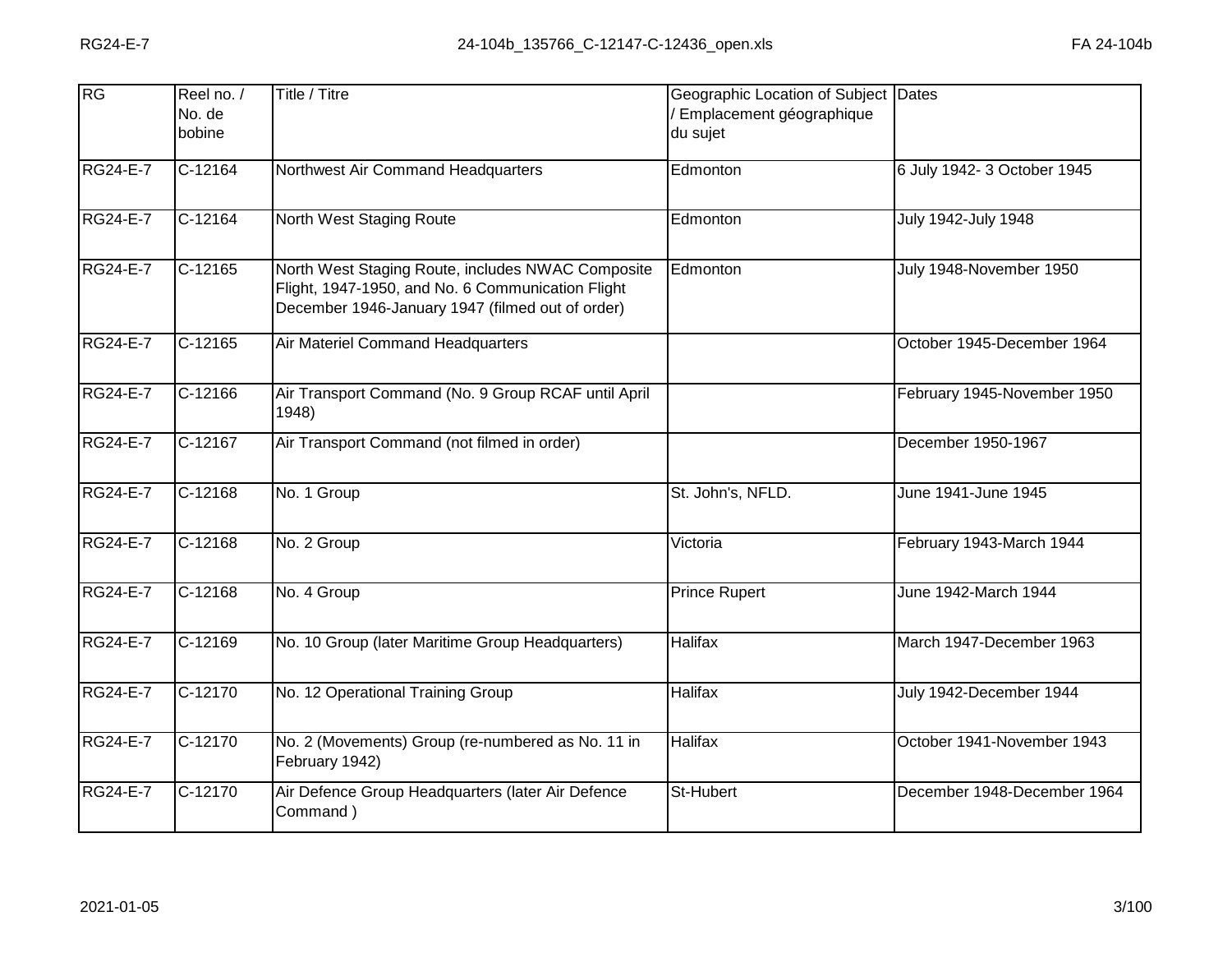| <b>RG</b>       | Reel no. /<br>No. de<br>bobine | Title / Titre                                                                                                          | Geographic Location of Subject Dates<br>/ Emplacement géographique<br>du sujet |                              |
|-----------------|--------------------------------|------------------------------------------------------------------------------------------------------------------------|--------------------------------------------------------------------------------|------------------------------|
| <b>RG24-E-7</b> | $C-12170$                      | No. 14 Training Group Headquarters                                                                                     | Winnipeg                                                                       | December 1951-April 1959     |
| <b>RG24-E-7</b> | $C-12171$                      | No. 14 Training Group Headquarters (press releases)                                                                    | Winnipeg                                                                       | No date                      |
| <b>RG24-E-7</b> | $C-12172$                      | No. 11 Group and Tactical Group Headquarters                                                                           |                                                                                | April 1947-November 1958     |
| <b>RG24-E-7</b> | $C-12172$                      | No. 12 Air Defence Group Headquarters                                                                                  | Vancouver                                                                      | March 1947-November 1953     |
| <b>RG24-E-7</b> | $C-12173$                      | No. 12 Air Defence Group Headquarters (redesignated<br>No.5 Air Division Headquarters, Vancouver, 1<br>September 1955) | Vancouver                                                                      | December 1953-August 1955    |
| <b>RG24-E-7</b> | C-12173                        | No. 5 Air Division Headquarters                                                                                        | Vancouver                                                                      | June 1955-December 1963      |
| <b>RG24-E-7</b> | $C-12174$                      | No. 7 Photographic Wing                                                                                                | Rockcliffe, Ontario                                                            | May 1944-March 1946          |
| <b>RG24-E-7</b> | $C-12174$                      | No. 22 Photographic Wing                                                                                               | Rockcliffe, Ontario                                                            | November 1946-December 1949  |
| <b>RG24-E-7</b> | $C-12175$                      | <b>RCAF Station</b>                                                                                                    | Alliford Bay, B.C.                                                             | February 1942-September 1945 |
| <b>RG24-E-7</b> | $C-12175$                      | <b>RCAF Station</b>                                                                                                    | Aylmer, Ontario                                                                | August 1944-November 1944    |
| <b>RG24-E-7</b> | C-12175                        | <b>RCAF Station</b>                                                                                                    | Aylmer, Ontario                                                                | April 1947-November 1961     |
| <b>RG24-E-7</b> | $C-12175$                      | <b>RCAF Station</b>                                                                                                    | Abbotsford, B.C.                                                               | August 1943-September 1943   |
| <b>RG24-E-7</b> | C-12175                        | <b>RCAF Station</b>                                                                                                    | Assiniboia, Saskatchewan                                                       | August 1944-November 1944    |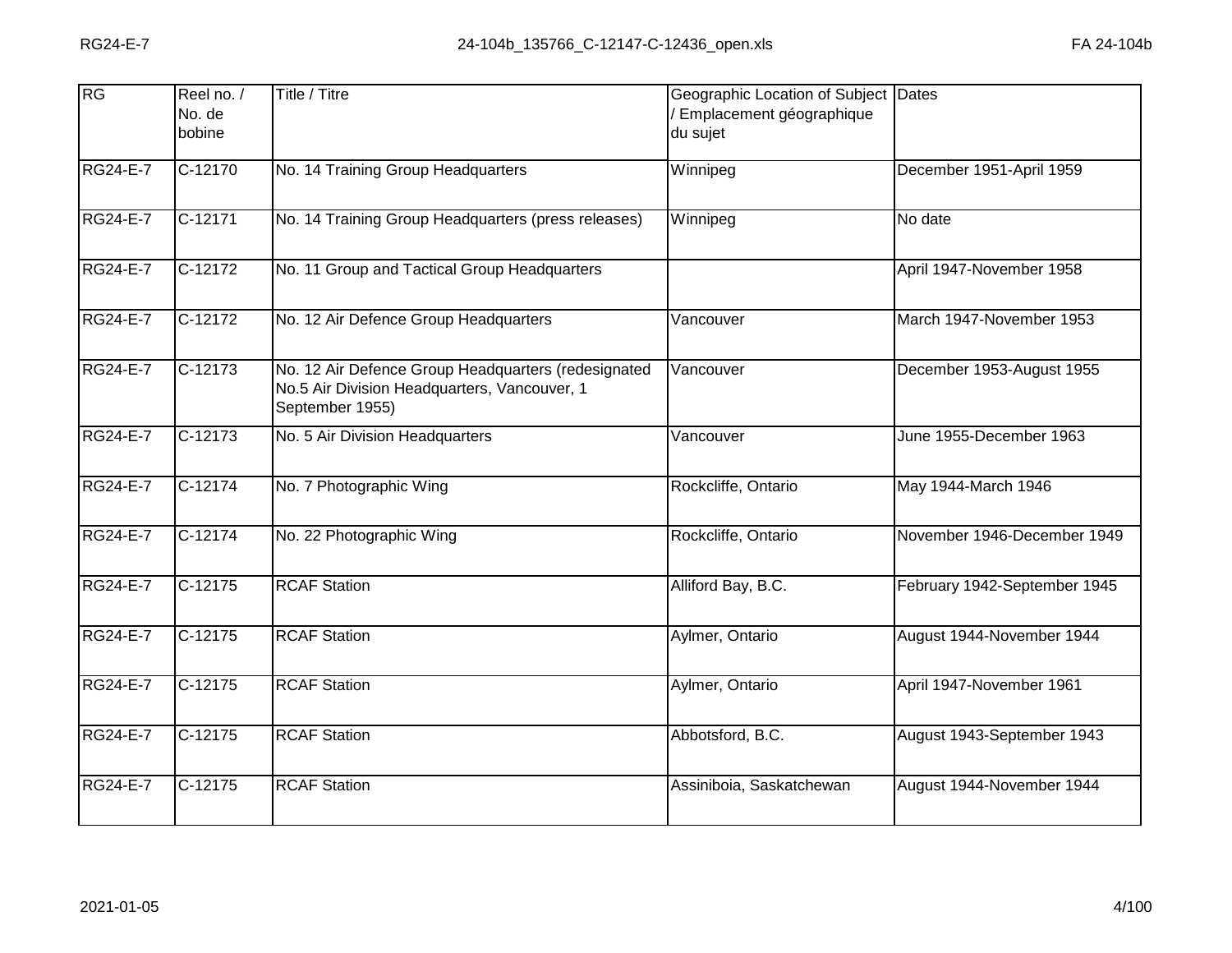| RG              | Reel no. /<br>No. de<br>bobine | Title / Titre                                     | Geographic Location of Subject Dates<br>Emplacement géographique<br>du sujet |                               |
|-----------------|--------------------------------|---------------------------------------------------|------------------------------------------------------------------------------|-------------------------------|
| <b>RG24-E-7</b> | $C-12175$                      | <b>RCAF Station</b>                               | Annette Island, Alaska                                                       | November 1942-May 1943        |
| <b>RG24-E-7</b> | C-12176                        | <b>RCAF Station</b>                               | Beaverbank, Nova Scotia                                                      | December 1953-June 1964       |
| <b>RG24-E-7</b> | $C-12176$                      | RCAF Station Beaverlodge (See Saskatoon Mountain) |                                                                              | $[1943 - 1964]$               |
| <b>RG24-E-7</b> | C-12176                        | <b>RCAF Station</b>                               | Bella Bella, B.C.                                                            | September 1938-September 1945 |
| <b>RG24-E-7</b> | $C-12177$                      | <b>RCAF Station</b>                               | Bird, Manitoba                                                               | December 1957-March 1964      |
| <b>RG24-E-7</b> | $C-12177$                      | <b>RCAF Station</b>                               | Botwood, NFLD.                                                               | April 1942-October 1945       |
| <b>RG24-E-7</b> | $C-12177$                      | <b>RCAF Station</b>                               | Boundary Bay, B.C.                                                           | October 1942-March 1944       |
| <b>RG24-E-7</b> | $C-12177$                      | <b>RCAF Station</b>                               | Calgary, Alberta                                                             | September 1941-July 1942      |
| <b>RG24-E-7</b> | $C-12177$                      | <b>RCAF Station</b>                               | Calgary, Alberta                                                             | June 1950-July 1964           |
| <b>RG24-E-7</b> | $C-12177$                      | <b>RCAF Station</b>                               | Camp Borden, Ontario                                                         | March 1927-January 1940       |
| <b>RG24-E-7</b> | C-12177                        | <b>RCAF Station</b>                               | Camp Borden, Ontario                                                         | April 1947-November 1967      |
| <b>RG24-E-7</b> | $C-12178$                      | <b>RCAF Station</b>                               | Camp Borden, Ontario                                                         | December 1962-December 1964   |
| <b>RG24-E-7</b> | C-12178                        | <b>RCAF Station</b>                               | Centralia, Ontario                                                           | April 1947-December 1964      |
| <b>RG24-E-7</b> | C-12178                        | <b>RCAF Station</b>                               | Chatham, N.B.                                                                | December 1949-December 1964   |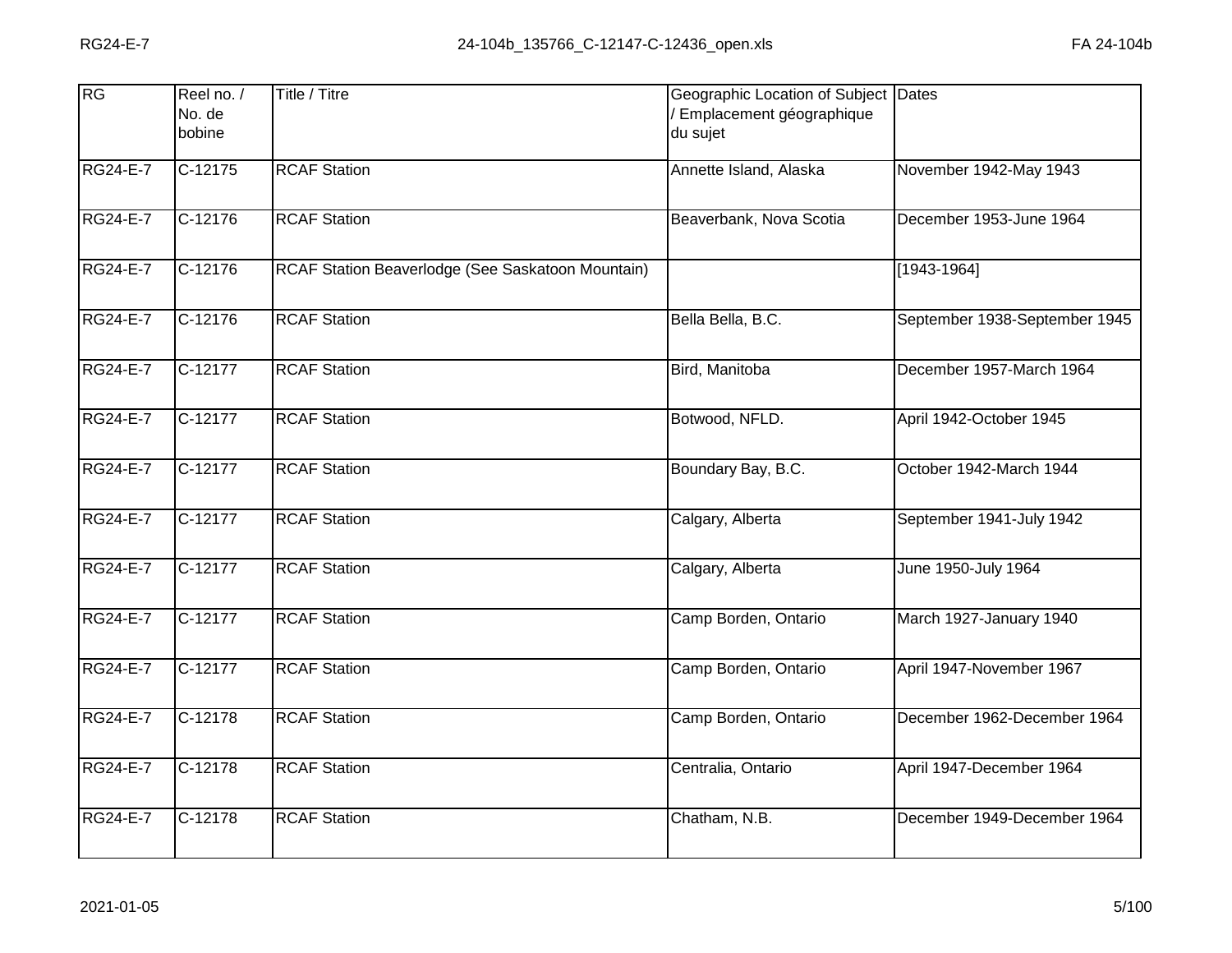| RG              | Reel no. /<br>No. de<br>bobine | Title / Titre                      | Geographic Location of Subject Dates<br>Emplacement géographique<br>du sujet |                             |
|-----------------|--------------------------------|------------------------------------|------------------------------------------------------------------------------|-----------------------------|
| <b>RG24-E-7</b> | $C-12179$                      | <b>RCAF Station</b>                | Clinton, Ontario                                                             | April 1947-December 1964    |
| <b>RG24-E-7</b> | C-12180                        | <b>RCAF Station</b>                | Clinton, Ontario                                                             | June 1964-December 1964     |
| <b>RG24-E-7</b> | $C-12180$                      | <b>RCAF Station</b>                | Coal Harbour, B.C.                                                           | June 1940-August 1945       |
| <b>RG24-E-7</b> | C-12180                        | <b>RCAF Station</b>                | Cold Lake, Alberta                                                           | November 1954-December 1964 |
| <b>RG24-E-7</b> | $C-12181$                      | <b>RCAF Station</b>                | Comox, B.C.                                                                  | May 1943-December 1964      |
| <b>RG24-E-7</b> | $C-12182$                      | RCAF Station (not filmed in order) | Dartmouth, N.S.                                                              | January 1936-February 1943  |
| <b>RG24-E-7</b> | C-12183                        | RCAF Station (not filmed in order) | Dartmouth, N.S.                                                              | October 1940-August 1948    |
| <b>RG24-E-7</b> | $C-12183$                      | <b>RCAF Station</b>                | Claresholm, Alberta                                                          | July 1951-November 1957     |
| <b>RG24-E-7</b> | C-12183                        | <b>RCAF Station</b>                | Cranberry Portage, Manitoba                                                  | April 1957-December 1963    |
| <b>RG24-E-7</b> | $C-12183$                      | <b>RCAF Station</b>                | Dawson Creek, B.C.                                                           | August 1945-November 1959   |
| <b>RG24-E-7</b> | C-12184                        | <b>RCAF Station</b>                | Dawson Creek, B.C.                                                           | April 1960-December 1963    |
| <b>RG24-E-7</b> | $C-12184$                      | <b>RCAF Station</b>                | Debert                                                                       | October 1944-September 1945 |
| <b>RG24-E-7</b> | C-12184                        | <b>RCAF Station</b>                | Downsview, Ontario                                                           | October 1958-December 1963  |
| <b>RG24-E-7</b> | C-12184                        | <b>RCAF Station</b>                | Edgar                                                                        | September 1952-July 1964    |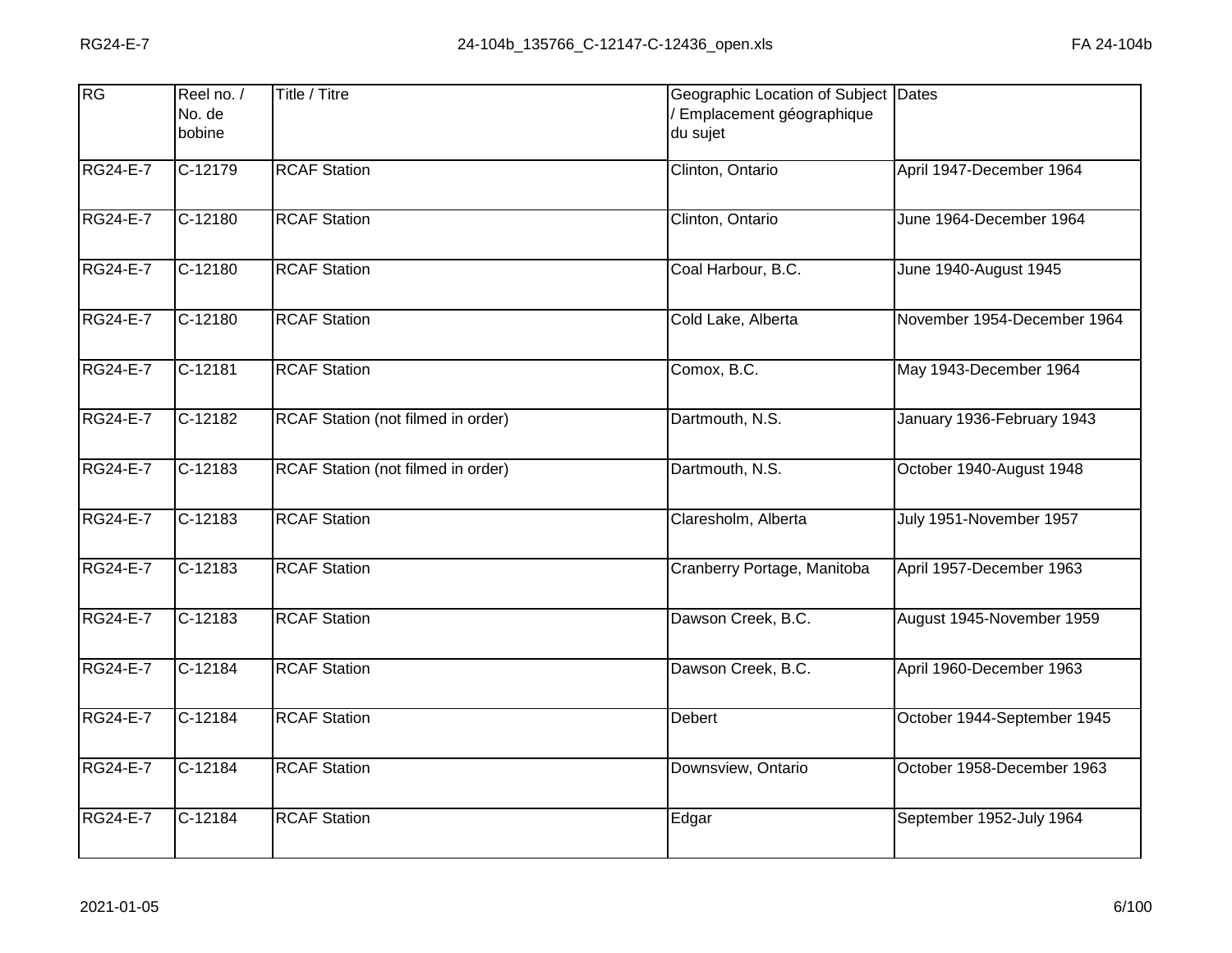| RG              | Reel no. /<br>No. de<br>bobine | Title / Titre                           | Geographic Location of Subject Dates<br>Emplacement géographique<br>du sujet |                              |
|-----------------|--------------------------------|-----------------------------------------|------------------------------------------------------------------------------|------------------------------|
| <b>RG24-E-7</b> | $C-12185$                      | <b>RCAF Station</b>                     | Edmonton                                                                     | July 1944-November 1955      |
| RG24-E-7        | $C-12185$                      | RCAF Station (organization orders only) | Frobisher Bay                                                                | 1950-1957                    |
| <b>RG24-E-7</b> | $C-12185$                      | <b>RCAF Station</b>                     | Fort Nelson, B.C.                                                            | December 1944-31 May 1951    |
| <b>RG24-E-7</b> | $C-12185$                      | <b>RCAF Station</b>                     | Fort St. John                                                                | January 1945-30 April 1947   |
| <b>RG24-E-7</b> | $C-12186$                      | <b>RCAF Station</b>                     | Gander, NFLD.                                                                | May 1941-March 1946          |
| <b>RG24-E-7</b> | $C-12187$                      | <b>RCAF Station</b>                     | Gander, NFLD.                                                                | November 1953-December 1964  |
| <b>RG24-E-7</b> | $C-12187$                      | <b>RCAF Station</b>                     | Gaspé, Quebec                                                                | September 1942-July 1945     |
| <b>RG24-E-7</b> | C-12187                        | RCAF Station (not filmed in order)      | Gimli, Manitoba                                                              | July 1950-December 1963      |
| RG24-E-7        | C-12188                        | <b>RCAF Station</b>                     | Goose Bay, Labrador                                                          | <b>August 1941-July 1950</b> |
| <b>RG24-E-7</b> | $C-12189$                      | <b>RCAF Station</b>                     | Goose Bay, Labrador                                                          | August 1950-December 1964    |
| <b>RG24-E-7</b> | C-12190                        | <b>RCAF Station</b>                     | Greenwood, Nova Scotia                                                       | August 1945-November 1961    |
| <b>RG24-E-7</b> | $C-12190$                      | <b>RCAF Station</b>                     | Grande Prairie, Alberta                                                      | October 1944-May 1946        |
| <b>RG24-E-7</b> | C-12190                        | <b>RCAF Station</b>                     | Great Whale River, Quebec                                                    | November 1955-December 1964  |
| <b>RG24-E-7</b> | C-12190                        | <b>RCAF Station</b>                     | Hamilton, Ontario                                                            | June 1950-November 1960      |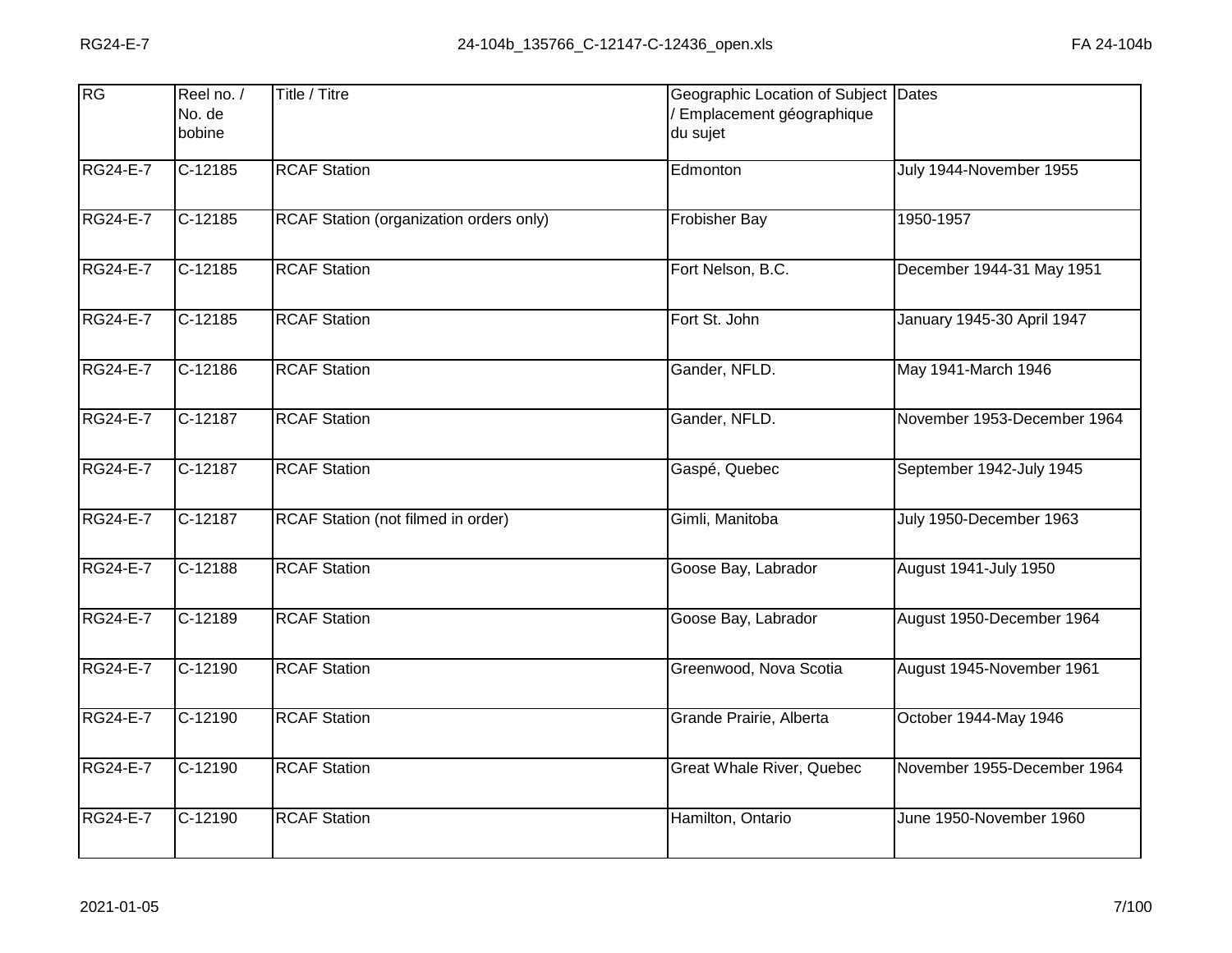| RG              | Reel no. /<br>No. de<br>bobine | Title / Titre                      | Geographic Location of Subject Dates<br>Emplacement géographique<br>du sujet |                             |
|-----------------|--------------------------------|------------------------------------|------------------------------------------------------------------------------|-----------------------------|
| <b>RG24-E-7</b> | C-12190                        | <b>RCAF Station</b>                | Knob Lake, Quebec                                                            | July 1955-December 1964     |
| RG24-E-7        | C-12190                        | <b>RCAF Station</b>                | Holberg, British Columbia                                                    | December 1953-May 1962      |
| <b>RG24-E-7</b> | $C-12191$                      | <b>RCAF Station</b>                | Holberg, British Columbia                                                    | June 1962-December 1964     |
| <b>RG24-E-7</b> | C-12191                        | <b>RCAF Station</b>                | Lachine, Quebec                                                              | December 1944-May 1959      |
| <b>RG24-E-7</b> | $C-12191$                      | <b>RCAF Station</b>                | Lincoln, Alberta                                                             | June 1954-May 1962          |
| <b>RG24-E-7</b> | $C-12191$                      | <b>RCAF Station</b>                | London, Ontario                                                              | April 1950-May 1958         |
| <b>RG24-E-7</b> | $C-12191$                      | <b>RCAF Station</b>                | MacDonald, Manitoba                                                          | April 1951-May 1959         |
| <b>RG24-E-7</b> | $C-12191$                      | <b>RCAF Station</b>                | Mont-Joli, Quebec                                                            | January 1941-June 1946      |
| <b>RG24-E-7</b> | $C-12191$                      | <b>RCAF Station</b>                | Moncton, New Brunswick                                                       | January 1944-October 1945   |
| <b>RG24-E-7</b> | $C-12192$                      | RCAF Station (not filmed in order) | Moose Jaw, Saskatchewan                                                      | June 1952-November 1964     |
| <b>RG24-E-7</b> | $\overline{C}$ -12192          | <b>RCAF</b> Station                | Mountain View, Ontario                                                       | May 1941-December 1942      |
| <b>RG24-E-7</b> | $C-12192$                      | <b>RCAF Station</b>                | Namao, Alberta                                                               | December 1955-December 1964 |
| <b>RG24-E-7</b> | $C-12194$                      | RCAF Station (not filmed in order) | North Bay, Ontario                                                           | 1942-1945                   |
| <b>RG24-E-7</b> | C-12194                        | RCAF Station (not filmed in order) | North Bay, Ontario                                                           | May 1951-November 1964      |
|                 |                                |                                    |                                                                              |                             |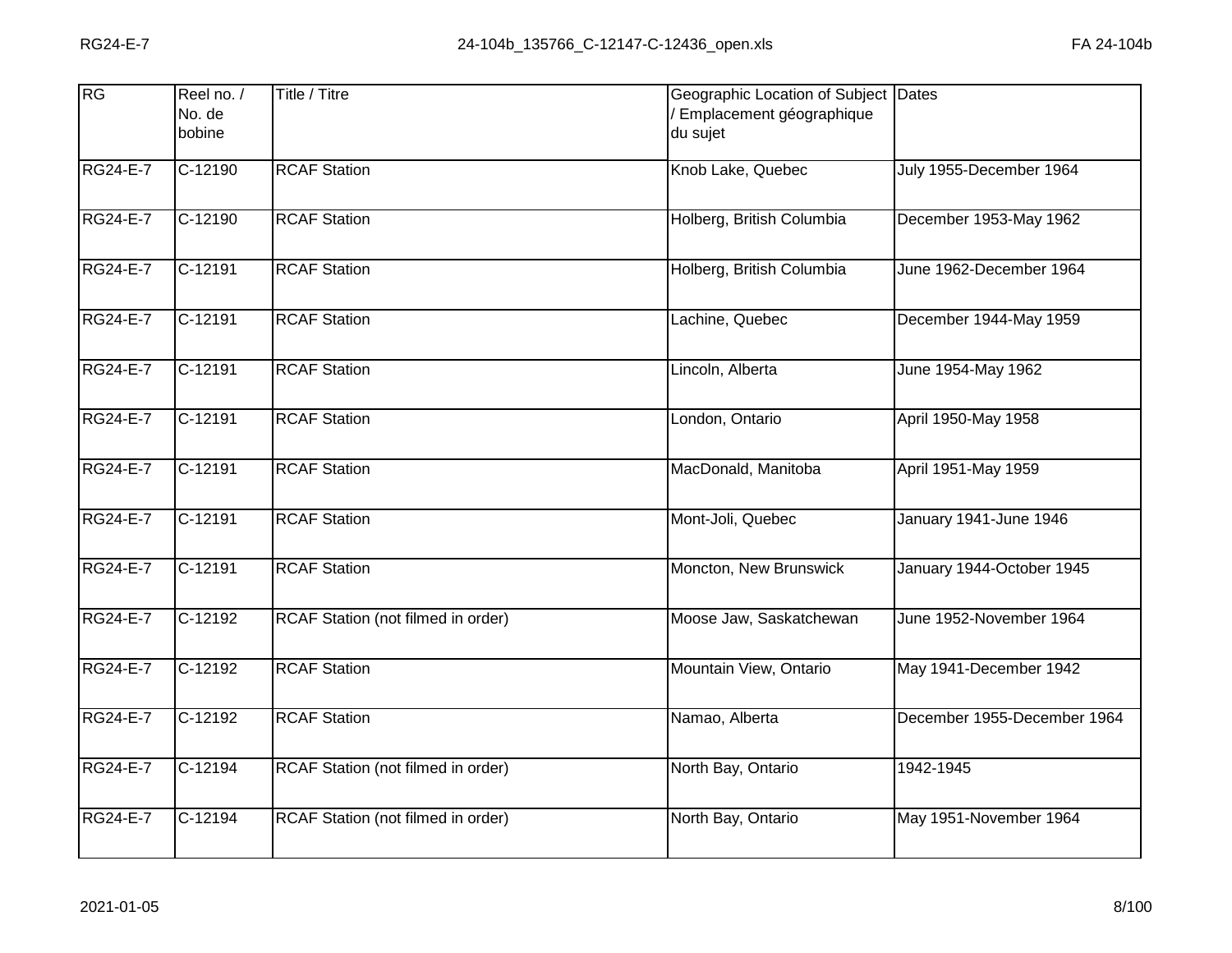| RG              | Reel no. /<br>No. de<br>bobine | Title / Titre                      | Geographic Location of Subject Dates<br>Emplacement géographique<br>du sujet |                               |
|-----------------|--------------------------------|------------------------------------|------------------------------------------------------------------------------|-------------------------------|
| <b>RG24-E-7</b> | $C-12195$                      | <b>RCAF Station</b>                | Neepawa, Manitoba                                                            | August 1944-November 1944     |
| <b>RG24-E-7</b> | C-12195                        | <b>RCAF Station</b>                | North Sydney, Nova Scotia                                                    | April 1941-October 1943       |
| <b>RG24-E-7</b> | $C-12195$                      | <b>RCAF Station</b>                | Pagwa, Ontario                                                               | March 1963-December 1964      |
| <b>RG24-E-7</b> | $C-12195$                      | <b>RCAF Station</b>                | Parent, Quebec                                                               | October 1950-March 1964       |
| <b>RG24-E-7</b> | $C-12195$                      | <b>RCAF Station</b>                | Patricia Bay, British Columbia                                               | May 1940-April 1946           |
| <b>RG24-E-7</b> | $C-12196$                      | <b>RCAF Station</b>                | Patricia Bay, British Columbia                                               | April 1946-March 1948         |
| <b>RG24-E-7</b> | $C-12196$                      | <b>RCAF Station</b>                | Penhold, Alberta                                                             | May 1952-December 1964        |
| <b>RG24-E-7</b> | $C-12196$                      | <b>RCAF Station</b>                | Pennfield Ridge, New<br><b>Brunswick</b>                                     | May 1944-October 1945         |
| <b>RG24-E-7</b> | C-12196                        | RCAF Station (not filmed in order) | Portage La Prairie, Manitoba                                                 | June 1959-December 1964       |
| <b>RG24-E-7</b> | $C-12196$                      | <b>RCAF Station</b>                | Prince George, British Columbia March 1944-September 1945                    |                               |
| <b>RG24-E-7</b> | C-12196                        | <b>RCAF Station</b>                | Prince Rupert, British Columbia                                              | September 1940-September 1945 |
| <b>RG24-E-7</b> | $C-12196$                      | <b>RCAF Station</b>                | Port Hardy, British Columbia                                                 | January 1944-March 1944       |
| <b>RG24-E-7</b> | C-12196                        | <b>RCAF Station</b>                | Puntzi Mountain, British<br>Columbia                                         | November 1962-December 1964   |
| <b>RG24-E-7</b> | $C-12196$                      | <b>RCAF Station</b>                | Ramore, Ontario                                                              | October 1961-December 1964    |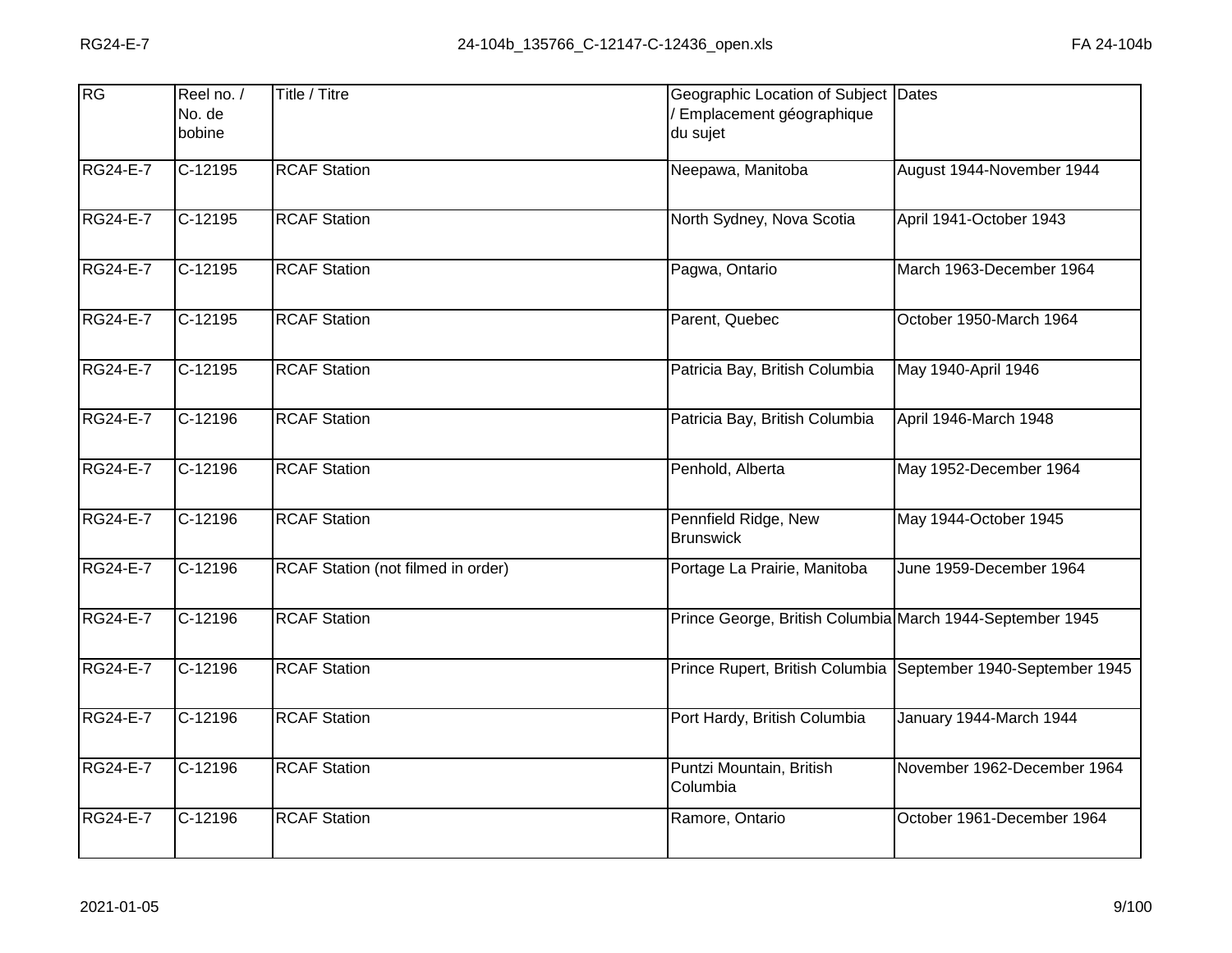| RG              | Reel no. /<br>No. de<br>bobine | Title / Titre                      | Geographic Location of Subject Dates<br>/ Emplacement géographique<br>du sujet |                             |
|-----------------|--------------------------------|------------------------------------|--------------------------------------------------------------------------------|-----------------------------|
| <b>RG24-E-7</b> | $C-12196$                      | <b>RCAF Station</b>                | Ottawa (Rockcliffe)                                                            | June 1936-May 1942          |
| <b>RG24-E-7</b> | C-12198                        | <b>RCAF Station</b>                | Ottawa (Rockcliffe)                                                            | June 1942-May 1960          |
| <b>RG24-E-7</b> | $C-12199$                      | <b>RCAF Station</b>                | Ottawa (Rockcliffe)                                                            | June 1960-December 1964     |
| <b>RG24-E-7</b> | $C-12199$                      | <b>RCAF Station</b>                | St-Hubert, Quebec                                                              | March 1944-May 1957         |
| <b>RG24-E-7</b> | $C-12200$                      | <b>RCAF Station</b>                | St-Hubert, Quebec                                                              | June 1957-December 1964     |
| <b>RG24-E-7</b> | C-12200                        | RCAF Station (not filmed in order) | St-Jean, Quebec                                                                | February 1951-December 1964 |
| <b>RG24-E-7</b> | $C-12201$                      | <b>RCAF Station</b>                | St-Sylvestre, Quebec                                                           | September 1953-July 1964    |
| <b>RG24-E-7</b> | C-12201                        | <b>RCAF Station</b>                | Scoudouc, New Brunswick                                                        | July 1945-December 1945     |
| <b>RG24-E-7</b> | C-12201                        | <b>RCAF Station</b>                | Saskatoon Mountain, Alberta<br>(Beaverlodge)                                   | December 1962-December 1964 |
| <b>RG24-E-7</b> | $C-12201$                      | <b>RCAF Station</b>                | Saskatoon, Saskatchewan                                                        | June 1950-December 1963     |
| <b>RG24-E-7</b> | C-12201                        | <b>RCAF Station</b>                | Sea Island, British Columbia                                                   | April 1942-May 1953         |
| <b>RG24-E-7</b> | $C-12202$                      | <b>RCAF Station</b>                | Sea Island, British Columbia                                                   | December 1952-May 1961      |
| <b>RG24-E-7</b> | $C-12202$                      | <b>RCAF Station</b>                | Seven Islands, Quebec                                                          | May 1944-October 1945       |
| <b>RG24-E-7</b> | C-12202                        | <b>RCAF Station</b>                | Shelburne, Nova Scotia                                                         | June 1942-March 1944        |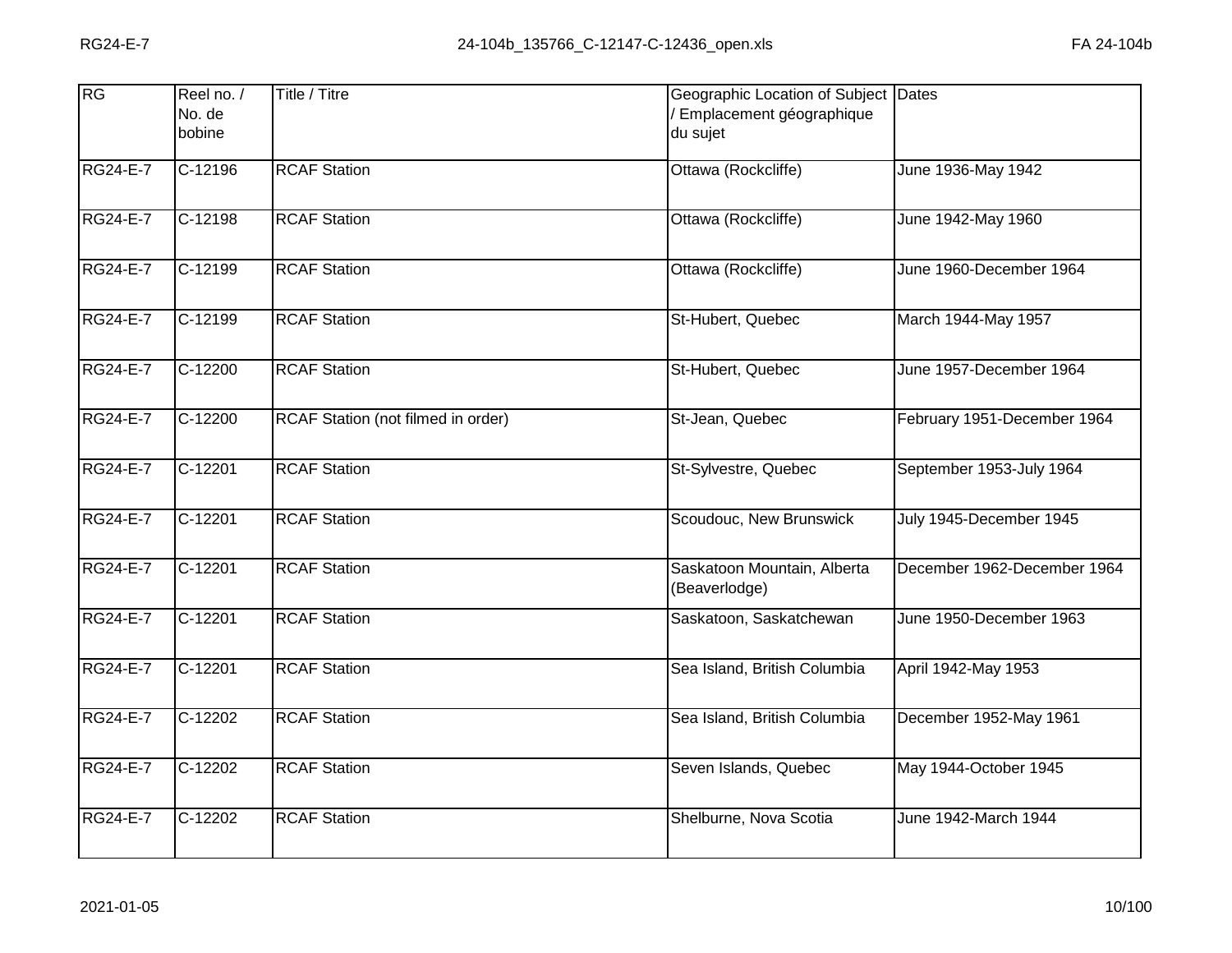| RG              | Reel no. /<br>No. de<br>bobine | Title / Titre                      | Geographic Location of Subject Dates<br>Emplacement géographique<br>du sujet |                              |
|-----------------|--------------------------------|------------------------------------|------------------------------------------------------------------------------|------------------------------|
| <b>RG24-E-7</b> | $C-12202$                      | <b>RCAF Station</b>                | Smithers, British Columbia                                                   | August 1943-March 1944       |
| <b>RG24-E-7</b> | C-12202                        | <b>RCAF Station</b>                | Stoney Mountain, Alberta                                                     | December 1958-December 1963  |
| <b>RG24-E-7</b> | C-12202                        | <b>RCAF Station</b>                | Summerside, Prince Edward<br>Island                                          | April 1947-December 1964     |
| <b>RG24-E-7</b> | C-12202                        | <b>RCAF Station</b>                | Swift Current, Saskatchewan                                                  | May 1944-August 1944         |
| <b>RG24-E-7</b> | $C-12202$                      | <b>RCAF Station</b>                | Terrace, British Columbia                                                    | November 1943-March 1944     |
| <b>RG24-E-7</b> | $C-12203$                      | <b>RCAF Station</b>                | Tofino, British Columbia                                                     | October 1942-November 1957   |
| <b>RG24-E-7</b> | $C-12203$                      | <b>RCAF Station</b>                | Sydney, Nova Scotia                                                          | September 1940-November 1944 |
| <b>RG24-E-7</b> | C-12204                        | RCAF Station (filmed out of order) | Sydney, Nova Scotia                                                          | April 1943-March 1944        |
| <b>RG24-E-7</b> | C-12204                        | <b>RCAF Station</b>                | Torbay, NFLD.                                                                | December 1941-March 1946     |
| <b>RG24-E-7</b> | $C-12204$                      | <b>RCAF Station</b>                | Torbay, NFLD.                                                                | June 1953-March 1964         |
| <b>RG24-E-7</b> | C-12204                        | <b>RCAF Station</b>                | Toronto, Ontario                                                             | February 1947-June 1948      |
| <b>RG24-E-7</b> | $C-12205$                      | <b>RCAF Station</b>                | Toronto, Ontario                                                             | July 1948-September 1958     |
| <b>RG24-E-7</b> | C-12205                        | <b>RCAF Station</b>                | Trenton, Ontario                                                             | January 1936-March 1947      |
| <b>RG24-E-7</b> | C-12206                        | <b>RCAF Station</b>                | Trenton, Ontario                                                             | April 1947-December 1964     |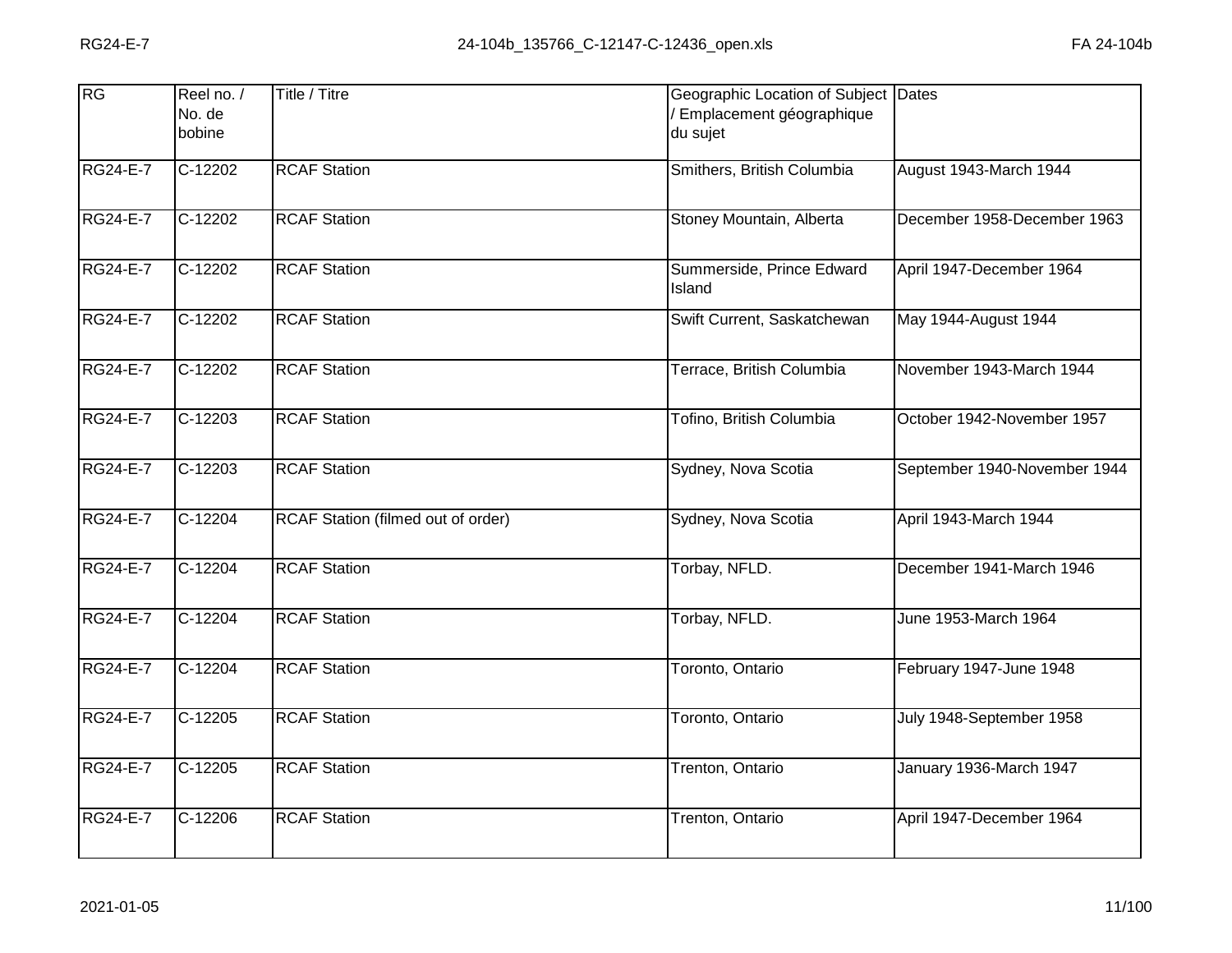| RG              | Reel no. /<br>No. de<br>bobine | Title / Titre                    | Geographic Location of Subject Dates<br>/ Emplacement géographique<br>du sujet |                             |
|-----------------|--------------------------------|----------------------------------|--------------------------------------------------------------------------------|-----------------------------|
| <b>RG24-E-7</b> | C-12206                        | <b>RCAF Station</b>              | Ucluelet, British Columbia                                                     | January 1942-November 1944  |
| <b>RG24-E-7</b> | C-12206                        | <b>RCAF Station</b>              | Uplands, Ontario                                                               | May 1945-December 1964      |
| <b>RG24-E-7</b> | C-12207                        | <b>RCAF Station</b>              | Vancouver, British Columbia                                                    | June 1920-November 1961     |
| <b>RG24-E-7</b> | C-12208                        | <b>RCAF Station</b>              | Vancouver, British Columbia                                                    | December 1961-December 1964 |
| <b>RG24-E-7</b> | $C-12208$                      | <b>RCAF Station</b>              | Watson Lake, Yukon Territory                                                   | December 1944-April 1946    |
| <b>RG24-E-7</b> | $C-12208$                      | <b>RCAF Station</b>              | Winisk, Ontario                                                                | June 1958-December 1964     |
| <b>RG24-E-7</b> | $C-12208$                      | <b>RCAF Station</b>              | Woodcock, British Columbia                                                     | May 1943-September 1943     |
| <b>RG24-E-7</b> | $C-12208$                      | <b>RCAF Station</b>              | Whitehorse, Yukon Territory                                                    | October 1944-November 1957  |
| <b>RG24-E-7</b> | C-12209                        | <b>RCAF Station</b>              | Whitehorse, Yukon Territory                                                    | May 1961-December 1964      |
| <b>RG24-E-7</b> | $C-12209$                      | <b>RCAF Station</b>              | Winnipeg, Manitoba                                                             | 1923-1932                   |
| <b>RG24-E-7</b> | $\overline{C}$ -12210          | <b>RCAF Station</b>              | Winnipeg, Manitoba                                                             | 1932-December 1964          |
| <b>RG24-E-7</b> | $C-12211$                      | <b>RCAF Station</b>              | Yarmouth, Nova Scotia                                                          | January 1942-February 1945  |
| <b>RG24-E-7</b> | C-12212                        | <b>RCAF Station</b>              | Yarmouth, Nova Scotia                                                          | March 1945-September 1945   |
| <b>RG24-E-7</b> | $\overline{C-12212}$           | Canada Joint Air Training Centre | Rivers, Manitoba                                                               | April 1947-May 1953         |
|                 |                                |                                  |                                                                                |                             |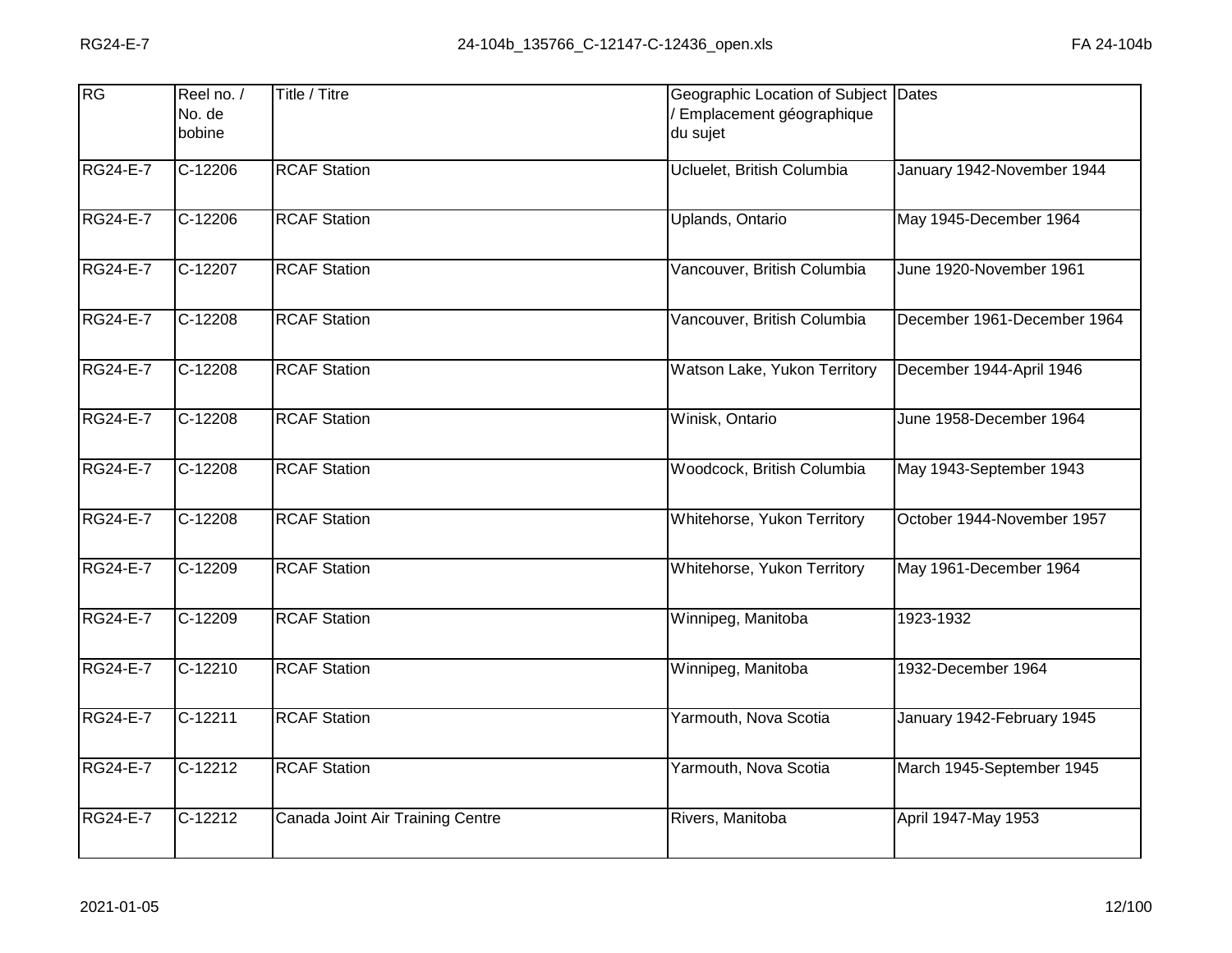| RG              | Reel no. /<br>No. de<br>bobine | Title / Titre                                                                              | Geographic Location of Subject Dates<br>Emplacement géographique<br>du sujet |                              |
|-----------------|--------------------------------|--------------------------------------------------------------------------------------------|------------------------------------------------------------------------------|------------------------------|
| <b>RG24-E-7</b> | $C-12213$                      | Canada Joint Air Training Centre                                                           | Rivers, Manitoba                                                             | June 1953-December 1964      |
| RG24-E-7        | $C-12213$                      | No. 501 Personnel Holding Unit (redesignated No.1<br>Release Centre in November 1944)      | Halifax, Nova Scotia                                                         | May 1944-September 1945      |
| <b>RG24-E-7</b> | $C-12213$                      | No. 2 Release Centre                                                                       | Lachine, Quebec                                                              | October 1944-September 1946  |
| RG24-E-7        | $C-12213$                      | No. 4 Release Centre                                                                       | Toronto, Ontario                                                             | November 1944-March 1946     |
| <b>RG24-E-7</b> | $C-12213$                      | No. 5 Release Centre                                                                       | Winnipeg, Manitoba                                                           | February 1946-August 1946    |
| <b>RG24-E-7</b> | $C-12213$                      | No. 6 Release Centre                                                                       | Regina, Saskatchewan                                                         | November 1944-November 1945  |
| <b>RG24-E-7</b> | $C-12213$                      | No. 7 Release Centre                                                                       | Calgary, Alberta                                                             | January 1945-February 1946   |
| <b>RG24-E-7</b> | $C-12213$                      | No. 8 Release Centre                                                                       | Vancouver, British Columbia                                                  | January 1945-July 1946       |
| RG24-E-7        | $C-12213$                      | No. 10 Release Centre                                                                      | Moncton, New Brunswick                                                       | October 1945-December 1945   |
| <b>RG24-E-7</b> | $C-12213$                      | No. 1 Reselection Centre                                                                   | Trenton, Ontario                                                             | September 1942-August 1943   |
| <b>RG24-E-7</b> | $C-12213$                      | 10 Group Rescue Co-Ordination Centre (later Maritime<br>Group Rescue Co-Ordination Centre) |                                                                              | September 1948-November 1950 |
| <b>RG24-E-7</b> | $C-12213$                      | Western Area, Search and Rescue Operations                                                 | Edmonton                                                                     | December 1949-November 1958  |
| RG24-E-7        | $C-12214$                      | <b>Rescue Co-Ordination Centre</b>                                                         | Edmonton                                                                     | January 1958-November 1958   |
| RG24-E-7        | $C-12215$                      | 12 Group Rescue Co-Ordination Centre (not filmed in<br>order)                              | Vancouver                                                                    | June 1949-November 1962      |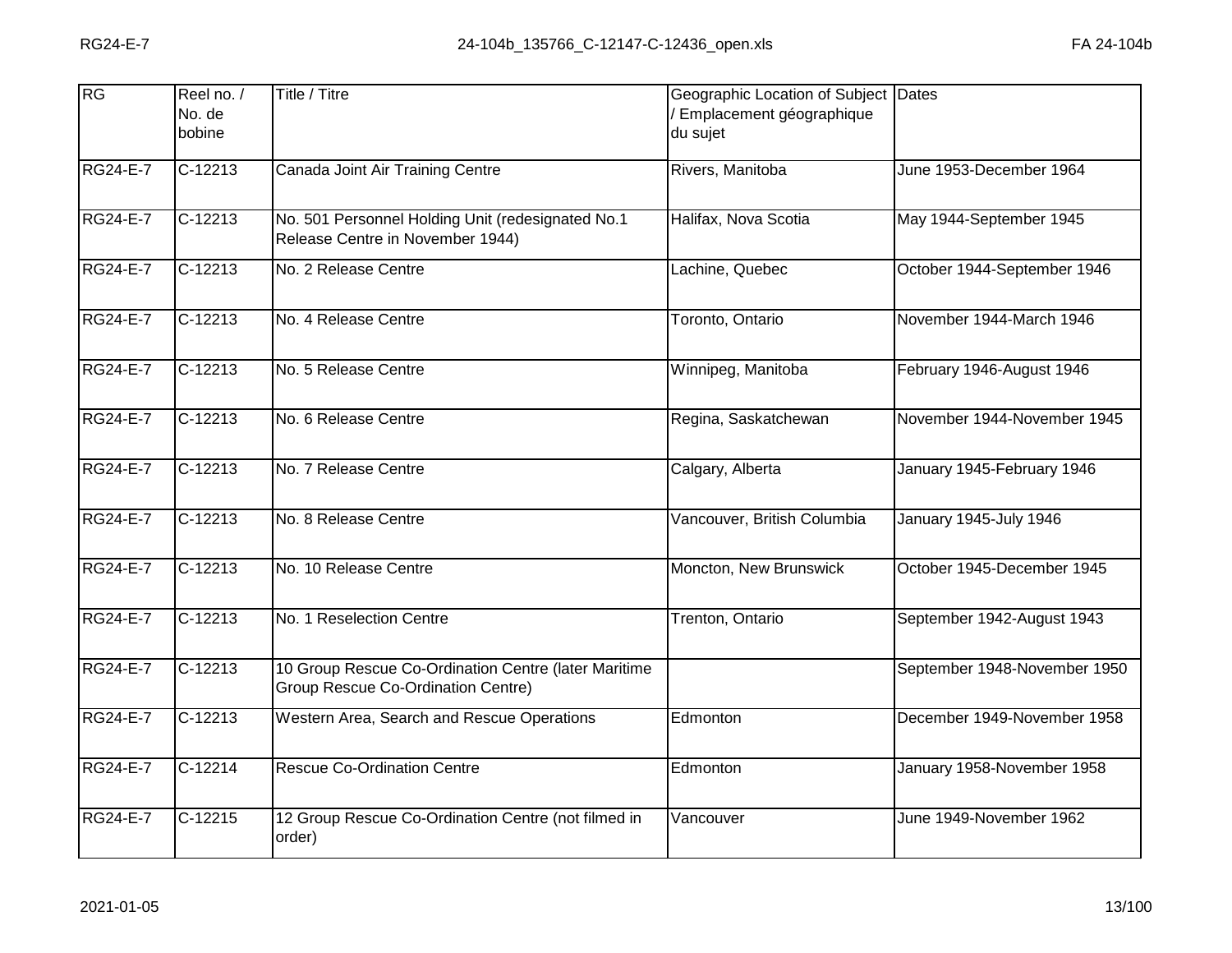| RG              | Reel no. /<br>No. de<br>bobine | Title / Titre                                                                                           | Geographic Location of Subject Dates<br>/ Emplacement géographique<br>du sujet |                              |
|-----------------|--------------------------------|---------------------------------------------------------------------------------------------------------|--------------------------------------------------------------------------------|------------------------------|
| <b>RG24-E-7</b> | $C-12216$                      | Search and Rescue Co-Ordination Centre                                                                  | Vancouver                                                                      | September 1961-December 1964 |
| <b>RG24-E-7</b> | $C-12216$                      | Joint Photographic Intelligence Centre                                                                  | Rockcliffe                                                                     | November 1955-May 1963       |
| <b>RG24-E-7</b> | $C-12216$                      | No. 1 Personnel Reception Centre (moved to Trenton in Lachine<br>May 1961)                              |                                                                                | December 1953-May 1959       |
| <b>RG24-E-7</b> | $C-12216$                      | Joint Services Motion Picture Centre (Organization<br>Order)                                            | Rockcliffe                                                                     | March 1964                   |
| <b>RG24-E-7</b> | $C-12216$                      | <b>Training Standards Establishment</b>                                                                 | Trenton                                                                        | September 1959-December 1964 |
| <b>RG24-E-7</b> | $C-12216$                      | <b>RCAF Photographic Establishment</b>                                                                  | Rockcliffe                                                                     | January 1936-April 1944      |
| <b>RG24-E-7</b> | $C-12217$                      | <b>RCAF Photographic Establishment</b>                                                                  | Rockcliffe                                                                     | March 1944-April 1944        |
| <b>RG24-E-7</b> | $C-12217$                      | No. 1 Photo Establishment                                                                               | Rockcliffe                                                                     | April 1946-December 1964     |
| RG24-E-7        | $C-12217$                      | Test and Development Flight (redesignated<br>Experimental and Proving Establishment in January<br>1947) | Rockcliffe                                                                     | September 1939-November 1952 |
| <b>RG24-E-7</b> | $C-12218$                      | Central Experimental and Proving Establishment                                                          |                                                                                | December 1952-November 1958  |
| <b>RG24-E-7</b> | $C-12219$                      | Central Experimental and Proving Establishment                                                          |                                                                                | December 1958-December 1964  |
| <b>RG24-E-7</b> | $C-12220$                      | Central Experimental and Proving Establishment                                                          |                                                                                | 1963                         |
| <b>RG24-E-7</b> | $C-12220$                      | RCAF Winter Experimental Establishment                                                                  | Edmonton                                                                       | October 1945-November 1953   |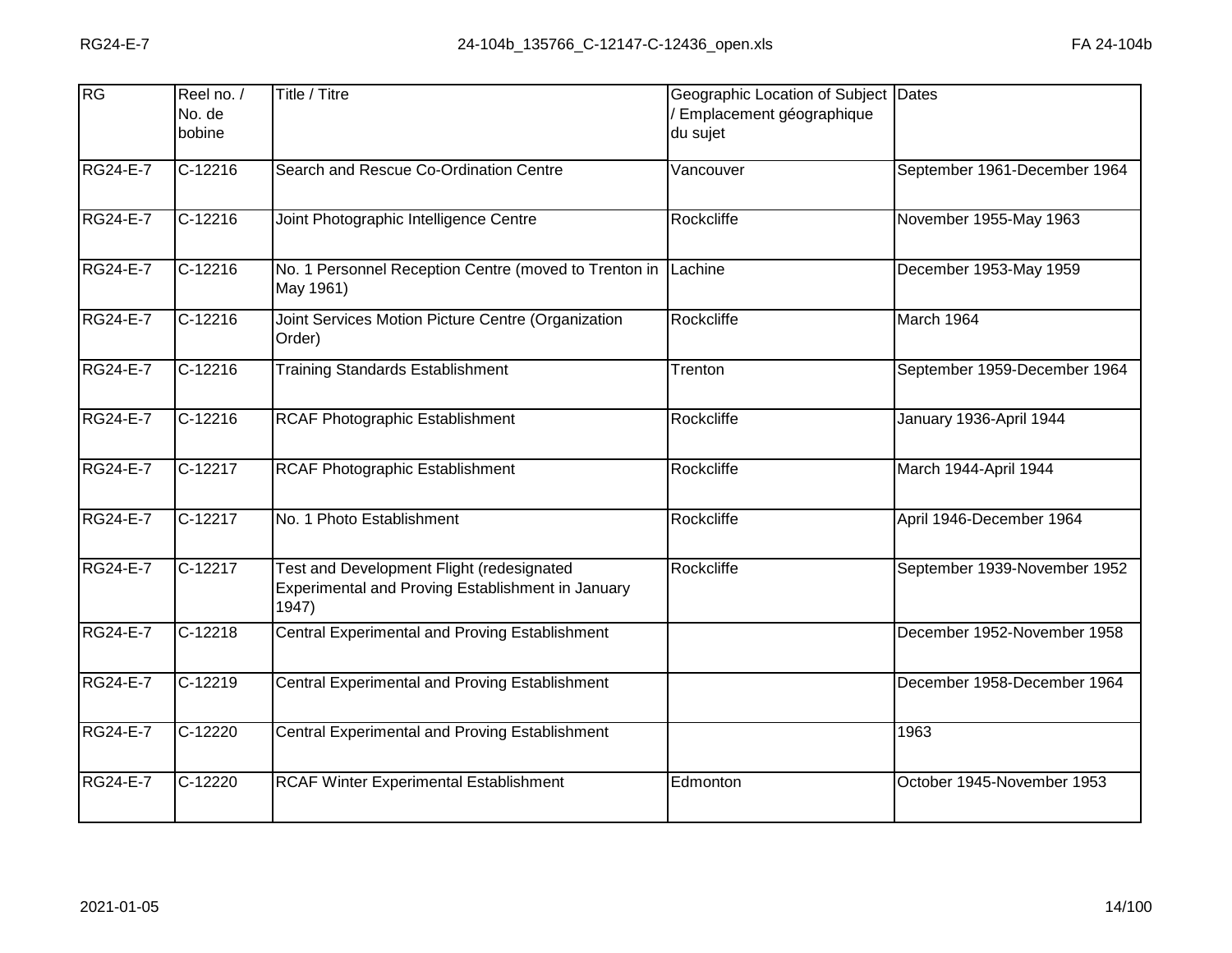| RG              | Reel no. /<br>No. de<br>bobine | Title / Titre                                                          | Geographic Location of Subject Dates<br>/ Emplacement géographique<br>du sujet |                             |
|-----------------|--------------------------------|------------------------------------------------------------------------|--------------------------------------------------------------------------------|-----------------------------|
| <b>RG24-E-7</b> | $C-12221$                      | Communication Control Headquarters (includes records<br>from 1953-1956 | Rockcliffe                                                                     | July 1956-December 1964     |
| <b>RG24-E-7</b> | C-12221                        | No. 1 Communications Unit                                              | Vancouver                                                                      | May 1955-December 1964      |
| <b>RG24-E-7</b> | $C-12221$                      | No. 2 Communications Unit                                              | Edmonton                                                                       | April 1955-December 1964    |
| <b>RG24-E-7</b> | $C-12221$                      | No. 3 Communications Unit                                              | Winnipeg                                                                       | May 1955-December 1964      |
| <b>RG24-E-7</b> | $C-12221$                      | No. 4 Communications Unit                                              | Rockcliffe                                                                     | February 1956-December 1964 |
| <b>RG24-E-7</b> | $C-12221$                      | No. 5 Communications Unit (filmed out of order)                        | St-Hubert                                                                      | June 1955-December 1964     |
| <b>RG24-E-7</b> | $C-12221$                      | No. 6 Communications Unit                                              | <b>Halifax</b>                                                                 | May 1955-December 1964      |
| <b>RG24-E-7</b> | $C-12221$                      | No. 7 Communications Unit                                              | St. John's, NFLD.                                                              | June 1964-December 1964     |
| <b>RG24-E-7</b> | $C-12221$                      | Institute of Aviation Medicine                                         | Toronto                                                                        | January 1948-July 1963      |
| <b>RG24-E-7</b> | $C-12222$                      | Institute of Aviation Medicine                                         | Toronto                                                                        | July 1963-December 1964     |
| <b>RG24-E-7</b> | C-12222                        | <b>Joint Services Film Bureau</b>                                      | Ottawa                                                                         | 1961-1964                   |
| <b>RG24-E-7</b> | $C-12222$                      | RCAF Biophysics Laboratory, McGill University                          |                                                                                | April 1944-October 1945     |
| <b>RG24-E-7</b> | $C-12222$                      | <b>RCAF Material Laboratory</b>                                        | Ottawa                                                                         | December 1954-December 1964 |
| <b>RG24-E-7</b> | C-12222                        | <b>Aircrew Assessment Board</b>                                        | Yarmouth, Nova Scotia                                                          | October 1943-July 1945      |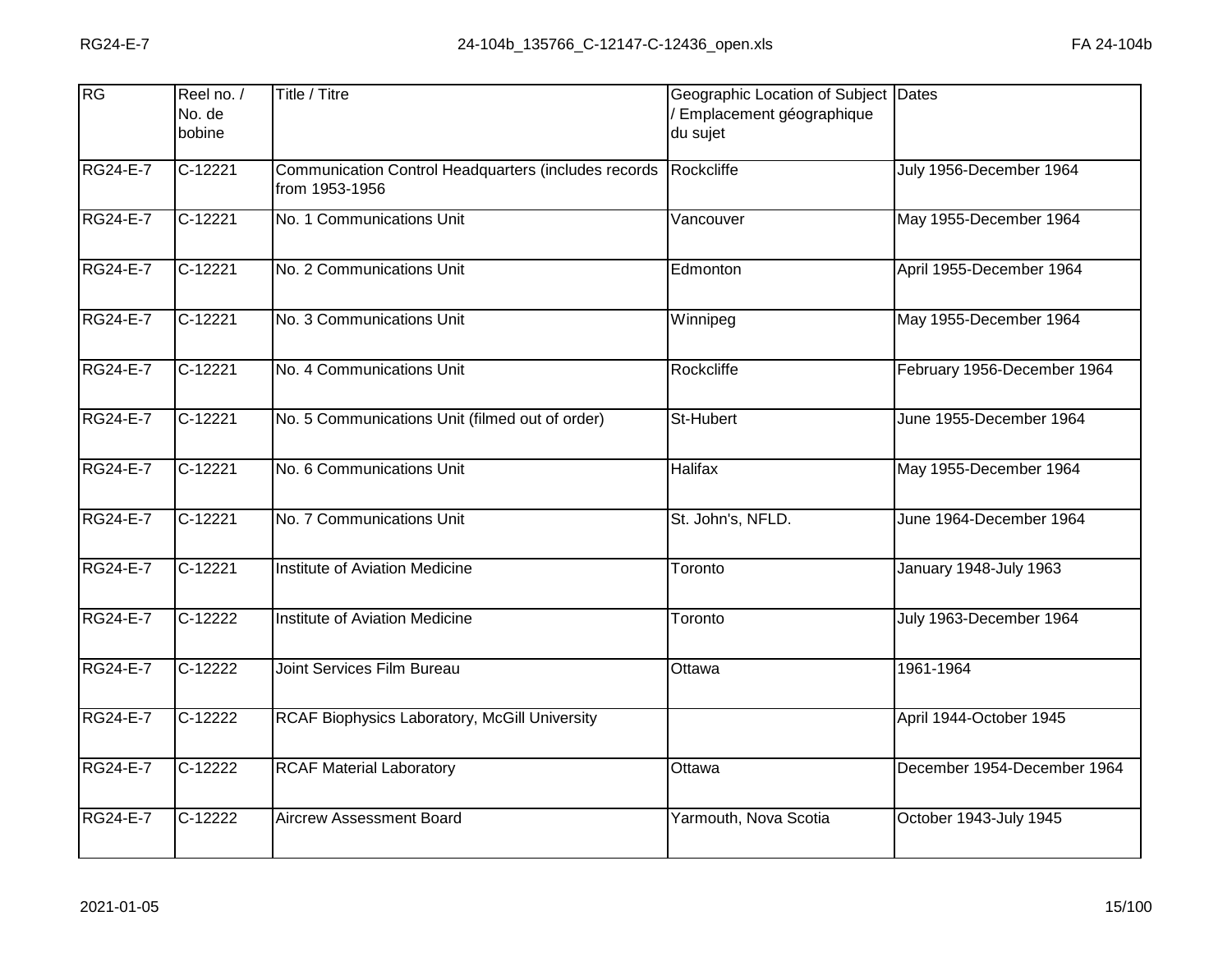| <b>RG</b>       | Reel no. /<br>No. de<br>bobine | Title / Titre                                                                                                        | Geographic Location of Subject Dates<br>/ Emplacement géographique<br>du sujet |                              |
|-----------------|--------------------------------|----------------------------------------------------------------------------------------------------------------------|--------------------------------------------------------------------------------|------------------------------|
| <b>RG24-E-7</b> | $C-12222$                      | No. 1 Command Medical Board                                                                                          | Toronto                                                                        | <b>July 1944-August 1945</b> |
| <b>RG24-E-7</b> | C-12222                        | Nos. 1 and 2 Trade Advancement Boards                                                                                |                                                                                | April 1949-December 1951     |
| <b>RG24-E-7</b> | C-12222                        | No. 2 Trade Advancement Board                                                                                        | Edmonton                                                                       | September 1947-December 1949 |
| <b>RG24-E-7</b> | $C-12222$                      | No. 4 Nutritional Laboratory                                                                                         | Edmonton                                                                       | November 1944-January 1945   |
| <b>RG24-E-7</b> | $C-12222$                      | No. 1 Nutritional Laboratory                                                                                         | Guelph, Ontario                                                                | January 1945-July 1945       |
| <b>RG24-E-7</b> | $C-12222$                      | No. 4 Nutritional Laboratory                                                                                         | Edmonton                                                                       | June 1943-October 1944       |
| <b>RG24-E-7</b> | $C-12222$                      | No. 1 Refresher Squadron                                                                                             | Rockcliffe                                                                     | March 1943-October 1943      |
| <b>RG24-E-7</b> | $C-12222$                      | <b>Conversion Training School</b>                                                                                    | Rockcliffe                                                                     | December 1941-February 1943  |
| <b>RG24-E-7</b> | C-12222                        | Conversion Training Squadron (formerly Refresher<br><b>Training Flight)</b>                                          | Picton                                                                         | December 1940-November 1941  |
| <b>RG24-E-7</b> | $C-12222$                      | No. 2 (CAC) Detachment                                                                                               | <b>Dartmouth</b>                                                               | September 1940-June 1943     |
| <b>RG24-E-7</b> | $C-12223$                      | No. 2 (CAC) Detachment                                                                                               | Dartmouth                                                                      | June 1943-August 1943        |
| <b>RG24-E-7</b> | $C-12223$                      | No. 2 (AC) Squadron (includes Petawawa Detachment,<br>Western Canada Detachment, Eastern Canada<br>Detachment, 1938) |                                                                                | December 1936-December 1939  |
| <b>RG24-E-7</b> | C-12223                        | No. 3 (Bomber) Squadron                                                                                              |                                                                                | December 1936-September 1939 |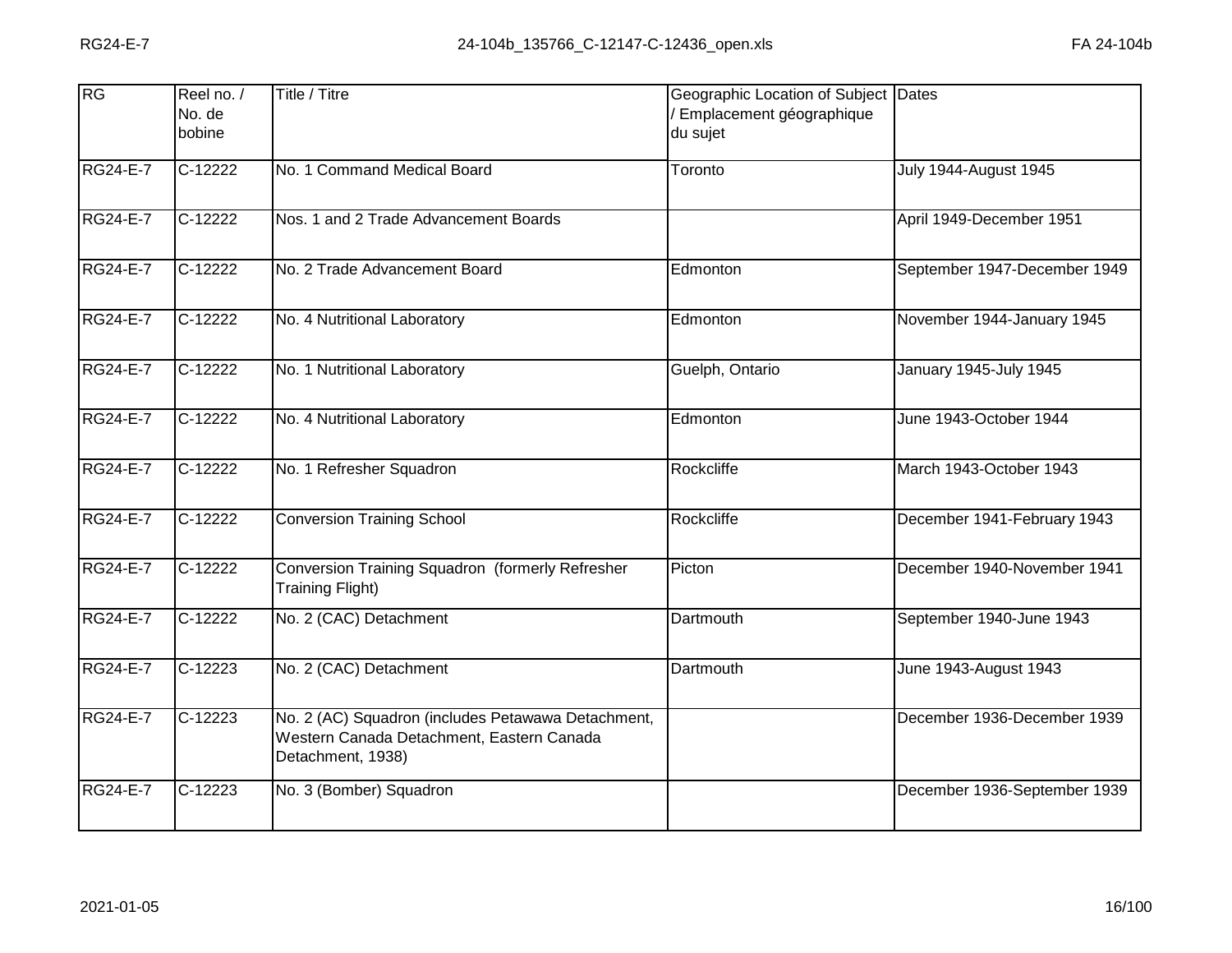| RG              | Reel no. /<br>No. de<br>bobine | Title / Titre                                                                                                                            | Geographic Location of Subject Dates<br>Emplacement géographique<br>du sujet |                              |
|-----------------|--------------------------------|------------------------------------------------------------------------------------------------------------------------------------------|------------------------------------------------------------------------------|------------------------------|
| <b>RG24-E-7</b> | $C-12223$                      | No. 4 (B.R.) Squadron (formerly General<br>Reconnaissance)                                                                               |                                                                              | January 1936-July 1941       |
| RG24-E-7        | C-12224                        | No. 4 (B.R.) Squadron                                                                                                                    | Ucluelet, B.C.                                                               | May 1942-January 1944        |
| <b>RG24-E-7</b> | $C-12225$                      | No. 4 (B.R.) Squadron (Alliford Bay Detachment, Sept.<br>1939-March 1940)                                                                | Ucluelet, B.C.                                                               | <b>July 1940-April 1942</b>  |
| <b>RG24-E-7</b> | $C-12226$                      | No. 4 (B.R.) Squadron                                                                                                                    | Ucluelet, B.C.                                                               | February 1944-July 1945      |
| <b>RG24-E-7</b> | $C-12226$                      | No. 5 (B.R.) Squadron                                                                                                                    | Dartmouth, N.S.                                                              | January 1936-December 1932   |
| <b>RG24-E-7</b> | $C-12226$                      | No. 5 (B.R.) Squadron                                                                                                                    | Dartmouth, N.S.                                                              | September 1939-November 1939 |
| <b>RG24-E-7</b> | $C-12227$                      | No. 5 (B.R.) Squadron (North Sydney Detachment July-<br>Dec. 1949) ("C" Flight, Gaspe Sub-Base, July-Oct. 1940)                          | Dartmouth, N.S.                                                              | December 1939-December 1940  |
| <b>RG24-E-7</b> | $C-12228$                      | No. 5 (B.R.) Squadron (North Sydney Detachment May-<br>Sept. 1941) ("C" Flight, Gaspe Sub-Base, July-Oct. 1940                           | Dartmouth, N.S.                                                              | January 1941-September 1941  |
| <b>RG24-E-7</b> | C-12229                        | No. 5 (B.R.) Squadron                                                                                                                    | Dartmouth, Gander and Torbay                                                 | October 1941-July 1943       |
| <b>RG24-E-7</b> | C-12229                        | No. 5 (B.R.) Squadron                                                                                                                    | Dartmouth, Gander and Torbay                                                 | August 1943-June 1945        |
| <b>RG24-E-7</b> | C-12230                        | No. 6 (B.R.) Squadron, formerly No. 6 (TB) Squadron<br>(Ucluelet Detachment, Sept. 1939-April 1940; Sea Island<br>Detachment, Feb. 1940) | Vancouver                                                                    | January 1937-June 1940       |
| <b>RG24-E-7</b> | C-12230                        | No. 6 (B.R.) Squadron                                                                                                                    | Alliford Bay, B.C.                                                           | July 1940-December 1941      |
| <b>RG24-E-7</b> | $C-12231$                      | No. 6 (B.R.) Squadron                                                                                                                    | Alliford Bay, B.C., Coal Harbour December 1941-August 1945                   |                              |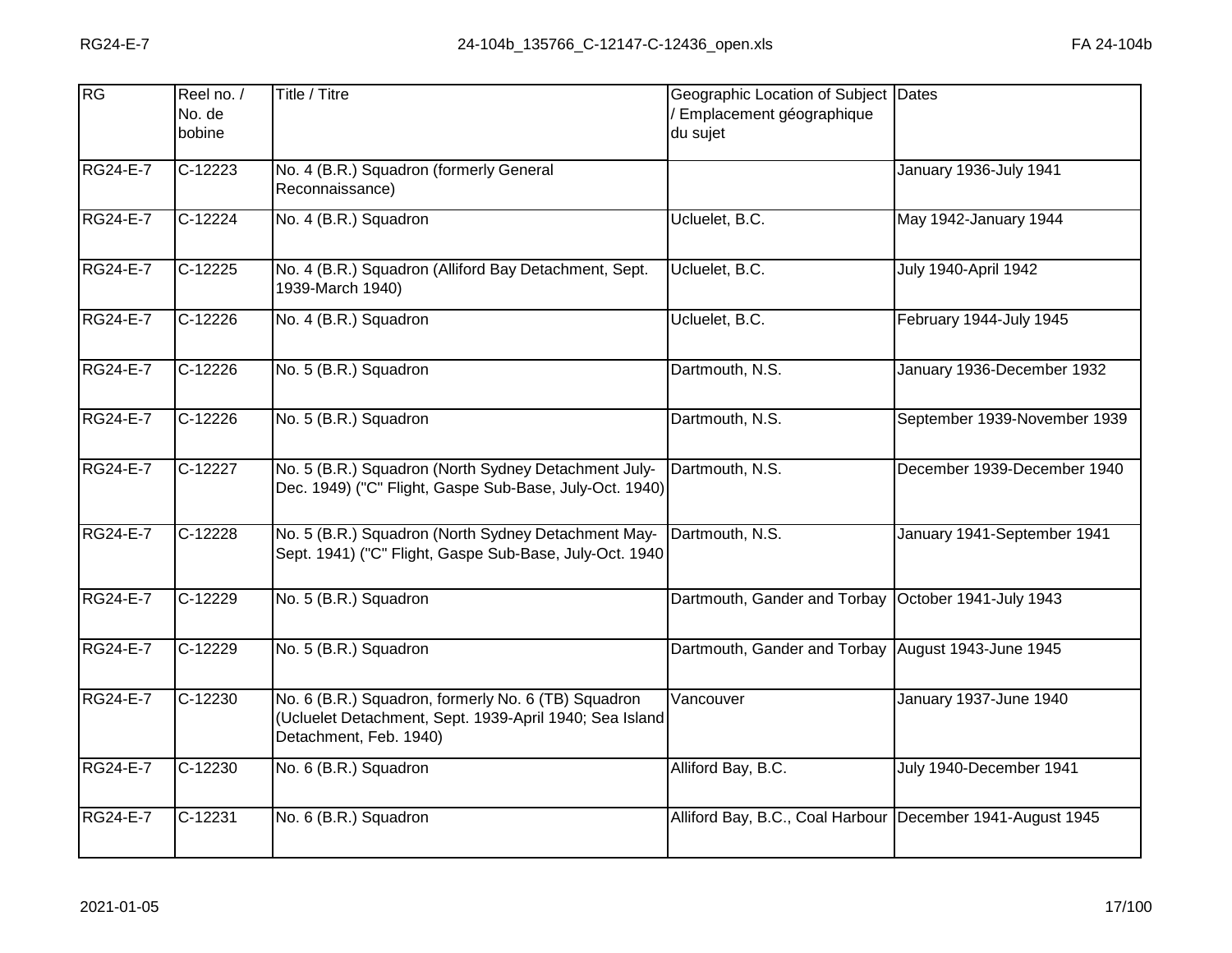| RG              | Reel no. /<br>No. de<br>bobine | Title / Titre                                                        | Geographic Location of Subject<br>/ Emplacement géographique<br>du sujet             | Dates                       |
|-----------------|--------------------------------|----------------------------------------------------------------------|--------------------------------------------------------------------------------------|-----------------------------|
| <b>RG24-E-7</b> | $C-12232$                      | No. 7 (G.P.) Squadron                                                | Ottawa                                                                               | May 1937-September 1939     |
| <b>RG24-E-7</b> | C-12232                        | No. 7 (B.R.) Squadron                                                | Prince Rupert, Alliford Bay                                                          | January 1942-July 1945      |
| <b>RG24-E-7</b> | C-12233                        | No. 8 (G.P.) Squadron                                                | Winnipeg                                                                             | February 1936-December 1937 |
| <b>RG24-E-7</b> | C-12233                        | No. 8 (G.P.) Squadron                                                | Winnipeg                                                                             | May 1939-September 1939     |
| <b>RG24-E-7</b> | C-12233                        | No. 8 (B.R.) Squadron (and Vancouver (Sea Island)<br>from Jan. 1942) | Sydney, N.S.                                                                         | August 1939-March 1942      |
| <b>RG24-E-7</b> | $C-12234$                      | No. 8 (B.R.) Squadron                                                | Sea Island, B.C.; Edmonton<br>Field, Alaska; Port Hardy, B.C.;<br>Patricia Bay, B.C. | April 1942-August 1944      |
| <b>RG24-E-7</b> | $C-12235$                      | No. 8 (B.R.) Squadron                                                | Patricia Bay, B.C.                                                                   | April 1944-May 1945         |
| <b>RG24-E-7</b> | $C-12235$                      | No. 8 (G.P.) Squadron (Annual Report 1936, Flight<br>Reports 1939)   | Winnipeg                                                                             | 1936-1939                   |
| <b>RG24-E-7</b> | C-12235                        | No. 9 (B.R.) Squadron                                                | Bella Bella, B.C.                                                                    | December 1941-April 1943    |
| <b>RG24-E-7</b> | C-12236                        | No. 9 (B.R.) Squadron                                                | Bella Bella, B.C.                                                                    | April 1942-August 1944      |
| <b>RG24-E-7</b> | C-12236                        | No. 10 (B.R.) Squadron                                               | Halifax-Dartmouth                                                                    | September 1939-April 1940   |
| <b>RG24-E-7</b> | C-12237                        | No. 10 (B.R.) Squadron                                               | Newfoundland Airport                                                                 | January 1940-August 1941    |
| <b>RG24-E-7</b> | $C-12238$                      | No. 10 (B.R.) Squadron                                               | Newfoundland Airport, Gander                                                         | August 1941-December 1943   |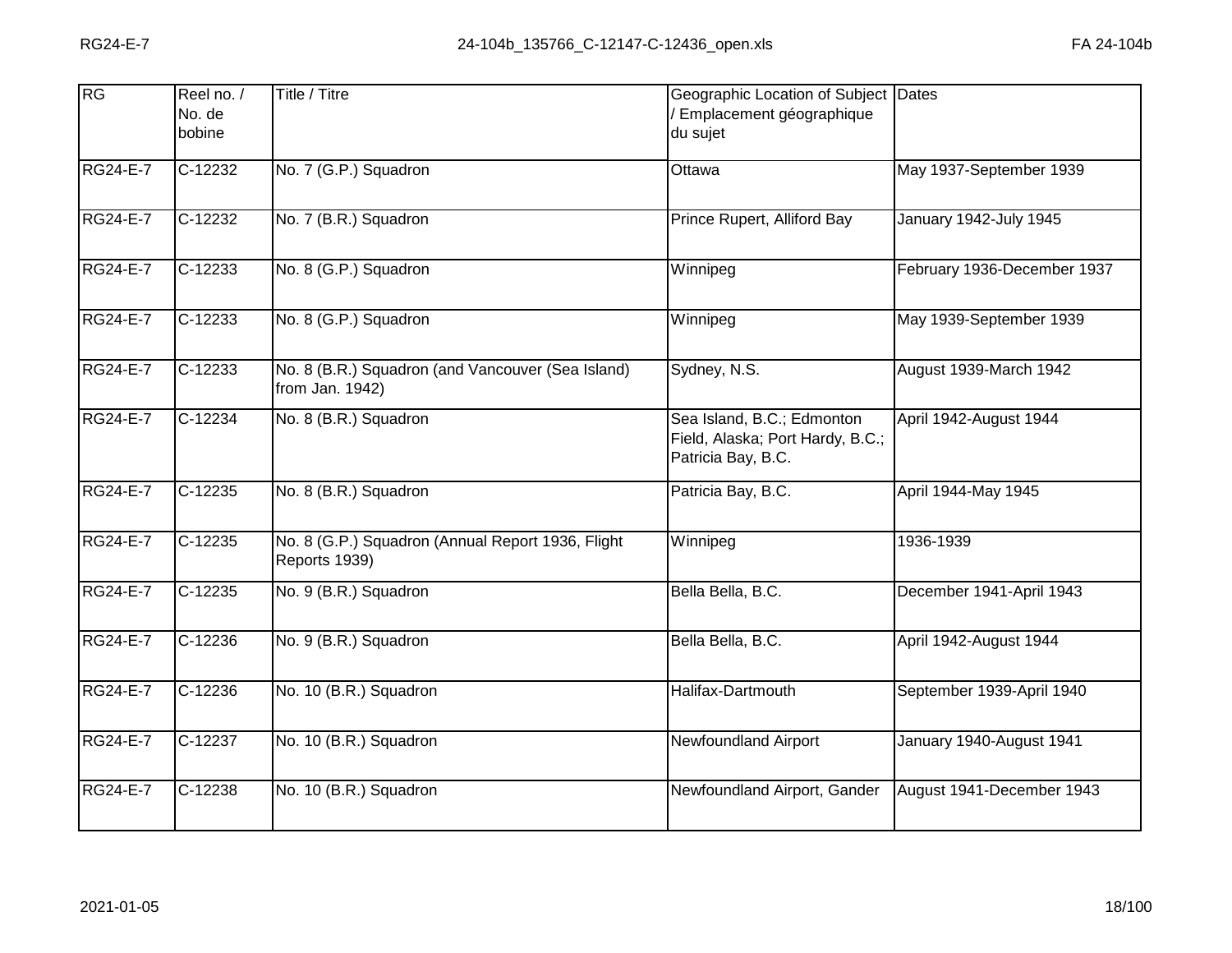| RG              | Reel no. /<br>No. de<br>bobine | <b>Title / Titre</b>                          | Geographic Location of Subject Dates<br>/ Emplacement géographique<br>du sujet |                             |
|-----------------|--------------------------------|-----------------------------------------------|--------------------------------------------------------------------------------|-----------------------------|
| <b>RG24-E-7</b> | C-12239                        | No. 10 (B.R.) Squadron                        | Gander                                                                         | January 1944-August 1945    |
| RG24-E-7        | C-12240                        | No. 11 (B.R.) Squadron                        | Dartmouth                                                                      | November 1939-October 1942  |
| <b>RG24-E-7</b> | $C-12241$                      | No. 11 (B.R.) Squadron                        | Detachment at Torbay                                                           | <b>May 1942</b>             |
| <b>RG24-E-7</b> | C-12241                        | No. 11 (B.R.) Squadron (from June 1945)       | Torbay, Dartmouth, Patricia<br>Bay, B.C.                                       | January 1943-August 1945    |
| <b>RG24-E-7</b> | $C-12242$                      | No. 11 (B.R.) Squadron                        | Dartmouth and Patricia Bay                                                     | May 1945-September 1945     |
| <b>RG24-E-7</b> | $C-12242$                      | No. 13 Operational Training Squadron          | Vancouver                                                                      | February 1940-October 1942  |
| <b>RG24-E-7</b> | $C-12242$                      | No. 14 (F) Squadron, see No. 442 (F) Squadron |                                                                                | $[1943 - 1964]$             |
| <b>RG24-E-7</b> | $C-12242$                      | No. 18 Squadron, see No. 438 Squadron         |                                                                                | May 1936-November 1937      |
| <b>RG24-E-7</b> | C-12242                        | No. 11 (AC) Squadron                          |                                                                                | [1943-1964]                 |
| <b>RG24-E-7</b> | $C-12242$                      | No. 110 (AC) Squadron, see No. 400 Squadron   |                                                                                | $[1943 - 1964]$             |
| RG24-E-7        | C-12242                        | No. 111 (CAC) Squadron                        | Vancouver                                                                      | December 1937-July 1940     |
| <b>RG24-E-7</b> | $C-12242$                      | No. 111 (F) Squadron                          |                                                                                | August 1940-January 1941    |
| <b>RG24-E-7</b> | $\overline{C}$ -12242          | No. 111 (F) Squadron                          | Ottawa, Patricia Bay, Alaska,<br><b>Aleutians</b>                              | November 1941-November 1943 |
| <b>RG24-E-7</b> | C-12243                        | No. 113 (F) Squadron                          | Calgary                                                                        | January 1937-September 1943 |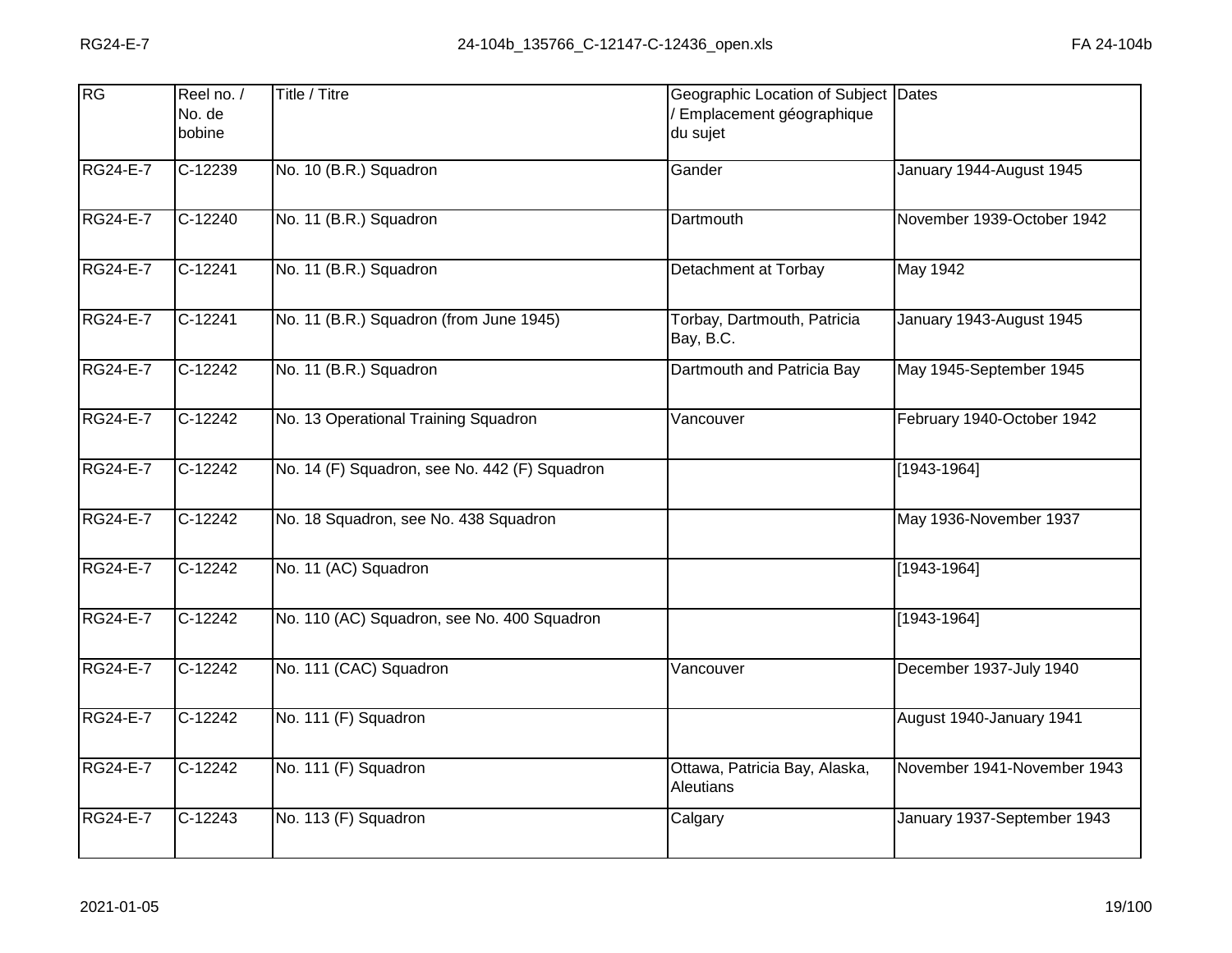| RG              | Reel no. /<br>No. de<br>bobine | Title / Titre                              | Geographic Location of Subject Dates<br>Emplacement géographique<br>du sujet        |                              |
|-----------------|--------------------------------|--------------------------------------------|-------------------------------------------------------------------------------------|------------------------------|
| <b>RG24-E-7</b> | $C-12243$                      | No. 113 (F) Squadron                       | Yarmouth, Sydney, Torbay                                                            | February 1942-August 1944    |
| <b>RG24-E-7</b> | C-12244                        | No. 114 (B) Squadron                       | London, Ontario                                                                     | September 1939-October 1939  |
| <b>RG24-E-7</b> | $C-12244$                      | No. 15 (E) Squadron                        | St-Hubert                                                                           | April 1936-November 1937     |
| <b>RG24-E-7</b> | $C-12244$                      | No. 115 (F) Squadron                       | St-Hubert                                                                           | December 1937-April 1940     |
| <b>RG24-E-7</b> | $C-12244$                      | No. 115 (F) later (B.R.) Squadron          | Rockcliffe, Patricia Bay, Annette August 1941-August 1944<br>Island, Alaska, Tofino |                              |
| <b>RG24-E-7</b> | C-12244                        | No. 116 (F) Squadron                       | <b>Halifax</b>                                                                      | September 1939-November 1939 |
| <b>RG24-E-7</b> | $C-12244$                      | No. 116 (B.R.) Squadron                    | Dartmouth, Botwood, Shelburne June 1941-October 1943                                |                              |
| <b>RG24-E-7</b> | $C-12245$                      | No. 116 (B.R.) Squadron                    | Gander (Detachment at Goose<br>Bay), Sydney                                         | November 1943-June 1945      |
| <b>RG24-E-7</b> | $C-12245$                      | No. 117 (CAC) Squadron                     |                                                                                     | September 1939-October 1939  |
| <b>RG24-E-7</b> | $C-12245$                      | No. 117 (B.R.) Squadron                    | North Sydney, Vancouver                                                             | August 1941-November 1941    |
| <b>RG24-E-7</b> | $C-12245$                      | No. 117 (B.R.) Squadron                    | North Sydney                                                                        | April 1942-February 1943     |
| <b>RG24-E-7</b> | $C-12246$                      | No. 117 (B.R.) Squadron                    | North Sydney                                                                        | September 1942-November 1943 |
| <b>RG24-E-7</b> | C-12246                        | No. 118 (B) Squadron, see No. 438 Squadron |                                                                                     | $[1943 - 1964]$              |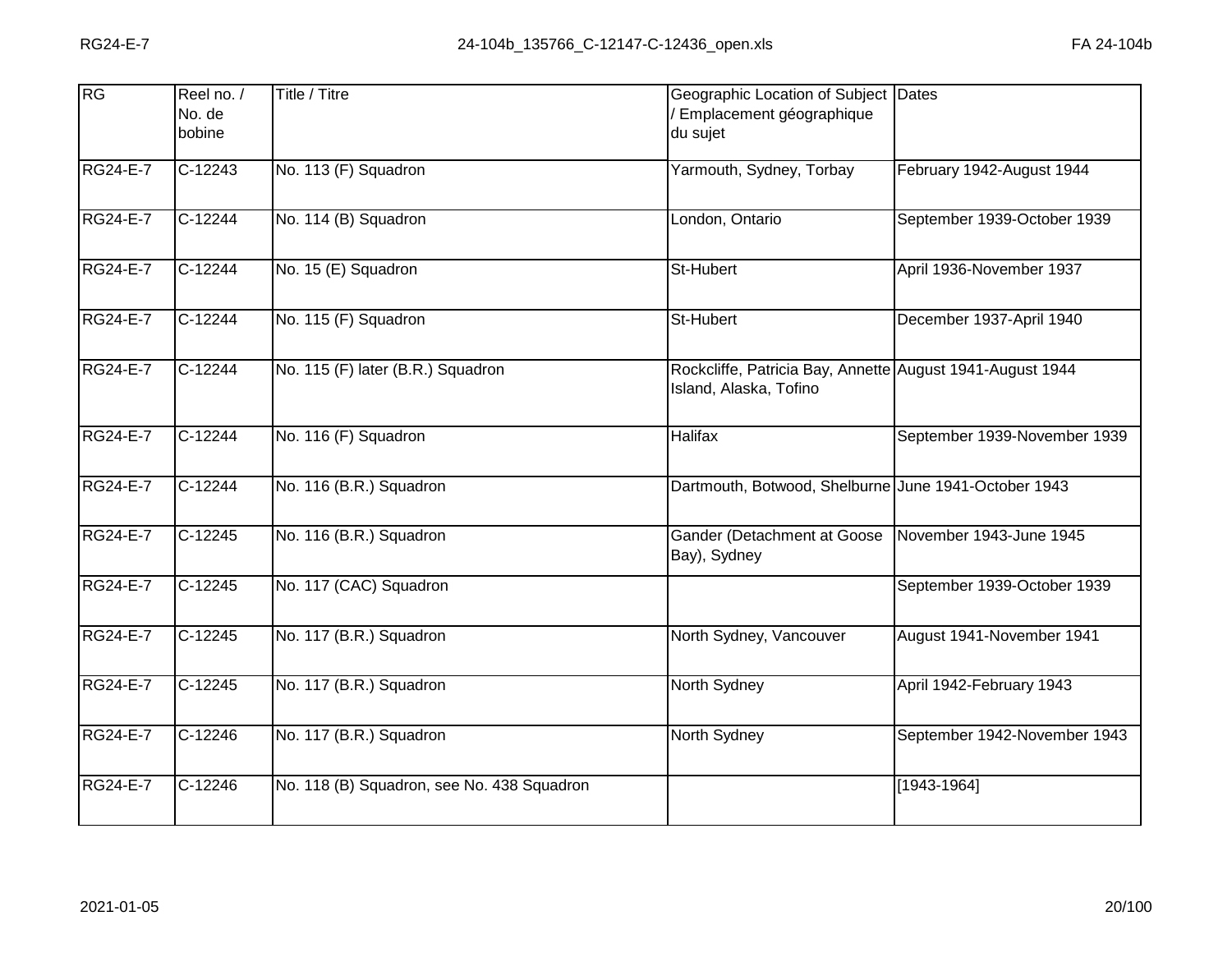| RG              | Reel no. /<br>No. de<br>bobine | Title / Titre                                                                            | Geographic Location of Subject Dates<br>Emplacement géographique<br>du sujet |                             |
|-----------------|--------------------------------|------------------------------------------------------------------------------------------|------------------------------------------------------------------------------|-----------------------------|
| <b>RG24-E-7</b> | $C-12246$                      | No. 119 (B.R.) Squadron                                                                  | Hamilton, Vancouver, Yarmouth November 1936-February 1941                    |                             |
| RG24-E-7        | C-12247                        | No. 119 (B.R.) Squadron                                                                  | Yarmouth, Sydney, Mont-Joli                                                  | March 1941-September 1943   |
| <b>RG24-E-7</b> | $C-12248$                      | No. 119 (B.R.) Squadron                                                                  | Sydney, Mont-Joli                                                            | March 1943-March 1944       |
| <b>RG24-E-7</b> | $C-12248$                      | No. 20 (B) Squadron                                                                      | Regina                                                                       | November 1936-November 1937 |
| <b>RG24-E-7</b> | $C-12248$                      | No. 120 (B) Squadron                                                                     | Regina                                                                       | November 1937-August 1939   |
| <b>RG24-E-7</b> | $C-12248$                      | No. 120 (B.R.) Squadron                                                                  | Regina, Vancouver                                                            | August 1939-May 1941        |
| <b>RG24-E-7</b> | $C-12249$                      | No. 120 (B.R.) Squadron                                                                  | Patricia Bay, Coal Harbour                                                   | June 1941-December 1943     |
| <b>RG24-E-7</b> | $C-12250$                      | No. 120 (B.R.) Squadron                                                                  | Coal Harbour                                                                 | January 1944-April 1944     |
| RG24-E-7        | C-12250                        | No. 121 (Composite) Squadron                                                             | Dartmouth (Detachment at<br>Bermuda, Mountain View)                          | January 1942-September 1945 |
| <b>RG24-E-7</b> | $C-12250$                      | No. 122 (Composite) Squadron                                                             | Patricia Bay                                                                 | January 1942-September 1942 |
| <b>RG24-E-7</b> | $C-12251$                      | No. 122 (Composite) Squadron (includes RCAF Scow M- Patricia Bay<br>159, Eastern Island) |                                                                              | July 1942-February 1944     |
| <b>RG24-E-7</b> | $C-12252$                      | No. 122 (Composite) Squadron                                                             | Patricia Bay                                                                 | March 1944-September 1945   |
| RG24-E-7        | C-12252                        | No. 123 (ACT) Squadron, see No. 439 Squadron                                             |                                                                              | $[1943 - 1964]$             |
| <b>RG24-E-7</b> | C-12252                        | No. 124 (Ferry) Squadron                                                                 | Rockcliffe, St-Hubert<br>(Detachment at Winnipeg)                            | January 1942-January 1944   |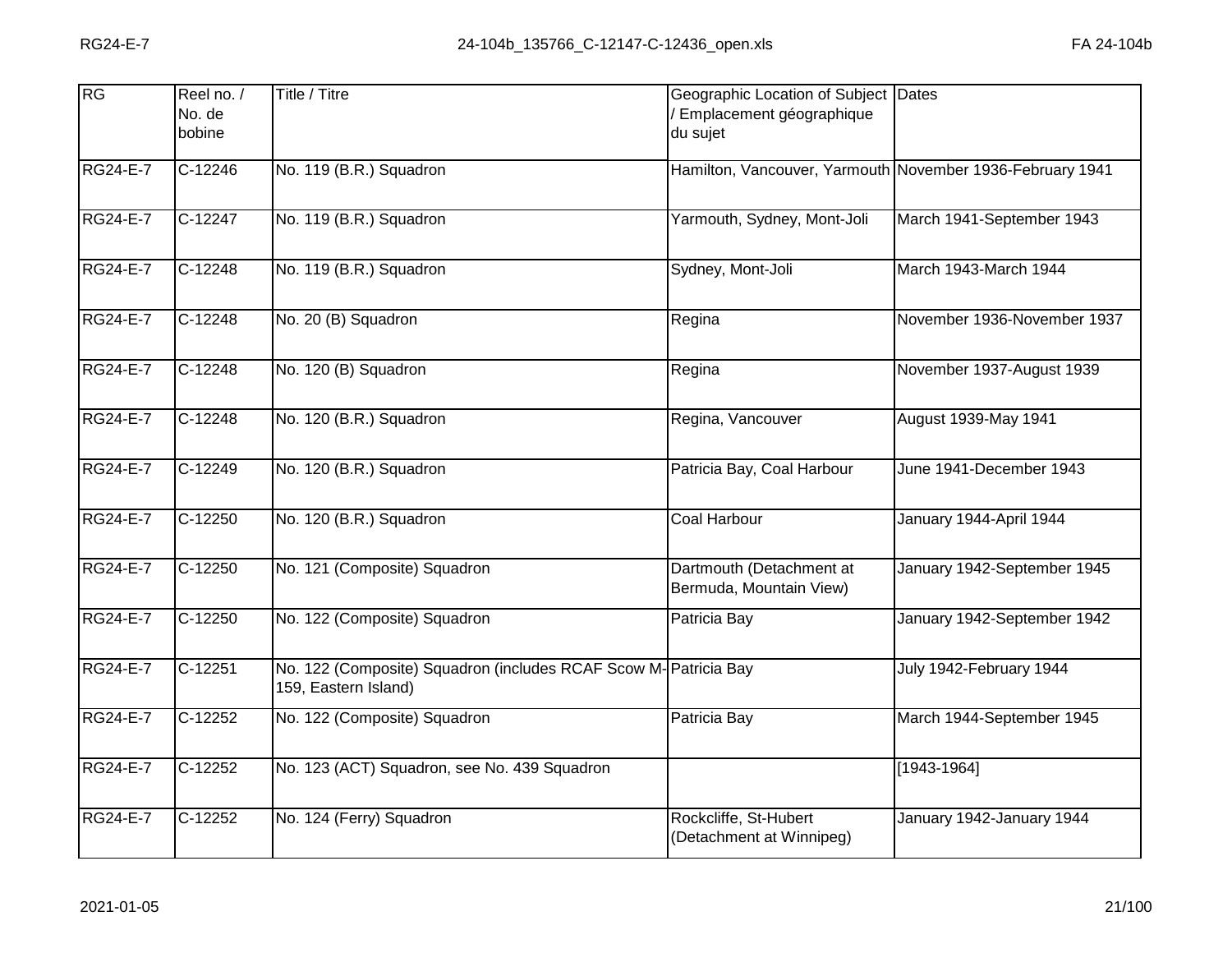| RG              | Reel no. /<br>No. de<br>bobine | Title / Titre                                  | Geographic Location of Subject Dates<br>Emplacement géographique<br>du sujet |                            |
|-----------------|--------------------------------|------------------------------------------------|------------------------------------------------------------------------------|----------------------------|
| <b>RG24-E-7</b> | $C-12252$                      | No. 125 (F) Squadron, see No. 441 (F) Squadron |                                                                              | $[1943 - 1964]$            |
| <b>RG24-E-7</b> | C-12252                        | No. 127 (F) Squadron, see No. 443 (F) Squadron |                                                                              | $[1943 - 1964]$            |
| <b>RG24-E-7</b> | C-12252                        | No. 128 (Fighter) Squadron                     | Sydney, Torbay                                                               | January 1942-March 1944    |
| <b>RG24-E-7</b> | $C-12253$                      | No. 126 (F) Squadron                           | Dartmouth and Gander                                                         | April 1942-May 1945        |
| <b>RG24-E-7</b> | C-12254                        | No. 129 (F) Squadron                           | Dartmouth, Goose Bay,<br>Bagotville, Gander                                  | August 1942-September 1944 |
| <b>RG24-E-7</b> | $C-12254$                      | No. 130 (F) Squadron                           | Mont-Joli, Bagotville, Goose<br>Bay                                          | April 1942-March 1944      |
| <b>RG24-E-7</b> | $C-12255$                      | No. 132 (F) Squadron                           | Rockcliffe, Sea Island, Tofino,<br><b>Boundary Bay</b>                       | April 1942-September 1944  |
| <b>RG24-E-7</b> | $C-12255$                      | No. 133 (F) Squadron                           | Lethbridge, Boundary Bay,<br>Tofino, Patricia Bay                            | July 1942-September 1945   |
| <b>RG24-E-7</b> | C-12256                        | No. 133 (F) Squadron                           | Lethbridge, Boundary Bay,<br>Tofino, Patricia Bay                            | May 1944-August 1945       |
| <b>RG24-E-7</b> | $C-12256$                      | No. 135 (F) Squadron                           | Mossbank, Saskatchewan,<br>Patricia Bay, Annette Island,<br>Alaska, Terrace  | June 1942-September 1945   |
| <b>RG24-E-7</b> | C-12256                        | No. 145 (B.R.) Squadron                        | Torbay, Dartmouth                                                            | June 1942-November 1944    |
| <b>RG24-E-7</b> | $C-12257$                      | No. 145 (B.R.) Squadron                        | Torbay, Dartmouth                                                            | March 1943-June 1945       |
| <b>RG24-E-7</b> | $C-12257$                      | No. 147 (B.R.) Squadron                        | Sea Island                                                                   | July 1942-March 1944       |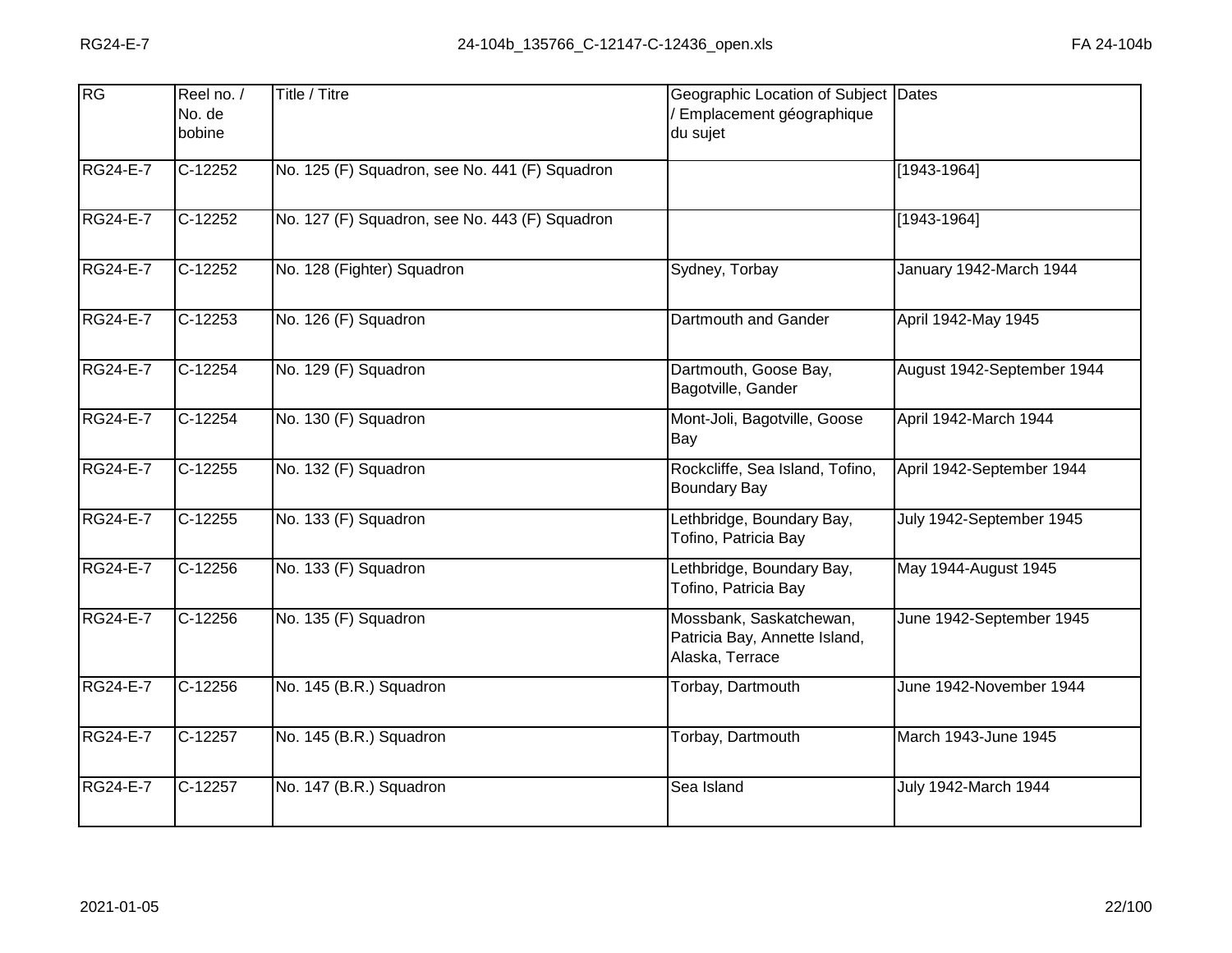| RG              | Reel no. /<br>No. de<br>bobine | Title / Titre                      | Geographic Location of Subject Dates<br>Emplacement géographique<br>du sujet |                             |
|-----------------|--------------------------------|------------------------------------|------------------------------------------------------------------------------|-----------------------------|
| <b>RG24-E-7</b> | C-12257                        | No. 149 (Torpedo Bomber) Squadron  | Patricia Bay, Annette Island,<br>Alaska, Terrace                             | November 1942-March 1944    |
| <b>RG24-E-7</b> | C-12258                        | No. 160 (B.R.) Squadron            | Sea Island, Yarmouth, Torbay                                                 | May 1943-May 1945           |
| <b>RG24-E-7</b> | $C-12258$                      | No. 161 (B.R.) Squadron            | Dartmouth, Gaspe,<br>Summerside, Yarmouth                                    | April 1943-May 1944         |
| RG24-E-7        | C-12259                        | No. 161 (B.R.) Squadron            | Dartmouth, Gaspe,<br>Summerside, Yarmouth                                    | April 1944, May 1945        |
| <b>RG24-E-7</b> | $C-12259$                      | No. 162 (B.R.) Squadron            | Yarmouth; Dartmouth; Goose<br>Bay; Reyjavik, Iceland; Sydney,<br>Nova Scotia | May 1942-July 1944          |
| RG24-E-7        | C-12260                        | No. 162 (B.R.) Squadron            | Yarmouth; Dartmouth; Goose<br>Bay; Reyjavik, Iceland; Sydney,<br>Nova Scotia | August 1944-August 1945     |
| <b>RG24-E-7</b> | $C-12260$                      | No. 163 (Transport) Squadron       | Sea Island                                                                   | March 1943-March 1944       |
| <b>RG24-E-7</b> | $C-12260$                      | No. 164 (T) Squadron               | Moncton, Edmonton, Winnipeg,<br>Dartmouth                                    | January 1943-September 1945 |
| <b>RG24-E-7</b> | $C-12261$                      | No. 164 (T) Squadron               | Moncton, Edmonton, Winnipeg,<br>Dartmouth                                    | September 1945-July 1946    |
| <b>RG24-E-7</b> | C-12261                        | No. 165 (T) Squadron               | Sea Island                                                                   | June 1943-October 1945      |
| <b>RG24-E-7</b> | $C-12261$                      | No. 167 (T) Squadron               | Dartmouth                                                                    | August 1943-September 1945  |
| <b>RG24-E-7</b> | C-12262                        | No. 166 (Communications) Squadron  | Sea Island                                                                   | July 1943-October 1945      |
| <b>RG24-E-7</b> | C-12262                        | No. 168 (Heavy Transport) Squadron | Rockcliffe                                                                   | October 1943-March 1946     |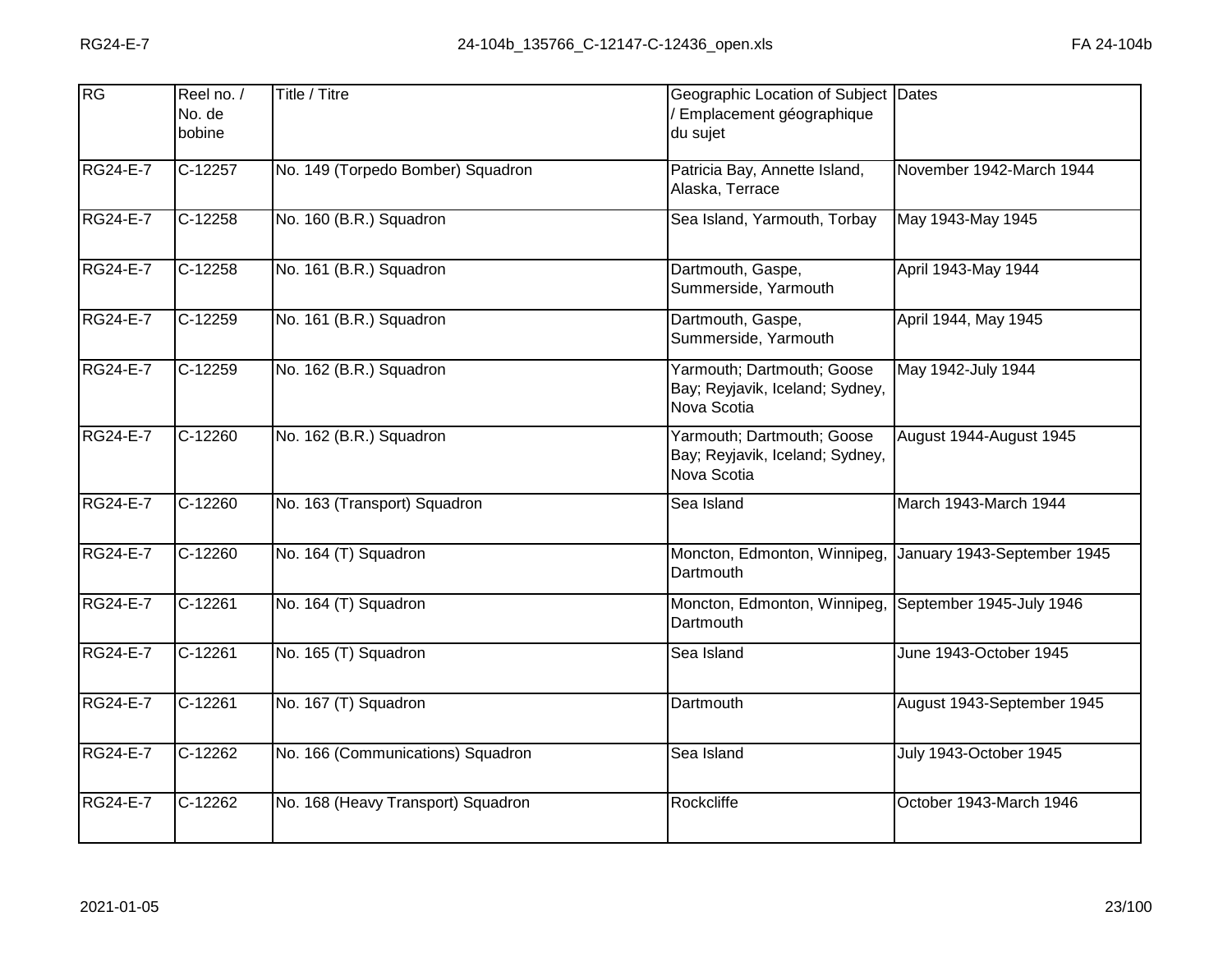| RG              | Reel no. /<br>No. de<br>bobine | Title / Titre                                                                                    | Geographic Location of Subject Dates<br>/ Emplacement géographique<br>du sujet                                                |                             |
|-----------------|--------------------------------|--------------------------------------------------------------------------------------------------|-------------------------------------------------------------------------------------------------------------------------------|-----------------------------|
| <b>RG24-E-7</b> | $C-12262$                      | No. 170 (Ferry) Squadron                                                                         | Winnipeg                                                                                                                      | March 1944-September 1945   |
| RG24-E-7        | C-12262                        | No. 400 Squadron (formerly No. 10 and No. 110 Army<br>Co-operation Squadron)                     | Weston                                                                                                                        | August 1934-1936            |
| <b>RG24-E-7</b> | $C-12262$                      | No. 400 Squadron (formerly No. 10 and No. 110 Army<br>Co-operation Squadron)                     | Weston                                                                                                                        | January 1937-Janurary 1940  |
| <b>RG24-E-7</b> | C-12263                        | No. 400 Squadron (formerly 110 Squadron;<br>redesignated 400 on 2 March 1941)                    | Ottawa, Old Sarum, Odiham,<br>Middle Gallop, Dunfold,<br>Goodchurch, Redhill, Bayeux,<br>France, Belgium, Holland,<br>Germany | January 1940-July 1945      |
| <b>RG24-E-7</b> | $C-12263$                      | No. 400 (F) Squadron (Auxiliary)                                                                 | Toronto                                                                                                                       | January 1948-November 1949  |
| <b>RG24-E-7</b> | C-12264                        | No. 400 (F) Squadron (Auxiliary) (includes Summary of<br>Activities September 1941-January 1945) | Toronto                                                                                                                       | November 1949-December 1964 |
| <b>RG24-E-7</b> | $C-12264$                      | No. 401 (F) Squadron (until March 1941, No. 1 (F)<br>Squadron)                                   | Trenton, Calgary, St-Hubert,<br>Dartmouth, Northholt,<br>Prestwick, Castletown, Driffield,<br>Digby                           | June 1937-August 1943       |
| <b>RG24-E-7</b> | C-12265                        | No. 401 (F) Squadron                                                                             | Catterick, Redhill, Staplehurst,<br>Biggin Hill, Gravesend,<br>Tanmere, France, Belgium,<br>Holland, Germany                  | October 1941-June 1945      |
| <b>RG24-E-7</b> | $C-12266$                      | No. 401 (F) Squadron (Summary of Activities)                                                     |                                                                                                                               | Feb-43                      |
| RG24-E-7        | $C-12266$                      | No. 401 (F) Squadron (Summary of Activities)                                                     |                                                                                                                               | June 1940-January 1945      |
| <b>RG24-E-7</b> | $C-12266$                      | RCAF (Auxiliary) Summer Camp                                                                     | Deseronto                                                                                                                     | May 1949-August 1949        |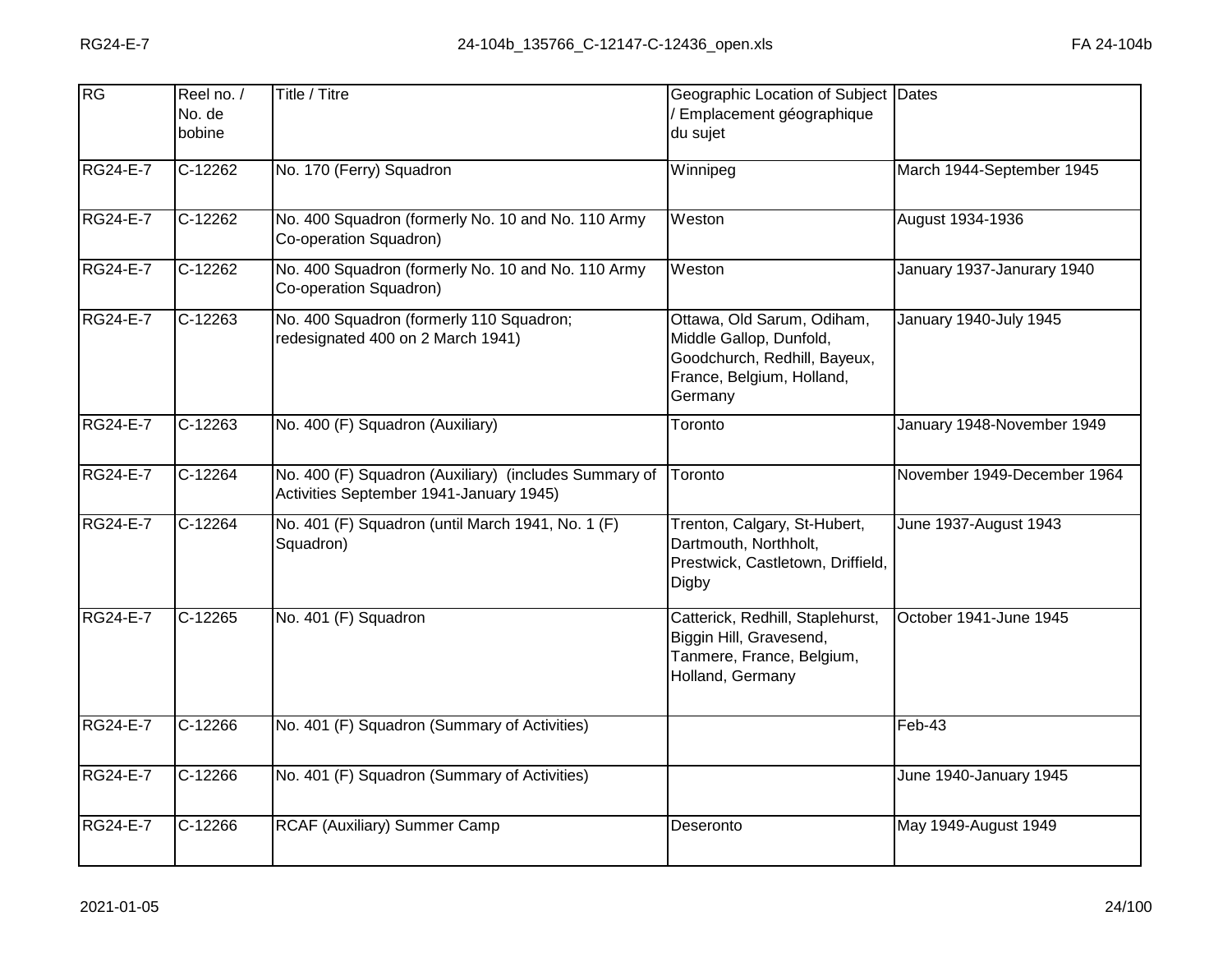| RG              | Reel no. /<br>No. de<br>bobine | Title / Titre                                                                                                              | Geographic Location of Subject Dates<br>/ Emplacement géographique<br>du sujet                                                                                               |                            |
|-----------------|--------------------------------|----------------------------------------------------------------------------------------------------------------------------|------------------------------------------------------------------------------------------------------------------------------------------------------------------------------|----------------------------|
| <b>RG24-E-7</b> | $C-12266$                      | No. 401 (F) Squadron (Auxiliary) (historical reports)                                                                      | City of Westmount                                                                                                                                                            | 1951-1964                  |
| <b>RG24-E-7</b> | C-12266                        | No. 402 (F) Squadron (until March 1941, No. 12 (AC)<br>Squadron, No. 112 (AC) (City of Winnipeg) and No.2 (F)<br>Squadron) | Winnipeg, Ottawa, High Post,<br>Digby, Halton, Martlesam<br>Heath, Ayr, Southend,<br>Warmwell                                                                                | January 1936-November 1941 |
| <b>RG24-E-7</b> | $C-12267$                      | No. 402 (F) Squadron (includes progress reports, 1940-<br>1945                                                             | Warmwell, Colerne, Fairwood<br>Common, Kenley, Redhill,<br>Digby, Horne, Westhampnett,<br>Merston, Hawkinge, Belgium,<br>Holland, Germany                                    | March 1941-June 1945       |
| <b>RG24-E-7</b> | $C-12267$                      | No. 402 Squadron (Auxiliary)                                                                                               | Winnipeg                                                                                                                                                                     | April 1947-December 1964   |
| RG24-E-7        | C-12268                        | No. 403 Squadron                                                                                                           | Tern Hill, Hornchurch, Debden,<br>Martlesham, Heath, North<br>Weald, Southend, Catterick,<br>Kenley, Laschenden, Headcorn,<br>Tangmere, France, Belgium,<br>Holland, Germany | March 1941-June 1945       |
| <b>RG24-E-7</b> | $C-12269$                      | No. 403 Squadron (Operational Statistical Summaries)                                                                       |                                                                                                                                                                              | October 1943-March 1944    |
| RG24-E-7        | C-12269                        | No. 404 Squadron                                                                                                           | Thorney Island, Castleton,<br>Skitten, Dyce, Sumburgh, Tain,<br>Wick, Davidstow, Strubby,<br>Banff, Dallachy                                                                 | May 1941-May 1945          |
| <b>RG24-E-7</b> | C-12269                        | No. 403 Squadron, personnel diaries, reports                                                                               |                                                                                                                                                                              | July 1943-January 1945     |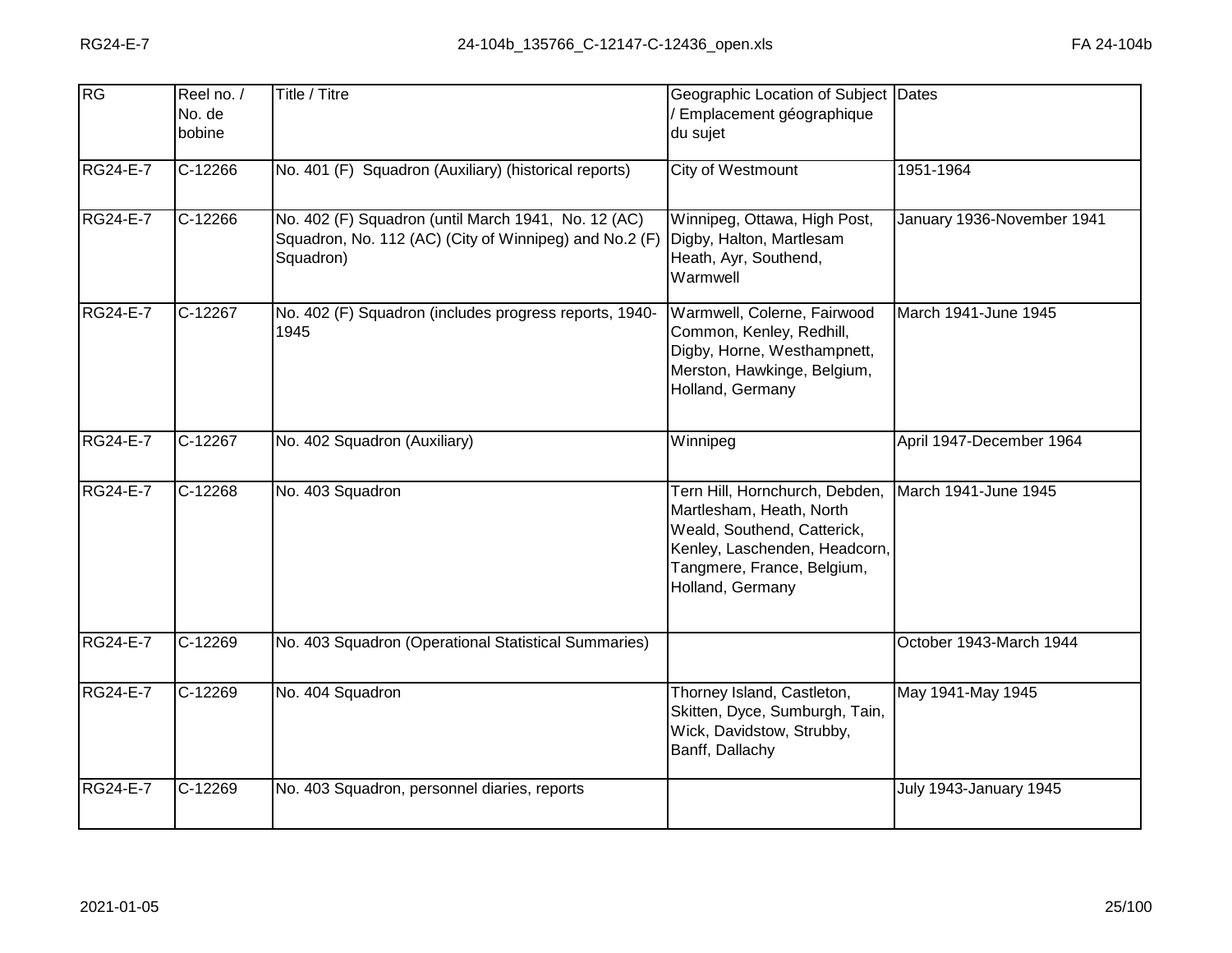| RG              | Reel no. /<br>No. de<br>bobine | Title / Titre                                | Geographic Location of Subject Dates<br>Emplacement géographique<br>du sujet                              |                          |
|-----------------|--------------------------------|----------------------------------------------|-----------------------------------------------------------------------------------------------------------|--------------------------|
| <b>RG24-E-7</b> | C-12269                        | No. 403 Squadron (Auxiliary) Calgary reports |                                                                                                           | 1948-May 1963            |
| <b>RG24-E-7</b> | C-12269                        | No. 405 (B) Squadron                         | Gransden Lodge                                                                                            | January 1944             |
| <b>RG24-E-7</b> | $C-12270$                      | No. 405 (B) Squadron                         | Gransden Lodge                                                                                            | January 1944-May 1945    |
| RG24-E-7        | C-12270                        | No. 405 (B) Squadron                         | Driffield, Pocklington, Topcliffe,<br>Beaulieu, Leeming, Gransden<br>Lodge                                | April 1941-December 1943 |
| <b>RG24-E-7</b> | $C-12270$                      | No. 405 Squadron                             | Greenwood                                                                                                 | April 1950-November 1951 |
| RG24-E-7        | C-12271                        | No. 405 Squadron                             | Greenwood                                                                                                 | December 1951-May 1959   |
| <b>RG24-E-7</b> | $C-12272$                      | No. 405 (B) Squadron, progress reports       |                                                                                                           | April 1941-February 1945 |
| RG24-E-7        | C-12272                        | No. 406 (Night Fighter) Squadron             | Acklington, Ayr, Scorton,<br>Predannack, Middle Wallop,<br>Valley, Exeter, Winkleigh,<br>Colerne, Manston | May 1941-May 1945        |
| <b>RG24-E-7</b> | $C-12273$                      | No. 406 (Night Fighter) Squadron             |                                                                                                           | May 1945-August 1945     |
| <b>RG24-E-7</b> | $C-12273$                      | No. 406 (Night Fighter) Squadron, reports    |                                                                                                           | May 1941-July 1945       |
| <b>RG24-E-7</b> | $C-12273$                      | No. 406 Squadron (Auxiliary)                 | Saskatoon                                                                                                 | March 1947-December 1963 |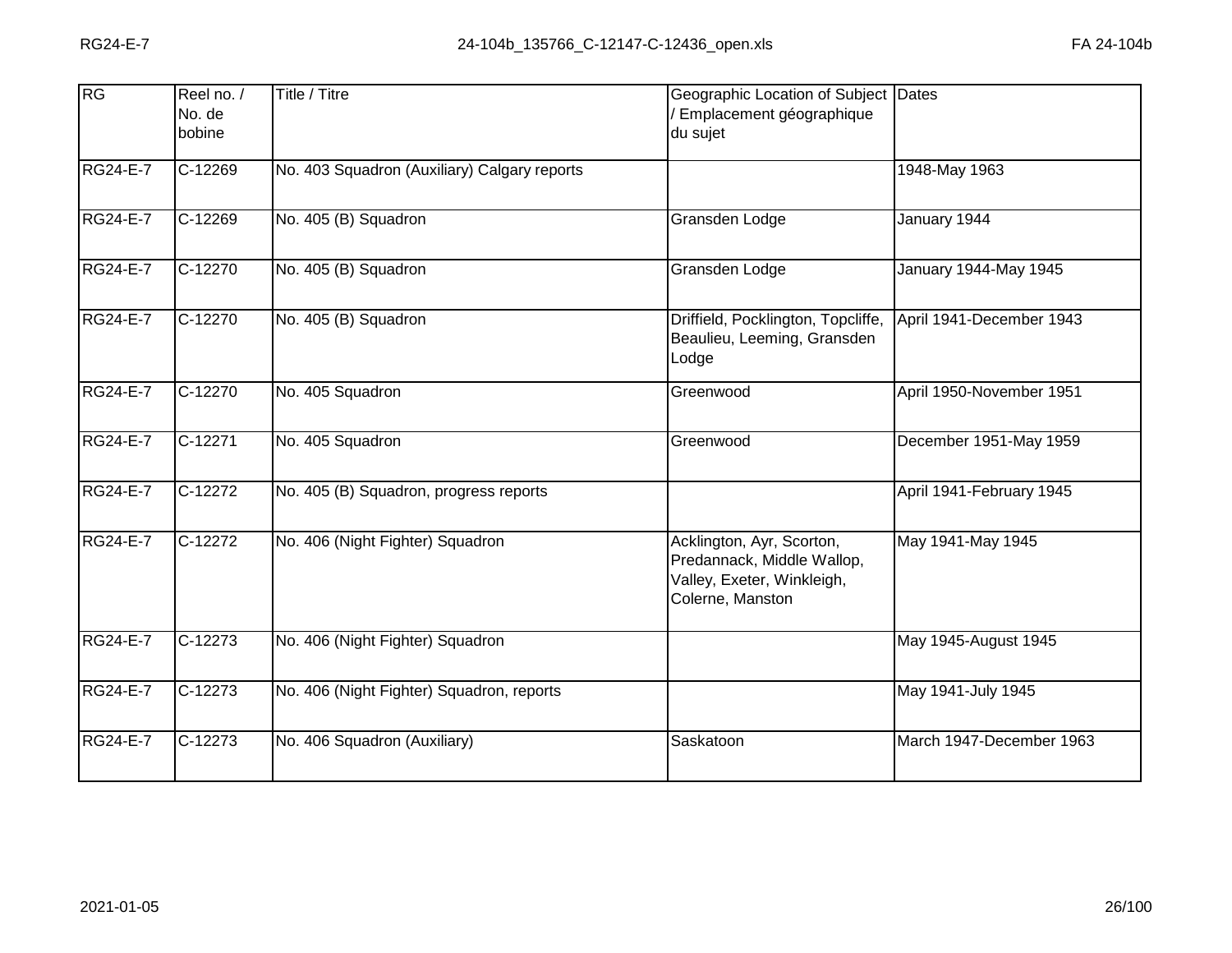| RG              | Reel no. /<br>No. de<br>bobine | <b>Title / Titre</b>                                           | Geographic Location of Subject Dates<br>Emplacement géographique<br>du sujet           |                             |
|-----------------|--------------------------------|----------------------------------------------------------------|----------------------------------------------------------------------------------------|-----------------------------|
| <b>RG24-E-7</b> | $C-12273$                      | No. 407 (Coastal) Squadron                                     | Thorney Island, North Coates,<br>Bircham, Newton, St. Eval,<br>Docking, Chivenor, Wick | May 1941-June 1945          |
| <b>RG24-E-7</b> | C-12273                        | No. 407 (Coastal) Squadron, progress reports, diaries,<br>etc. |                                                                                        | May 1941-July 1944          |
| <b>RG24-E-7</b> | C-12274                        | No. 407 (Coastal) Squadron, progress reports, diaries,<br>etc. |                                                                                        | December 1942-March 1944    |
| <b>RG24-E-7</b> | C-12274                        | No. 407 (M/P) Squadron                                         | Comox                                                                                  | December 1955-December 1964 |
| <b>RG24-E-7</b> | $C-12274$                      | No. 407 (M/P) Squadron                                         | Comox                                                                                  | June 1952-November 1955     |
| <b>RG24-E-7</b> | C-12274                        | No. 408 (B) Squadron                                           | Lindholme, Syerston, Balderton,<br>North Luffenham, Leeming                            | January 1941-February 1943  |
| <b>RG24-E-7</b> | $C-12275$                      | No. 408 (B) Squadron                                           | Linton-on-Ouse                                                                         | February 1943-June 1945     |
| <b>RG24-E-7</b> | C-12275                        | No. 408 (B) Squadron, Summary of activities, reports,<br>etc.  |                                                                                        | June 1941-May 1945          |
| <b>RG24-E-7</b> | $C-12276$                      | No. 408 (B) Squadron, Summary of activities, reports,<br>etc.  |                                                                                        | June 1941-May 1945          |
| <b>RG24-E-7</b> | C-12276                        | No. 408 Photographic Squadron                                  | Rockcliffe                                                                             | January 1949-May 1950       |
| <b>RG24-E-7</b> | $C-12276$                      | No. 408 Photographic Squadron                                  | Rockcliffe, Goose Bay                                                                  | January 1951-December 1964  |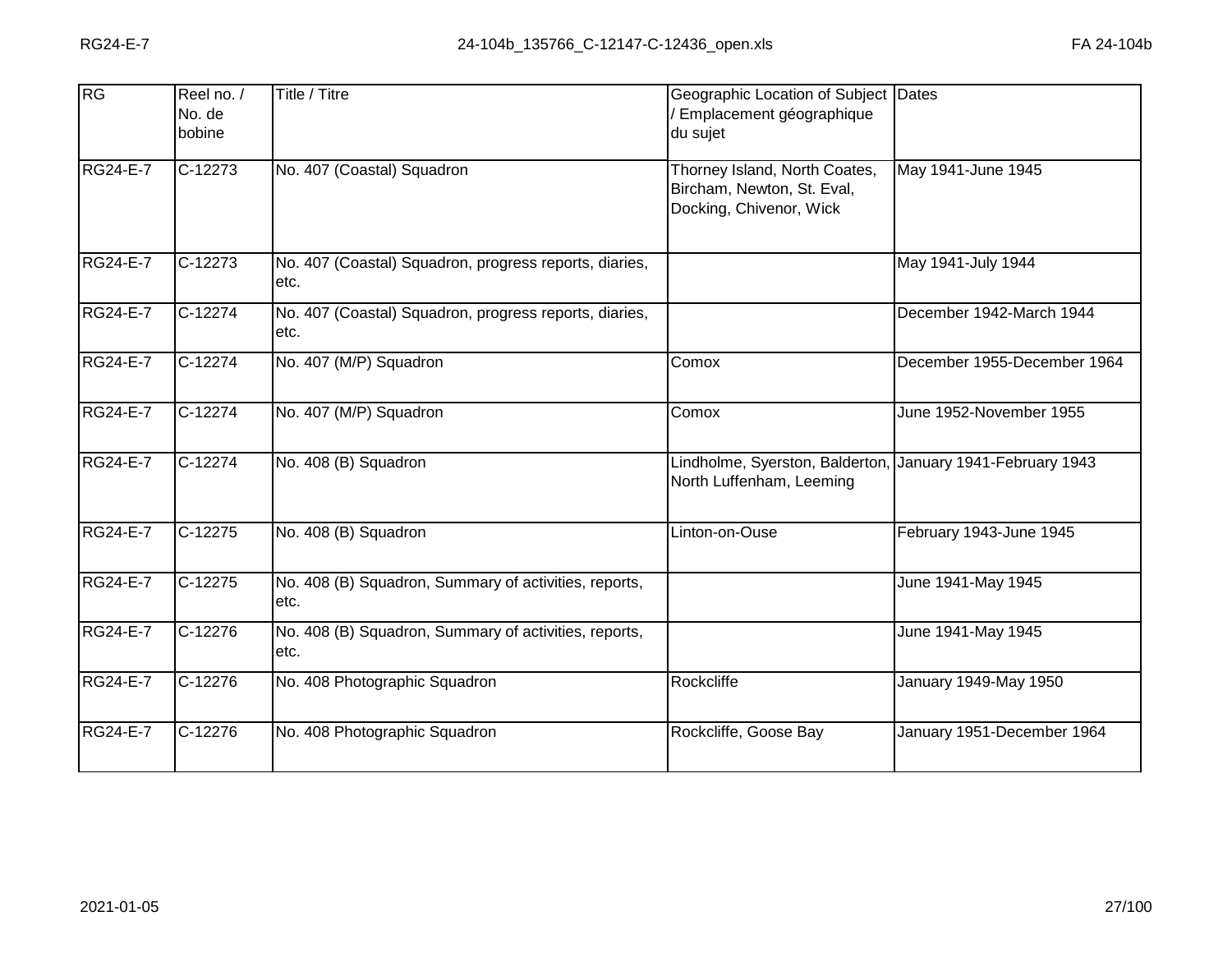| RG              | Reel no. /<br>No. de<br>bobine | Title / Titre                                                   | Geographic Location of Subject Dates<br>Emplacement géographique<br>du sujet                                                                                 |                             |
|-----------------|--------------------------------|-----------------------------------------------------------------|--------------------------------------------------------------------------------------------------------------------------------------------------------------|-----------------------------|
| <b>RG24-E-7</b> | $C-12276$                      | No. 409 (NF) Squadron                                           | Digby, Acklington, Coleby<br>Grange, Hunsdon, West<br>Malling, Carpiquet, St-Andre,<br>Leculot, Lille-Vendeville, Rheine-<br>Salzbergen, Gilze-Rijen, Twente | June 1941-June 1945         |
| <b>RG24-E-7</b> | $C-12276$                      | No. 409 (NF) Squadron, progress reports                         |                                                                                                                                                              | August 1941-January 1945    |
| <b>RG24-E-7</b> | C-12277                        | No. 409 (NF) Squadron, miscellaneous reports                    |                                                                                                                                                              | March 1945-June 1945        |
| <b>RG24-E-7</b> | $C-12277$                      | No. 409 (AW) Squadron                                           | Comox                                                                                                                                                        | June 1954-December 1963     |
| <b>RG24-E-7</b> | C-12277                        | No. 410 (NF) Squadron                                           | Ayr, Orem Scorton, Acklington,<br>Coleby, Grange, Hunsdon,<br>Castle Camps, Zeals, Colerene,<br>France, Belgium, Holland                                     | June 1941-May 1945          |
| <b>RG24-E-7</b> | $C-12277$                      | Diary and statistical summaries, reports                        |                                                                                                                                                              | June 1941-March 1945        |
| <b>RG24-E-7</b> | C-12278                        | No. 410 (NF) Squadron, statistical summaries                    |                                                                                                                                                              | December 1941-November 1943 |
| <b>RG24-E-7</b> | C-12278                        | No. 410 (NF) Squadron, miscellaneous reports,<br>messages, etc. |                                                                                                                                                              | September 1941-May 1945     |
| <b>RG24-E-7</b> | C-12278                        | No. 410 All Weather Fighter Squadron                            | Uplands, St-Hubert                                                                                                                                           | June 1949-April 1964        |
| <b>RG24-E-7</b> | C-12278                        | No. 411 (F) Squadron                                            | Digby, Horchurch, Redhill,<br>Staplehurst, Biggin Hill,<br>Tangmere, France                                                                                  | June 1941-July 1944         |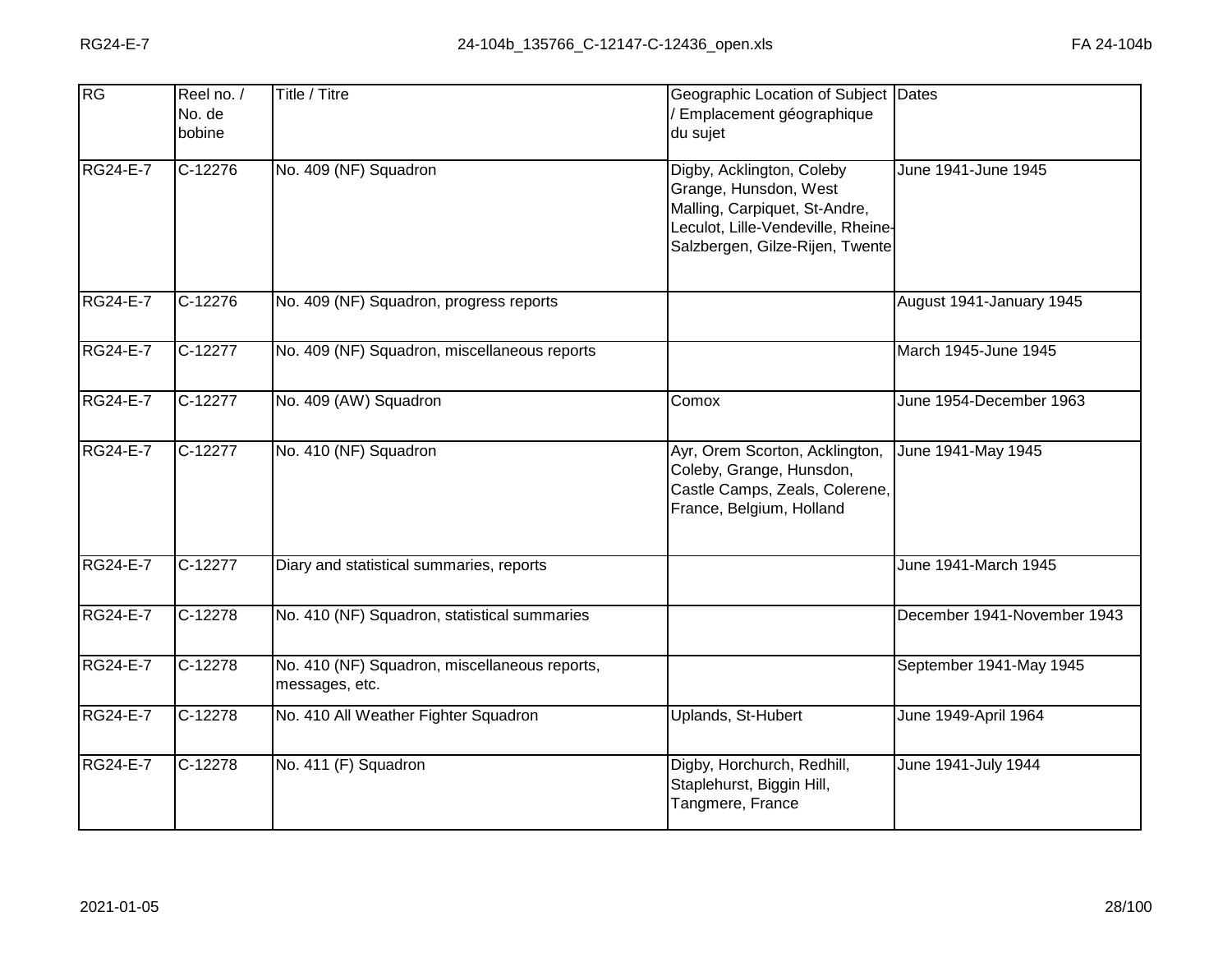| RG              | Reel no. /<br>No. de<br>bobine | Title / Titre                                                                               | Geographic Location of Subject Dates<br>/ Emplacement géographique<br>du sujet                                                                                     |                             |
|-----------------|--------------------------------|---------------------------------------------------------------------------------------------|--------------------------------------------------------------------------------------------------------------------------------------------------------------------|-----------------------------|
| <b>RG24-E-7</b> | $C-12279$                      | No. 411 (F) Squadron                                                                        | France, Belgium, Holland,<br>Germany, Warmwell                                                                                                                     | June 1941-March 1946        |
| <b>RG24-E-7</b> | $C-12279$                      | No. 411 (F) Squadron, progress reports, diary,<br>summaries, etc.                           | France, Belgium, Holland,<br>Germany, Warmwell                                                                                                                     | June 1941-February 1945     |
| <b>RG24-E-7</b> | $C-12279$                      | No. 412 (F) Squadron                                                                        | Digby, Wellingore, Martlesham<br>Heath, North Heald, Tangmere,<br>Redhill, Perranporth, Friston,<br>Staplehurst, Biggin Hill, France,<br>Belgium, Holland, Germany | August 1941-March 1946      |
| <b>RG24-E-7</b> | $C-12279$                      | No. 412 (T) Squadron                                                                        | <b>Uplands</b>                                                                                                                                                     | June 1961-December 1964     |
| <b>RG24-E-7</b> | $C-12279$                      | No. 412 (F) Squadron, reports                                                               |                                                                                                                                                                    | August 1943-October 1945    |
| <b>RG24-E-7</b> | C-12280                        | No. 412 (F) Squadron, reports                                                               |                                                                                                                                                                    | December 1943-February 1946 |
| <b>RG24-E-7</b> | C-12280                        | No. 12 Communication Squadron                                                               | Ottawa                                                                                                                                                             | September 1939-June 1944    |
| <b>RG24-E-7</b> | C-12280                        | No. 412 (T) Squadron                                                                        |                                                                                                                                                                    | January 1950-February 1950  |
| <b>RG24-E-7</b> | $C-12281$                      | No. 412 (F) Squadron, messages                                                              |                                                                                                                                                                    | February 1944-March 1945    |
| <b>RG24-E-7</b> | C-12281                        | No. 12 Communication Squadron (redesignated No.412<br>(Composite) Squadron on 1 April 1947) | Ottawa                                                                                                                                                             | July 1944-March 1947        |
| <b>RG24-E-7</b> | C-12281                        | No. 412 (Composite) Squadron                                                                |                                                                                                                                                                    | April 1942-November 1950    |
| <b>RG24-E-7</b> | C-12281                        | No. 412 (T) Squadron                                                                        |                                                                                                                                                                    | December 1950-April 1952    |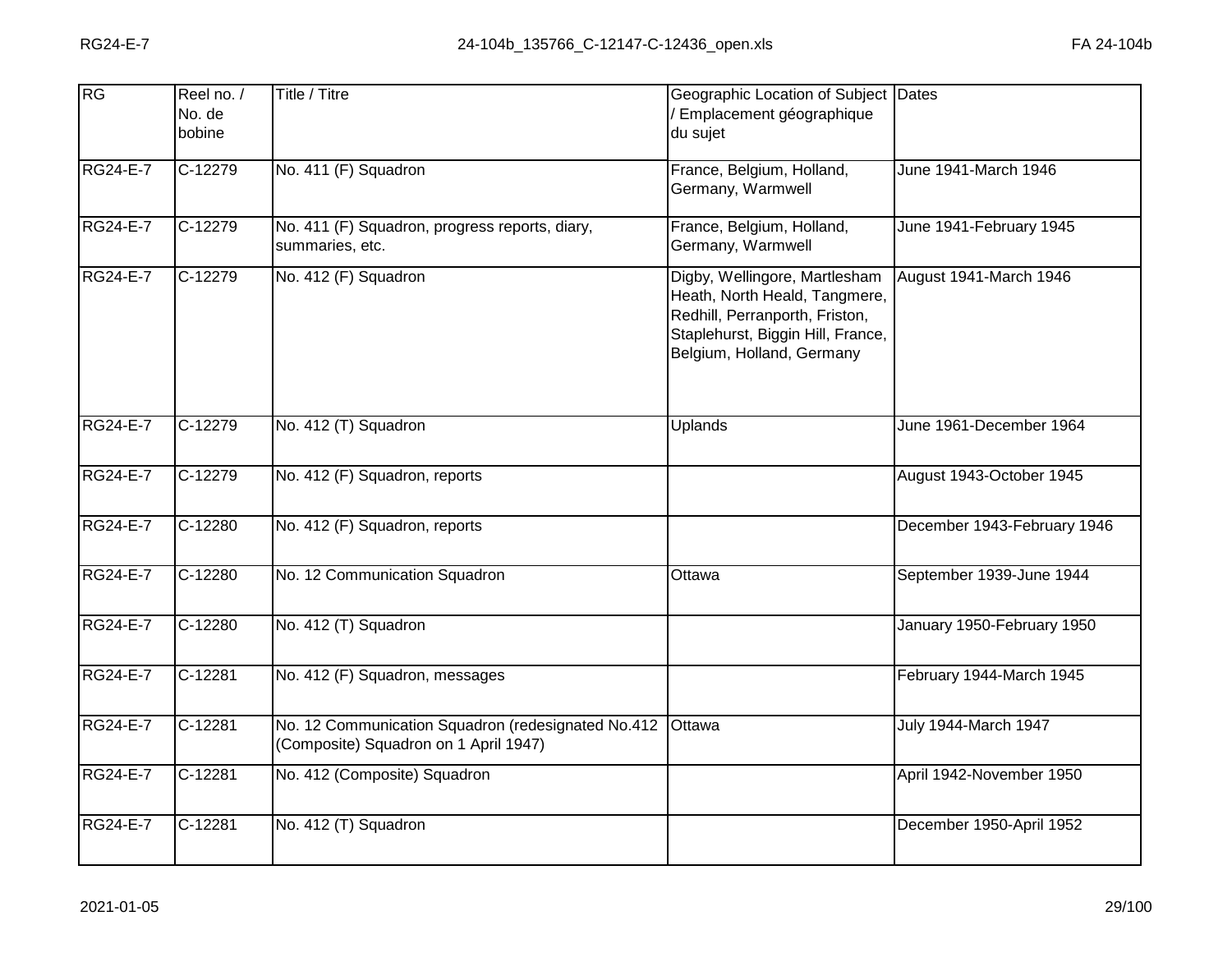| RG              | Reel no. /<br>No. de<br>bobine | Title / Titre                                                              | Geographic Location of Subject Dates<br>/ Emplacement géographique<br>du sujet                                                           |                             |
|-----------------|--------------------------------|----------------------------------------------------------------------------|------------------------------------------------------------------------------------------------------------------------------------------|-----------------------------|
| <b>RG24-E-7</b> | C-12282                        | No. 412 (T) Squadron                                                       |                                                                                                                                          | April 1952- November 1957   |
| <b>RG24-E-7</b> | C-12283                        | No. 412 (T) Squadron                                                       |                                                                                                                                          | December 1957-May 1958      |
| <b>RG24-E-7</b> | C-12283                        | No. 413 (Coastal Recce) Squadron                                           | Stranraer, Sullom Voe, Koggala July 1941-February 1945<br>(Ceylon)                                                                       |                             |
| <b>RG24-E-7</b> | C-12283                        | No. 413 Photographic Squadron (later No. 413 Survey<br>Transport Squadron) | Rockcliffe                                                                                                                               | April 1947-October 1950     |
| <b>RG24-E-7</b> | C-12283                        | No. 13 Photographic Squadron                                               | Rockcliffe                                                                                                                               | April 1946-March 1947       |
| <b>RG24-E-7</b> | $C-12283$                      | No. 413 (F) Squadron                                                       | Bagotville                                                                                                                               | August 1951-December 1961   |
| <b>RG24-E-7</b> | C-12284                        | No. 414 (FR) Squadron                                                      | Croydon, Dunsfold, Harrowbier,<br>Portreath, Gatwick, Ashford,<br>Woodchurch, Peterhead,<br>Oxiham, Holland, France,<br>Belgium, Germany | August 1941-August 1945     |
| <b>RG24-E-7</b> | $C-12284$                      | No. 14 Photographic Squadron                                               | Rockcliffe                                                                                                                               | April 1946-March 1947       |
| <b>RG24-E-7</b> | C-12284                        | No. 414 (FR) Squadron, reports                                             |                                                                                                                                          | October 1941-February 1945  |
| <b>RG24-E-7</b> | $C-12285$                      | No. 414 Photographic Squadron                                              |                                                                                                                                          | April 1942-1950             |
| RG24-E-7        | C-12285                        | No. 414 (F) Squadron                                                       | Soellingen                                                                                                                               | June 1953-November 1959     |
| <b>RG24-E-7</b> | $C-12285$                      | No. 415 Squadron                                                           | Thorney Island, St-Eval, North<br>Coates, Wick, Bircham,<br>Newton, East Moor                                                            | <b>August 1941-May 1945</b> |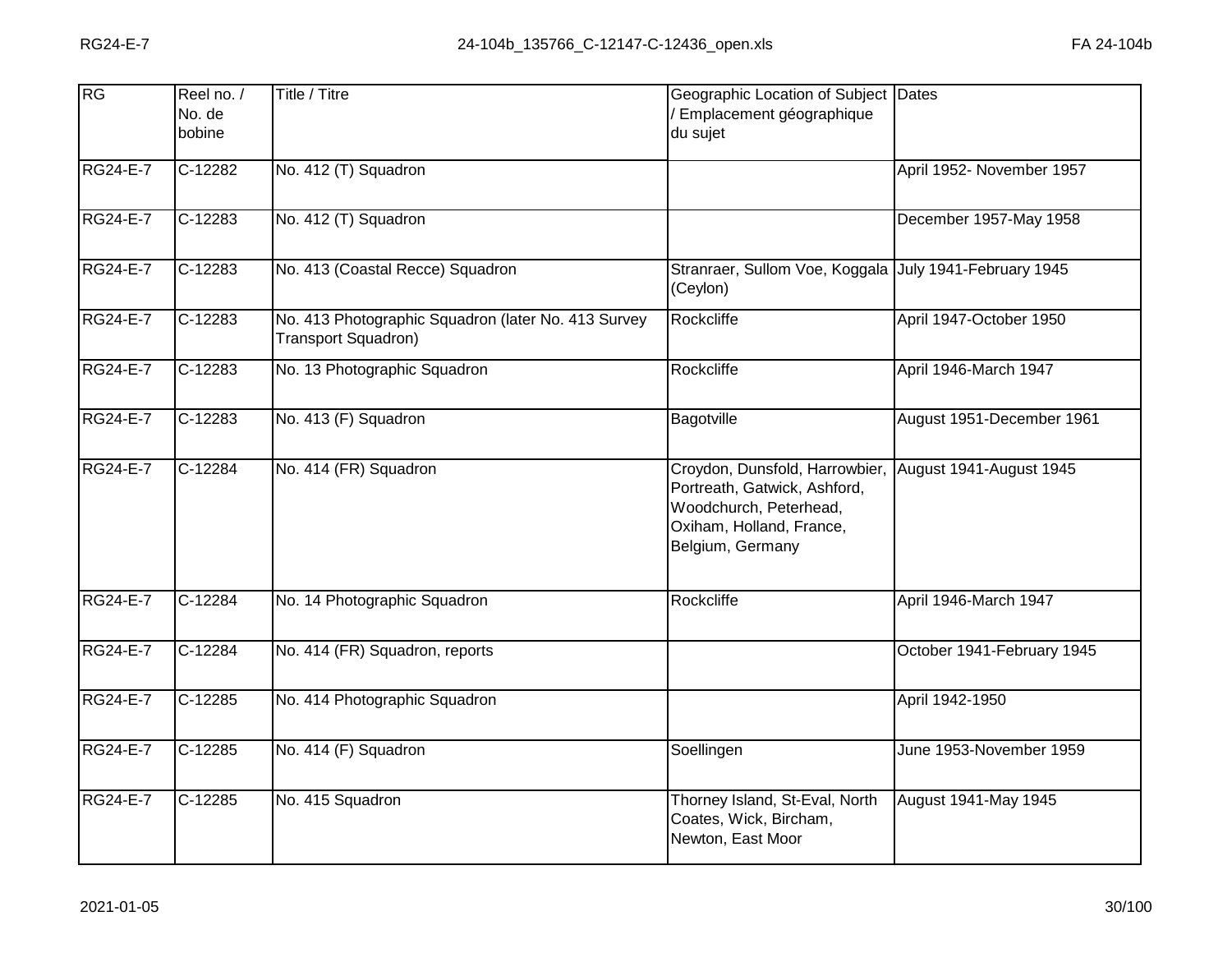| RG              | Reel no. /<br>No. de<br>bobine | Title / Titre                     | Geographic Location of Subject Dates<br>/ Emplacement géographique<br>du sujet                                     |                             |
|-----------------|--------------------------------|-----------------------------------|--------------------------------------------------------------------------------------------------------------------|-----------------------------|
| <b>RG24-E-7</b> | C-12286                        | No. 414 AW (F) Squadron           |                                                                                                                    | December 1959-June 1964     |
| <b>RG24-E-7</b> | C-12287                        | No. 416 (F) Squadron              | Peterhead, Martlesham Heath,<br>Redhill, Kenley, Digby, Merston,<br>Tangmere, France, Holland,<br>Belgium, Germany | November 1941-March 1946    |
| <b>RG24-E-7</b> | $C-12288$                      | No. 416 (F) Squadron, reports     |                                                                                                                    | November 1941-March 1946    |
| <b>RG24-E-7</b> | C-12288                        | No. 416 AW (F) Squadron           | St-Hubert                                                                                                          | February 1957-May 1963      |
| <b>RG24-E-7</b> | C-12288                        | No. 416 AW (F) Squadron           | St-Hubert                                                                                                          | December 1950-December 1951 |
| <b>RG24-E-7</b> | C-12288                        | No. 417 (F) Squadron              | Charmy Down, Colerne, Tain,<br>Egypt, Tunisia, Malta, Sicily,<br>Italy                                             | December 1941-June 1945     |
| <b>RG24-E-7</b> | $C-12289$                      | No. 417 (F) Squadron, reports     |                                                                                                                    | December 1941-June 1945     |
| <b>RG24-E-7</b> | C-12289                        | No. 417 (FR) Squadron             | Rivers, Manitoba                                                                                                   | July 1947-July 1948         |
| <b>RG24-E-7</b> | C-12290                        | No. 418 (B) Squadron              | Debden, Bradwell Bay, Ford,<br><b>Holmsley South</b>                                                               | November 1941-June 1944     |
| <b>RG24-E-7</b> | $C-12291$                      | No. 418 (B) Squadron              | Hurn, Middle Wallop, Hunsdon,<br><b>Hartford Bridge</b>                                                            | July 1944-September 1945    |
| <b>RG24-E-7</b> | C-12291                        | No. 418 (TB) Squadron (Auxiliary) | Edmonton                                                                                                           | April 1946-February 1965    |
| <b>RG24-E-7</b> | $C-12291$                      | No. 419 (B) Squadron              | Mildenhall                                                                                                         | December 1941-August 1942   |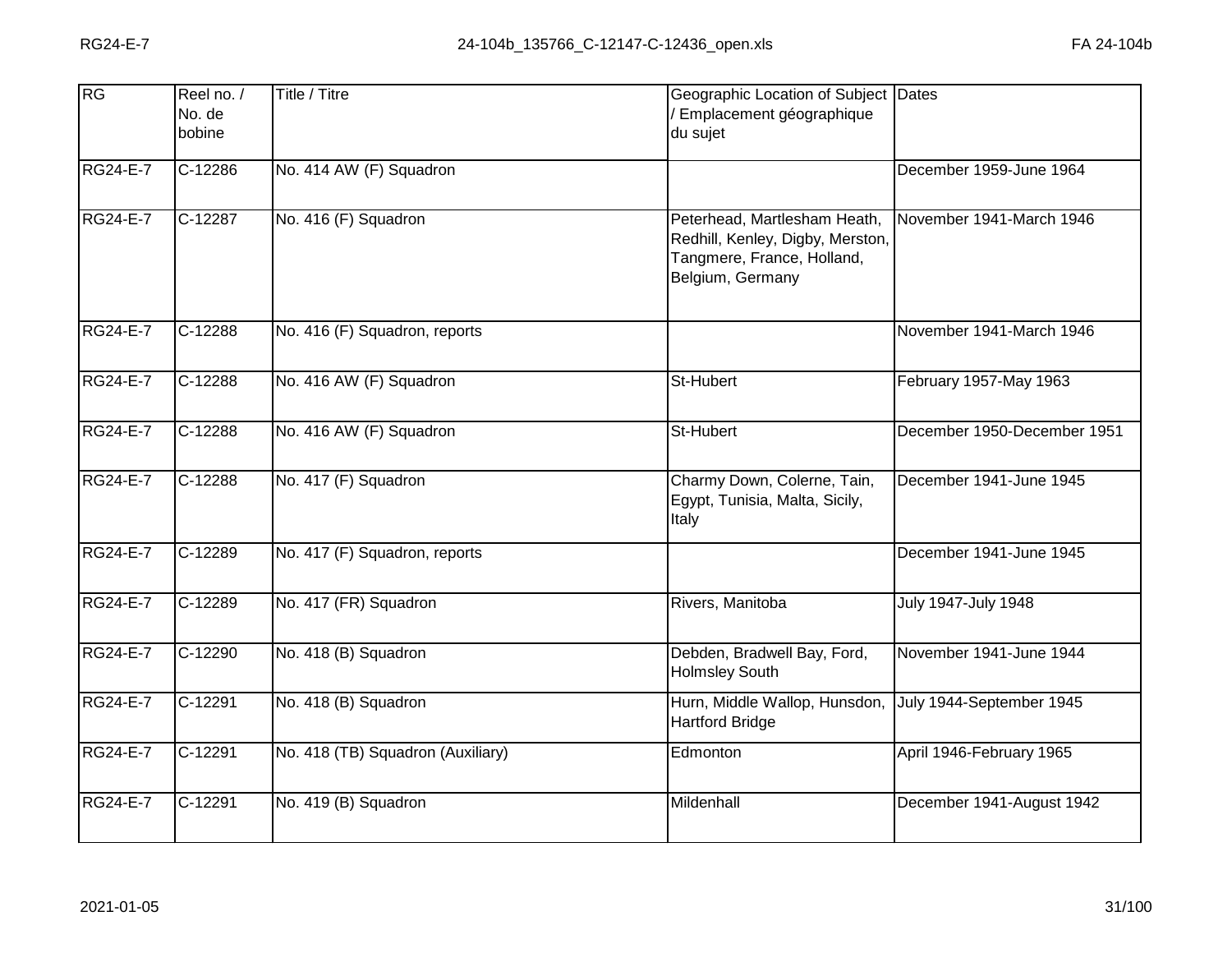| RG              | Reel no. /<br>No. de<br>bobine | Title / Titre                                                                       | Geographic Location of Subject Dates<br>Emplacement géographique<br>du sujet                                  |                             |
|-----------------|--------------------------------|-------------------------------------------------------------------------------------|---------------------------------------------------------------------------------------------------------------|-----------------------------|
| <b>RG24-E-7</b> | C-12292                        | No. 419 (B) Squadron                                                                | Topcliffe, Croft, Middleton, St.<br>George                                                                    | September 1942-May 1945     |
| <b>RG24-E-7</b> | $C-12292$                      | No. 419 AW (F) Squadron                                                             |                                                                                                               | March 1954-May 1956         |
| <b>RG24-E-7</b> | $C-12293$                      | No. 419 AW (F) Squadron                                                             |                                                                                                               | June 1956-December 1962     |
| <b>RG24-E-7</b> | C-12293                        | No. 420 (B) Squadron                                                                | Waddington, Skipton-on-Swale,<br>Middleton, St-George, Algeria,<br>Tholthorpe                                 | June 1942-December 1944     |
| <b>RG24-E-7</b> | C-12294                        | No. 420 (B) Squadron (not filmed in order) (June-<br>November 1943 in North Africa) | Algeria, Tunisia, Tholthorpe                                                                                  | September 1943-June 1945    |
| <b>RG24-E-7</b> | $C-12294$                      | No. 420 (F) Squadron (Auxiliary)                                                    |                                                                                                               | June 1949-July 1954         |
| RG24-E-7        | C-12294                        | No. 421 (F) Squadron                                                                | Digby, Fairwood Common,<br>Warmwell, Exeter, Kenley,<br>Zeals, Angle, Redhill,<br>Lashenden, Tangmere, France | April 1942-June 1944        |
| RG24-E-7        | C-12295                        | No. 421 (F) Squadron                                                                | France, Belgium, Germany                                                                                      | <b>July 1944-July 1945</b>  |
| <b>RG24-E-7</b> | C-12295                        | No. 421 Strike/Attack Squadron                                                      | Baden, Soelligen, Grostenquin,<br>Chatham, Oiham,                                                             | December 1950-December 1964 |
| RG24-E-7        | C-12295                        | No. 422 (Coastal) Squadron                                                          | Lough Erne, Oban, Bowmore,<br>St. Angelo, Castle Archdale,<br>Pembroke Dock, Bassingbourn                     | July 1942-September 1945    |
| <b>RG24-E-7</b> | $C-12296$                      | No. 422 (Coastal) Squadron, reports, messages, etc.                                 |                                                                                                               | 1942-1945                   |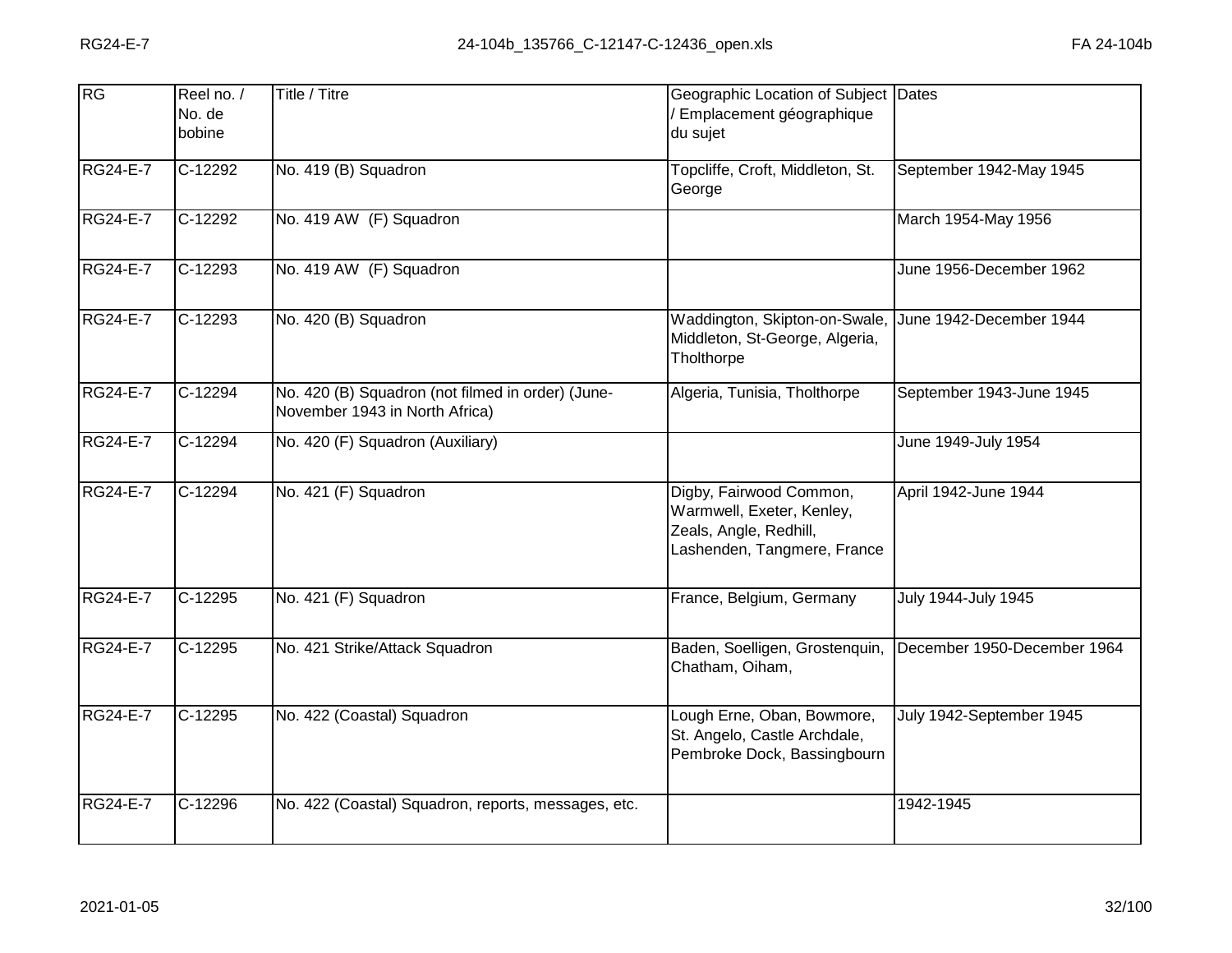| RG              | Reel no. /<br>No. de<br>bobine | Title / Titre                              | Geographic Location of Subject Dates<br>/ Emplacement géographique<br>du sujet |                            |
|-----------------|--------------------------------|--------------------------------------------|--------------------------------------------------------------------------------|----------------------------|
| <b>RG24-E-7</b> | $C-12296$                      | No. 422 Strike/Attack Squadron             | Baden-Soellingen, St-Hubert                                                    | January 1953-December 1964 |
| RG24-E-7        | C-12296                        | No. 423 (Coastal) Squadron                 | Oban, Lough Erne, Castle<br>Archdale, Bassingbourn                             | May 1942-August 1945       |
| <b>RG24-E-7</b> | C-12296                        | No. 423 (AW) Squadron                      | Grostenquin, St-Hubert                                                         | December 1955-May 1962     |
| <b>RG24-E-7</b> | $C-12296$                      | No. 424 (B) Squadron                       | <b>Topcliffe</b>                                                               | October 1942-March 1943    |
| <b>RG24-E-7</b> | C-12297                        | No. 424 (B) Squadron                       | Topcliffe, Algeria, Tunisia,<br>Skipton-on-Swale                               | March 1943-October 1945    |
| <b>RG24-E-7</b> | C-12297                        | No. 424 Squadron (Auxiliary)               | Hamilton                                                                       | January 1951-November 1959 |
| <b>RG24-E-7</b> | $C-12298$                      | No. 425 (B) Squadron (not filmed in order) | Dishforth, Kairouan (Zina),<br>Tholthorpe                                      | June 1942-May 1945         |
| <b>RG24-E-7</b> | C-12298                        | No. 425 AW (F) Squadron                    | St-Hubert                                                                      | October 1955-December 1963 |
| <b>RG24-E-7</b> | C-12298                        | No. 426 (B) Squadron                       | Dishforth, Linton-on-Ouse                                                      | October 1942-March 1944    |
| <b>RG24-E-7</b> | $C-12299$                      | No. 426 (B) Squadron                       | Linton-on-Ouse, Tempsford                                                      | March 1944-December 1945   |
| <b>RG24-E-7</b> | C-12299                        | No. 426 (T) Squadron                       | Dartmouth, Dorval, McCord<br>AFB, Lachine                                      | August 1946-November 1951  |
| <b>RG24-E-7</b> | $C-12300$                      | No. 426 (T) Squadron                       | Lachine, St-Hubert                                                             | June 1951-October 1962     |
| <b>RG24-E-7</b> | C-12300                        | No. 427 (B) Squadron                       | Croft, Leeming                                                                 | November 1942-May 1945     |
| <b>RG24-E-7</b> | C-12301                        | No. 427 (B) Squadron                       | Leeming                                                                        | May 1945-May 1946          |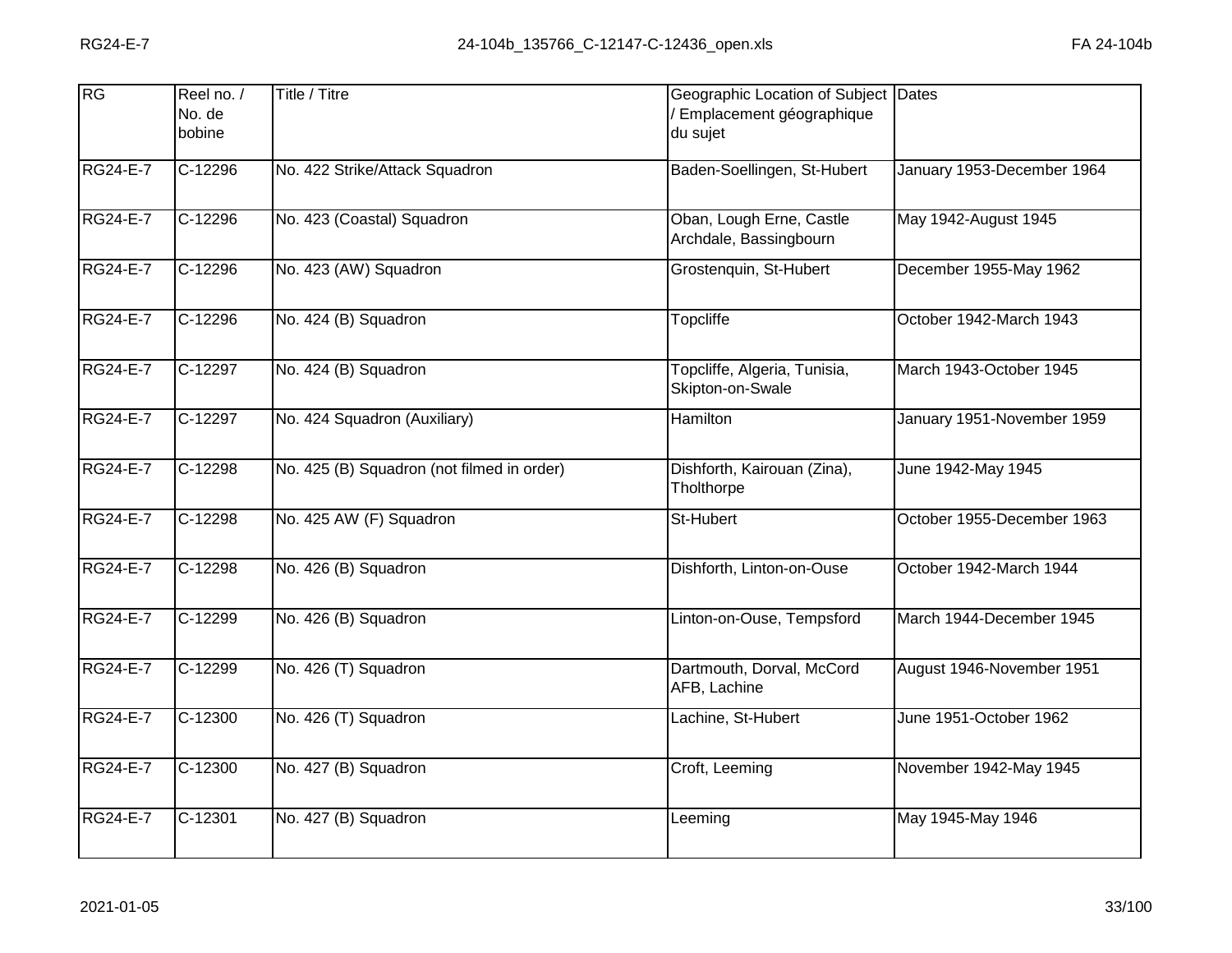| RG              | Reel no. /<br>No. de<br>bobine | Title / Titre                                                 | Geographic Location of Subject Dates<br>/ Emplacement géographique<br>du sujet |                             |
|-----------------|--------------------------------|---------------------------------------------------------------|--------------------------------------------------------------------------------|-----------------------------|
| <b>RG24-E-7</b> | $C-12301$                      | No. 427 (B) Squadron, reports, messages, etc.                 |                                                                                | November 1942-May 1946      |
| <b>RG24-E-7</b> | C-12301                        | No. 427 Strike/Attack Squadron                                | Zweibrucken                                                                    | June 1952-May 1963          |
| <b>RG24-E-7</b> | $C-12301$                      | No. 428 (B) Squadron                                          | Dalton, Middleton, St.George                                                   | November 1942-December 1944 |
| <b>RG24-E-7</b> | $C-12302$                      | No. 428 (B) Squadron                                          | Dalton, Middleton, St.George                                                   | December 1944-June 1945     |
| <b>RG24-E-7</b> | $C-12303$                      | No. 429 (B) Squadron                                          | Leeming                                                                        | October 1944-May 1946       |
| <b>RG24-E-7</b> | $C-12303$                      | No. 429 (B) Squadron                                          | East Moor, Leeming                                                             | November 1942-August 1944   |
| <b>RG24-E-7</b> | C-12304                        | No. 429 (B) Squadron                                          | Leeming                                                                        | August 1944-September 1944  |
| <b>RG24-E-7</b> | C-12304                        | No. 429 (B) Squadron, reports, messages, etc.                 |                                                                                | 1942-1944                   |
| RG24-E-7        | C-12304                        | No. 430 (Reconnaissance) Squadron                             | Dunsfold, Gatwick, Ashford,<br>Odiham, France, Holland                         | January 1943-March 1945     |
| <b>RG24-E-7</b> | $C-12305$                      | No. 430 (Reconnaissance) Squadron                             |                                                                                | March 1945-August 1945      |
| <b>RG24-E-7</b> | C-12305                        | No. 430 (Reconnaissance) Squadron, reports,<br>messages, etc. |                                                                                | 1943-1945                   |
| <b>RG24-E-7</b> | $C-12305$                      | No. 430 Strike/Attack Squadron                                | Zweibrucken                                                                    | December 1955-May 1963      |
| <b>RG24-E-7</b> | C-12305                        | No. 431 (B) Squadron                                          | Burn, Tholthorpe, Croft                                                        | November 1942-May 1945      |
| <b>RG24-E-7</b> | C-12306                        | No. 431 (B) Squadron, reports, messages, etc.                 |                                                                                | 1942-1945                   |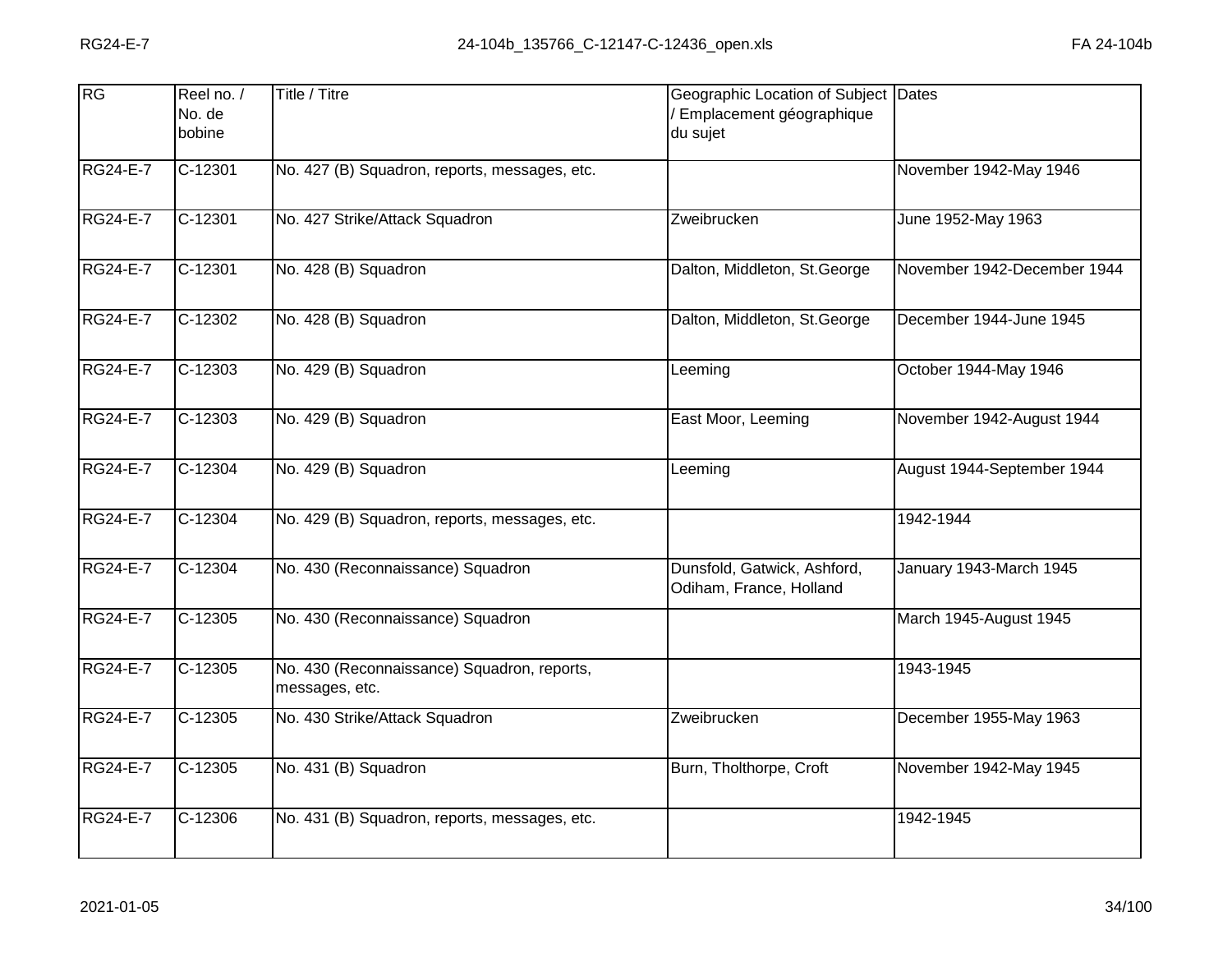| RG              | Reel no. /<br>No. de<br>bobine | <b>Title / Titre</b>                          | Geographic Location of Subject Dates<br>/ Emplacement géographique<br>du sujet |                             |
|-----------------|--------------------------------|-----------------------------------------------|--------------------------------------------------------------------------------|-----------------------------|
| <b>RG24-E-7</b> | C-12307                        | No. 434 (B) Squadron                          | Skipton-on-Swale, East Moor                                                    | May 1943-May 1945           |
| <b>RG24-E-7</b> | C-12308                        | No. 432 (B) Squadron, reports, messages, etc. |                                                                                | 1943-1945                   |
| <b>RG24-E-7</b> | $C-12308$                      | No. 432 AW (F) Squadron                       | Bagotville                                                                     | October 1954-May 1961       |
| <b>RG24-E-7</b> | C-12308                        | No. 433 (B) Squadron                          | Skipton-on-Swale                                                               | September 1943-October 1945 |
| <b>RG24-E-7</b> | $C-12309$                      | No. 433 (B) Squadron, reports, messages, etc. |                                                                                | 1943-1945                   |
| <b>RG24-E-7</b> | C-12309                        | No. 433 AW (F) Squadron                       | North Bay, Cold Lake                                                           | January 1955-July 1961      |
| RG24-E-7        | C-12309                        | No. 434 (B) Squadron                          | Tholthorpe, Croft                                                              | June 1943-November 1944     |
| <b>RG24-E-7</b> | $C-12310$                      | No. 434 (B) Squadron                          | Croft                                                                          | November 1944-June 1945     |
| <b>RG24-E-7</b> | C-12310                        | No. 434 (B) Squadron, reports, messages, etc. |                                                                                | 1943-1945                   |
| <b>RG24-E-7</b> | $C-12310$                      | No. 434 (F) Squadron                          |                                                                                | December 1959-May 1963      |
| <b>RG24-E-7</b> | C-12310                        | No. 435 (Transport) Squadron                  | India                                                                          | November 1944-March 1945    |
| <b>RG24-E-7</b> | $C-12311$                      | No. 435 (Transport) Squadron                  | India, Down Ampney, Croydon                                                    | April 1945-March 1946       |
| <b>RG24-E-7</b> | C-12311                        | No. 435 (T) Squadron                          | Edmonton                                                                       | August 1946-November 1949   |
| <b>RG24-E-7</b> | $C-12311$                      | No. 435 (T) Squadron, reports, messages, etc. | India                                                                          | 1944-1945                   |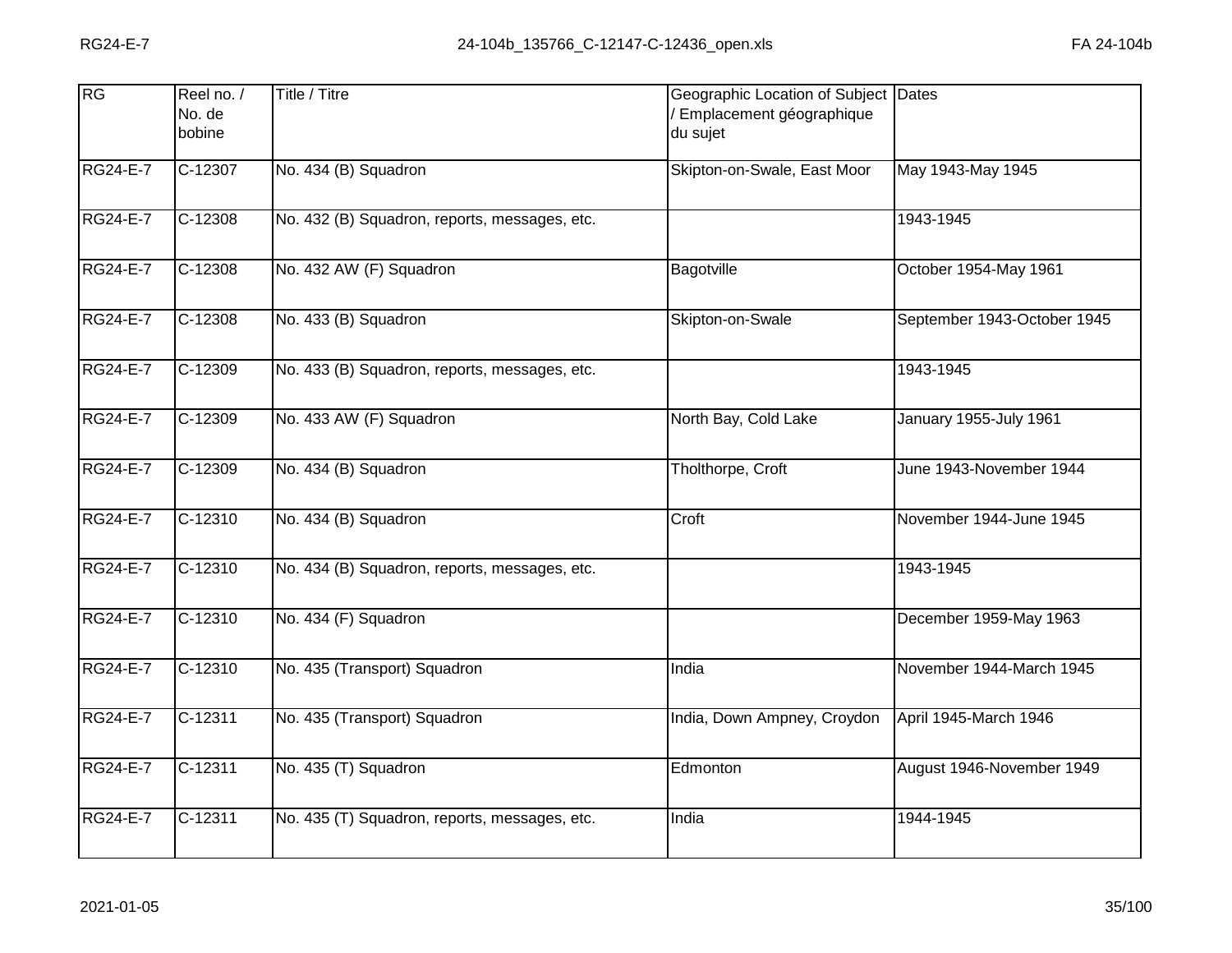| RG              | Reel no. /<br>No. de<br>bobine | Title / Titre                                                    | Geographic Location of Subject<br>Emplacement géographique<br>du sujet                           | Dates                       |
|-----------------|--------------------------------|------------------------------------------------------------------|--------------------------------------------------------------------------------------------------|-----------------------------|
| <b>RG24-E-7</b> | $C-12312$                      | No. 435 (T) Squadron                                             | Edmonton                                                                                         | 1949-January 1964           |
| <b>RG24-E-7</b> | C-12313                        | No. 436 (T) Squadron                                             | India, Odiham, Down Ampney,<br>Biggin Hill                                                       | December 1944-June 1946     |
| <b>RG24-E-7</b> | $C-12314$                      | No. 436 (T) Squadron                                             | Down Ampney, Ramree Island                                                                       | June 1945-February 1946     |
| <b>RG24-E-7</b> | $C-12314$                      | No. 436 (T) Squadron                                             | Down Ampney, Ramree Island                                                                       | February 1945-March 1946    |
| <b>RG24-E-7</b> | $C-12315$                      | No. 436 (T) Squadron                                             | Down Ampney, Ramree Island                                                                       | March 1946-June 1946        |
| <b>RG24-E-7</b> | $C-12315$                      | No. 436 (T) Squadron, reports, messages, etc.                    |                                                                                                  | 1944-1946                   |
| <b>RG24-E-7</b> | $C-12315$                      | No. 436 (T) Squadron                                             | Uplands, Downsview, Dorval,<br>Lachine                                                           | March 1953-December 1964    |
| <b>RG24-E-7</b> | $C-12315$                      | No. 437 (T) Squadron                                             | Blackhill Farm, Belgium                                                                          | September 1944-July 1945    |
| <b>RG24-E-7</b> | $C-12316$                      | No. 437 (T) Squadron                                             | Belgium, Norway, Odiham,<br>Croydon, Germany                                                     | July 1945-June 1946         |
| <b>RG24-E-7</b> | $C-12316$                      | No. 437 (T) Squadron, reports, messages                          |                                                                                                  | 1944-1946                   |
| RG24-E-7        | C-12316                        | No. 437 (T) Squadron                                             | Trenton                                                                                          | December 1962-December 1964 |
| <b>RG24-E-7</b> | $C-12316$                      | No. 438 (F) Squadron (formerly No. 18 (B) and No. 118<br>$(F)$ ) | St-Hubert, Halifax, Saint John,<br>Dartmouth, Rockcliffe, Annette<br>Island (Alaska), Sea Island | April 1936-November 1937    |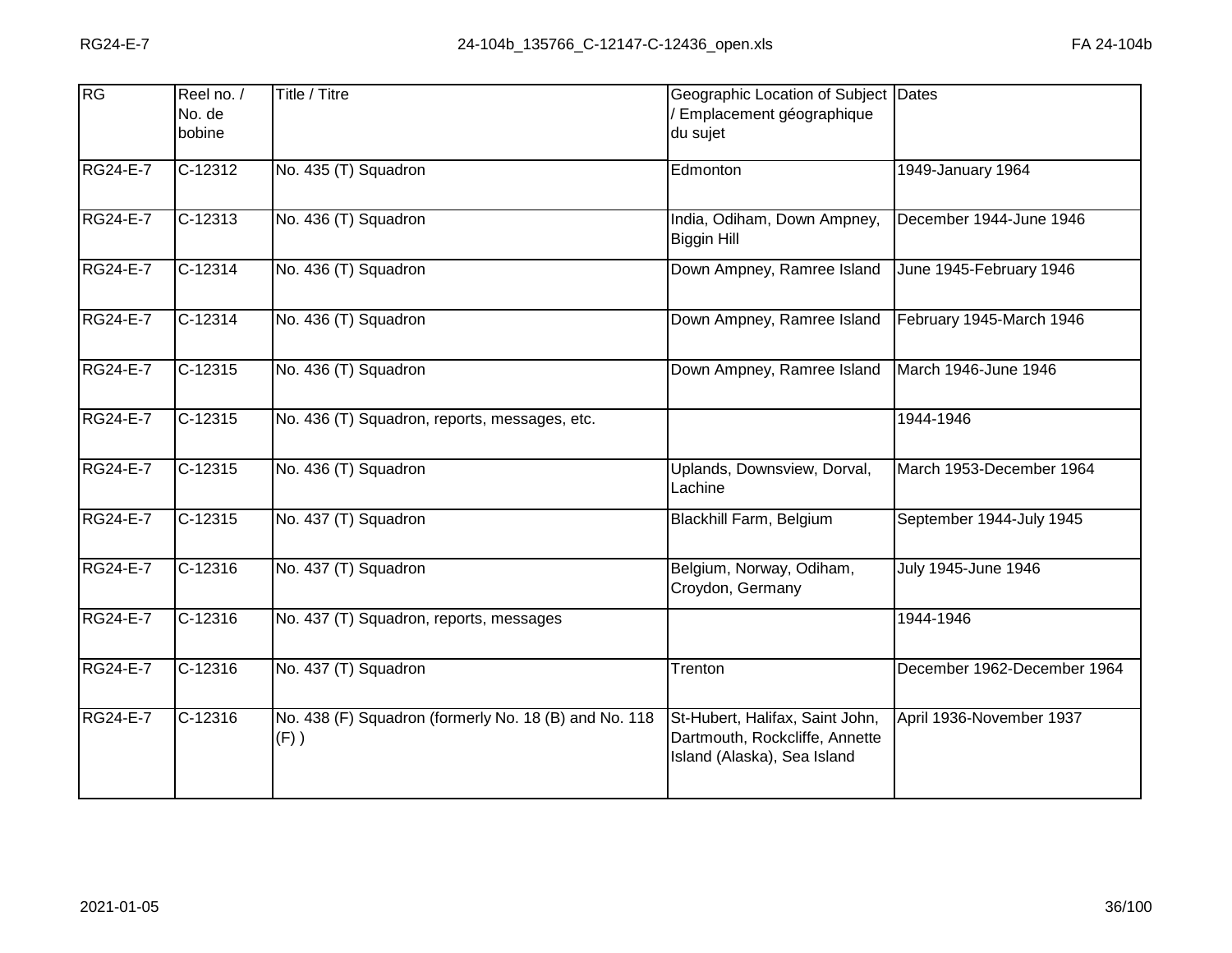| RG              | Reel no. /<br>No. de<br>bobine | Title / Titre                                                          | Geographic Location of Subject Dates<br>Emplacement géographique<br>du sujet                     |                              |
|-----------------|--------------------------------|------------------------------------------------------------------------|--------------------------------------------------------------------------------------------------|------------------------------|
| <b>RG24-E-7</b> | $C-12316$                      | No. 438 (F) Squadron (formerly No. 18 (B) and No. 118<br>$(F)$ )       | St-Hubert, Halifax, Saint John,<br>Dartmouth, Rockcliffe, Annette<br>Island (Alaska), Sea Island | December 1937-September 1943 |
| <b>RG24-E-7</b> | $C-12317$                      | No. 438 (F) Squadron                                                   |                                                                                                  | November 1941-April 1943     |
| RG24-E-7        | C-12317                        | No. 438 (F) Squadron                                                   | Wellingore, Wittering, Ayr,<br>Huntington, Hurn, France,<br>Belgium, Holland, Germany            | October 1943- August 1945    |
| RG24-E-7        | C-12317                        | No. 438 Squadron (Auxiliary)                                           | Montreal                                                                                         | June 1951-December 1964      |
| <b>RG24-E-7</b> | $C-12317$                      | No. 439 (Fighter Bomber) Squadron (formerly No. 123<br>(ACT) Squadron) | Rockcliffe, Debert                                                                               | January 1942-October 1943    |
| RG24-E-7        | $C-12317$                      | No. 439 (FB) Squadron                                                  | Wellingore, Hurn, France                                                                         | January 1944-August 1944     |
| <b>RG24-E-7</b> | C-12318                        | No. 439 (FB) Squadron                                                  | France, Holland, Germany                                                                         | August 1944-August 1945      |
| RG24-E-7        | $C-12318$                      | No. 439 (FB) Squadron, reports, messages, etc.                         |                                                                                                  | 1944-1945                    |
| RG24-E-7        | C-12318                        | No. 439 Reconnaissance/Attack Squadron                                 | Marville                                                                                         | September 1951-May 1963      |
| <b>RG24-E-7</b> | $C-12318$                      | No. 439 (FB) Squadron, messages                                        |                                                                                                  | 1944-1945                    |
| RG24-E-7        | C-12318                        | No. 440 (FB) Squadron                                                  | Ayr, Hurn, Huntington, France,<br>Holland, Germany                                               | January 1944-August 1945     |
| RG24-E-7        | C-12318                        | No. 440 (AW) Fighter Squadron                                          | Zweibrucken                                                                                      | July 1953-November 1962      |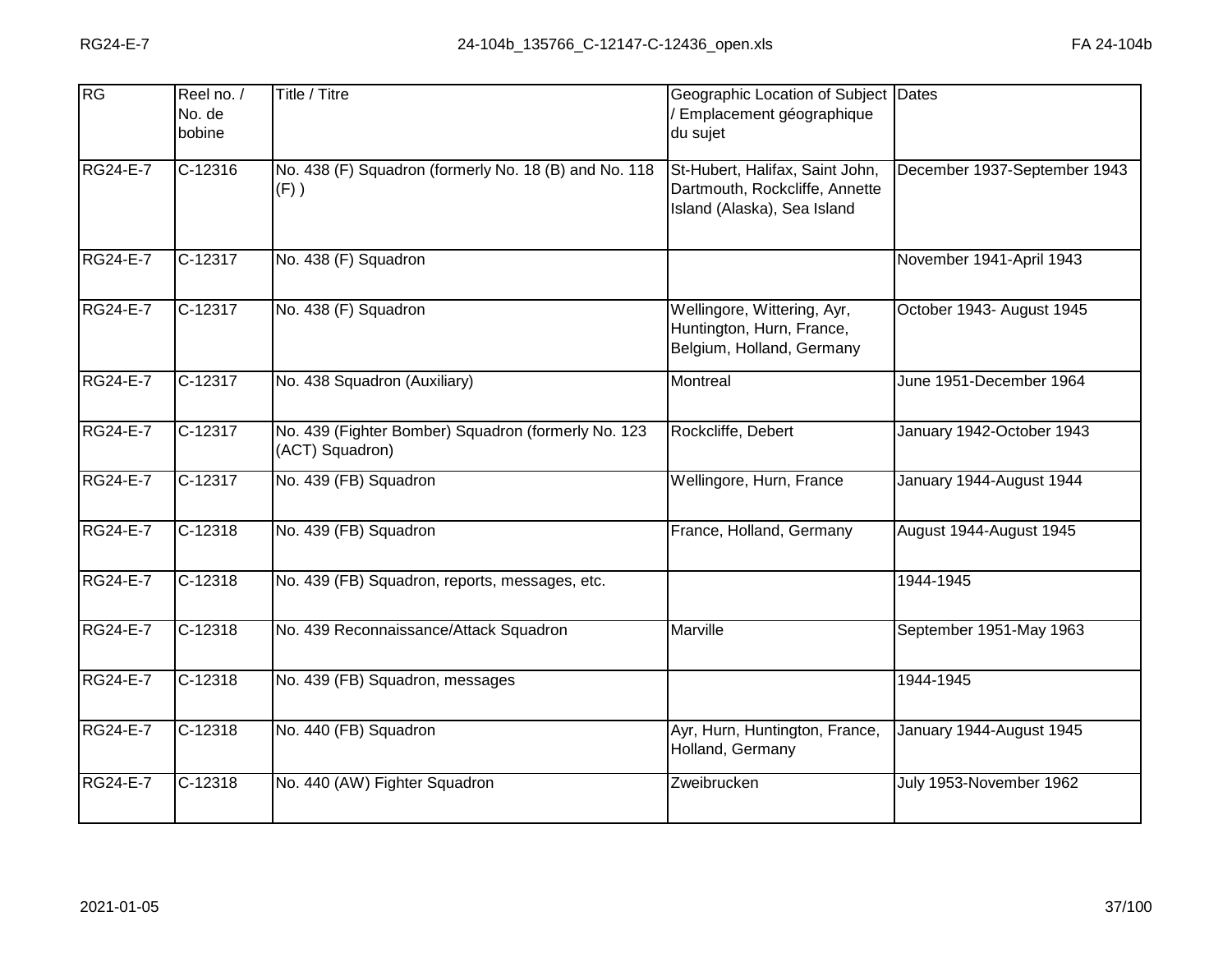| <b>RG</b>       | Reel no. /<br>No. de<br>bobine | Title / Titre                                                          | Geographic Location of Subject Dates<br>Emplacement géographique<br>du sujet                                                                                          |                             |
|-----------------|--------------------------------|------------------------------------------------------------------------|-----------------------------------------------------------------------------------------------------------------------------------------------------------------------|-----------------------------|
| <b>RG24-E-7</b> | $C-12318$                      | No. 441 (F) Squadron (formerly 125 (F) Squadron)                       | Sydney, Torbay                                                                                                                                                        | May 1942-December 1942      |
| RG24-E-7        | C-12318                        | No. 441 (F) Squadron (formerly 125 (F) Squadron)                       | Sydney, Torbay                                                                                                                                                        | July 1943-December 1943     |
| <b>RG24-E-7</b> | C-12319                        | No. 441 (F) Squadron                                                   | Torbay, Digby (Lines), Ford,<br>France, Belgium, Hawkinge,<br>Skeabrae, Hunsdon,<br>Molesworth                                                                        | December 1942-June 1943     |
| RG24-E-7        | C-12319                        | No. 441 Strike/Reconnaissance Squadron                                 | Marville, Chatham                                                                                                                                                     | March 1951-May 1963         |
| <b>RG24-E-7</b> | $C-12319$                      | No. 442 (F) Squadron (formerly No. 14 (F) Squadron)                    | Rockcliffe, Sea Island, Fort<br>Glenn (Alaska), Boundary Bay,<br>Digby, Westhampnett,<br>Funtington, Ford, France,<br>Belgium, Holland, Hunsdon,<br>Digby, Molesworth | January 1942-August 1945    |
| <b>RG24-E-7</b> | $C-12320$                      | No. 442 (F) Squadron, reports, messages, etc. (not<br>filmed in order) |                                                                                                                                                                       | 1944-1945                   |
| RG24-E-7        | C-12320                        | No. 442 Squadron (Auxiliary)                                           | Vancouver                                                                                                                                                             | April 1946-March 1964       |
| <b>RG24-E-7</b> | $C-12320$                      | No. 443 (F) Squadron (formerly No. 127 (F) Squadron)                   | Darmouth, Gander, Digby<br>(Lines), Holmsley South,<br>Westhampnett, Funtington,<br>Ford, France, Belgium, Holland,<br>Germany                                        | July 1942-December 1943     |
| <b>RG24-E-7</b> | C-12320                        | No. 443 (F) Squadron (formerly No. 127 (F) Squadron)                   | Darmouth, Gander, Digby<br>(Lines), Holmsley South,<br>Westhampnett, Funtington,<br>Ford, France, Belgium, Holland,<br>Germany                                        | February 1944-February 1946 |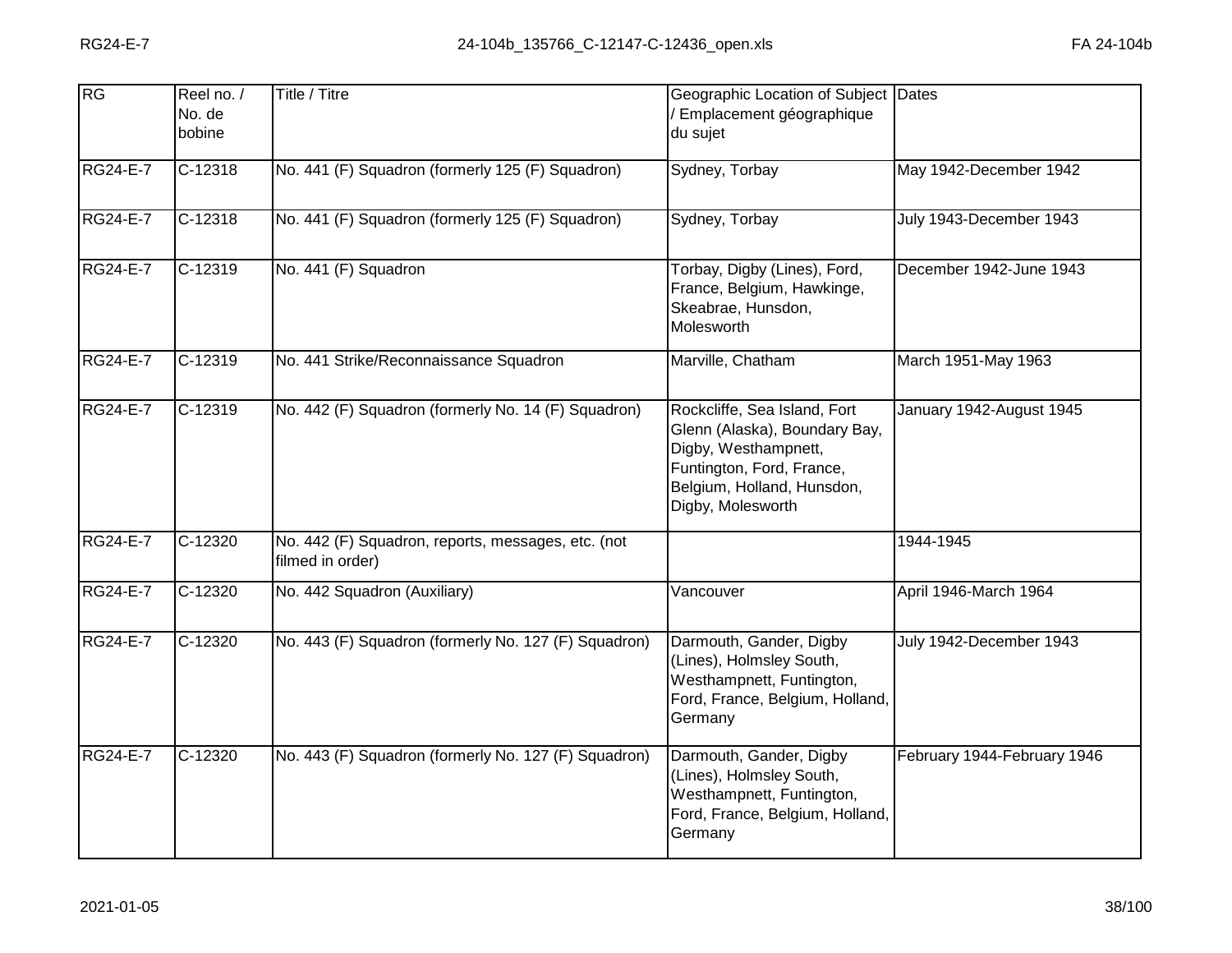| RG              | Reel no. /<br>No. de<br>bobine | Title / Titre                                      | Geographic Location of Subject Dates<br>Emplacement géographique<br>du sujet |                             |
|-----------------|--------------------------------|----------------------------------------------------|------------------------------------------------------------------------------|-----------------------------|
| <b>RG24-E-7</b> | C-12320                        | No. 443 Squadron (Auxiliary) (Filmed out of order) | Vancouver                                                                    | December 1964-December 1963 |
| <b>RG24-E-7</b> | C-12320                        | No. 444 (ADP) Squadron                             | Rivers, Manitoba                                                             | October 1947-November 1957  |
| <b>RG24-E-7</b> | $C-12321$                      | No. 444 (ADP) Squadron                             | Soellingen, Sardinia                                                         | December 1957-March 1967    |
| <b>RG24-E-7</b> | C-12321                        | No. 445 AW (F) Squadron                            | <b>Uplands, Marville</b>                                                     | December 1952-December 1962 |
| <b>RG24-E-7</b> | $C-12321$                      | No. 446 Surface/Air Missile Squadron               |                                                                              | December 1962-December 1964 |
| <b>RG24-E-7</b> | $C-12322$                      | <b>RCAF Staff College</b>                          | Toronto                                                                      | August 1943-December 1964   |
| <b>RG24-E-7</b> | $C-12322$                      | <b>School of Aeronautical Engineering</b>          | Montreal                                                                     | March 1940-July 1944        |
| <b>RG24-E-7</b> | $C-12322$                      | <b>AID Inspectors School</b>                       | Toronto                                                                      | May 1940-March 1941         |
| <b>RG24-E-7</b> | C-12323                        | AID Inspectors School                              | Toronto                                                                      | April 1941-March 1944       |
| <b>RG24-E-7</b> | $C-12323$                      | Collège Militaire Royal de St-Jean                 | Saint-Jean                                                                   | <b>July 1960-June 1961</b>  |
| <b>RG24-E-7</b> | $\overline{C}$ -12323          | <b>RCAF Officers' School</b>                       | Centralia, London                                                            | October 1955-May 1960       |
| <b>RG24-E-7</b> | C-12323                        | RCAF Reserve Officers' School, RMC                 | Kingston                                                                     | April 1952-August 1952      |
| <b>RG24-E-7</b> | $\overline{C}$ -12323          | <b>Royal Roads</b>                                 |                                                                              | January 1948-July 1948      |
| <b>RG24-E-7</b> | $C-12323$                      | School of Administration                           | Trenton                                                                      | May 1940-September 1942     |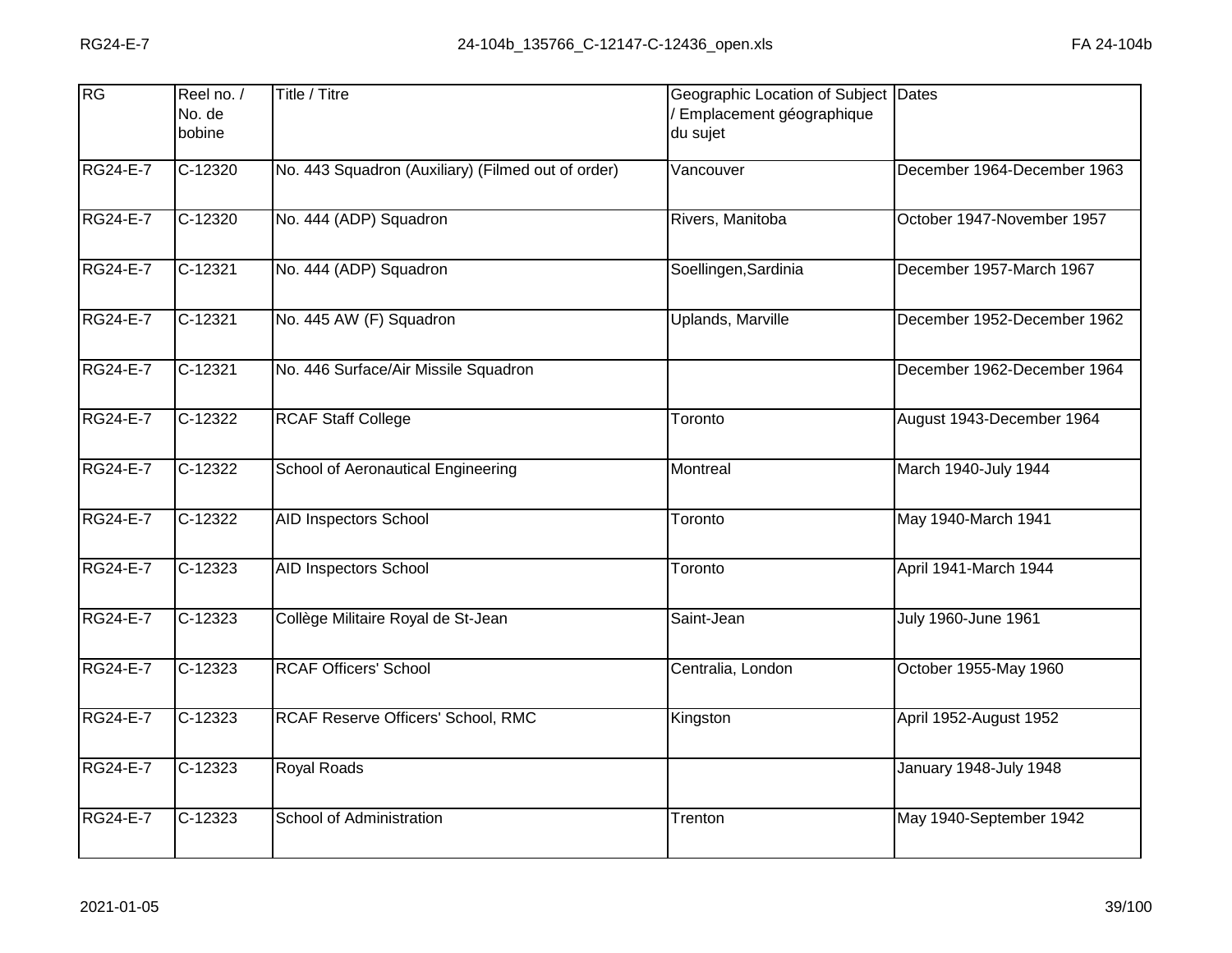| RG              | Reel no. /<br>No. de<br>bobine | Title / Titre                                      | Geographic Location of Subject Dates<br>/ Emplacement géographique<br>du sujet |                          |
|-----------------|--------------------------------|----------------------------------------------------|--------------------------------------------------------------------------------|--------------------------|
| <b>RG24-E-7</b> | $C-12323$                      | No. 1 Officers Training School                     | Ste-Marguerite, Québec                                                         | December 1942-April 1944 |
| RG24-E-7        | $C-12323$                      | Radio Mechanic Detachments, Canadian Universities: |                                                                                | December 1942-April 1944 |
| <b>RG24-E-7</b> | $C-12323$                      | U. of Saskatchewan                                 |                                                                                | June 1941-December 1942  |
| <b>RG24-E-7</b> | $C-12323$                      | U. of New Brunswick                                |                                                                                | May 1941-March 1943      |
| <b>RG24-E-7</b> | $C-12323$                      | U. of Alberta                                      |                                                                                | May 1941-July 1941       |
| <b>RG24-E-7</b> | $C-12323$                      | U. of Alberta                                      |                                                                                | March 1942-December 1942 |
| <b>RG24-E-7</b> | $C-12323$                      | <b>McGill University</b>                           |                                                                                | May 1941-January 1943    |
| <b>RG24-E-7</b> | $C-12323$                      | U. of British Columbia                             |                                                                                | May 1941-January 1943    |
| <b>RG24-E-7</b> | C-12323                        | U. of Manitoba                                     |                                                                                | May 1941-September 1941  |
| <b>RG24-E-7</b> | $C-12323$                      | <b>Mount Allison</b>                               |                                                                                | May 1941-September 1941  |
| <b>RG24-E-7</b> | C-12323                        | <b>Mount Allison</b>                               |                                                                                | December 1941-March 1943 |
| <b>RG24-E-7</b> | $C-12323$                      | <b>Dalhousie University</b>                        |                                                                                | May 1941-September 1941  |
| <b>RG24-E-7</b> | $C-12323$                      | U. of Western Ontario                              |                                                                                | June 1941- January 1943  |
| <b>RG24-E-7</b> | C-12323                        | Ontario Agriculture College                        |                                                                                | June 1941- February 1943 |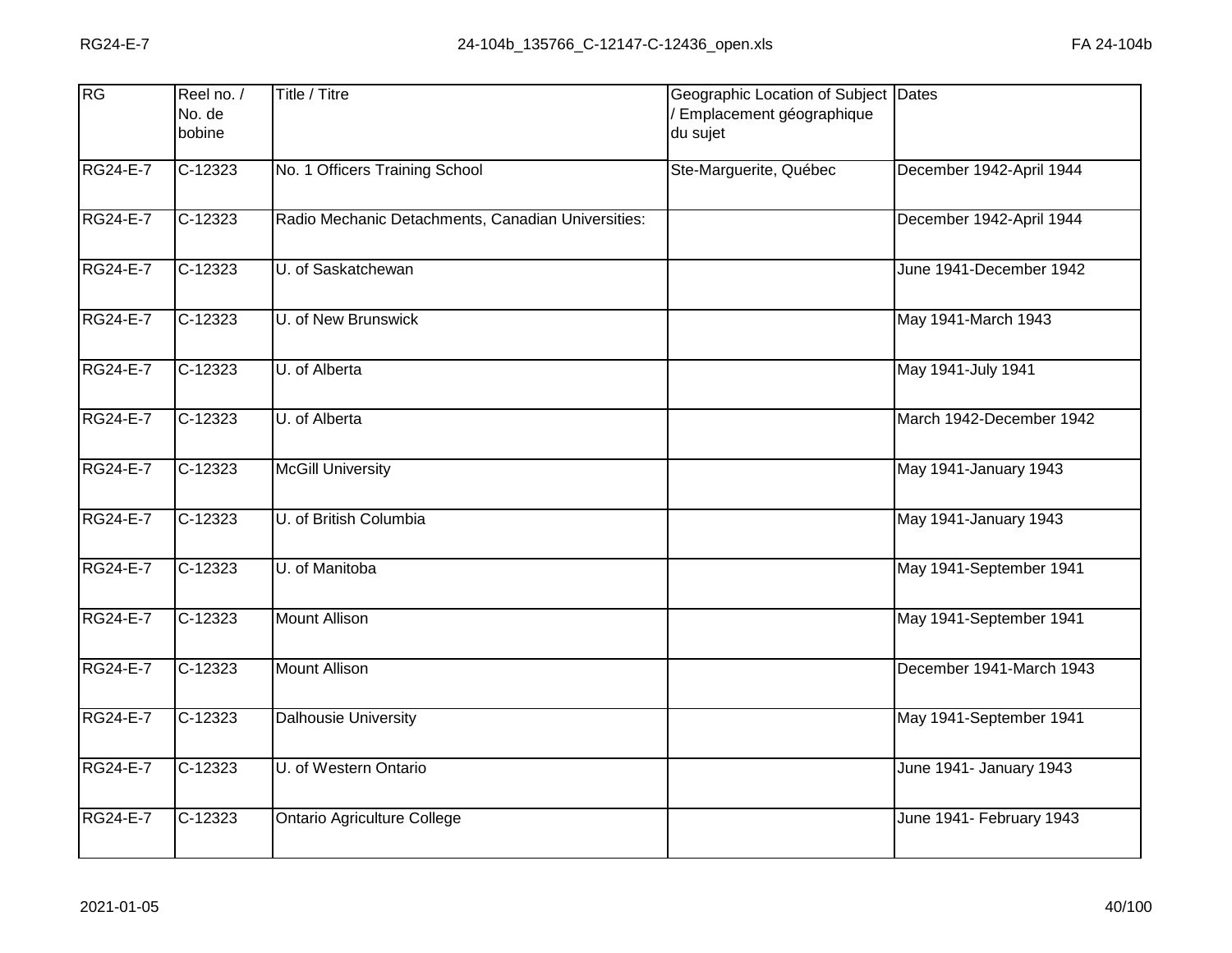| RG              | Reel no. /<br>No. de<br>bobine | Title / Titre                                                     | Geographic Location of Subject Dates<br>Emplacement géographique<br>du sujet |                              |
|-----------------|--------------------------------|-------------------------------------------------------------------|------------------------------------------------------------------------------|------------------------------|
| <b>RG24-E-7</b> | $C-12323$                      | <b>McMaster University</b>                                        |                                                                              | June 1941- December 1942     |
| <b>RG24-E-7</b> | C-12323                        | Queen's University                                                |                                                                              | June 1941-October 1941       |
| RG24-E-7        | $C-12323$                      | U. of Toronto                                                     |                                                                              | May 1941-January 1943        |
| <b>RG24-E-7</b> | $C-12323$                      | <b>Royal Military College</b>                                     |                                                                              | June 1941-November 1942      |
| <b>RG24-E-7</b> | $C-12323$                      | No. 1 (OAC) Squadron, University Air Training Corps               |                                                                              | October 1942-December 1944   |
| <b>RG24-E-7</b> | $C-12323$                      | No. 2 (UWO) Squadron, University Air Training Corps               |                                                                              | October 1942-December 1944   |
| <b>RG24-E-7</b> | $C-12323$                      | No. 3 (U. of T.) Squadron, University Air Training Corps          |                                                                              | October 1942-December 1944   |
| <b>RG24-E-7</b> | $C-12323$                      | No. 4 (Queen's) Squadron, University Air Training Corps           |                                                                              | March 1944-December 1944     |
| <b>RG24-E-7</b> | C-12323                        | No. 5 (McGill) Squadron, University Air Training Corps            |                                                                              | October 1942-June 1944       |
| <b>RG24-E-7</b> | $C-12324$                      | No. 5 (McGill) Squadron, University Air Training Corps            |                                                                              | June 1944-December 1944      |
| <b>RG24-E-7</b> | C-12324                        | No. 6 (UBC) Squadron, University Air Training Corps               |                                                                              | August 1943-November 1944    |
| <b>RG24-E-7</b> | $C-12324$                      | No. 7 (U. of Sask.) Squadron, University Air Training<br>Corps    |                                                                              | October 1943-December 1944   |
| RG24-E-7        | C-12324                        | No. 8 (U. of Alberta) Squadron, University Air Training<br>Corps  |                                                                              | September 1942-December 1944 |
| <b>RG24-E-7</b> | $C-12324$                      | No. 9 (U. of Manitoba) Squadron, University Air Training<br>Corps |                                                                              | October 1942-December 1944   |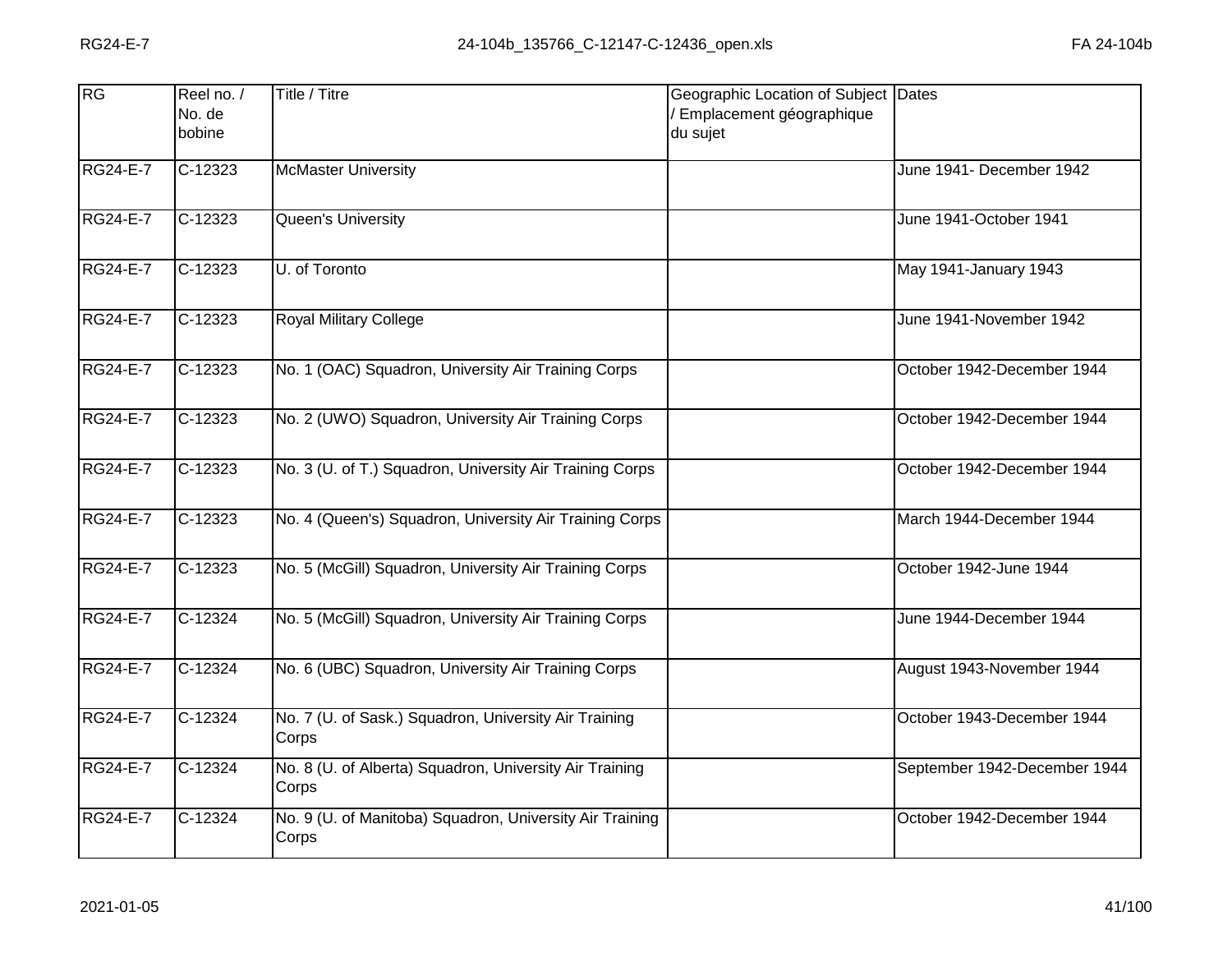| RG              | Reel no. /<br>No. de<br>bobine | Title / Titre                                                                  | Geographic Location of Subject Dates<br>Emplacement géographique<br>du sujet |                               |
|-----------------|--------------------------------|--------------------------------------------------------------------------------|------------------------------------------------------------------------------|-------------------------------|
| <b>RG24-E-7</b> | $C-12324$                      | No. 10 (Acadia) Squadron, University Air Training Corps                        |                                                                              | November 1942-November 1944   |
| <b>RG24-E-7</b> | C-12324                        | No. 9 (U. of Manitoba) Squadron, University Air Training<br>Corps              |                                                                              | November 1944                 |
| <b>RG24-E-7</b> | C-12324                        | No. 10 (Acadia) Squadron, University Air Training Corps                        |                                                                              | December 1944                 |
| <b>RG24-E-7</b> | $C-12324$                      | No. 11 (UNB) Squadron, University Air Training Corps                           |                                                                              | September 1942-September 1944 |
| <b>RG24-E-7</b> | $C-12324$                      | No. 12 (Mount Allison) Squadron, University Air Training<br>Corps              |                                                                              | October 1942-December 1944    |
| <b>RG24-E-7</b> | $C-12324$                      | No. 13 (McMaster) Squadron, University Air Training<br>Corps                   |                                                                              | October 1942-December 1944    |
| <b>RG24-E-7</b> | $C-12324$                      | No. 14 (U. of Montreal) Squadron, University Air Training<br>Corps             |                                                                              | December 1942-December 1944   |
| <b>RG24-E-7</b> | C-12324                        | No. 15 (Laval) Squadron, University Air Training Corps                         |                                                                              | January 1943-December 1944    |
| RG24-E-7        | C-12324                        | No. 16 (Dalhousie) Squadron, University Air Training<br>Corps                  |                                                                              | January 1943-December 1944    |
| <b>RG24-E-7</b> | $C-12324$                      | No. 17 (St-Jean de Brebeuf) Squadron, University Air<br><b>Training Corps</b>  |                                                                              | January 1943-December 1944    |
| <b>RG24-E-7</b> | C-12324                        | No. 18 (Mount Royal College) Squadron, University Air<br><b>Training Corps</b> |                                                                              | October 1943-December 1944    |
| <b>RG24-E-7</b> | $C-12324$                      | No. 19 (Notre Dame, Wilcox) Squadron, University Air<br><b>Training Corps</b>  |                                                                              | May 1943-December 1944        |
| RG24-E-7        | C-12324                        | No. 20 (St Francis Xavier) Squadron, University Air<br><b>Training Corps</b>   |                                                                              | September 1943-December 1944  |
| <b>RG24-E-7</b> | C-12324                        | No. 21 (St Charles Borromée) Squadron, University Air<br><b>Training Corps</b> |                                                                              | September 1943-December 1944  |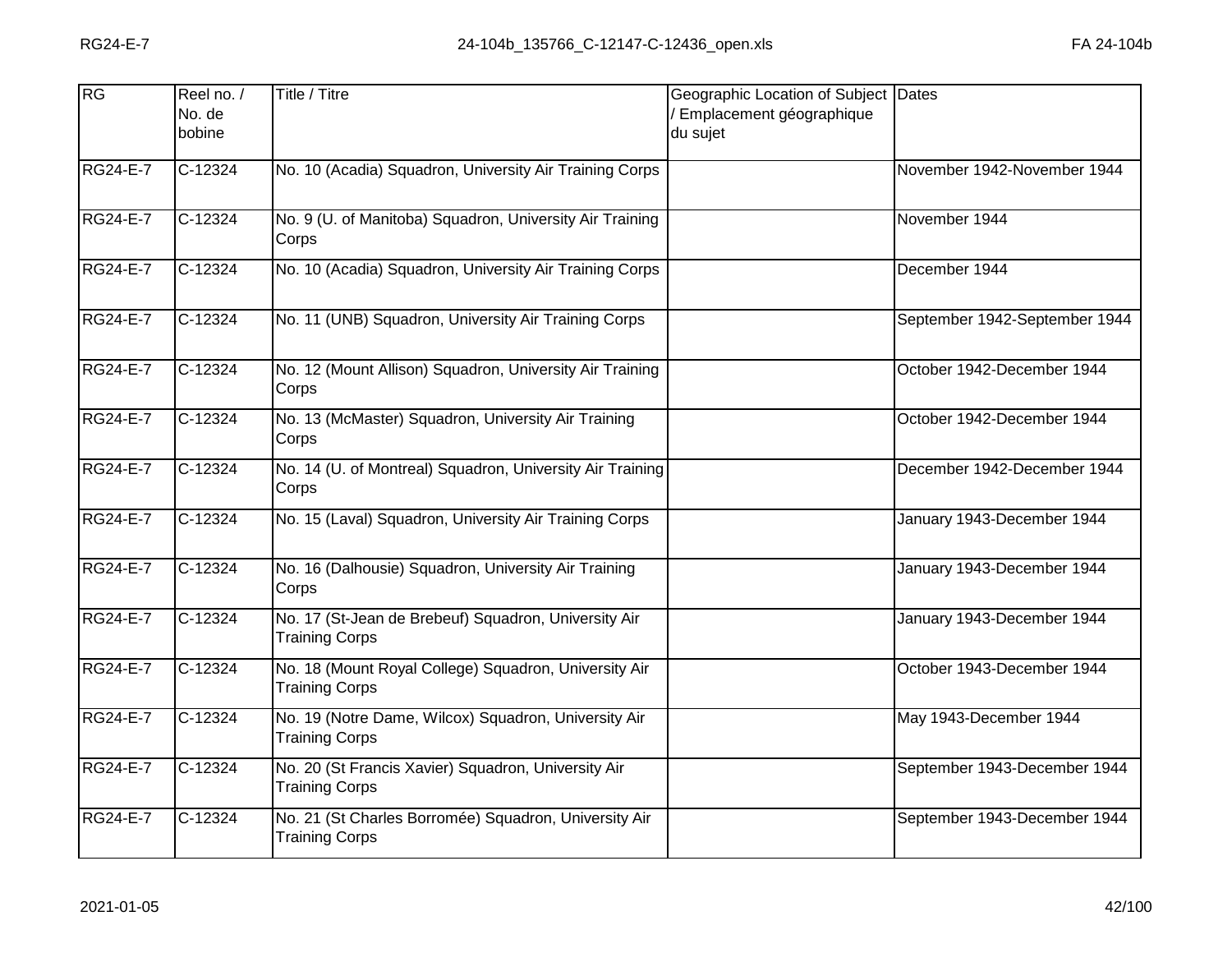| RG              | Reel no. /<br>No. de<br>bobine | Title / Titre                                                                    | Geographic Location of Subject Dates<br>/ Emplacement géographique<br>du sujet |                             |
|-----------------|--------------------------------|----------------------------------------------------------------------------------|--------------------------------------------------------------------------------|-----------------------------|
| <b>RG24-E-7</b> | $C-12324$                      | No. 22 (Regina Junior College) Squadron, University Air<br><b>Training Corps</b> |                                                                                | October 1943-December 1944  |
| RG24-E-7        | C-12324                        | <b>Pre-Aircrew Education Detachments:</b>                                        |                                                                                | $[1943 - 1964]$             |
| <b>RG24-E-7</b> | $C-12324$                      | No. 2 Edmonton                                                                   |                                                                                | January 1943-July 1944      |
| <b>RG24-E-7</b> | $C-12324$                      | No. 4 UBC                                                                        |                                                                                | February 1943-July 1944     |
| <b>RG24-E-7</b> | $C-12324$                      | No. 9 Montreal (McGill)                                                          |                                                                                | December 1942-July 1944     |
| <b>RG24-E-7</b> | $C-12324$                      | No. 18 Queen's                                                                   |                                                                                | December 1942-July 1944     |
| <b>RG24-E-7</b> | $C-12324$                      | No. 20 U. of Sask                                                                |                                                                                | January 1943-September 1944 |
| <b>RG24-E-7</b> | $C-12324$                      | No. 23 U. of T.                                                                  |                                                                                | November 1942-April 1944    |
| <b>RG24-E-7</b> | C-12324                        | Flying Instructors' School                                                       | Camp Borden, Trenton                                                           | October 1939-March 1940     |
| <b>RG24-E-7</b> | $C-12324$                      | No. 1 Flying Instructors' School                                                 | Trenton                                                                        | October 1942-February 1943  |
| <b>RG24-E-7</b> | C-12325                        | No. 1 Flying Instructors' School                                                 | Trenton                                                                        | February 1943-January 1945  |
| <b>RG24-E-7</b> | $C-12325$                      | No. 3 Flying Instructors' School                                                 | Arnprior                                                                       | August 1942-January 1944    |
| <b>RG24-E-7</b> | C-12325                        | No. 2 Flying Instructors' School                                                 | Vulcan, Pearce                                                                 | August 1942-January 1945    |
| <b>RG24-E-7</b> | C-12325                        | No. 1 School of Flying Control                                                   | Patricia Bay, Trenton                                                          | August 1942-August 1946     |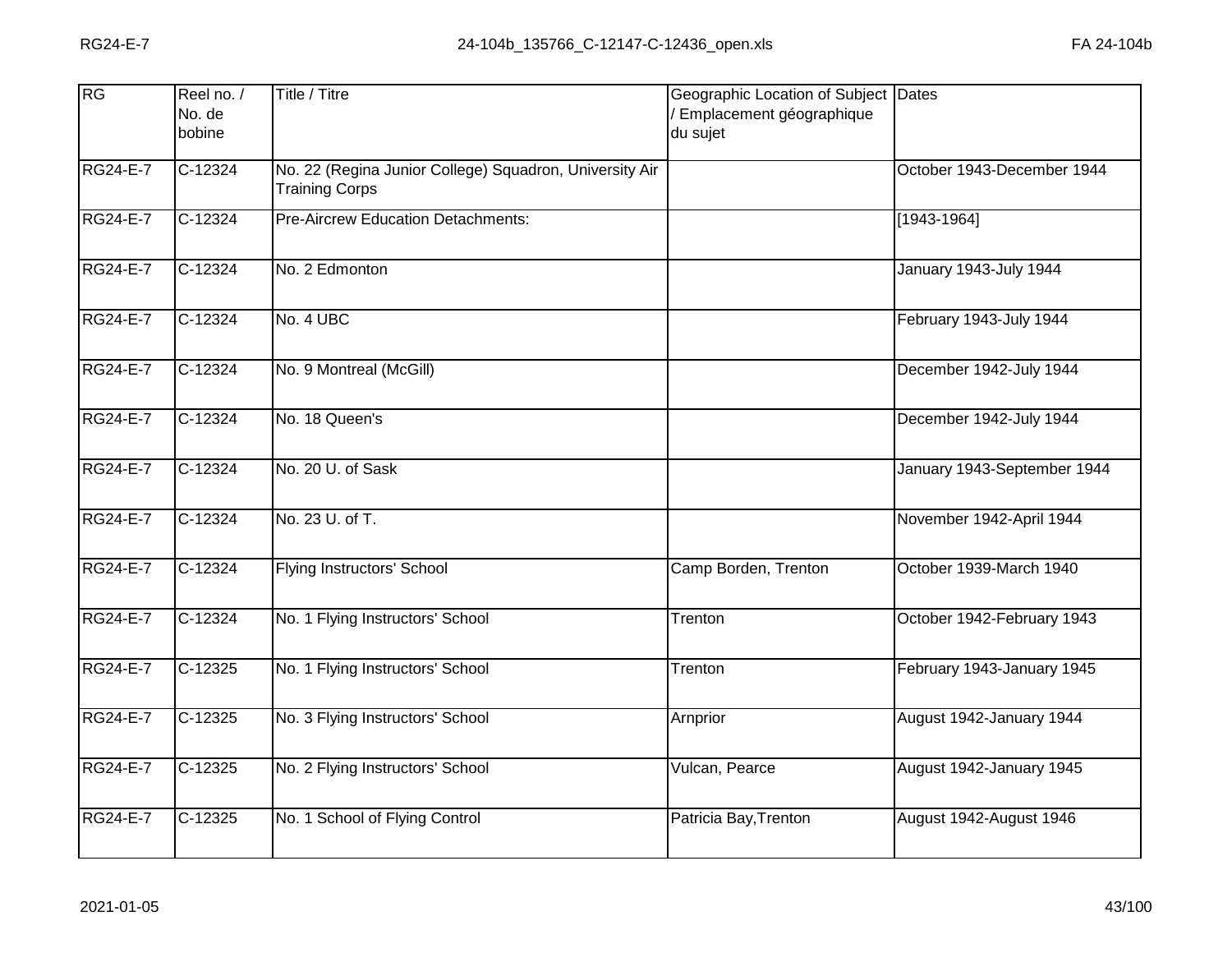| <b>RG</b>       | Reel no. /<br>No. de<br>bobine | Title / Titre                                                                                                                                             | Geographic Location of Subject Dates<br>Emplacement géographique<br>du sujet |                            |
|-----------------|--------------------------------|-----------------------------------------------------------------------------------------------------------------------------------------------------------|------------------------------------------------------------------------------|----------------------------|
| <b>RG24-E-7</b> | $C-12325$                      | No. 1 School of Fighter Control                                                                                                                           | Rockcliffe                                                                   | July 1942-February 1944    |
| <b>RG24-E-7</b> | C-12325                        | No. 1 Naval Air Gunners School                                                                                                                            | Yarmouth                                                                     | January 1943-February 1945 |
| <b>RG24-E-7</b> | $C-12326$                      | No. 1 Naval Air Gunners School                                                                                                                            | Yarmouth                                                                     | February 1945-March 1945   |
| <b>RG24-E-7</b> | C-12326                        | No. 1 Air Gunners Ground Training School                                                                                                                  | Quebec                                                                       | March 1943-January 1944    |
| <b>RG24-E-7</b> | $C-12326$                      | No. 2 Air Gunners Ground Training                                                                                                                         |                                                                              | March 1943-October 1943    |
| <b>RG24-E-7</b> | $C-12326$                      | No. 1 Instrument Flying School                                                                                                                            | Deseronto, Trenton, Centralia                                                | April 1943-November 1951   |
| <b>RG24-E-7</b> | $C-12326$                      | No. 1 School of B.R. Control                                                                                                                              | Rockcliffe                                                                   | March 1944-August 1944     |
| <b>RG24-E-7</b> | $C-12326$                      | No. 1 Composite Training School (CTS)                                                                                                                     | Trenton, Toronto                                                             | March 1941-January 1948    |
| <b>RG24-E-7</b> | C-12326                        | Canadian Women's Auxiliary Air Force Training Depot<br>(redesignated No. 6 M. Depot in March 42; No.2<br>Composite Training School (WD) in December 1942) | Toronto, Trenton, Aylmer                                                     | October 1941-May 1953      |
| <b>RG24-E-7</b> | $C-12326$                      | No. 1 Central Navigation School                                                                                                                           | <b>Rivers</b>                                                                | <b>July 1944-July 1945</b> |
| <b>RG24-E-7</b> | C-12327                        | No. 1 Central Navigation School                                                                                                                           | <b>Rivers</b>                                                                | August 1945                |
| <b>RG24-E-7</b> | C-12327                        | No. 1 Central Navigation School                                                                                                                           | <b>Rivers</b>                                                                | May 1942-June 1944         |
| <b>RG24-E-7</b> | C-12327                        | No. 1 Air Navigation School                                                                                                                               | Trenton, Rivers                                                              | May 1937-April 1942        |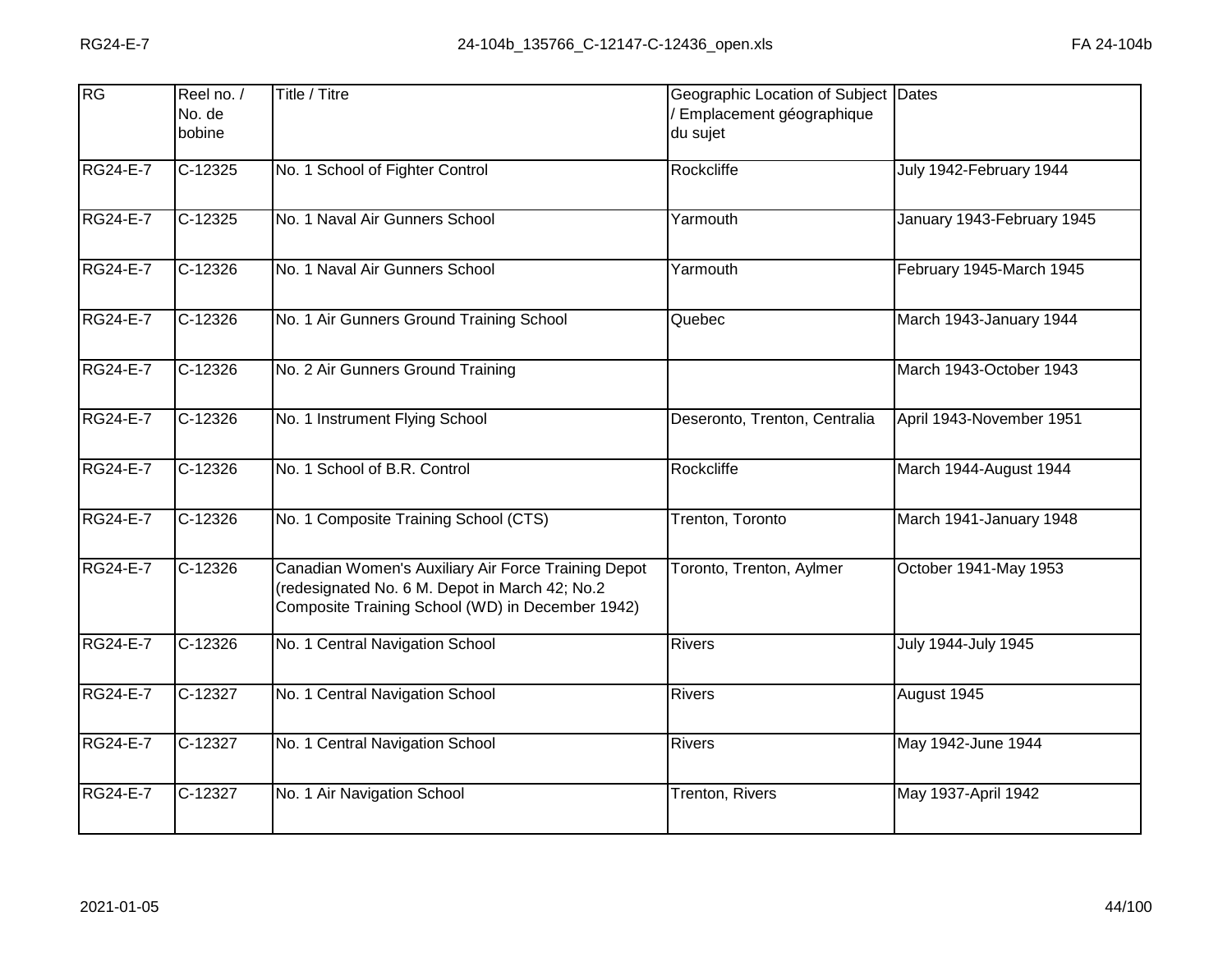| RG              | Reel no. /<br>No. de<br>bobine | Title / Titre                              | Geographic Location of Subject Dates<br>Emplacement géographique<br>du sujet |                             |
|-----------------|--------------------------------|--------------------------------------------|------------------------------------------------------------------------------|-----------------------------|
| <b>RG24-E-7</b> | $C-12327$                      | No. 1 Navigation and Reconnaissance School | Summerside                                                                   | February 1945-December 1950 |
| <b>RG24-E-7</b> | C-12327                        | No. 2 Air Navigation School                | Pennfield Ridge                                                              | <b>July 1941-April 1942</b> |
| <b>RG24-E-7</b> | $C-12327$                      | No. 2 Air Navigation School                | Charlottetown                                                                | February 1944-July 1945     |
| <b>RG24-E-7</b> | C-12327                        | No. 3 Air Navigation School                | Portage La Prairie                                                           | April 1945-August 1945      |
| <b>RG24-E-7</b> | $C-12327$                      | Advance Party, No.3 ANS                    | Estevan                                                                      | February 1944               |
| <b>RG24-E-7</b> | $C-12327$                      | No. 2 Air Navigation School                | Winnipeg                                                                     | December 1960-December 1964 |
| <b>RG24-E-7</b> | $C-12327$                      | No. 31 Air Navigation School, RAF          | Port Albert, Ontario                                                         | October 1940-February 1944  |
| <b>RG24-E-7</b> | $C-12328$                      | No. 31 Air Navigation School, RAF          | Port Albert, Ontario                                                         | February 1944-February 1945 |
| <b>RG24-E-7</b> | C-12328                        | No. 33 Air Navigation School, RAF          | Mount Hope, Hamilton                                                         | April 1941-October 1944     |
| <b>RG24-E-7</b> | $C-12328$                      | <b>Central Navigation School</b>           | Summerside, Winnipeg                                                         | January 1954-December 1964  |
| <b>RG24-E-7</b> | C-12328                        | No. 1 Air Observer School                  | Malton                                                                       | April 1940-February 1944    |
| <b>RG24-E-7</b> | C-12329                        | No. 1 Air Observer School                  | Malton                                                                       | February 1944-April 1945    |
| <b>RG24-E-7</b> | $\overline{C}$ -12329          | No. 2 Air Observer School                  | Edmonton                                                                     | July 1940-July 1944         |
| <b>RG24-E-7</b> | $C-12329$                      | No. 2 Air Observer School                  | Winnipeg                                                                     | June 1955-May 1960          |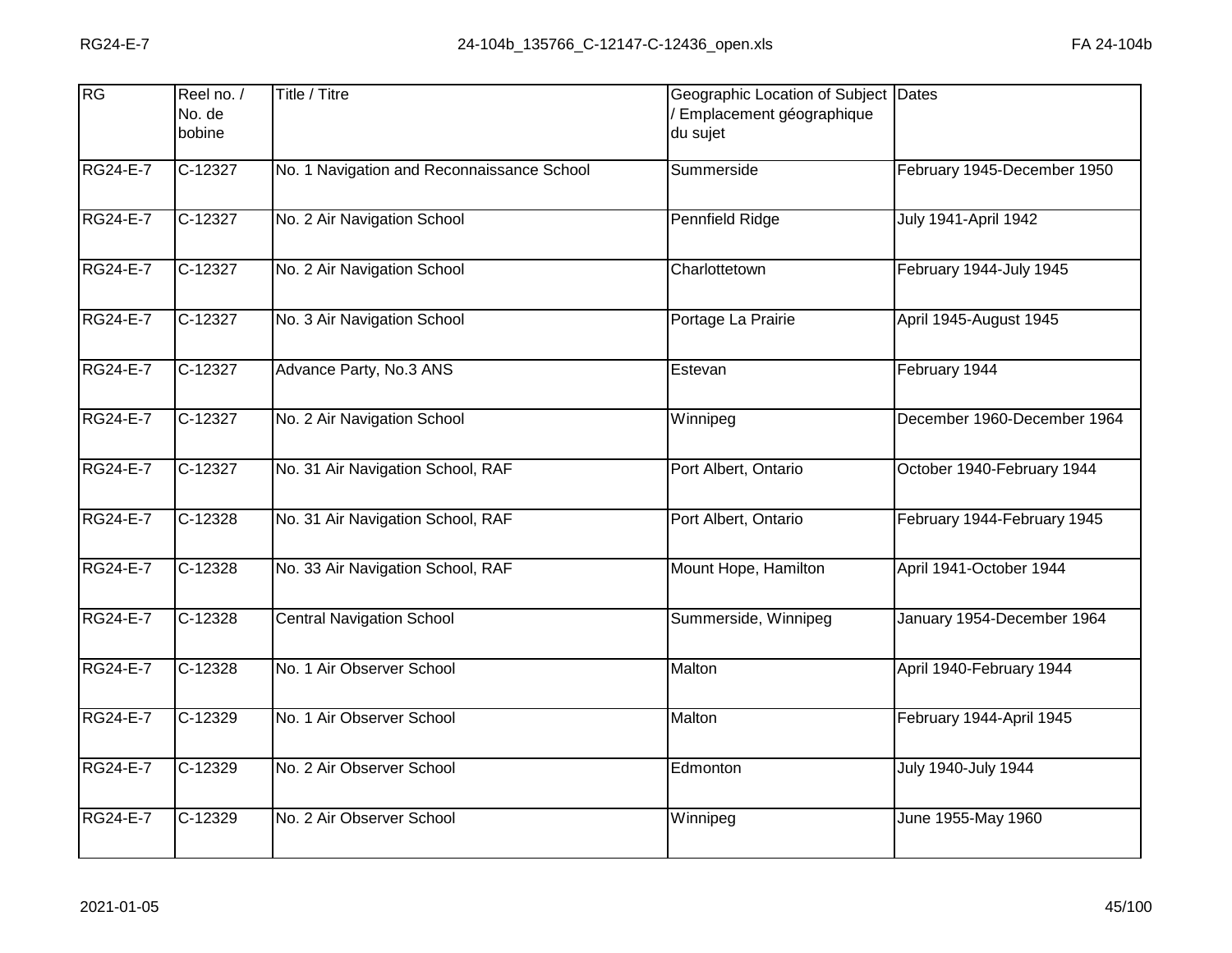| RG              | Reel no. /<br>No. de<br>bobine | Title / Titre                    | Geographic Location of Subject Dates<br>Emplacement géographique<br>du sujet |                             |
|-----------------|--------------------------------|----------------------------------|------------------------------------------------------------------------------|-----------------------------|
| <b>RG24-E-7</b> | $C-12329$                      | No. 3 Air Observer School        | Regina, Pearce                                                               | September 1940-June 1943    |
| RG24-E-7        | C-12329                        | No. 4 Air Observer School        | London                                                                       | December 1940-December 1941 |
| <b>RG24-E-7</b> | C-12330                        | No. 4 Air Observer School        | London                                                                       | December 1941-December 1944 |
| <b>RG24-E-7</b> | $C-12330$                      | No. 5 Air Observer School        | Winnipeg                                                                     | January 1941-April 1945     |
| <b>RG24-E-7</b> | $C-12330$                      | No. 6 Air Observer School        | <b>Prince Albert</b>                                                         | March 1941-September 1942   |
| <b>RG24-E-7</b> | C-12330                        | No. 7 Air Observer School        | Portage La Prairie                                                           | April 1941-March 1945       |
| <b>RG24-E-7</b> | $C-12330$                      | No. 8 Air Observer School        | Ancienne Lorette                                                             | September 1941-April 1945   |
| <b>RG24-E-7</b> | C-12330                        | No. 9 Air Observer School        | St-Jean, Quebec                                                              | <b>July 1941</b>            |
| RG24-E-7        | C-12331                        | No. 9 Air Observer School        | St-Jean, Quebec                                                              | <b>July 1941-April 1945</b> |
| <b>RG24-E-7</b> | $C-12331$                      | School of Army Co-operation      | Trenton, Rockcliffe                                                          | January 1936-December 1941  |
| <b>RG24-E-7</b> | C-12331                        | No. 10 Air Observer School       | Chatham, N.B.                                                                | May 1941-April 1945         |
| <b>RG24-E-7</b> | $C-12331$                      | No. 1 Bombing and Gunnery School | Jarvis, Ontario                                                              | August 1940-February 1945   |
| RG24-E-7        | C-12331                        | No. 2 Bombing and Gunnery School | Mossbank, Saskatchewan                                                       | October 1940-June 1944      |
| <b>RG24-E-7</b> | C-12332                        | No. 2 Bombing and Gunnery School | Mossbank, Saskatchewan                                                       | June 1944-December 1944     |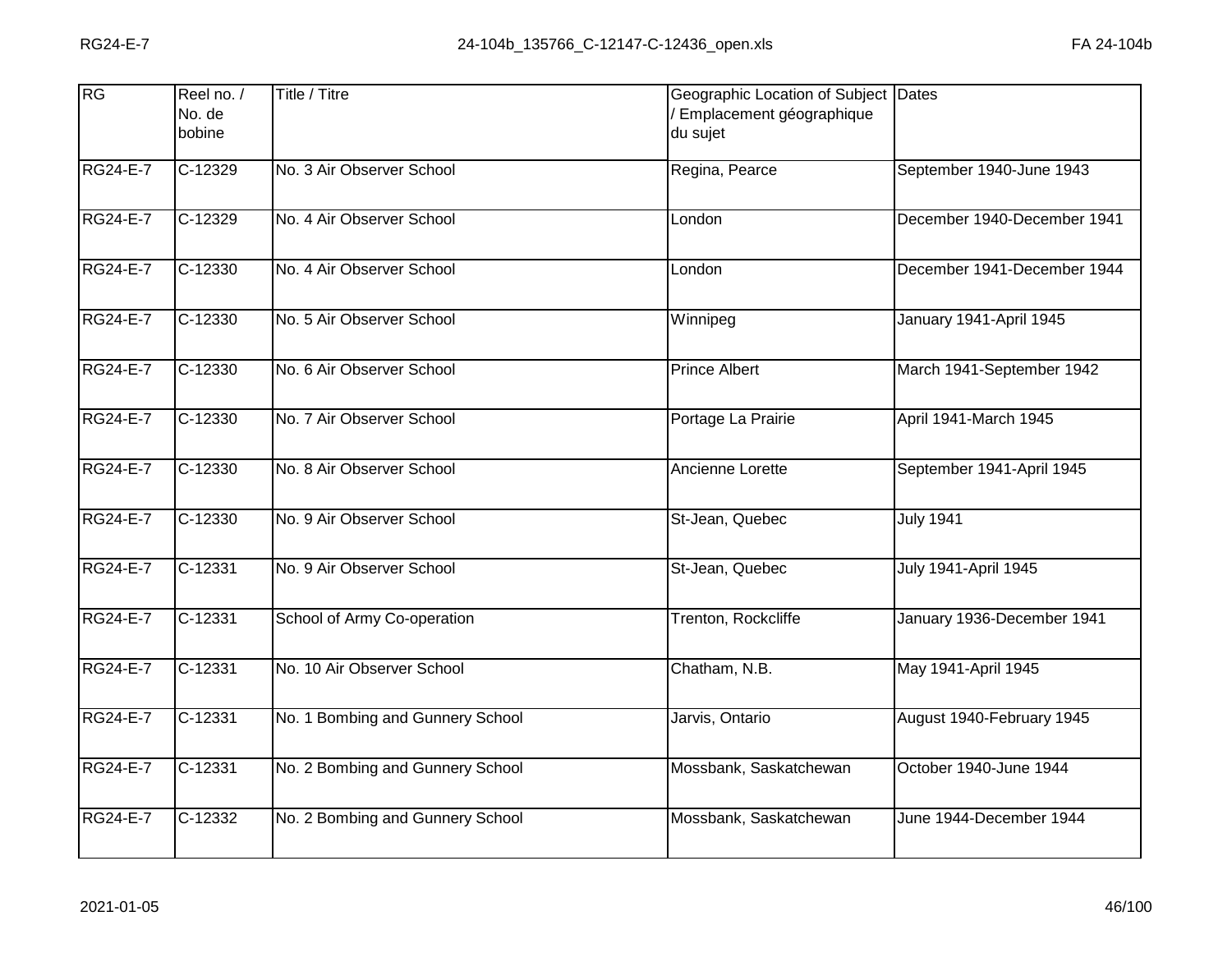| RG              | Reel no. /<br>No. de<br>bobine | Title / Titre                           | Geographic Location of Subject Dates<br>Emplacement géographique<br>du sujet |                             |
|-----------------|--------------------------------|-----------------------------------------|------------------------------------------------------------------------------|-----------------------------|
| <b>RG24-E-7</b> | C-12332                        | No. 3 Bombing and Gunnery School        | Macdonald, Manitoba                                                          | February 1941-February 1945 |
| RG24-E-7        | C-12333                        | No. 4 Bombing and Gunnery School        | Fingal, Ontario                                                              | November 1940-July 1943     |
| <b>RG24-E-7</b> | $C-12334$                      | No. 4 Bombing and Gunnery School        | Fingal, Ontario                                                              | August 1943-February 1945   |
| RG24-E-7        | C-12334                        | No. 5 Bombing and Gunnery School        | Dafoe, Saskatchewan                                                          | May 1941-February 1945      |
| <b>RG24-E-7</b> | $C-12334$                      | No. 6 Bombing and Gunnery School        | Mountain View, Ontario                                                       | June 1941-January 1942      |
| <b>RG24-E-7</b> | $C-12334$                      | No. 7 Bombing and Gunnery School        | Paulson, Manitoba                                                            | June 1941-August 1945       |
| <b>RG24-E-7</b> | $C-12334$                      | No. 8 Bombing and Gunnery School        | Lethbridge                                                                   | October 1941-October 1942   |
| <b>RG24-E-7</b> | $C-12335$                      | No. 8 Bombing and Gunnery School        | Lethbridge                                                                   | October 1942-December 1944  |
| RG24-E-7        | C-12335                        | No. 9 Bombing and Gunnery School        | Mont Joli                                                                    | December 1941-April 1945    |
| <b>RG24-E-7</b> | $C-12335$                      | No. 10 Bombing and Gunnery School       | Mount Pleasant, P.E.I.                                                       | June 1943-June 1945         |
| <b>RG24-E-7</b> | C-12335                        | No. 31 Bombing and Gunnery School, RAF  | Picton, Ontario                                                              | April 1941-April 1944       |
| <b>RG24-E-7</b> | $C-12336$                      | No. 31 Bombing and Gunnery School, RAF  | Picton, Ontario                                                              | May 1944-November 1944      |
| RG24-E-7        | $\overline{C}$ -12336          | No. 1 Elementary Flying Training School | Malton                                                                       | June 1940-June 1942         |
| <b>RG24-E-7</b> | C-12336                        | No. 3 Elementary Flying Training School | London                                                                       | June 1940-June 1942         |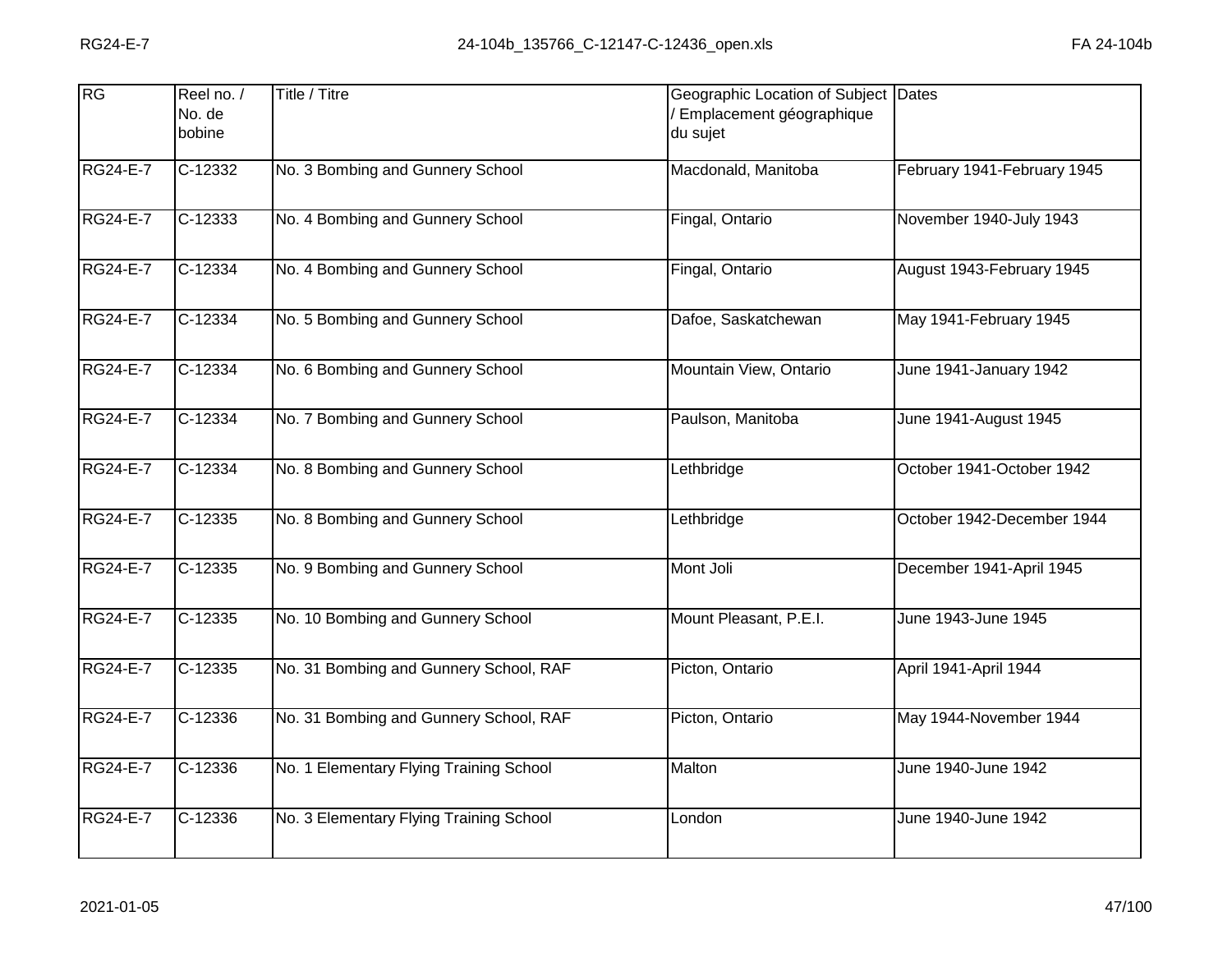| RG              | Reel no. /<br>No. de<br>bobine | Title / Titre                                 | Geographic Location of Subject Dates<br>Emplacement géographique<br>du sujet |                              |
|-----------------|--------------------------------|-----------------------------------------------|------------------------------------------------------------------------------|------------------------------|
| <b>RG24-E-7</b> | $C-12336$                      | No. 8 Elementary Flying Training School       | Vancouver (Sea Island)                                                       | July 1940-December 1941      |
| <b>RG24-E-7</b> | C-12336                        | No. 14 Elementary Flying Training School      | Winnipeg (Portage La Prairie)                                                | October 1940-June 1942       |
| <b>RG24-E-7</b> | $C-12336$                      | No. 15 Elementary Flying Training School      | Regina                                                                       | April 1942                   |
| <b>RG24-E-7</b> | C-12336                        | No. 16 Elementary Flying Training School      | Edmonton                                                                     | December 1940-July 1942      |
| <b>RG24-E-7</b> | $C-12336$                      | No. 18 Elementary Flying Training School      | <b>Boundary Bay</b>                                                          | April 1941-June 1942         |
| <b>RG24-E-7</b> | C-12336                        | No. 21 Elementary Flying Training School      | Chatham, N.B.                                                                | <b>July 1941-August 1942</b> |
| <b>RG24-E-7</b> | $C-12336$                      | No. 22 Elementary Flying Training School      | Quebec (Ancienne Lorette)                                                    | September 1941-July 1942     |
| <b>RG24-E-7</b> | $C-12336$                      | No. 36 Elementary Flying Training School, RAF | Pearce                                                                       | February 1942-August 1942    |
| <b>RG24-E-7</b> | $C-12336$                      | No. 2 Elementary Flying Training School       | Fort William                                                                 | May 1940-May 1944            |
| <b>RG24-E-7</b> | $C-12336$                      | No. 4 Elementary Flying Training School       | <b>Windsor Mills</b>                                                         | June 1940-August 1941        |
| <b>RG24-E-7</b> | C-12336                        | No. 6 Elementary Flying Training School       | <b>Prince Albert</b>                                                         | July 1940-September 1941     |
| <b>RG24-E-7</b> | $C-12337$                      | No. 6 Elementary Flying Training School       | <b>Prince Albert</b>                                                         | October 1941-November 1944   |
| RG24-E-7        | C-12337                        | No. 7 Elementary Flying Training School       | Windsor, Ontario                                                             | November 1944                |
| <b>RG24-E-7</b> | C-12337                        | No. 5 Elementary Flying Training School       | Lethbridge                                                                   | July 1940-June 1941          |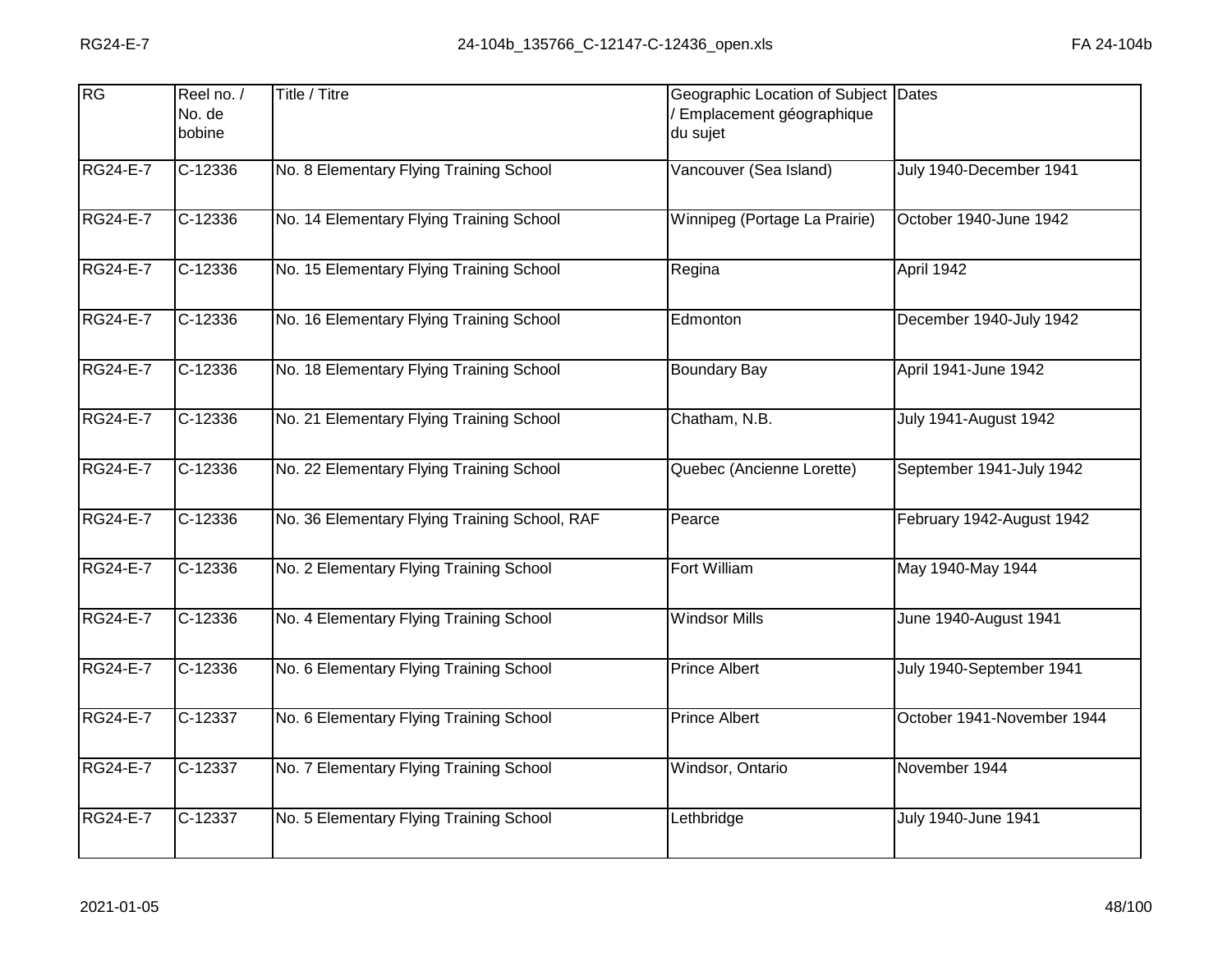| RG              | Reel no. /<br>No. de<br>bobine | Title / Titre                            | Geographic Location of Subject Dates<br>Emplacement géographique<br>du sujet |                             |
|-----------------|--------------------------------|------------------------------------------|------------------------------------------------------------------------------|-----------------------------|
| <b>RG24-E-7</b> | $C-12337$                      | No. 7 Elementary Flying Training School  | Windsor, Ontario                                                             | July 1940-October 1944      |
| <b>RG24-E-7</b> | C-12337                        | No. 10 Elementary Flying Training School | Mount Hope, Pendleton                                                        | October 1940-September 1945 |
| <b>RG24-E-7</b> | $C-12337$                      | No. 9 Elementary Flying Training School  | St. Catharines                                                               | October 1940-July 1944      |
| <b>RG24-E-7</b> | C-12338                        | No. 9 Elementary Flying Training School  | St. Catharines                                                               | August 1941-January 1944    |
| <b>RG24-E-7</b> | $C-12338$                      | No. 11 Elementary Flying Training School | Cap de la Madeleine                                                          | October 1940-February 1944  |
| <b>RG24-E-7</b> | $C-12338$                      | No. 12 Elementary Flying Training School | Goderich                                                                     | October 1940-June 1944      |
| <b>RG24-E-7</b> | $C-12338$                      | No. 13 Elementary Flying Training School | St-Eugène, St-Jean                                                           | October 1940-September 1945 |
| <b>RG24-E-7</b> | $C-12338$                      | No. 15 Elementary Flying Training School | Regina                                                                       | November 1940-August 1944   |
| <b>RG24-E-7</b> | C-12338                        | No. 17 Elementary Flying Training School | Stanley, N.S.                                                                | March 1941-January 1944     |
| <b>RG24-E-7</b> | $C-12338$                      | No. 19 Elementary Flying Training School | Virden                                                                       | May 1941-November 1943      |
| <b>RG24-E-7</b> | C-12339                        | No. 19 Elementary Flying Training School | Virden                                                                       | December 1943-November 1944 |
| <b>RG24-E-7</b> | C-12339                        | No. 20 Elementary Flying Training School | Oshawa                                                                       | June 1941-October 1944      |
| <b>RG24-E-7</b> | $\overline{C}$ -12339          | No. 23 Elementary Flying Training School | Davidson, Saskatchewan;<br>Yorkton                                           | October 1942-September 1945 |
| <b>RG24-E-7</b> | $C-12339$                      | No. 24 Elementary Flying Training School | Abbotsford                                                                   | September 1943-July 1944    |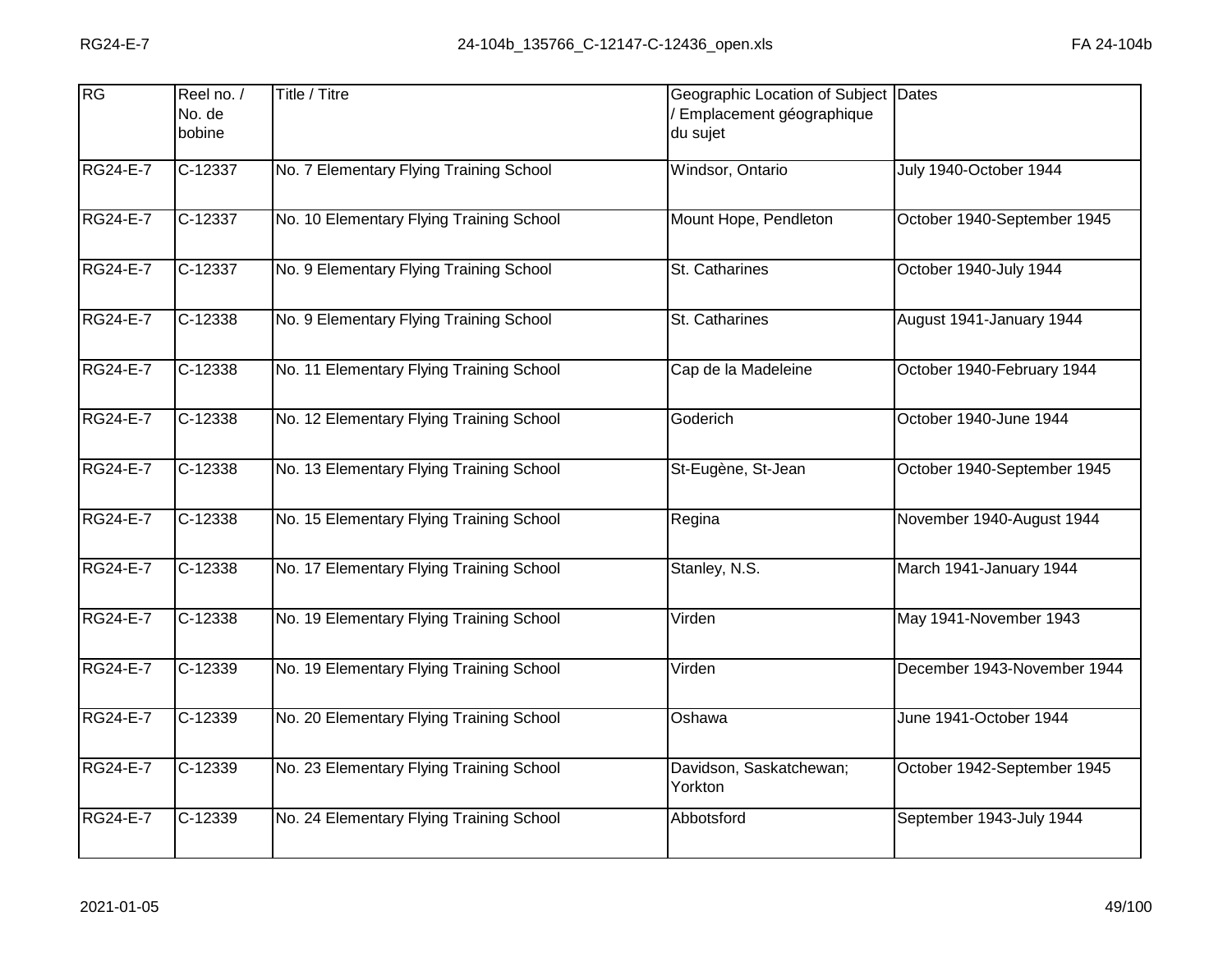| RG              | Reel no. /<br>No. de<br>bobine | Title / Titre                                  | Geographic Location of Subject Dates<br>Emplacement géographique<br>du sujet |                              |
|-----------------|--------------------------------|------------------------------------------------|------------------------------------------------------------------------------|------------------------------|
| <b>RG24-E-7</b> | C-12339                        | No. 25 Elementary Flying Training School       | Assiniboia                                                                   | February 1944-July 1944      |
| <b>RG24-E-7</b> | C-12339                        | No. 26 Elementary Flying Training School       | Neepawa                                                                      | February 1944-August 1944    |
| <b>RG24-E-7</b> | $C-12339$                      | No. 31 Elementary Flying Training School       | Calgary, DeWinton                                                            | April 1941-March 1944        |
| <b>RG24-E-7</b> | C-12340                        | No. 31 Elementary Flying Training School (RAF) | Calgary, DeWinton                                                            | March 1941-August 1944       |
| <b>RG24-E-7</b> | $C-12340$                      | No. 32 Elementary Flying Training School (RAF) | Swift Current, Bowden, Alta.                                                 | May 1941-September 1944      |
| <b>RG24-E-7</b> | $C-12340$                      | No. 33 Elementary Flying Training School (RAF) | Caron, Saskatchewan                                                          | December 1941-February 1944  |
| <b>RG24-E-7</b> | $C-12340$                      | No. 34 Elementary Flying Training School (RAF) | Assiniboia                                                                   | December 1941-January 1944   |
| <b>RG24-E-7</b> | $C-12340$                      | No. 35 Elementary Flying Training School (RAF) | Neepawa                                                                      | March 1942-January 1944      |
| <b>RG24-E-7</b> | C-12340                        | <b>Central Flying School</b>                   | Trenton                                                                      | April 1940-April 1945        |
| <b>RG24-E-7</b> | $C-12341$                      | Central Flying School (not filmed in order)    | Trenton                                                                      | April 1945                   |
| <b>RG24-E-7</b> | C-12341                        | Central Flying School (not filmed in order)    | Trenton                                                                      | December 1946-December 1949  |
| <b>RG24-E-7</b> | C-12341                        | Central Flying School (not filmed in order)    | Trenton                                                                      | May 1945-August 1946         |
| <b>RG24-E-7</b> | $C-12341$                      | <b>Central Flying School</b>                   | Trenton, Saskatoon                                                           | September 1947-December 1952 |
| <b>RG24-E-7</b> | C-12341                        | <b>Central Flying School</b>                   | Trenton, Saskatoon                                                           | December 1955-November 1961  |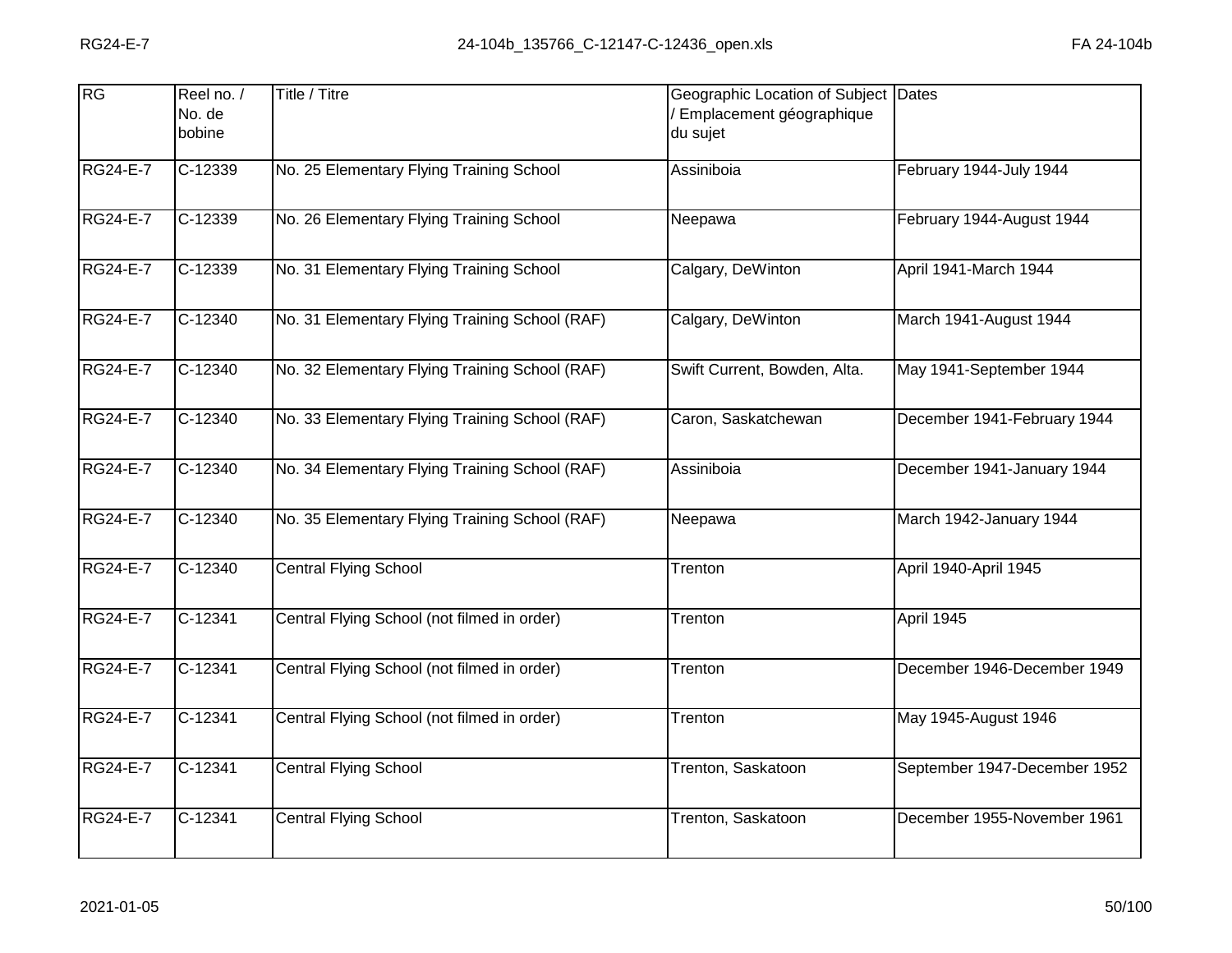| RG              | Reel no. /<br>No. de<br>bobine | Title / Titre                                   | Geographic Location of Subject Dates<br>Emplacement géographique<br>du sujet |                             |
|-----------------|--------------------------------|-------------------------------------------------|------------------------------------------------------------------------------|-----------------------------|
| <b>RG24-E-7</b> | $C-12342$                      | No. 1 Initial Training School                   | Trenton, Toronto                                                             | December 1939-December 1944 |
| RG24-E-7        | $C-12342$                      | No. 2 Initial Training School                   | Regina                                                                       | June 1940-November 1944     |
| <b>RG24-E-7</b> | $C-12342$                      | No. 3 Initial Training School                   | Victoriaville                                                                | March 1941-November 1944    |
| RG24-E-7        | C-12342                        | No. 4 Initial Training School                   | Edmonton                                                                     | June 1941-March 1944        |
| <b>RG24-E-7</b> | $C-12343$                      | No. 4 Initial Training School                   | Edmonton                                                                     | March 1944-November 1944    |
| RG24-E-7        | C-12343                        | No. 5 Initial Training School                   | <b>Belleville</b>                                                            | August 1941-June1944        |
| <b>RG24-E-7</b> | $C-12343$                      | No. 6 Initial Training School                   | Toronto                                                                      | October 1941-May 1944       |
| RG24-E-7        | $C-12343$                      | No. 7 Initial Training School                   | Saskatoon                                                                    | November 1941-June 1944     |
| RG24-E-7        | C-12343                        | <b>Equipment and Accounting Training School</b> | Trenton, St. Thomas                                                          | April 1937-May 1942         |
| <b>RG24-E-7</b> | $C-12343$                      | No. 1 Service Flying Training School            | Camp Borden                                                                  | February 1940-December 1941 |
| RG24-E-7        | C-12344                        | No. 1 Service Flying Training School            | Camp Borden                                                                  | January 1942-March 1946     |
| <b>RG24-E-7</b> | $C-12344$                      | No. 2 Service Flying Training School            | <b>Uplands</b>                                                               | June 1940-April 1945        |
| <b>RG24-E-7</b> | $\overline{C}$ -12344          | No. 3 Service Flying Training School            | Calgary                                                                      | September 1940-August 1942  |
| <b>RG24-E-7</b> | C-12345                        | No. 3 Service Flying Training School            | Calgary                                                                      | August 1942-September 1945  |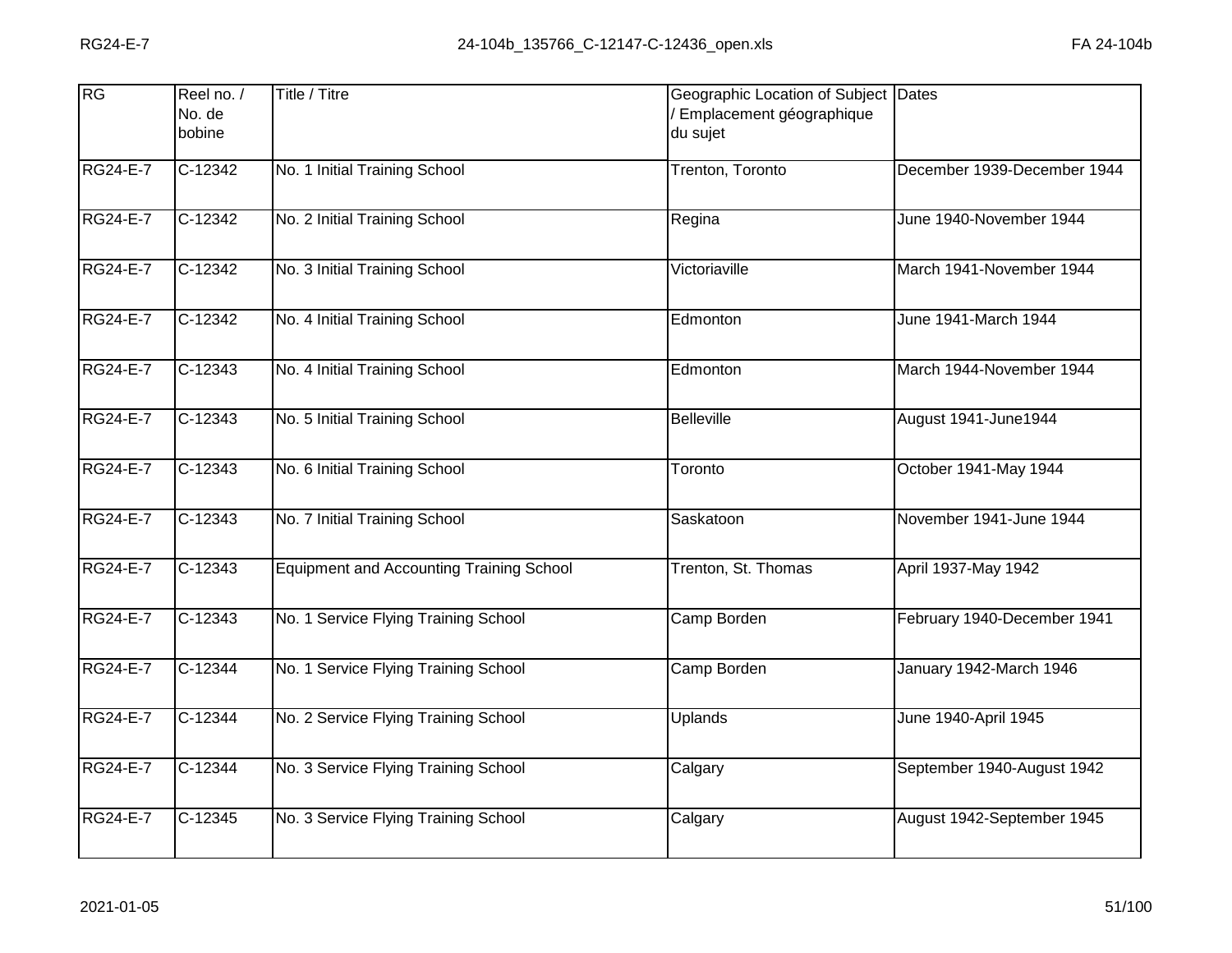| <b>RG</b>       | Reel no. /<br>No. de<br>bobine | Title / Titre                         | Geographic Location of Subject Dates<br>Emplacement géographique<br>du sujet |                              |
|-----------------|--------------------------------|---------------------------------------|------------------------------------------------------------------------------|------------------------------|
| <b>RG24-E-7</b> | $C-12345$                      | No. 4 Service Flying Training School  | Saskatoon                                                                    | October 1940-March 1944      |
| RG24-E-7        | C-12346                        | No. 4 Service Flying Training School  | Saskatoon                                                                    | April 1944-June 1945         |
| <b>RG24-E-7</b> | $C-12346$                      | No. 5 Service Flying Training School  | <b>Brantford</b>                                                             | October 1940-November 1944   |
| RG24-E-7        | C-12346                        | No. 6 Service Flying Training School  | Dunnville                                                                    | October 1940-November 1944   |
| <b>RG24-E-7</b> | $C-12347$                      | No. 7 Service Flying Training School  | Macleod                                                                      | June 1940-November 1944      |
| <b>RG24-E-7</b> | $C-12347$                      | No. 8 Service Flying Training School  | Moncton, Weyburn                                                             | November 1940-June 1944      |
| <b>RG24-E-7</b> | C-12347                        | No. 9 Service Flying Training School  | Summerside, Centralia                                                        | January 1941-November 1944   |
| <b>RG24-E-7</b> | C-12348                        | No. 9 Service Flying Training School  | Summerside, Centralia                                                        | November 1941-June 1945      |
| RG24-E-7        | $C-12348$                      | No. 10 Service Flying Training School | Dauphin                                                                      | February 1941-April 1945     |
| <b>RG24-E-7</b> | $C-12348$                      | No. 11 Service Flying Training School | Yorkton                                                                      | March 1941-November 1944     |
| <b>RG24-E-7</b> | C-12348                        | No. 12 Service Flying Training School | <b>Brandon</b>                                                               | April 1941-May 1943          |
| <b>RG24-E-7</b> | $C-12349$                      | No. 12 Service Flying Training School | <b>Brandon</b>                                                               | May 1943-May 1945            |
| RG24-E-7        | C-12349                        | No. 13 Service Flying Training School | St-Hubert, North Battleford                                                  | September 1941-February 1945 |
| RG24-E-7        | C-12350                        | No. 13 Service Flying Training School | North Battleford                                                             | March 1945-May 1945          |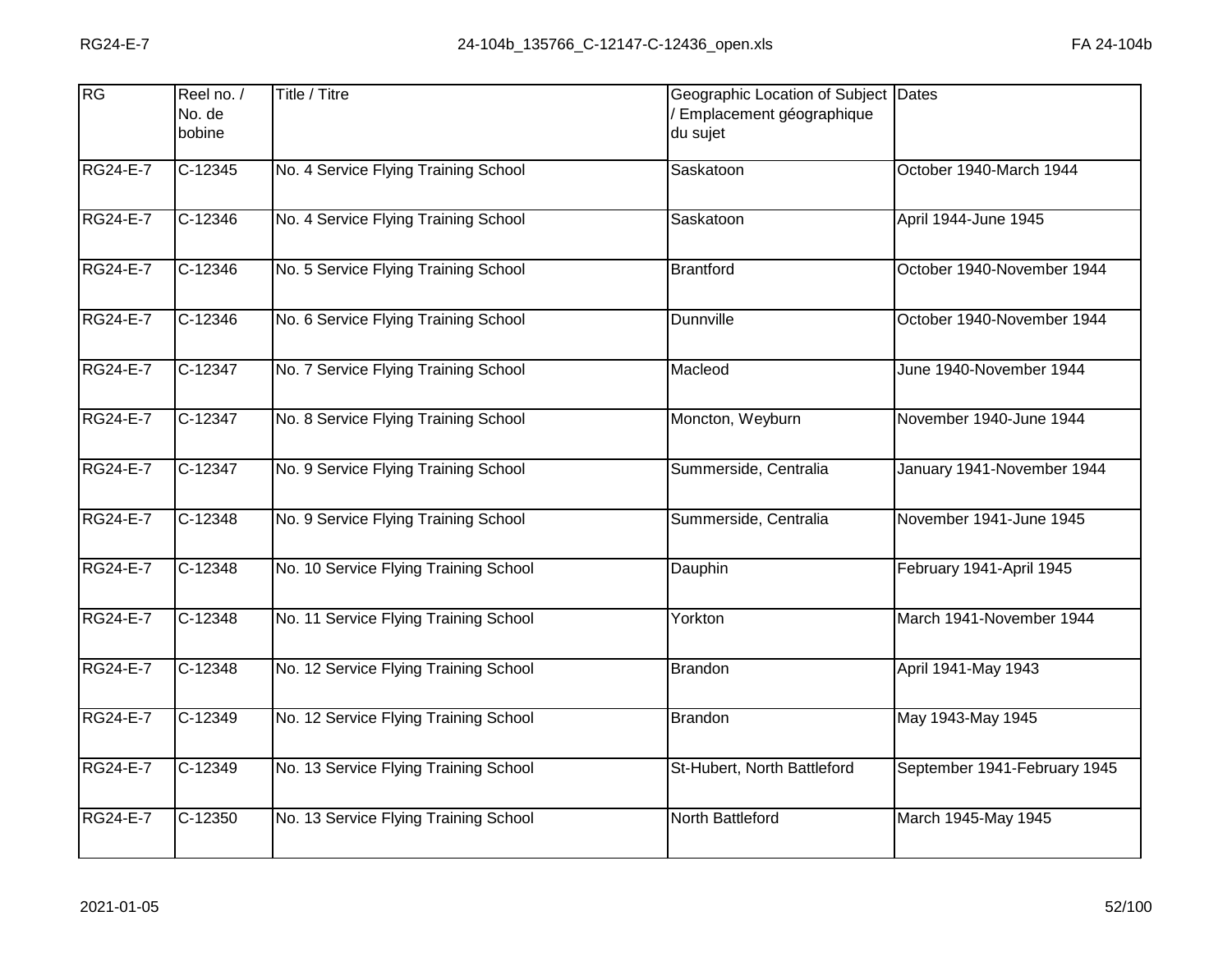| RG              | Reel no. /<br>No. de<br>bobine | Title / Titre                               | Geographic Location of Subject<br>Emplacement géographique<br>du sujet | <b>Dates</b>                |
|-----------------|--------------------------------|---------------------------------------------|------------------------------------------------------------------------|-----------------------------|
| <b>RG24-E-7</b> | $C-12350$                      | No. 14 Service Flying Training School       | Aylmer, Ontario, Kingston                                              | July 1941-September 1945    |
| <b>RG24-E-7</b> | C-12350                        | No. 15 Service Flying Training School       | Claresholm                                                             | May 1941-May 1945           |
| <b>RG24-E-7</b> | $C-12351$                      | No. 15 Service Flying Training School       | Claresholm                                                             | <b>May 1945</b>             |
| <b>RG24-E-7</b> | C-12351                        | No. 16 Service Flying Training School       | Hagersville                                                            | August 1941-September 1945  |
| <b>RG24-E-7</b> | $C-12351$                      | No. 17 Service Flying Training School       | Souris, Manitoba                                                       | January 1943-May 1945       |
| <b>RG24-E-7</b> | C-12351                        | No. 18 Service Flying Training School       | Gimli, Souris                                                          | September 1943-August 1945  |
| <b>RG24-E-7</b> | $C-12351$                      | No. 19 Service Flying Training School       | Vulcan                                                                 | May 1943-September 1943     |
| <b>RG24-E-7</b> | $C-12352$                      | No. 19 Service Flying Training School       | Vulcan                                                                 | October 1943-April 1945     |
| <b>RG24-E-7</b> | C-12353                        | No. 31 Service Flying Training School (RAF) | Kingston                                                               | August 1940-August 1944     |
| <b>RG24-E-7</b> | $C-12353$                      | No. 32 Service Flying Training School       | Moose Jaw                                                              | January 1941-September 1944 |
| <b>RG24-E-7</b> | $C-12353$                      | No. 33 Service Flying Training School (RAF) | Carberry                                                               | April 1943-December 1944    |
| <b>RG24-E-7</b> | $C-12353$                      | No. 33 Service Flying Training School (RAF) | Carberry                                                               | November 1940-August 1942   |
| <b>RG24-E-7</b> | C-12354                        | No. 33 Service Flying Training School (RAF) | Carberry                                                               | August 1942-March 1943      |
| <b>RG24-E-7</b> | C-12354                        | No. 34 Service Flying Training School (RAF) | <b>Medicine Hat</b>                                                    | February 1941-June 1942     |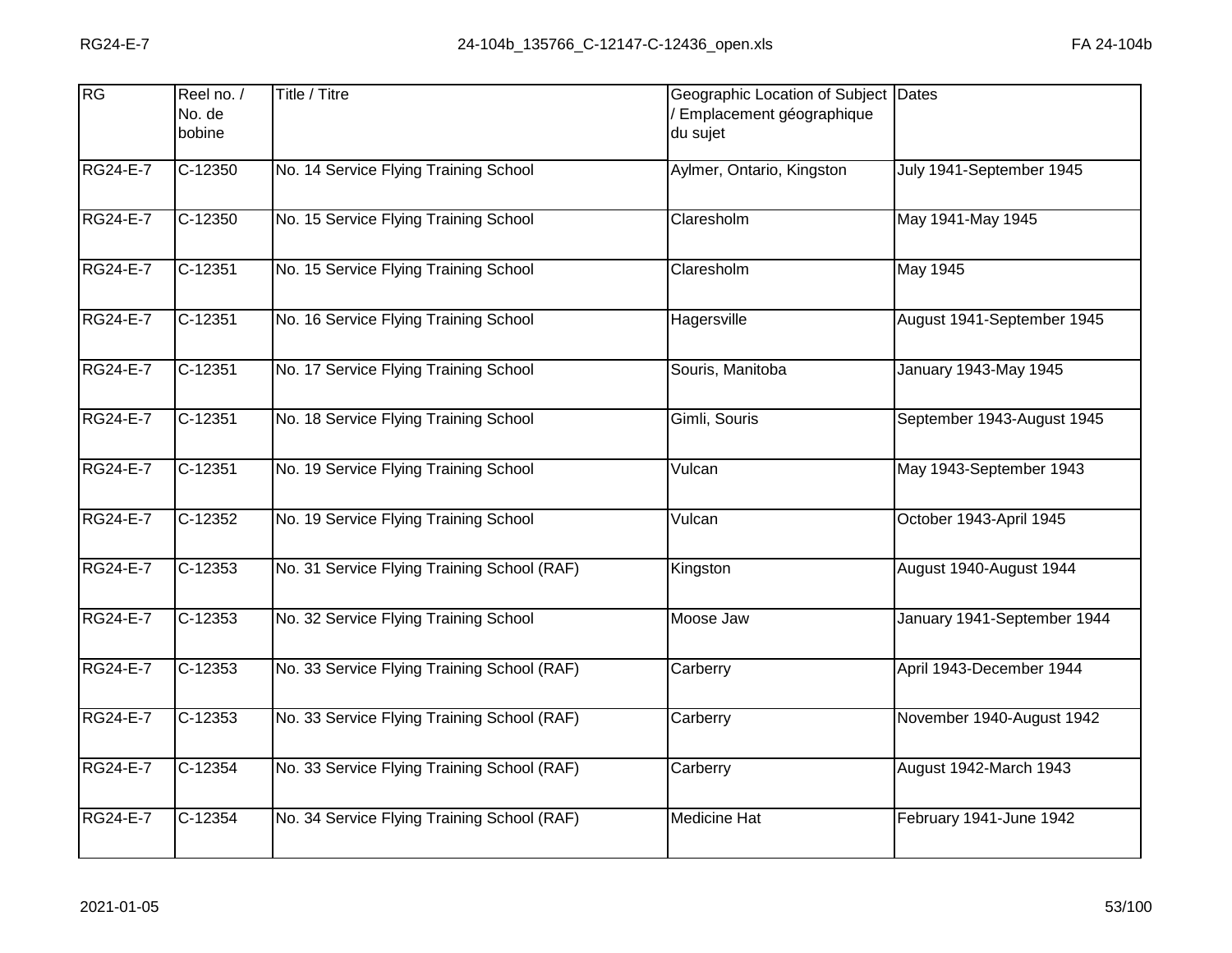| RG              | Reel no. /<br>No. de<br>bobine | Title / Titre                                                                        | Geographic Location of Subject Dates<br>Emplacement géographique<br>du sujet |                               |
|-----------------|--------------------------------|--------------------------------------------------------------------------------------|------------------------------------------------------------------------------|-------------------------------|
| RG24-E-7        | $C-12355$                      | No. 34 Service Flying Training School (RAF)                                          | <b>Medicine Hat</b>                                                          | June 1942-July 1944           |
| <b>RG24-E-7</b> | C-12356                        | No. 34 Service Flying Training School (RAF)                                          | Medicine Hat                                                                 | August 1944-November 1944     |
| RG24-E-7        | $C-12356$                      | No. 35 Service Flying Training School (RAF)                                          | North Battleford                                                             | <b>July 1941-April 1944</b>   |
| <b>RG24-E-7</b> | C-12356                        | No. 36 Service Flying Training School (RAF)                                          | Penhold                                                                      | December 1943-October 1944    |
| <b>RG24-E-7</b> | $C-12356$                      | No. 36 Service Flying Training School (RAF)                                          | Penhold                                                                      | August 1941-December 1942     |
| <b>RG24-E-7</b> | $C-12357$                      | No. 36 Service Flying Training School (RAF)                                          | Penhold                                                                      | December 1942-November 1943   |
| RG24-E-7        | C-12357                        | No. 37 Service Flying Training School (RAF)                                          | Calgary                                                                      | August 1941-March 1944        |
| RG24-E-7        | C-12357                        | No. 38 Service Flying Training School (RAF)                                          | Estevan                                                                      | April 1942-February 1944      |
| RG24-E-7        | C-12357                        | No. 39 Service Flying Training School (RAF)                                          | <b>Swift Current</b>                                                         | December 1941-May 1944        |
| <b>RG24-E-7</b> | $C-12357$                      | No. 41 Service Flying Training School (RAF)                                          | Weyburn                                                                      | February 1942-22 January 1944 |
| <b>RG24-E-7</b> | C-12357                        | No. 1 Technical Training School (Redesignated<br>Technical School in October 1939)   | Trenton, St. Thomas                                                          | May 1936-June 1941            |
| <b>RG24-E-7</b> | $C-12358$                      | <b>Technical Training School</b>                                                     | St. Thomas                                                                   | June 1941-April 1945          |
| RG24-E-7        | C-12358                        | RCAF Technical & Engineering School (Redesignated<br>No.1 Technical Training School) | Aylmer, Ontario                                                              | April 1945-June 1948          |
| <b>RG24-E-7</b> | $C-12358$                      | RCAF Technical & Engineering School (Redesignated<br>No.1 Technical Training School) | Aylmer, Ontario                                                              | June 1952-May 1955            |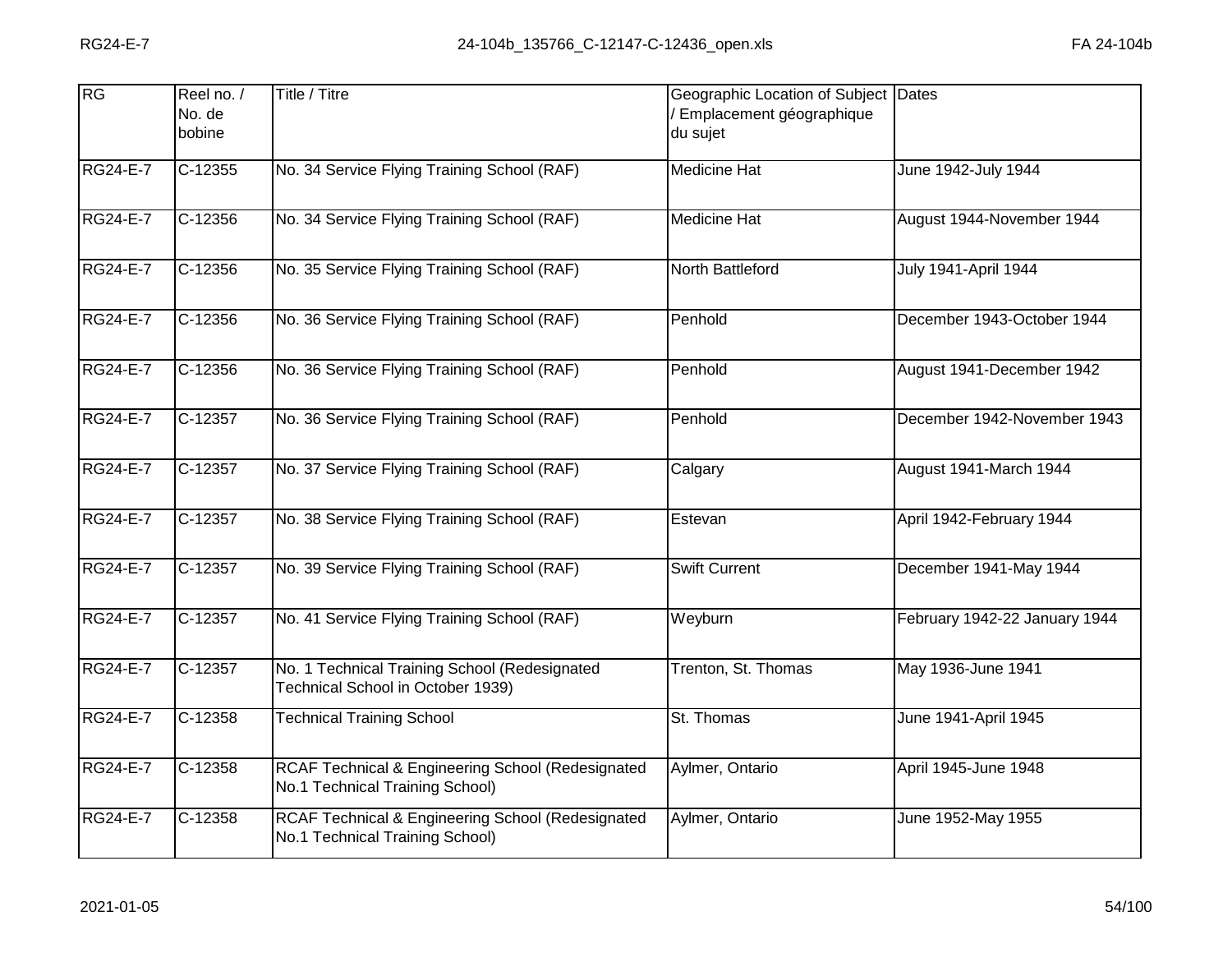| <b>RG</b>       | Reel no. /<br>No. de<br>bobine | Title / Titre                                                                                                                                          | Geographic Location of Subject Dates<br>/ Emplacement géographique<br>du sujet |                             |
|-----------------|--------------------------------|--------------------------------------------------------------------------------------------------------------------------------------------------------|--------------------------------------------------------------------------------|-----------------------------|
| <b>RG24-E-7</b> | $C-12358$                      | No. 2 Technical Training School                                                                                                                        | Camp Borden                                                                    | February 1937-November 1939 |
| <b>RG24-E-7</b> | C-12358                        | No. 2 Technical Training School                                                                                                                        | Camp Borden                                                                    | April 1946-July 1948        |
| <b>RG24-E-7</b> | C-12358                        | No. 1 Wireless School                                                                                                                                  | Trenton, Montreal                                                              | December 1936-June 1941     |
| <b>RG24-E-7</b> | $C-12359$                      | No. 1 Wireless School                                                                                                                                  | Montreal                                                                       | June 1941-October 1945      |
| <b>RG24-E-7</b> | $C-12359$                      | No. 2 Wireless School                                                                                                                                  | Calgary                                                                        | August 1940-April 1945      |
| <b>RG24-E-7</b> | $C-12359$                      | No. 3 Wireless School                                                                                                                                  | Winnipeg                                                                       | February 1941-May 1942      |
| <b>RG24-E-7</b> | $C-12360$                      | No. 3 Wireless School                                                                                                                                  | Winnipeg                                                                       | May 1942-January 1945       |
| <b>RG24-E-7</b> | $C-12360$                      | No. 4 Wireless School                                                                                                                                  | Guelph                                                                         | July 1941-January 1945      |
| <b>RG24-E-7</b> | C-12361                        | No. 1 Operational Training Unit                                                                                                                        | Bagotville                                                                     | June 1942-January 1945      |
| <b>RG24-E-7</b> | $C-12361$                      | Advanced Tactical Training Detachment, No.36 OTU<br>(renumbered No.8 OTU, later No.1 Advanced Tactical<br>Training Detachment) (see also reel C-12362) | Greenwood                                                                      | March 1944-November 1944    |
| <b>RG24-E-7</b> | C-12361                        | Advanced Tactical Training Detachment, A-33 CACTE                                                                                                      | Camp Borden                                                                    | April 1944-October 1944     |
| <b>RG24-E-7</b> | $C-12361$                      | No. 1 Advanced Tactical Training Base                                                                                                                  | <b>Tofino</b>                                                                  | October 1945                |
| <b>RG24-E-7</b> | $C-12361$                      | No. 2 Operational Training Unit                                                                                                                        | Penfield Ridge                                                                 | June 1942-August 1942       |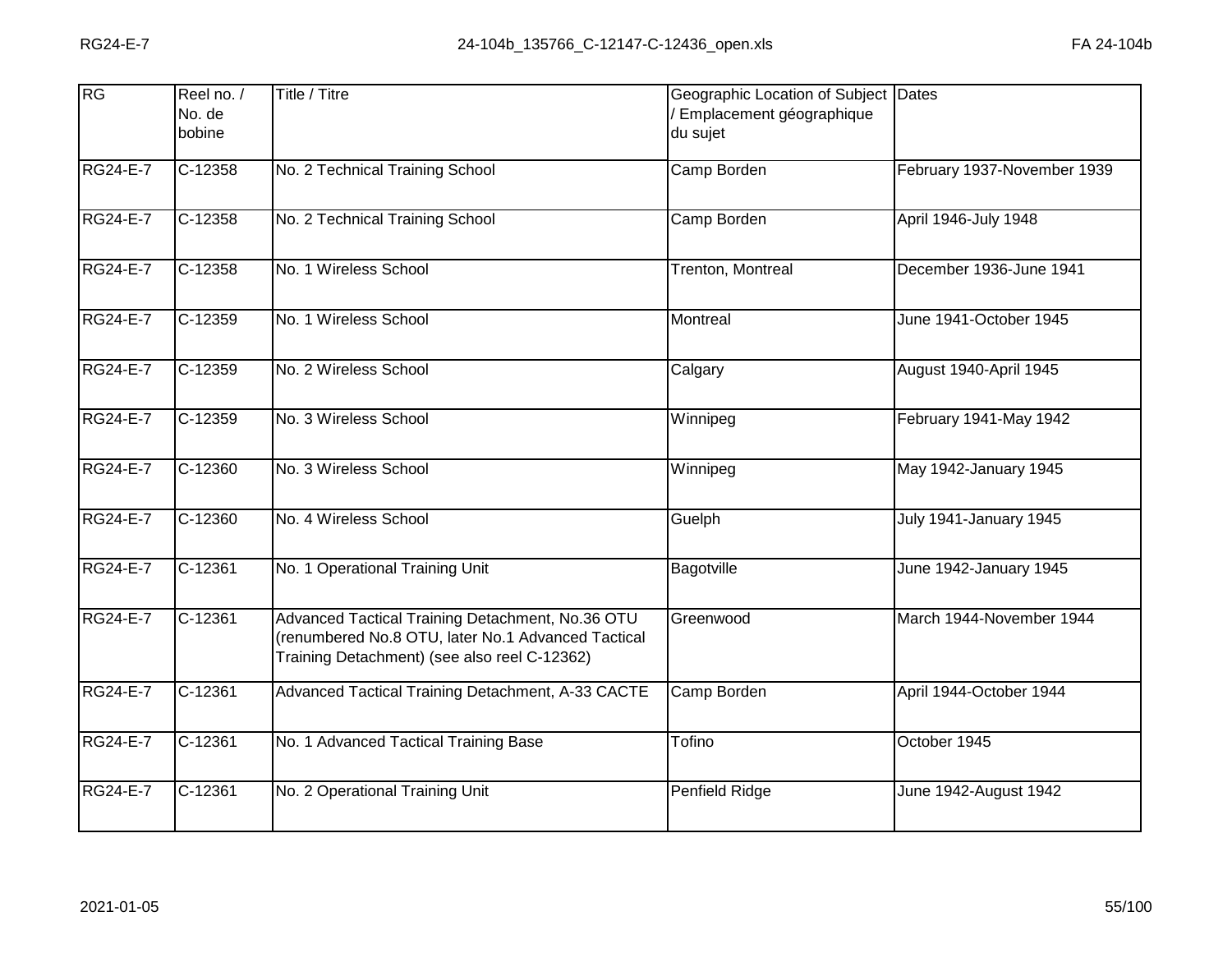| RG              | Reel no. /<br>No. de<br>bobine | Title / Titre                                           | Geographic Location of Subject Dates<br>Emplacement géographique<br>du sujet |                             |
|-----------------|--------------------------------|---------------------------------------------------------|------------------------------------------------------------------------------|-----------------------------|
| <b>RG24-E-7</b> | $C-12361$                      | No. 3 Operational Training Unit                         | Patricia Bay                                                                 | November 1942-August 1945   |
| <b>RG24-E-7</b> | $C-12361$                      | No. 5 Operational Training Unit                         | Boundary Bay, Abbotsford                                                     | April 1944-October 1945     |
| <b>RG24-E-7</b> | $C-12361$                      | No. 6 Operational Training Unit                         | Comox                                                                        | June 1944-November 1944     |
| <b>RG24-E-7</b> | C-12362                        | No. 6 Operational Training Unit                         | Comox                                                                        | December 1944-December 1945 |
| <b>RG24-E-7</b> | $C-12362$                      | No. 7 Operational Training Unit                         | <b>Debert</b>                                                                | <b>July 1944-July 1945</b>  |
| <b>RG24-E-7</b> | C-12362                        | No. 8 Operational Training Unit (see also reel C-12361) | Greenwood                                                                    | July 1944-July 1945         |
| <b>RG24-E-7</b> | $C-12362$                      | No. 31 Operational Training Unit                        | <b>Debert</b>                                                                | May 1941-April 1943         |
| <b>RG24-E-7</b> | $C-12363$                      | No. 31 Operational Training Unit                        | <b>Debert</b>                                                                | February 1943-June 1944     |
| <b>RG24-E-7</b> | C-12363                        | No. 32 Operational Training Unit (RAF)                  | Patricia Bay, Sidney, B.C.                                                   | July 1941-November 1942     |
| <b>RG24-E-7</b> | $C-12364$                      | No. 32 Operational Training Unit (RAF)                  | Sidney                                                                       | November 1942-May 1944      |
| <b>RG24-E-7</b> | C-12364                        | No. 34 Operational Training Unit (RAF)                  | Pennfield Ridge                                                              | April 1942-May 1944         |
| <b>RG24-E-7</b> | $C-12364$                      | No. 36 Operational Training Unit (RAF)                  | Greenwood                                                                    | March 1942-June 1944        |
| RG24-E-7        | $\overline{C}$ -12364          | No. 4 (Transport) Operational Training Unit             | Trenton                                                                      | December 1953-December 1964 |
| <b>RG24-E-7</b> | C-12364                        | No. 5 (Helicopter) Operational Training Unit            | Rockcliffe                                                                   | June 1958-December 1958     |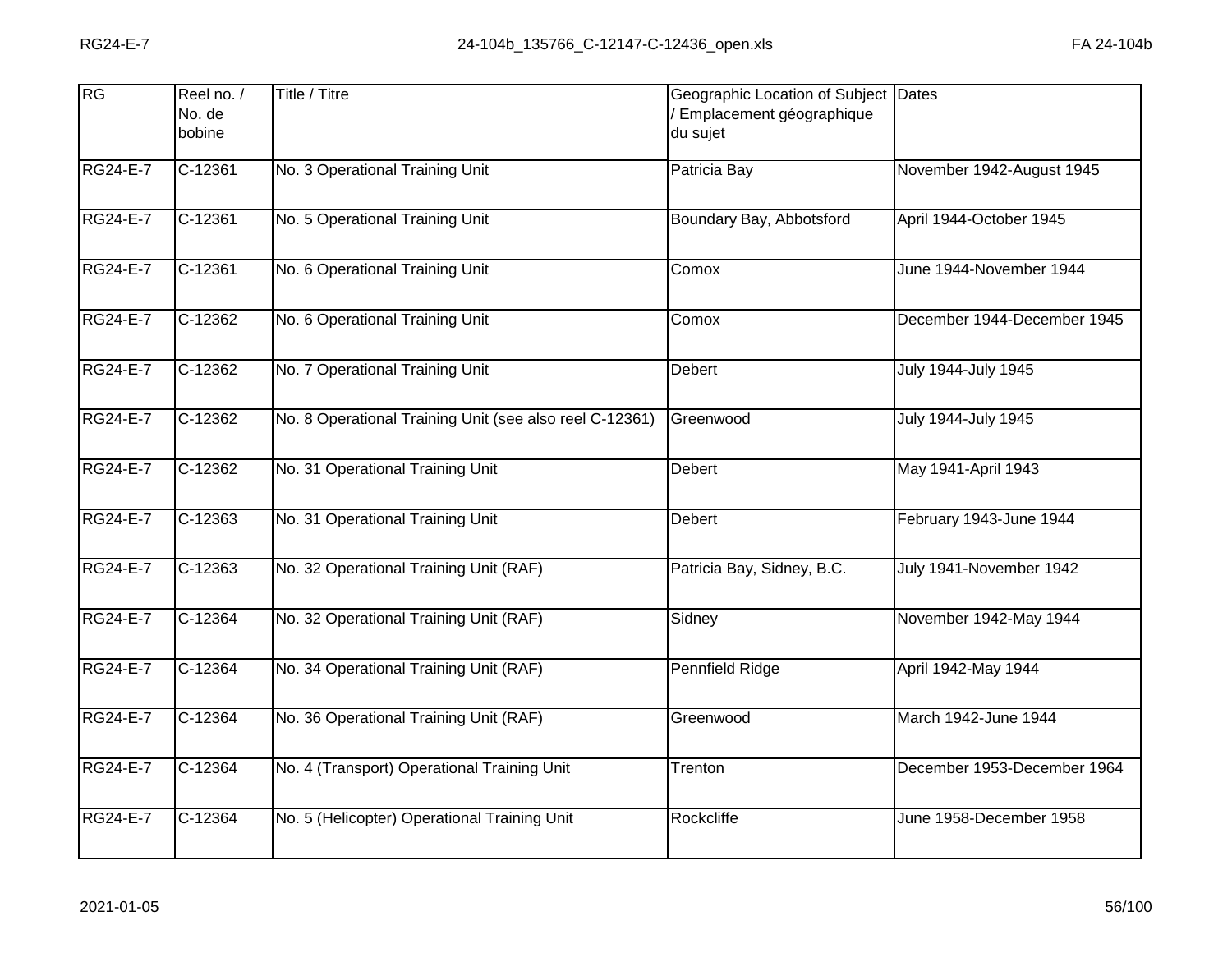| RG              | Reel no. /<br>No. de<br>bobine | Title / Titre                                                                   | Geographic Location of Subject Dates<br>Emplacement géographique<br>du sujet |                             |
|-----------------|--------------------------------|---------------------------------------------------------------------------------|------------------------------------------------------------------------------|-----------------------------|
| <b>RG24-E-7</b> | C-12364                        | No. 6 (Strike Reconnaissance) Operational Training<br>Unit, Organization Orders | <b>Cold Lake</b>                                                             | [1943-1964]                 |
| RG24-E-7        | C-12364                        | No. 1 General Reconnaissance School                                             | Summerside                                                                   | July 1942-April 1943        |
| <b>RG24-E-7</b> | $C-12365$                      | No. 1 General Reconnaissance School                                             | Summerside                                                                   | April 1943-January 1945     |
| RG24-E-7        | C-12365                        | No. 32 Operational Training Unit station magazine: "The<br>Patrician"           |                                                                              | $[1943 - 1964]$             |
| <b>RG24-E-7</b> | $C-12366$                      | No. 3 (AW) Operational Training Unit, Organization<br>Orders                    |                                                                              | $[1943 - 1964]$             |
| <b>RG24-E-7</b> | $C-12366$                      | No. 2 (Maritime) Operational Training Unit                                      | Greenwood, Summerside                                                        | December 1949-November 1960 |
| <b>RG24-E-7</b> | $C-12366$                      | No. 1 (F) Operational Training Unit                                             | Chatham, St-Hubert                                                           | June 1956-May 1960          |
| <b>RG24-E-7</b> | $C-12366$                      | No. 31 General Reconnaissance School (RAF)                                      | Charlottetown                                                                | December 1940-February 1944 |
| <b>RG24-E-7</b> | C-12366                        | No. 31 Radio Direction Finding School (RAF)                                     | Clinton                                                                      | July 1941-July 1943         |
| <b>RG24-E-7</b> | C-12366                        | No. 5 Radio School, RCAF                                                        | Clinton                                                                      | August 1943-February 1945   |
| RG24-E-7        | $C-12367$                      | No. 5 Radio School, RCAF                                                        | Clinton                                                                      | March 1945-October 1945     |
| <b>RG24-E-7</b> | $C-12367$                      | Intermediate Ground Instructional School                                        | Camp Borden                                                                  | May 1939-April 1940         |
| <b>RG24-E-7</b> | $\overline{C}$ -12367          | No. 1 R.D.F. School                                                             | Leaside, Scarborough Bluffs                                                  | June 1942-March 1944        |
| RG24-E-7        | C-12367                        | No. 1 Aircrew Graduates Training School                                         | Maitland, N.S.                                                               | January 1944-October 1944   |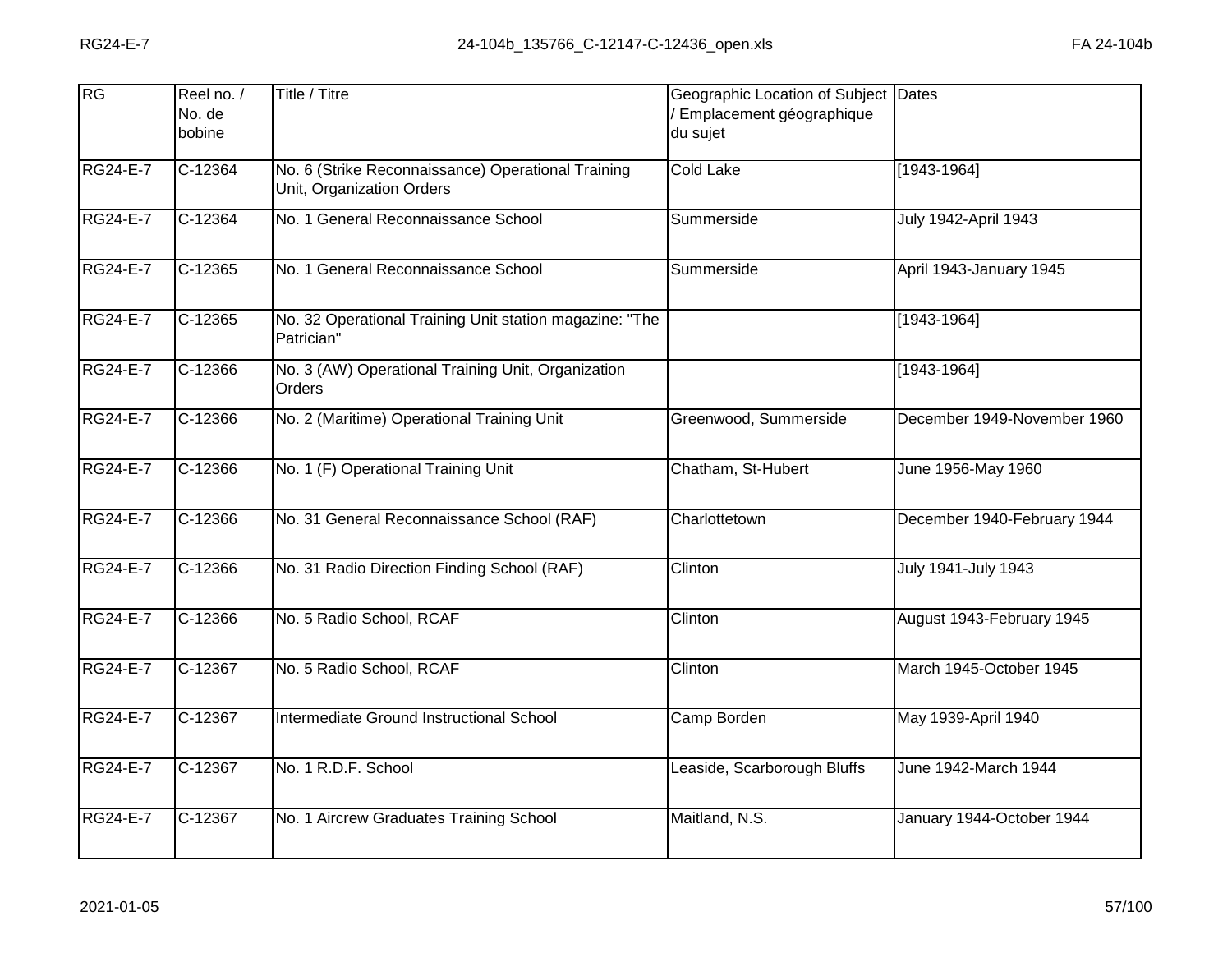| RG              | Reel no. /<br>No. de<br>bobine | Title / Titre                                              | Geographic Location of Subject Dates<br>Emplacement géographique<br>du sujet |                              |
|-----------------|--------------------------------|------------------------------------------------------------|------------------------------------------------------------------------------|------------------------------|
| <b>RG24-E-7</b> | $C-12367$                      | No. 1 Radar and Communications School                      | Clinton, Ontario                                                             | November 1945-May 1949       |
| <b>RG24-E-7</b> | C-12367                        | No. 2 Aircrew Graduate Training School                     | Quebec, Calgary                                                              | January 1944-January 1945    |
| <b>RG24-E-7</b> | $C-12367$                      | No. 3 Aircrew Graduate Training School                     | <b>Three Rivers</b>                                                          | January 1944-December 1944   |
| <b>RG24-E-7</b> | C-12367                        | No. 4 Aircrew Graduate Training School                     | Valleyfield                                                                  | January 1944-March 1944      |
| <b>RG24-E-7</b> | $C-12368$                      | No. 4 Aircrew Graduate Training School                     | Valleyfield                                                                  | April 1944-July 1944         |
| <b>RG24-E-7</b> | $C-12368$                      | No. 1 School of Photography                                | Rockcliffe                                                                   | January 1947-June 1950       |
| <b>RG24-E-7</b> | $C-12368$                      | No. 11 Pre-Aircrew Training School                         | Toronto                                                                      | May 1944-November 1944       |
| <b>RG24-E-7</b> | $C-12368$                      | No. 42 Pre-Aircrew Training School, Organization<br>Orders |                                                                              | [1943-1964]                  |
| RG24-E-7        | C-12368                        | <b>Flight Engineers School</b>                             | Aylmer, Ontario                                                              | <b>July 1944-March 1945</b>  |
| <b>RG24-E-7</b> | $C-12368$                      | No. 1 Flight Engineers School                              | Arnprior                                                                     | February 1944-October 1944   |
| <b>RG24-E-7</b> | C-12368                        | Air Armament School                                        | Trenton, Mountain View                                                       | January 1936-November 1951   |
| <b>RG24-E-7</b> | $C-12368$                      | 1 Pilot Weapons School                                     | Macdonald                                                                    | December 1953-June 1956      |
| <b>RG24-E-7</b> | C-12368                        | Pilot Refresher Training School                            | Calgary                                                                      | October 1951-May 1952        |
| <b>RG24-E-7</b> | C-12368                        | 1 Air Radio Officer School                                 | Clinton                                                                      | December 1952-September 1954 |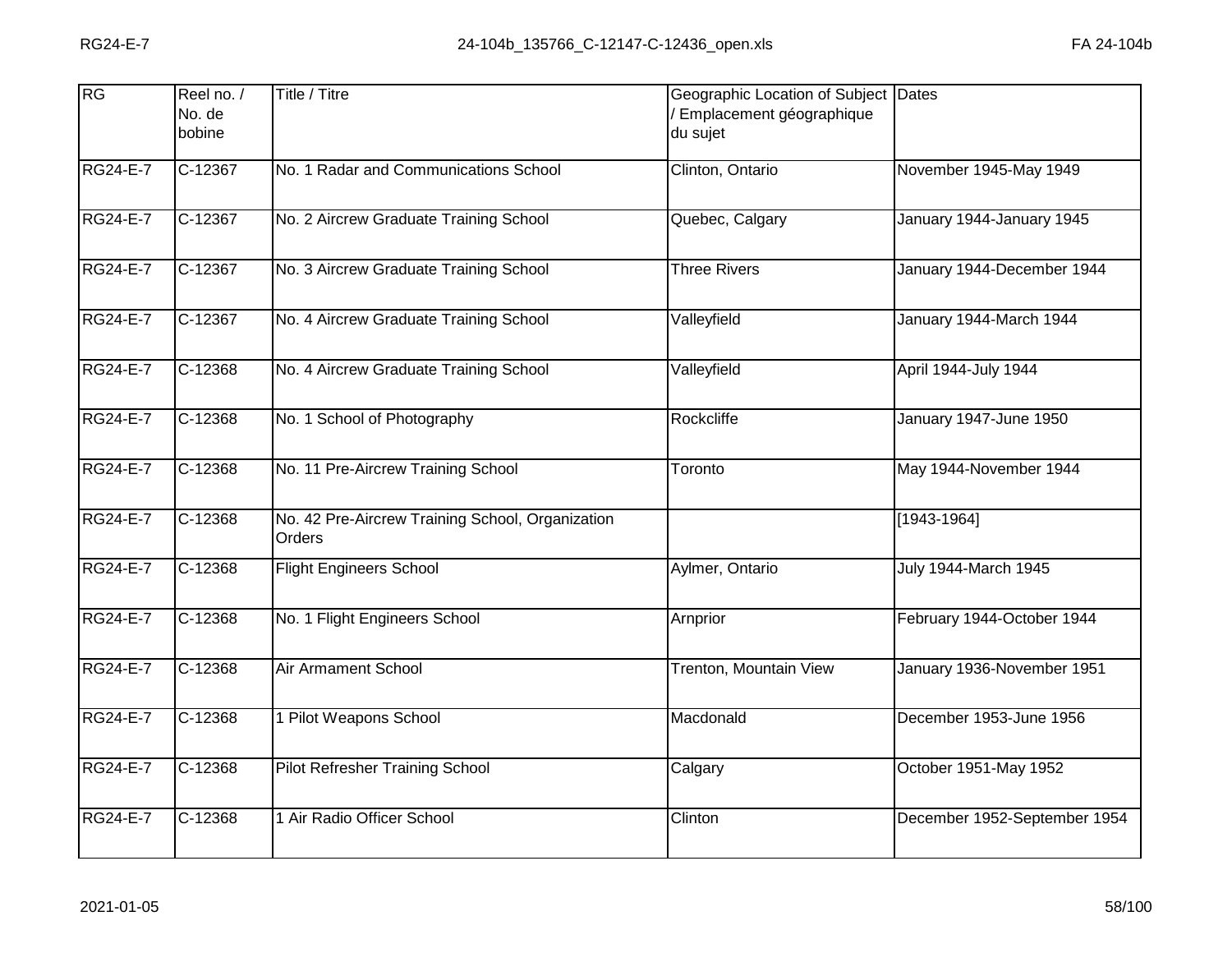| RG              | Reel no. /<br>No. de<br>bobine | Title / Titre                                                               | Geographic Location of Subject Dates<br>Emplacement géographique<br>du sujet |                              |
|-----------------|--------------------------------|-----------------------------------------------------------------------------|------------------------------------------------------------------------------|------------------------------|
| <b>RG24-E-7</b> | C-12368                        | 1 Air Gunnery School, Organization Orders                                   |                                                                              | [1943-1964]                  |
| <b>RG24-E-7</b> | $C-12368$                      | No. 1 Flying Training School                                                | Centralia                                                                    | September 1945-May 1951      |
| <b>RG24-E-7</b> | $C-12368$                      | No. 2 Flying Training School                                                | Yorkton, Moose Jaw, Gimli                                                    | September 1945-November 1952 |
| <b>RG24-E-7</b> | C-12368                        | No. 3 Flying Training School                                                | Claresholm                                                                   | August 1951-December 1951    |
| <b>RG24-E-7</b> | $C-12368$                      | No. 4 Flying Training School, Organization Orders                           | Penhold                                                                      | $[1943 - 1964]$              |
| <b>RG24-E-7</b> | $C-12368$                      | School of Instructional Technique                                           | Trenton                                                                      | January 1960-April 1962      |
| <b>RG24-E-7</b> | $C-12368$                      | School of Meteorology                                                       | Trenton                                                                      | September 1959-December 1964 |
| <b>RG24-E-7</b> | $C-12368$                      | <b>Aeronautical Engineering School</b>                                      | Aylmer                                                                       | June 1952-November 1953      |
| <b>RG24-E-7</b> | C-12368                        | <b>Survival Training School</b>                                             | Edmonton                                                                     | June 1957-December 1963      |
| <b>RG24-E-7</b> | $C-12368$                      | <b>Operational Training Squadron</b>                                        | <b>Pennfield Ridge</b>                                                       | <b>July 1944-July 1945</b>   |
| <b>RG24-E-7</b> | C-12368                        | <b>Transport Conversion Squadron</b>                                        | Pennfield Ridge                                                              | July 1944-August 1945        |
| <b>RG24-E-7</b> | C-12368                        | Flying Boat Conversion School (Includes No. 123<br>Rescue Unit, Sea Island) | Vancouver                                                                    | March 1948-April 1948        |
| <b>RG24-E-7</b> | C-12368                        | Flying Boat Conversion School (Includes No. 123<br>Rescue Unit, Sea Island) | Vancouver                                                                    | January 1950-April 1951      |
| <b>RG24-E-7</b> | C-12368                        | Flying Boat Conversion School (Includes No. 123<br>Rescue Unit, Sea Island) | Vancouver                                                                    | June 1951-April 1954         |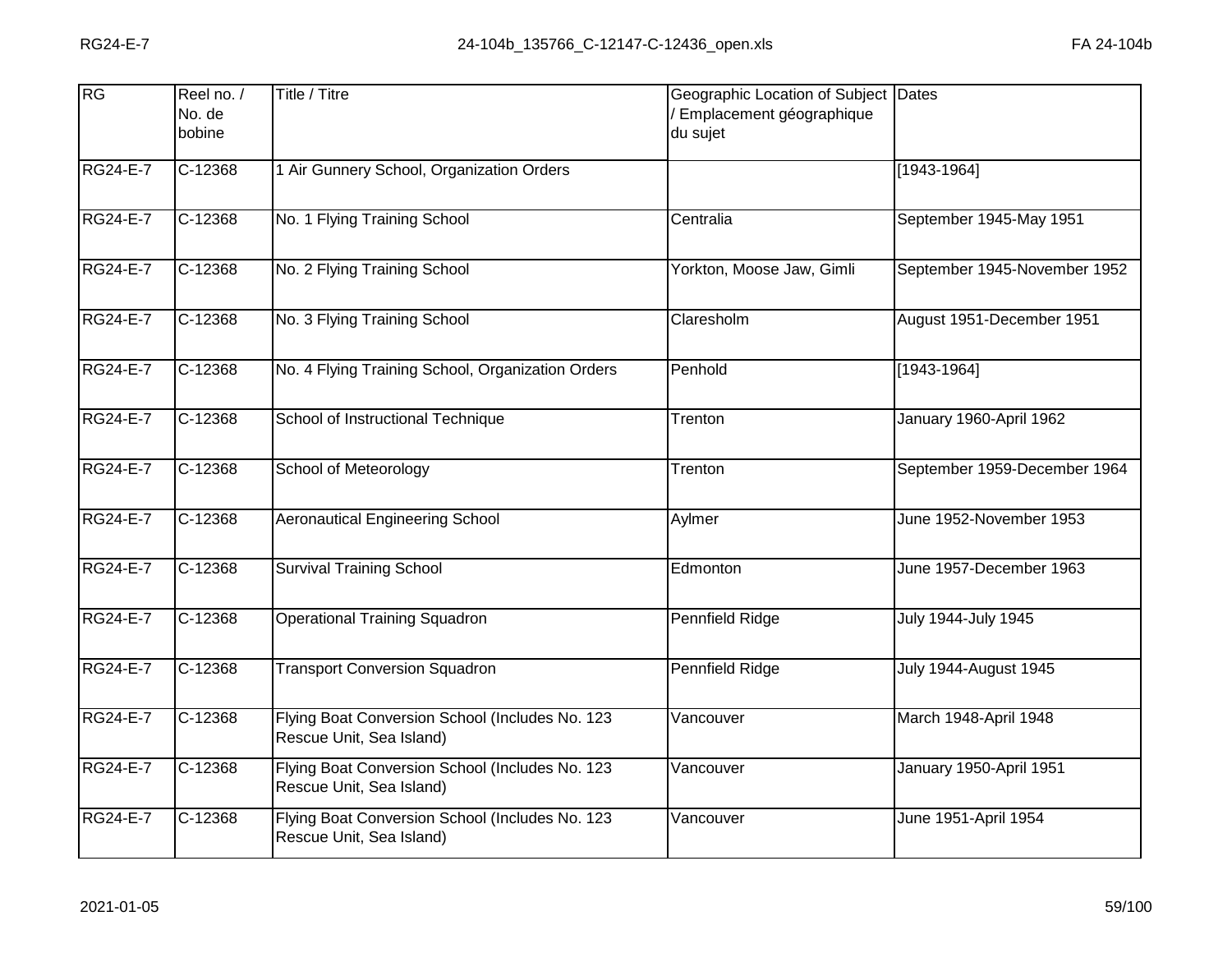| RG              | Reel no. /<br>No. de<br>bobine | Title / Titre                                                | Geographic Location of Subject Dates<br>Emplacement géographique<br>du sujet |                              |
|-----------------|--------------------------------|--------------------------------------------------------------|------------------------------------------------------------------------------|------------------------------|
| <b>RG24-E-7</b> | $C-12368$                      | 1 Pilot Conversion School                                    | Gimli                                                                        | August 1945-September 1945   |
| <b>RG24-E-7</b> | $C-12368$                      | Joint Maritime Warfare School                                |                                                                              | September 1959-June 1960     |
| <b>RG24-E-7</b> | C-12368                        | 2 Advanced Flying School                                     | Portage La Prairie                                                           | 1954-1959                    |
| <b>RG24-E-7</b> | $C-12369$                      | 2 Advanced Flying School                                     | Portage La Prairie, Macdonald                                                | November 1952-November 1954  |
| <b>RG24-E-7</b> | $C-12369$                      | 3 Advanced Flying School, Organization Orders                | Gimli                                                                        | 1953-1954                    |
| <b>RG24-E-7</b> | C-12369                        | 4 Advanced Flying School                                     | Macdonald                                                                    | July 1956-April 1957         |
| <b>RG24-E-7</b> | $C-12369$                      | <b>School of Service Management</b>                          | Trenton                                                                      | January 1949-May 1949        |
| <b>RG24-E-7</b> | C-12369                        | 2 Technical Landline Training School, Organization<br>Orders | Vancouver                                                                    | 1943-1945                    |
| <b>RG24-E-7</b> | C-12369                        | School of Basic Science                                      | Camp Borden                                                                  | February 1948-April 1948     |
| <b>RG24-E-7</b> | $C-12369$                      | <b>School of Food Services</b>                               | Clinton                                                                      | July 1954-December 1958      |
| <b>RG24-E-7</b> | C-12369                        | School of Cookery, Guelph Disbandment                        | Guelph                                                                       | September 1944               |
| <b>RG24-E-7</b> | $C-12369$                      | <b>RCAF Training Section</b>                                 | Suffield                                                                     | April 1943-April 1944        |
| <b>RG24-E-7</b> | C-12369                        | No. 108 Advance Party, RAF                                   |                                                                              | August 1940-June 1942        |
| <b>RG24-E-7</b> | C-12369                        | No. 1 Equipment Supply Depot                                 | Toronto, Weston, Downsview                                                   | September 1940-December 1964 |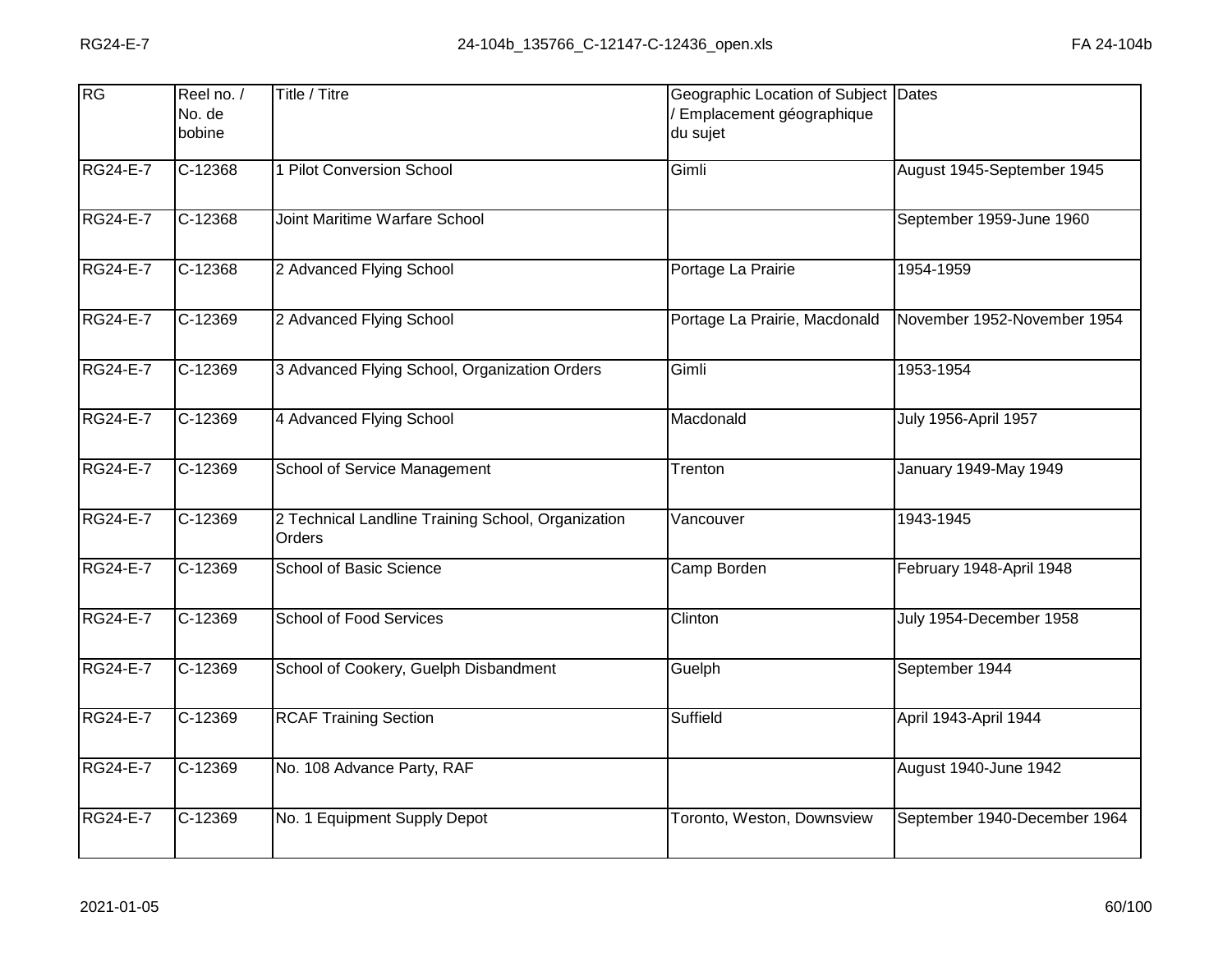| RG              | Reel no. /<br>No. de<br>bobine | Title / Titre                                          | Geographic Location of Subject Dates<br>Emplacement géographique<br>du sujet |                              |
|-----------------|--------------------------------|--------------------------------------------------------|------------------------------------------------------------------------------|------------------------------|
| <b>RG24-E-7</b> | $C-12369$                      | No. 2 Equipment Depot                                  | Winnipeg                                                                     | January 1936-July 1940       |
| <b>RG24-E-7</b> | $C-12370$                      | No. 2 Equipment Depot                                  | Winnipeg, Vancouver                                                          | <b>July 1940-May 1947</b>    |
| <b>RG24-E-7</b> | C-12371                        | No. 2 Equipment Depot                                  | Vancouver                                                                    | June 1947-November 1953      |
| <b>RG24-E-7</b> | $C-12371$                      | No. 3 Supply Depot                                     | Rockcliffe                                                                   | December 1959-December 1963  |
| <b>RG24-E-7</b> | $C-12371$                      | No. 5 Equipment Supply Depot                           | Moncton                                                                      | March 1940-May 1953          |
| <b>RG24-E-7</b> | C-12372                        | No. 5 Equipment Supply Depot                           | Moncton                                                                      | December 1952-November 1957  |
| <b>RG24-E-7</b> | $C-12372$                      | No. 7 Supply Depot                                     | Lancaster Park                                                               | June 1957-November 1957      |
| <b>RG24-E-7</b> | C-12372                        | No. 5 Equipment Supply Depot                           | Moncton                                                                      | December 1957-November 1964  |
| <b>RG24-E-7</b> | C-12372                        | No. 7 Equipment Supply Depot                           | Winnipeg                                                                     | March 1940-February 1946     |
| <b>RG24-E-7</b> | $C-12372$                      | No. 11 Equipment Depot                                 | Calgary                                                                      | September 1940               |
| <b>RG24-E-7</b> | C-12373                        | No. 11 Equipment Depot                                 | Calgary                                                                      | September 1940-November 1951 |
| <b>RG24-E-7</b> | $C-12373$                      | No. 17 Equipment Depot (formerly No. 1 Aircraft Depot) | Ottawa                                                                       | September 1939-January 1946  |
| <b>RG24-E-7</b> | C-12373                        | No. 12 Equipment Depot                                 | Montreal                                                                     | June 1940-September 1941     |
| <b>RG24-E-7</b> | C-12374                        | No. 12 Equipment Depot                                 | Montreal                                                                     | September 1941-March 1946    |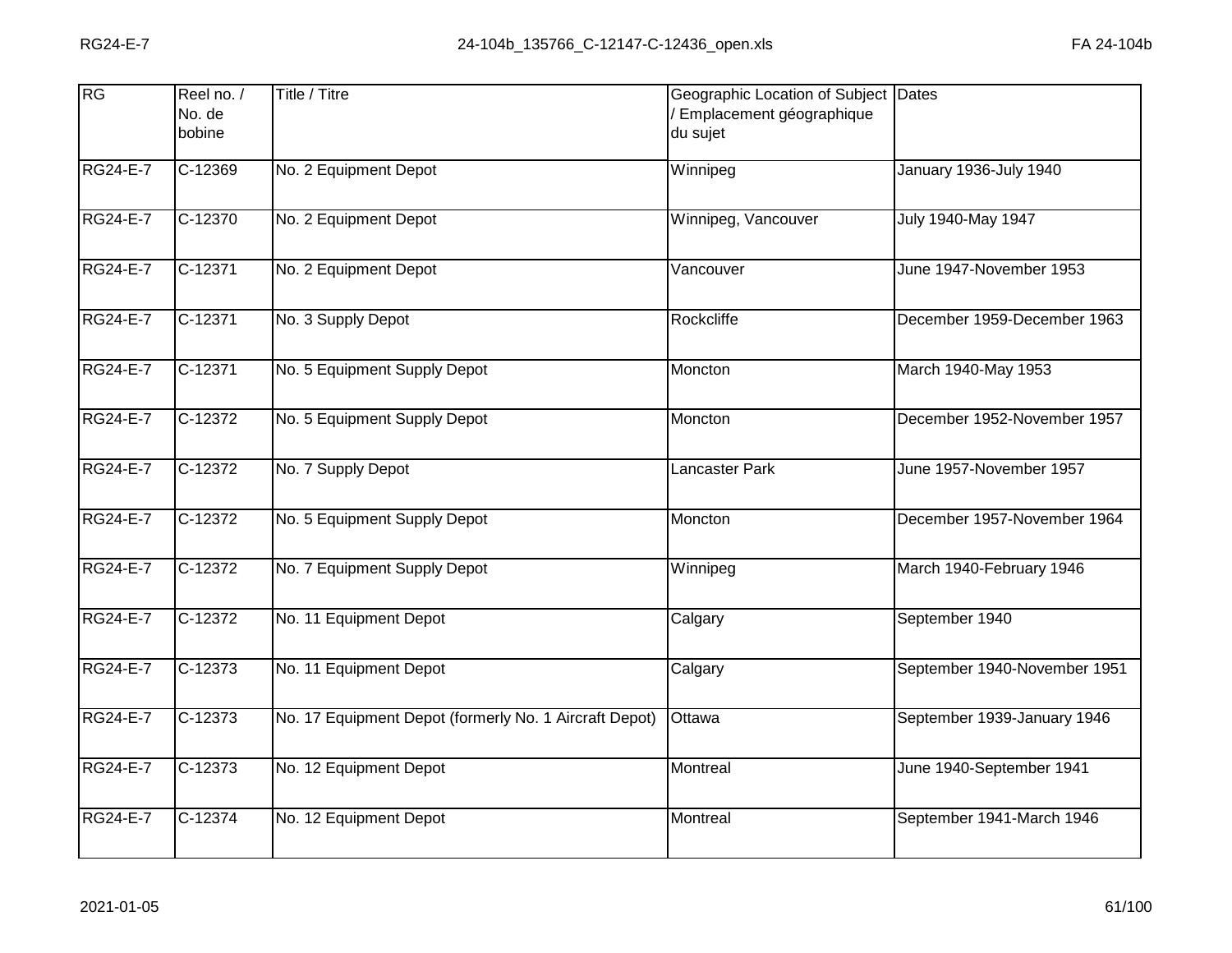| RG              | Reel no. /<br>No. de<br>bobine | Title / Titre              | Geographic Location of Subject Dates<br>Emplacement géographique<br>du sujet |                             |
|-----------------|--------------------------------|----------------------------|------------------------------------------------------------------------------|-----------------------------|
| <b>RG24-E-7</b> | $C-12374$                      | No. 11 Supply Depot        | Calgary                                                                      | December 1951-May 1955      |
| <b>RG24-E-7</b> | $\overline{C}$ -12375          | No. 20 Sub-Equipment Depot | Torbay                                                                       | June 1943-April 1945        |
| <b>RG24-E-7</b> | $C-12375$                      | No. 7 Supply Depot         | Namao, Lancaster Park                                                        | June 1953-November 1961     |
| <b>RG24-E-7</b> | C-12375                        | No. 3 Repair Depot         | Vancouver                                                                    | March 1939-October 1945     |
| <b>RG24-E-7</b> | $C-12375$                      | No. 4 Repair Depot         | Dartmouth, Scoudouc                                                          | December 1940-February 1945 |
| <b>RG24-E-7</b> | C-12376                        | No. 4 Repair Depot         | Scoudouc                                                                     | March 1945-June 1945        |
| <b>RG24-E-7</b> | $C-12376$                      | No. 6 Repair Depot         | Trenton                                                                      | June 1941-November 1957     |
| <b>RG24-E-7</b> | $C-12377$                      | No. 6 Repair Depot         | Trenton                                                                      | December 1957-December 1964 |
| <b>RG24-E-7</b> | C-12377                        | No. 8 Repair Depot         | Winnipeg                                                                     | October 1940-September 1943 |
| <b>RG24-E-7</b> | $C-12378$                      | No. 8 Repair Depot         | Winnipeg                                                                     | October 1943-September 1946 |
| <b>RG24-E-7</b> | C-12378                        | No. 9 Repair Depot         | St-Jean, Cap de la Madeleine                                                 | October 1941-January 1945   |
| <b>RG24-E-7</b> | $C-12378$                      | No. 25 Air Materiel Base   | Calgary                                                                      | June 1951-May 1954          |
| <b>RG24-E-7</b> | $\overline{C}$ -12378          | No. 9 Repair Depot         | Cap de la Madeleine                                                          | January 1945                |
| <b>RG24-E-7</b> | C-12378                        | No. 10 Repair Depot        | Calgary                                                                      | October 1940-June 1945      |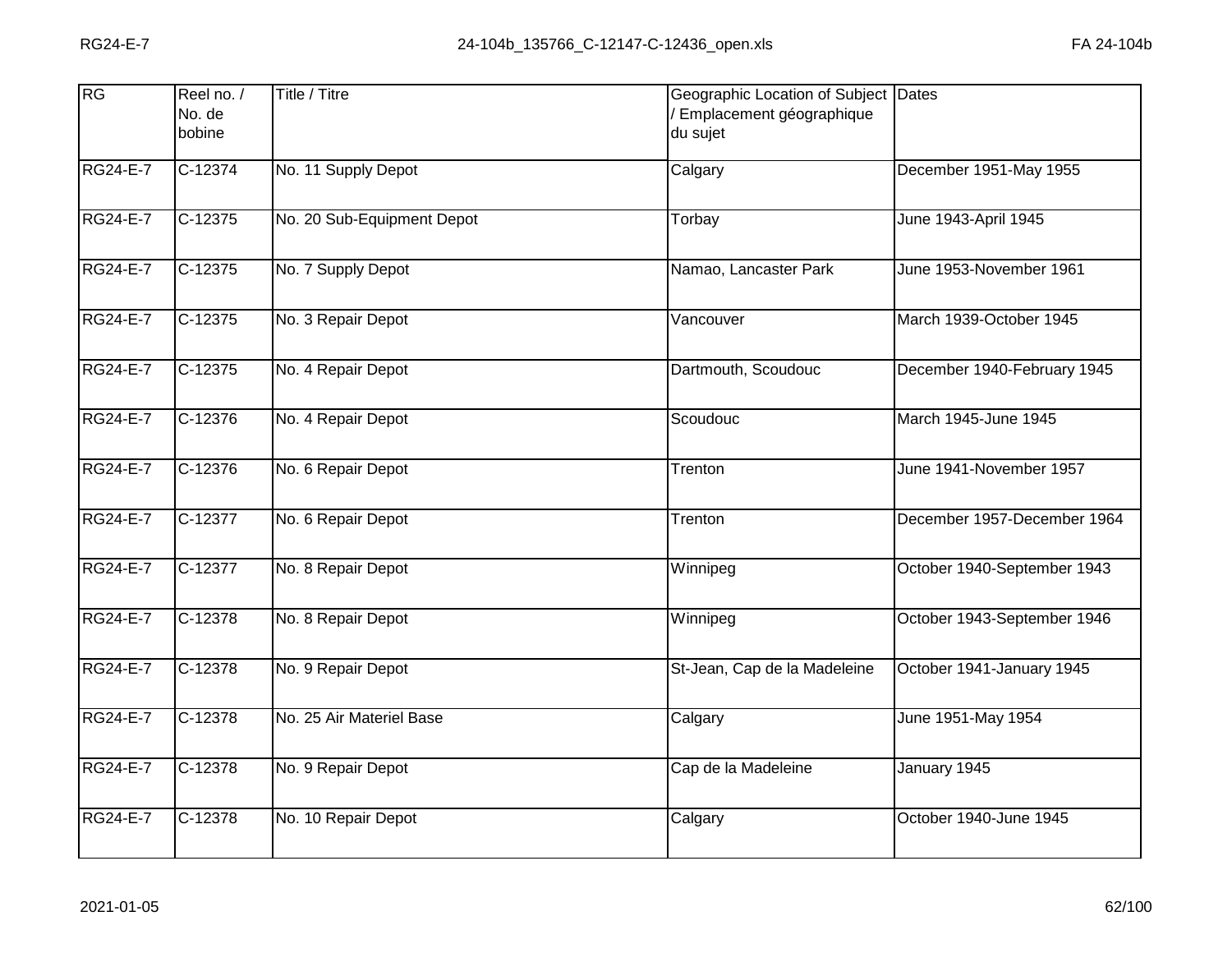| RG              | Reel no. /<br>No. de<br>bobine | <b>Title / Titre</b>             | Geographic Location of Subject Dates<br>Emplacement géographique<br>du sujet |                              |
|-----------------|--------------------------------|----------------------------------|------------------------------------------------------------------------------|------------------------------|
| <b>RG24-E-7</b> | C-12379                        | No. 10 Repair Depot              | Calgary                                                                      | July 1945-May 1951           |
| <b>RG24-E-7</b> | C-12379                        | No. 18 Repair Depot              | Ottawa                                                                       | October 1942-December 1944   |
| <b>RG24-E-7</b> | $C-12379$                      | No. 19 Sub-Repair Depot          | Gander                                                                       | December 1942-July 1944      |
| <b>RG24-E-7</b> | $C-12379$                      | No. 21 Repair Depot              | Moncton                                                                      | January 1944- September 1945 |
| <b>RG24-E-7</b> | $C-12379$                      | No. 22 Sub Repair Depot          | Sea Island                                                                   | October 1944- November 1945  |
| <b>RG24-E-7</b> | $C-12379$                      | No. 1 Manning Depot              | Toronto, Portage La Prairie                                                  | January 1940-March 1947      |
| <b>RG24-E-7</b> | $C-12379$                      | No. 1A Manning Depot             | Picton                                                                       | November 1940-March 1941     |
| <b>RG24-E-7</b> | $C-12379$                      | No. 2 Manning Depot              | Trenton                                                                      | December 1947-May 1948       |
| <b>RG24-E-7</b> | C-12380                        | No. 2 Manning Depot              | Trenton                                                                      | June 1948-May 1949           |
| <b>RG24-E-7</b> | $C-12380$                      | No. 2 Manning Depot              | <b>Brandon</b>                                                               | April 1940-May 1944          |
| <b>RG24-E-7</b> | C-12380                        | No. 2A Manning Depot (Temporary) | Penhold                                                                      | April 1941-July 1941         |
| <b>RG24-E-7</b> | $C-12380$                      | No. 3 Manning Depot              | Ottawa                                                                       | June 1940-December 1940      |
| <b>RG24-E-7</b> | $\overline{C}$ -12380          | No. 3 Manning Depot              | Edmonton                                                                     | <b>July 1941-July 1944</b>   |
| <b>RG24-E-7</b> | C-12380                        | No. 4 Manning Depot              | Quebec                                                                       | August 1940-October 1941     |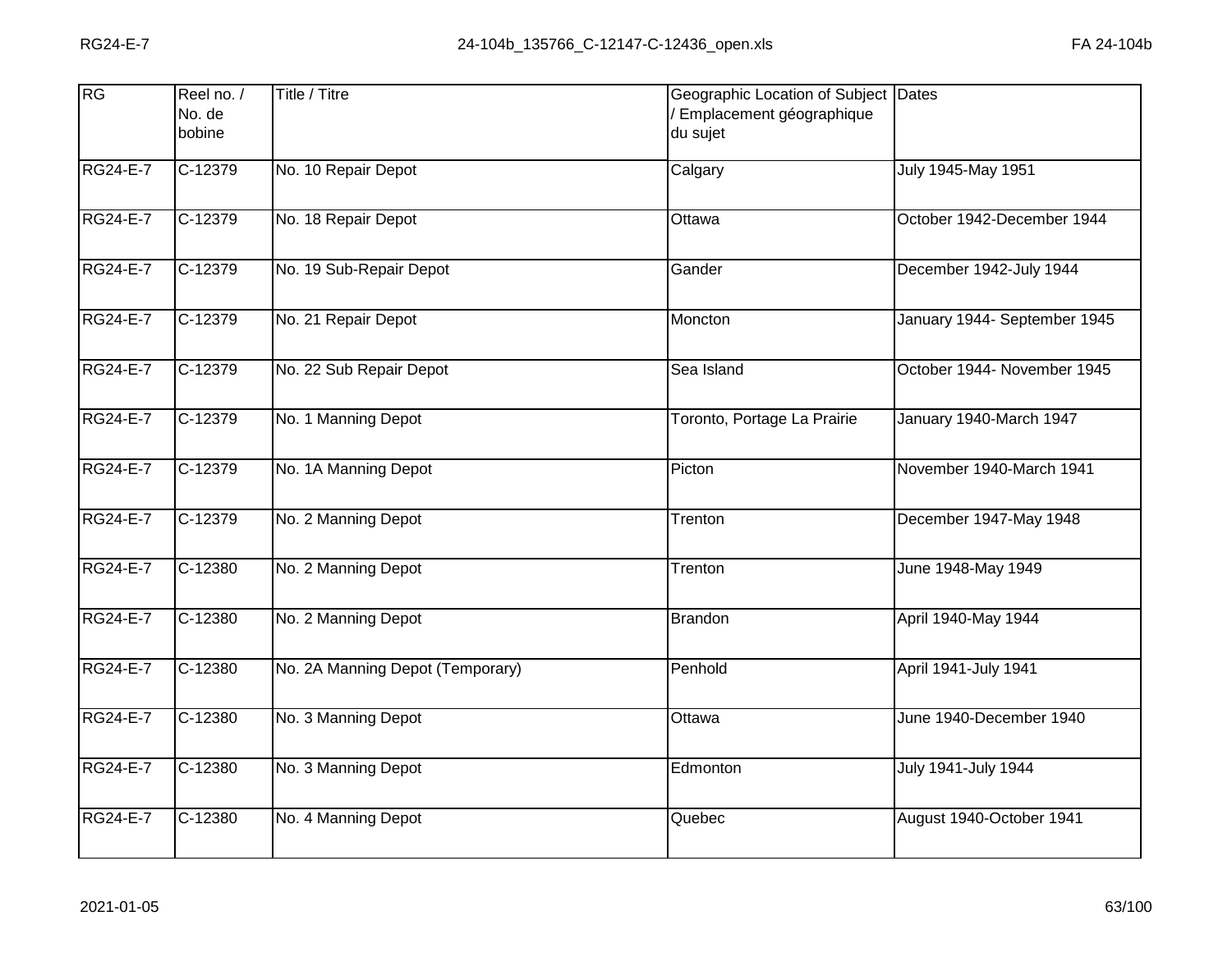| $\overline{\text{RG}}$ | Reel no. /<br>No. de<br>bobine | Title / Titre                                               | Geographic Location of Subject Dates<br>Emplacement géographique<br>du sujet |                           |
|------------------------|--------------------------------|-------------------------------------------------------------|------------------------------------------------------------------------------|---------------------------|
| <b>RG24-E-7</b>        | $C-12381$                      | No. 4A Manning Depot                                        | St-Hubert, Valcartier                                                        | April 1941-August 1941    |
| RG24-E-7               | C-12381                        | No. 5A Manning Depot                                        | Valcartier                                                                   | August 1941-November 1941 |
| <b>RG24-E-7</b>        | C-12381                        | No. 5 Manning Depot                                         | Lachine, St-Hubert                                                           | December 1941-July 1944   |
| <b>RG24-E-7</b>        | $C-12381$                      | No. 7 Manning Depot                                         | Rockcliffe                                                                   | March 1942-July 1944      |
| <b>RG24-E-7</b>        | $C-12381$                      | No. 8 Manning Depot, Organization Orders                    |                                                                              | [1943-1964]               |
| <b>RG24-E-7</b>        | C-12381                        | X Depots, Organization Orders                               |                                                                              | $[1943 - 1964]$           |
| <b>RG24-E-7</b>        | $C-12381$                      | No. 13 (X) Depot                                            | Angus, Ontario                                                               | June 1941-December 1964   |
| <b>RG24-E-7</b>        | C-12381                        | No. 14 (X) Depot                                            | Regina                                                                       | April 1941-December 1944  |
| <b>RG24-E-7</b>        | C-12382                        | No. 15 (X) Depot                                            | Kamloops                                                                     | March 1941-October 1955   |
| <b>RG24-E-7</b>        | C-12382                        | No. 22 Magazine Detachment (later No. 16 X Depot)           | <b>Debert</b>                                                                | September 1939-May 1959   |
| <b>RG24-E-7</b>        | C-12382                        | No. 1 (Y) Depot, Organization Order                         |                                                                              | [1943-1964]               |
| <b>RG24-E-7</b>        | $C-12382$                      | RCAF Base Records Office, Organization Orders               | (North America)                                                              | [1943-1964]               |
| RG24-E-7               | C-12382                        | RCAF Base Pay Office, Organization Orders                   | (North America)                                                              | $[1943 - 1964]$           |
| <b>RG24-E-7</b>        | C-12382                        | No. 1 Technical Training Detachment, Organization<br>Orders |                                                                              | $[1943 - 1964]$           |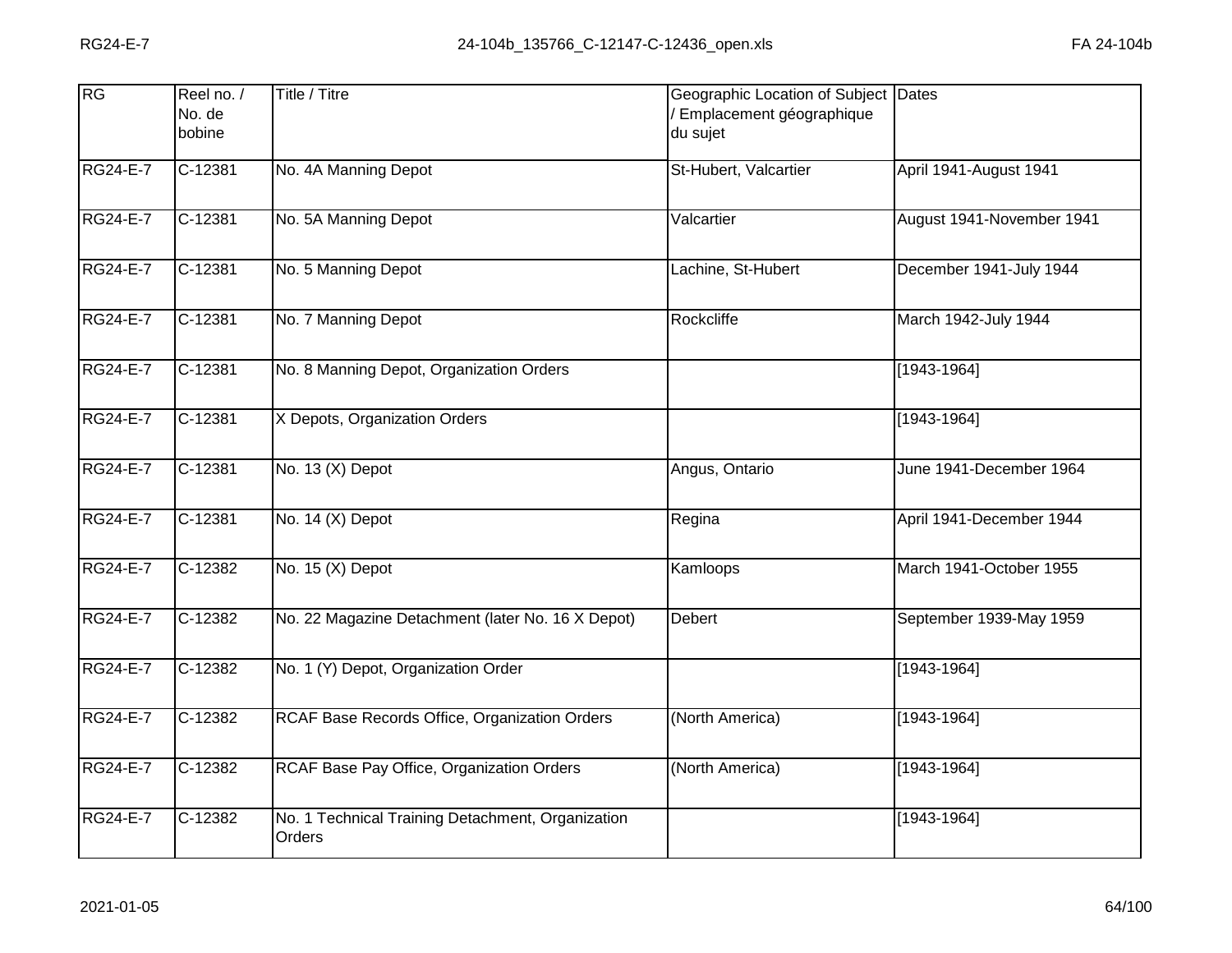| RG              | Reel no. /<br>No. de<br>bobine | Title / Titre                          | Geographic Location of Subject Dates<br>/ Emplacement géographique<br>du sujet |                               |
|-----------------|--------------------------------|----------------------------------------|--------------------------------------------------------------------------------|-------------------------------|
| <b>RG24-E-7</b> | $C-12382$                      | <b>Temporary Embarkation Depot</b>     | <b>Debert</b>                                                                  | February 1944                 |
| <b>RG24-E-7</b> | $C-12382$                      | Temporary No. 1 "M" Depot              | <b>Debert</b>                                                                  | March 1941-April 1941         |
| <b>RG24-E-7</b> | $C-12382$                      | No. 1 "Y" Depot                        | Halifax, Lachine, Moncton                                                      | November 1942-September 1945  |
| <b>RG24-E-7</b> | $C-12382$                      | No. 1 "M" Depot                        | <b>Halifax</b>                                                                 | May 1941-July 1941            |
| <b>RG24-E-7</b> | $C-12382$                      | No. 1 "Y" Depot                        | <b>Halifax</b>                                                                 | August 1941-October 1942      |
| <b>RG24-E-7</b> | $C-12382$                      | No. 2 "Y" Depot                        | Moncton                                                                        | April 1942-July 1942          |
| <b>RG24-E-7</b> | $C-12382$                      | No. 3 "Y" Depot                        | <b>Debert</b>                                                                  | September 1941-March 1942     |
| <b>RG24-E-7</b> | C-12382                        | <b>RCAF Publications Depot</b>         | Ottawa                                                                         | [1943-1964]                   |
| <b>RG24-E-7</b> | C-12382                        | 101 Equipment Park, Organization Order | Scoudouc                                                                       | 1945                          |
| <b>RG24-E-7</b> | $C-12383$                      | Radio Detachments, Organization Orders |                                                                                | [1943-1964]                   |
| <b>RG24-E-7</b> | C-12383                        | No. 1 Radio Detachment                 | Preston, N.S.                                                                  | June 1942-November 1945       |
| <b>RG24-E-7</b> | $C-12383$                      | No. 2 Radio Detachment                 | Bell Lake, N.S.                                                                | October 1942-February 1945    |
| <b>RG24-E-7</b> | $C-12383$                      | No. 3 Radio Detachment                 | Tusket, N.S.                                                                   | September 1942-September 1945 |
| <b>RG24-E-7</b> | C-12383                        | No. 5 Radio Detachment                 | Queensport, N.S., Cole Harbour September 1942-June 1945                        |                               |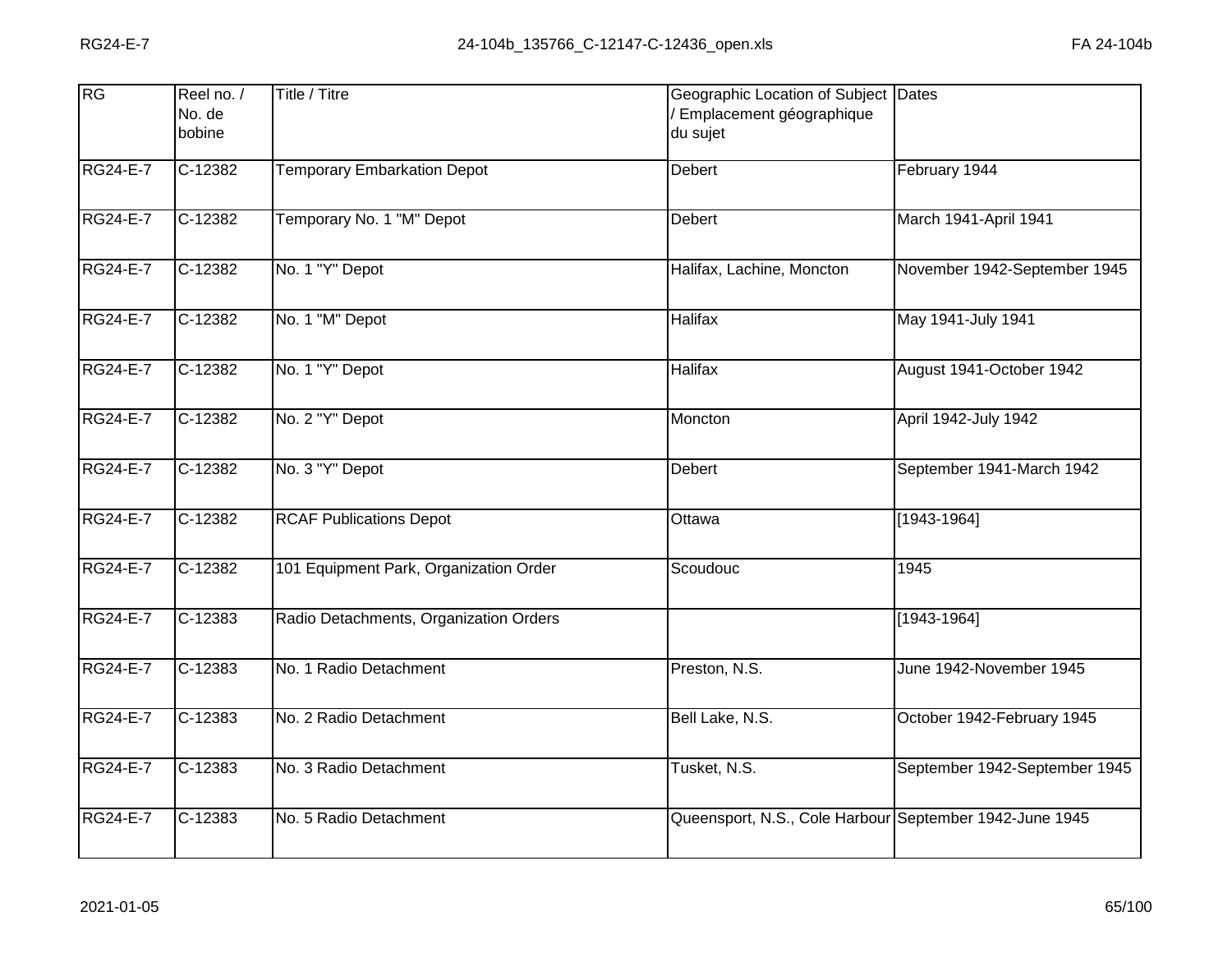| RG              | Reel no. /<br>No. de<br>bobine | Title / Titre           | Geographic Location of Subject Dates<br>Emplacement géographique<br>du sujet |                               |
|-----------------|--------------------------------|-------------------------|------------------------------------------------------------------------------|-------------------------------|
| <b>RG24-E-7</b> | $C-12383$                      | No. 4 Radio Detachment  | Brooklyn, N.S.                                                               | October 1942-August 1945      |
| <b>RG24-E-7</b> | C-12383                        | No. 6 Radio Detachment  | Louisbourg, N.S.                                                             | August 1942-July 1945         |
| <b>RG24-E-7</b> | $C-12383$                      | No. 7 Radio Detachment  | Patricia Bay, B.C.                                                           | January 1943-October 1945     |
| <b>RG24-E-7</b> | $C-12383$                      | No. 8 Radio Detachment  | Sea Island, B.C.                                                             | August 1942-September 1945    |
| <b>RG24-E-7</b> | $C-12383$                      | No. 9 Radio Detachment  | Spider Island, B.C.                                                          | November 1942-August 1945     |
| <b>RG24-E-7</b> | $C-12383$                      | No. 10 Radio Detachment | Cape Scott, B.C.                                                             | December 1942-April 1944      |
| <b>RG24-E-7</b> | $C-12384$                      | No. 10 Radio Detachment | Cape Scott, B.C.                                                             | April 1944-September 1945     |
| <b>RG24-E-7</b> | $C-12384$                      | No. 11 Radio Detachment | Ferrer Point, B.C.                                                           | September 1943-September 1945 |
| RG24-E-7        | C-12384                        | No. 12 Radio Detachment | Bagotville, P.Q.                                                             | August 1942-October 1944      |
| <b>RG24-E-7</b> | $C-12384$                      | No. 13 Radio Detachment | Amphitrite Point, B.C.                                                       | August 1942-September 1945    |
| <b>RG24-E-7</b> | C-12384                        | No. 14 Radio Detachment | Torbay, Nfld., St. Johns                                                     | September 1943-October 1945   |
| <b>RG24-E-7</b> | $C-12384$                      | No. 16 Radio Detachment | Eastern Passage, N.S.                                                        | April 1943-February 1946      |
| RG24-E-7        | C-12384                        | No. 17 Radio Detachment | Torbay                                                                       | September 1943-September 1944 |
| RG24-E-7        | C-12384                        | No. 19 Radio Detachment | Gander                                                                       | October 1942-August 1945      |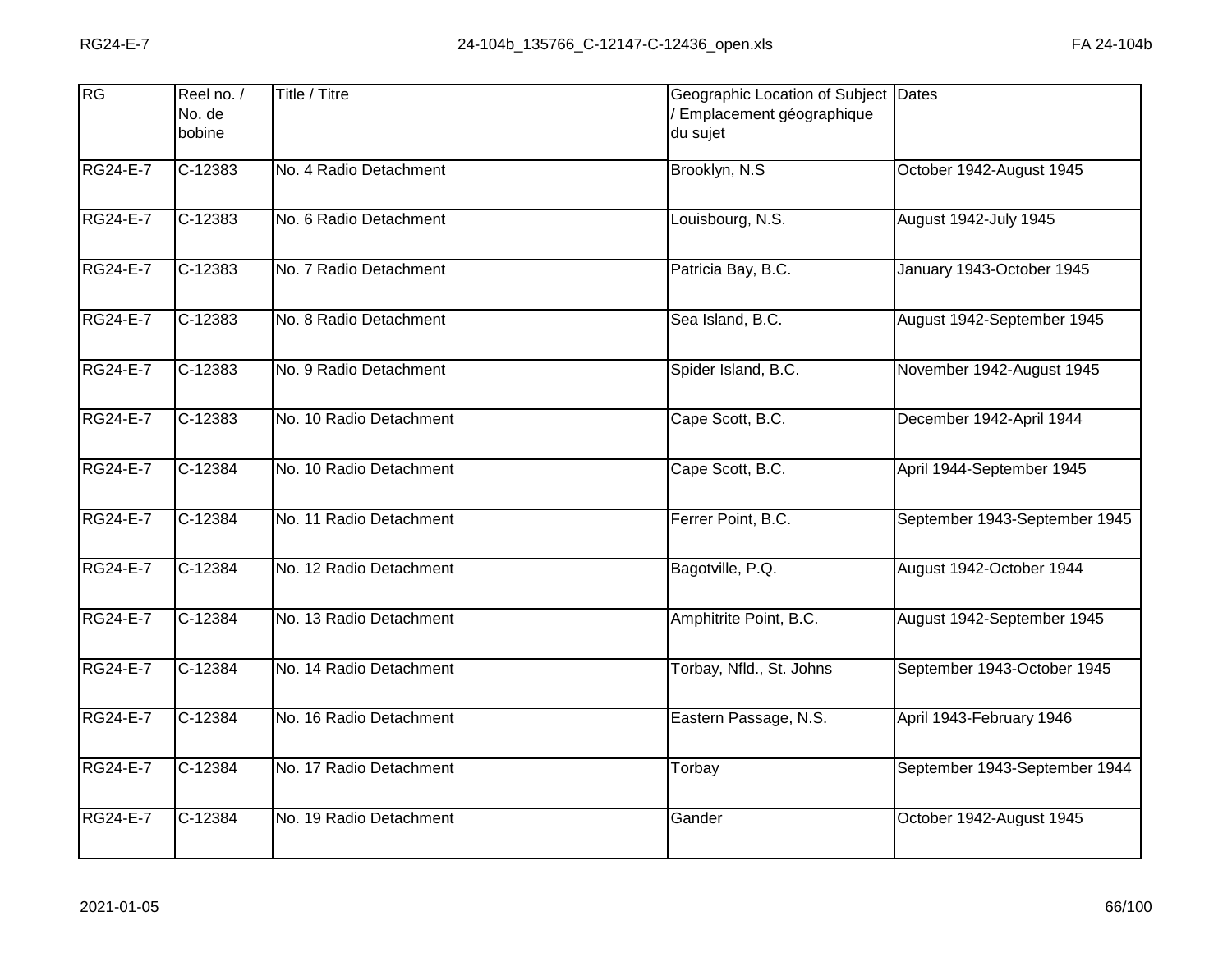| RG              | Reel no. /<br>No. de<br>bobine | Title / Titre           | Geographic Location of Subject Dates<br>Emplacement géographique<br>du sujet |                              |
|-----------------|--------------------------------|-------------------------|------------------------------------------------------------------------------|------------------------------|
| <b>RG24-E-7</b> | C-12384                        | No. 20 Radio Detachment | Sydney, N.S.                                                                 | October 1943-June 1945       |
| RG24-E-7        | C-12384                        | No. 21 Radio Detachment | Plymouth, N.S.                                                               | October 1943-September 1944  |
| <b>RG24-E-7</b> | C-12384                        | No. 22 Radio Detachment | Port Dufferin, N.S.                                                          | December 1944-September 1945 |
| <b>RG24-E-7</b> | C-12384                        | No. 23 Radio Detachment | Saint John, N.B.                                                             | January 1944-September 1944  |
| <b>RG24-E-7</b> | C-12384                        | No. 24 Radio Detachment | Tignish, P.E.I.                                                              | October 1943-September 1945  |
| <b>RG24-E-7</b> | $C-12384$                      | No. 25 Radio Detachment | St-Georges de Malbaie                                                        | September 1942-May 1945      |
| <b>RG24-E-7</b> | $C-12385$                      | No. 25 Radio Detachment | St-Georges de Malbaie                                                        | May 1945-September 1945      |
| <b>RG24-E-7</b> | $C-12385$                      | No. 26 Radio Detachment | Langara Island, B.C.                                                         | <b>July 1942-July 1945</b>   |
| <b>RG24-E-7</b> | $C-12385$                      | No. 27 Radio Detachment | Marble Island, B.C.                                                          | March 1943-August 1945       |
| <b>RG24-E-7</b> | $C-12385$                      | No. 28 Radio Detachment | Cape St James, B.C.                                                          | August 1943-August 1945      |
| <b>RG24-E-7</b> | C-12385                        | No. 29 Radio Detachment | Goose Bay                                                                    | July 1943-September 1945     |
| <b>RG24-E-7</b> | $C-12385$                      | No. 30 Radio Detachment | Cape Bauld, Nfld.                                                            | September 1942-October 1945  |
| <b>RG24-E-7</b> | C-12385                        | No. 32 Radio Detachment | Port aux Basques, Nfld.                                                      | December 1943-September 1945 |
| <b>RG24-E-7</b> | C-12385                        | No. 34 Radio Detachment | Navan, Ontario                                                               | March 1944-September 1944    |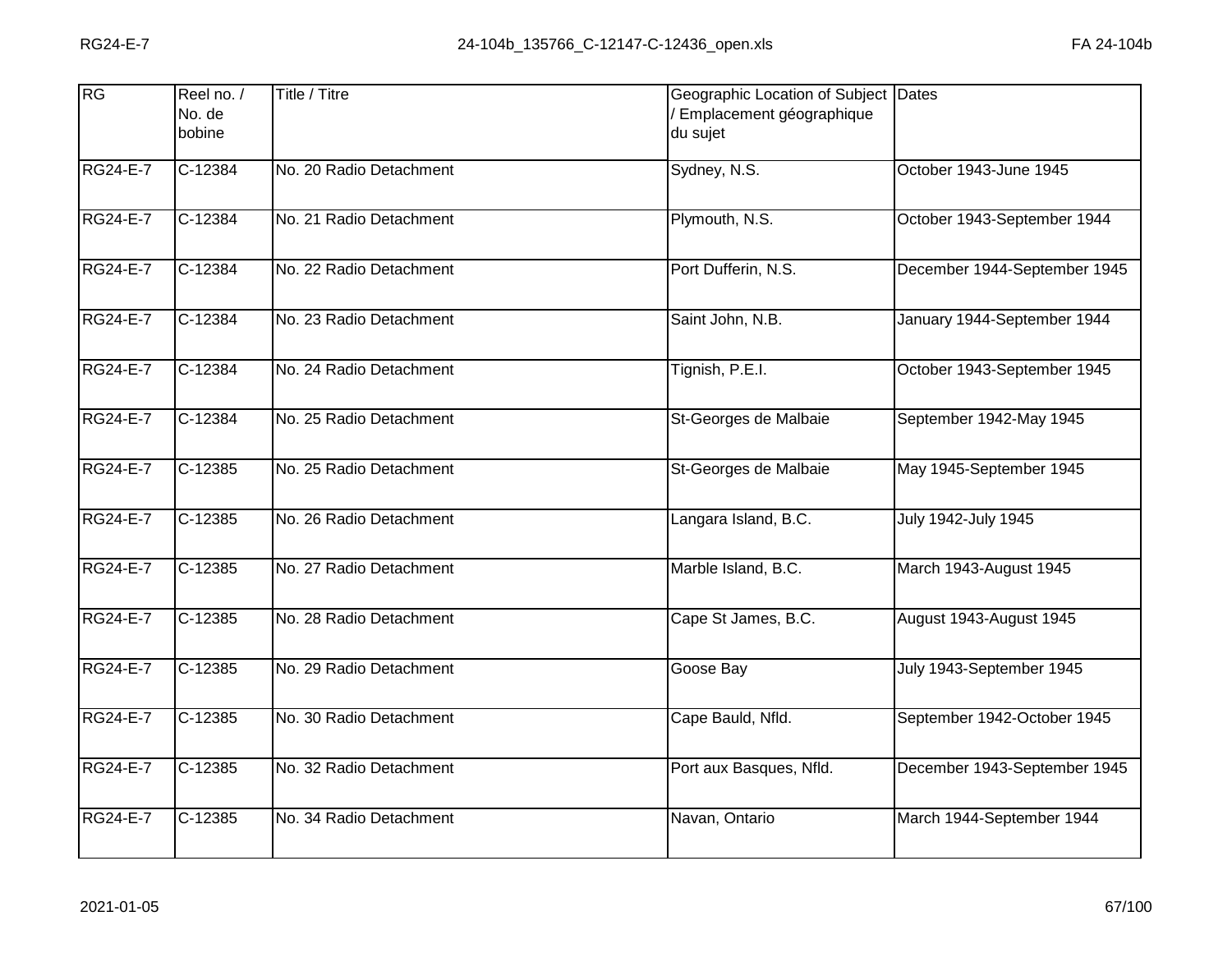| RG              | Reel no. /<br>No. de<br>bobine | Title / Titre                  | Geographic Location of Subject Dates<br>Emplacement géographique<br>du sujet |                              |
|-----------------|--------------------------------|--------------------------------|------------------------------------------------------------------------------|------------------------------|
| <b>RG24-E-7</b> | $C-12385$                      | No. 36 Radio Detachment        | Spotted Island, Labrador                                                     | November 1943-November 1944  |
| RG24-E-7        | C-12385                        | No. 37 Radio Detachment        | Brig Harbour, Labrador                                                       | November 1943-October 1945   |
| <b>RG24-E-7</b> | C-12385                        | No. 40 Radio Detachment        | Allan Island, Nfld.                                                          | November 1944-October 1945   |
| <b>RG24-E-7</b> | $C-12385$                      | No. 41 Radio Detachment        | St. Brides, Nfld.                                                            | November 1944-September 1945 |
| <b>RG24-E-7</b> | $C-12385$                      | No. 42 Radio Detachment        | Cape Spear, Nfld.                                                            | November 1944-June 1945      |
| <b>RG24-E-7</b> | C-12385                        | No. 43 Radio Detachment        | Elliston, Nfld.                                                              | December 1944-August 1945    |
| <b>RG24-E-7</b> | $C-12386$                      | No. 43 Radio Detachment        | Elliston, Nfld.                                                              | August 1945-December 1945    |
| <b>RG24-E-7</b> | C-12386                        | No. 44 Radio Detachment        | Fogo Island, Nfld.                                                           | November 1944-November 1945  |
| RG24-E-7        | $C-12386$                      | No. 75 Radio Detachment        | Fox River, P.Q.                                                              | August 1944-November 1944    |
| <b>RG24-E-7</b> | $C-12386$                      | No. 76 Radio Detachment        | St Paul's Island, N.S.                                                       | October 1944-June 1945       |
| <b>RG24-E-7</b> | C-12386                        | <b>Alliford Bay Detachment</b> |                                                                              | September 1939-April 1940    |
| RG24-E-7        | $C-12386$                      | Mont-Joli Detachment           |                                                                              | February 1941-February 1942  |
| <b>RG24-E-7</b> | C-12386                        | <b>Suffield Detachment</b>     |                                                                              | July 1941-May 1952           |
| <b>RG24-E-7</b> | C-12386                        | Wainwright Detachment          |                                                                              | July 1943-September 1943     |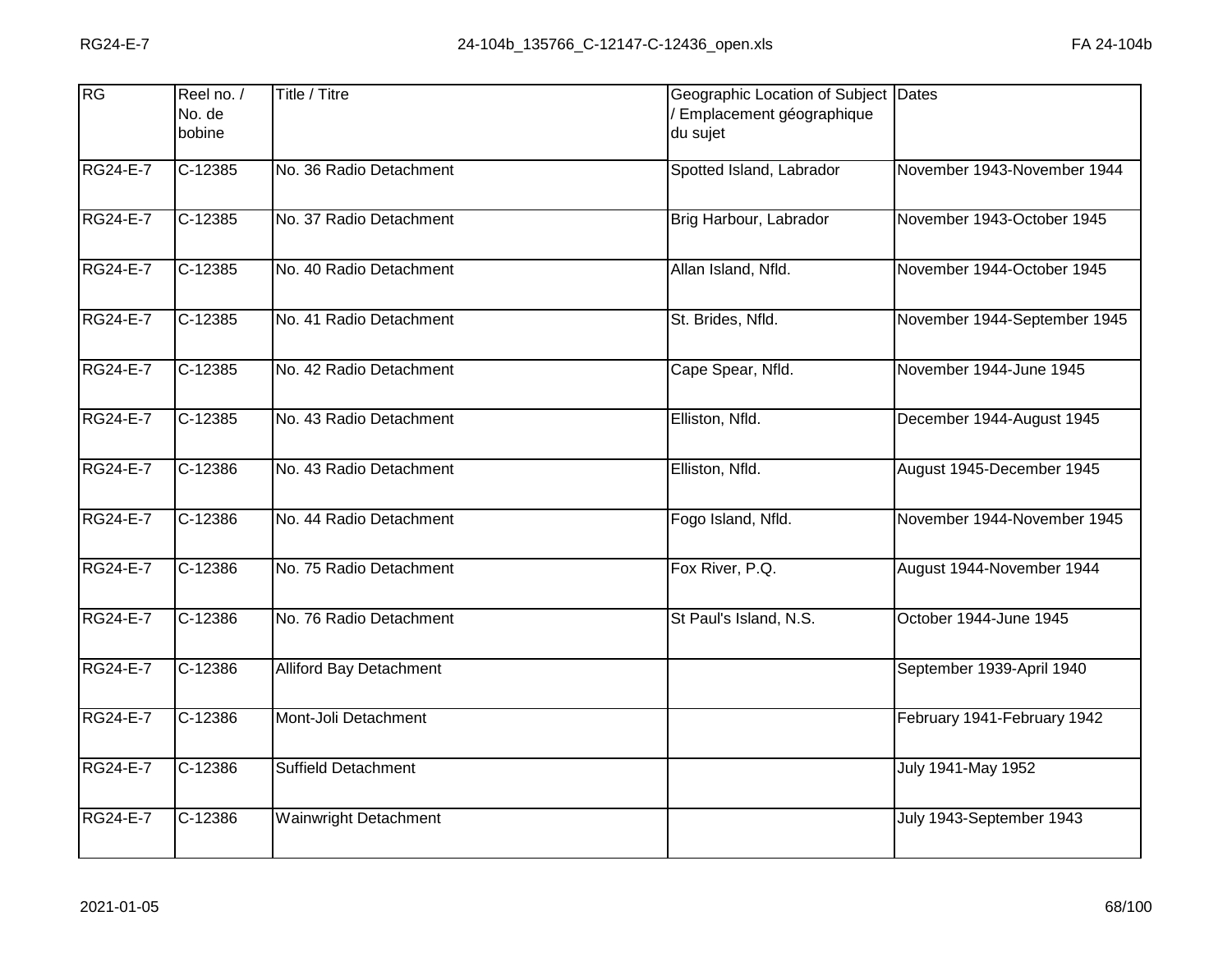| RG              | Reel no. /<br>No. de<br>bobine | Title / Titre                                 | Geographic Location of Subject Dates<br>/ Emplacement géographique<br>du sujet |                             |
|-----------------|--------------------------------|-----------------------------------------------|--------------------------------------------------------------------------------|-----------------------------|
| <b>RG24-E-7</b> | $C-12386$                      | 1 Requirements Detachment                     | Dayton                                                                         | August 1944-November 1945   |
| <b>RG24-E-7</b> | C-12386                        | 2 Requirements Detachment                     | Philadelphia                                                                   | August 1944-July 1945       |
| <b>RG24-E-7</b> | $C-12386$                      | Fort Churchill Detachment                     |                                                                                | February 1947-June 1964     |
| <b>RG24-E-7</b> | $C-12386$                      | <b>CARDE</b>                                  |                                                                                | January 1951-May 1953       |
| <b>RG24-E-7</b> | $C-12386$                      | <b>NRC</b>                                    | Arnprior                                                                       | <b>July 1946-May 1951</b>   |
| <b>RG24-E-7</b> | $C-12386$                      | No. 11 Aeronautical Inspection District (AID) | Montreal                                                                       | November 1939-February 1944 |
| <b>RG24-E-7</b> | $C-12387$                      | No. 11 Aeronautical Inspection District (AID) | Montreal                                                                       | February 1944-March 1947    |
| <b>RG24-E-7</b> | C-12387                        | No. 12 AID                                    | Toronto                                                                        | March 1938-September 1946   |
| <b>RG24-E-7</b> | C-12387                        | No. 13 AID                                    | Vancouver                                                                      | August 1939-January 1947    |
| <b>RG24-E-7</b> | $C-12387$                      | <b>No. 14 AID</b>                             | Ottawa                                                                         | October 1942-December 1943  |
| <b>RG24-E-7</b> | C-12388                        | No. 14 AID                                    | Ottawa                                                                         | December 1943-March 1946    |
| <b>RG24-E-7</b> | $C-12388$                      | <b>No. 15 AID</b>                             | Winnipeg                                                                       | October 1940-August 1945    |
| <b>RG24-E-7</b> | $C-12388$                      | No. 16 AID                                    | Edmonton                                                                       | January 1941-December 1945  |
| <b>RG24-E-7</b> | C-12388                        | No. 17 AID                                    | Halifax                                                                        | May 1941-March 1945         |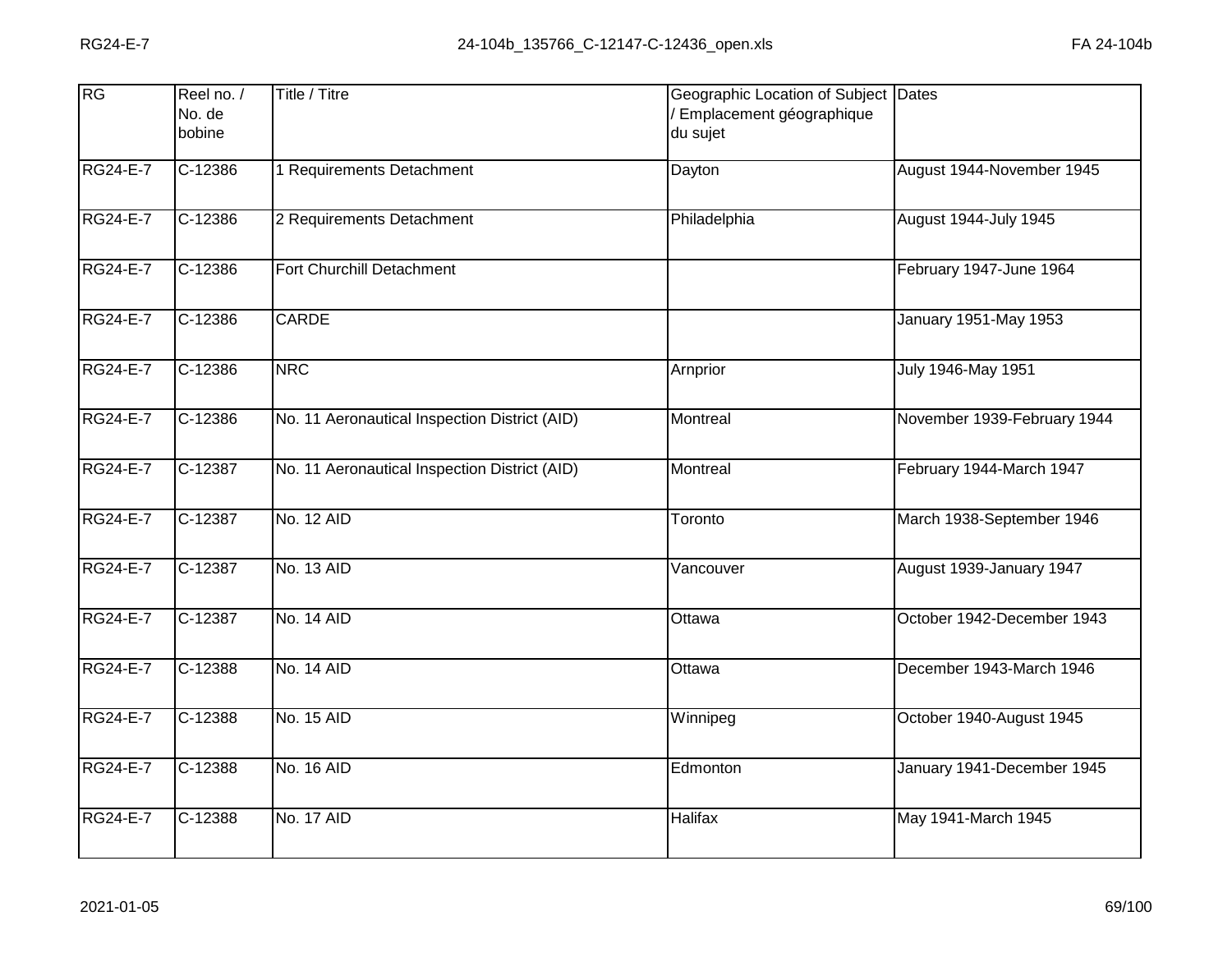| <b>RG</b>       | Reel no. /<br>No. de<br>bobine | Title / Titre                            | Geographic Location of Subject Dates<br>Emplacement géographique<br>du sujet |                              |
|-----------------|--------------------------------|------------------------------------------|------------------------------------------------------------------------------|------------------------------|
| <b>RG24-E-7</b> | $C-12388$                      | No. 10 Technical Services Unit           | Namao, Calgary                                                               | December 1960-December 1964  |
| RG24-E-7        | C-12388                        | No. 11 Technical Services Unit           | St-Laurent, Montreal                                                         | April 1947-December 1964     |
| <b>RG24-E-7</b> | $C-12388$                      | No. 12 Technical Services Unit           | St-Laurent, Montreal                                                         | <b>July 1953-August 1954</b> |
| RG24-E-7        | C-12389                        | No. 12 Technical Services Unit           | Weston                                                                       | May 1951-November 1954       |
| <b>RG24-E-7</b> | $C-12389$                      | No. 1 RCAF Requirements Unit             | Dayton, Ohio                                                                 | June 1951-December 1963      |
| <b>RG24-E-7</b> | $C-12389$                      | <b>RCAF Liaison Office</b>               | Quebec City                                                                  | October 1947                 |
| <b>RG24-E-7</b> | $C-12389$                      | No. 1 Construction and Maintenance Unit  | Downsview                                                                    | February 1943-July 1948      |
| <b>RG24-E-7</b> | $C-12389$                      | No. 2 Construction and Maintenance Unit  | Winnipeg, Calgary                                                            | December 1942-July 1961      |
| RG24-E-7        | C-12390                        | No. 3 Construction and Maintenance Unit  | Montreal                                                                     | December 1942-January 1945   |
| <b>RG24-E-7</b> | $C-12390$                      | No. 4 Construction and Maintenance Unit  | Calgary                                                                      | December 1942-April 1945     |
| <b>RG24-E-7</b> | C-12390                        | No. 8 Construction and Maintenance Unit  | Dartmouth, Tufts' Cove,<br><b>Clarence Park</b>                              | November 1942-March 1947     |
| <b>RG24-E-7</b> | $C-12390$                      | No. 9 Construction and Maintenance Unit  | Ucluelet, Vancouver                                                          | March 1941-February 1947     |
| RG24-E-7        | C-12390                        | No. 10 Construction and Maintenance Unit | Dawson Creek                                                                 | October 1944-March 1945      |
| RG24-E-7        | C-12391                        | No. 10 Construction and Maintenance Unit | Dawson Creek, Edmonton                                                       | March 1945-December 1949     |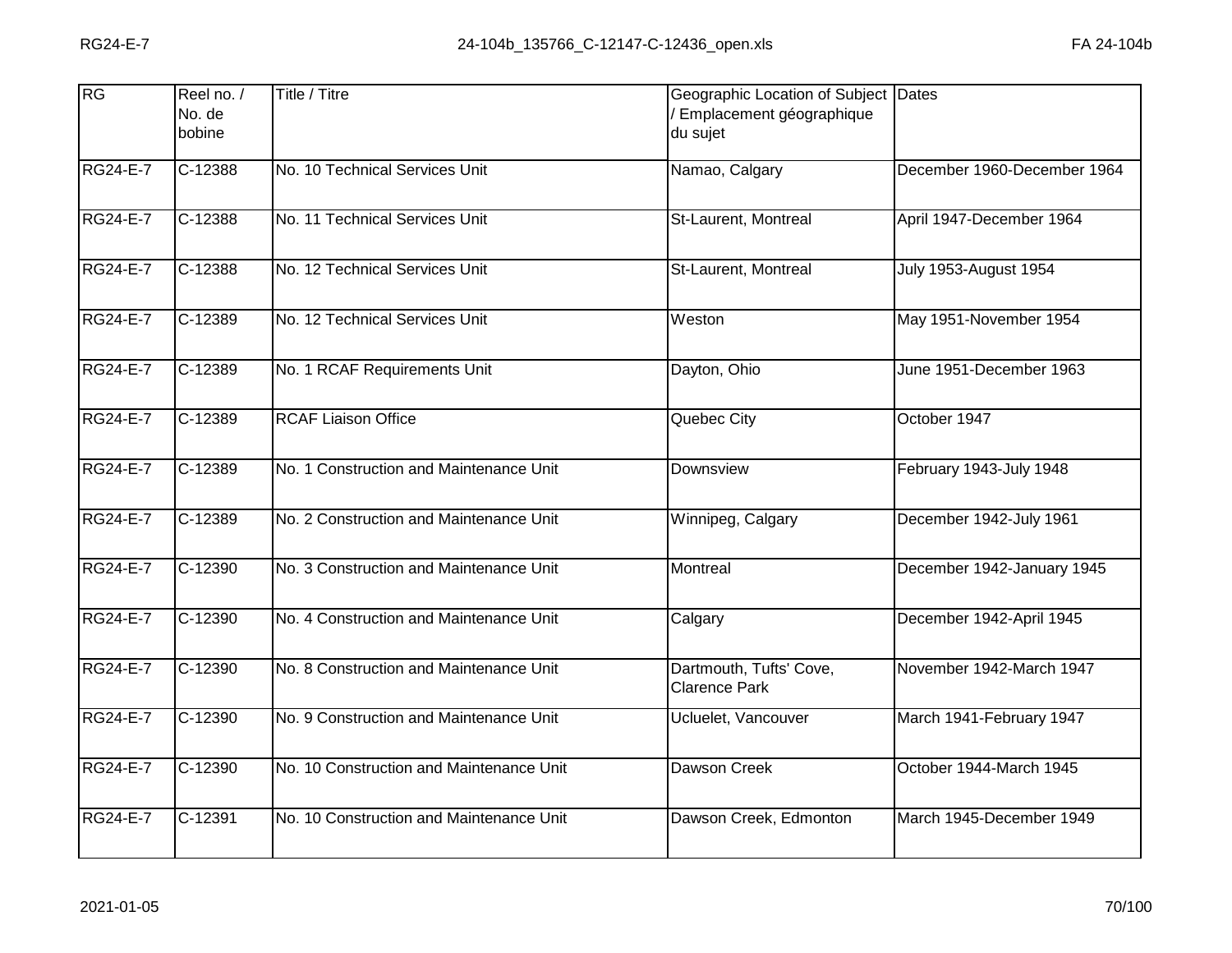| RG              | Reel no. /<br>No. de<br>bobine | Title / Titre                                    | Geographic Location of Subject Dates<br>/ Emplacement géographique<br>du sujet |                            |
|-----------------|--------------------------------|--------------------------------------------------|--------------------------------------------------------------------------------|----------------------------|
| <b>RG24-E-7</b> | $C-12391$                      | No. 1 Maintenance Liaison Unit                   | Winnipeg                                                                       | May 1952-November 1952     |
| <b>RG24-E-7</b> | $\overline{C}$ -12391          | Deseronto Detachment                             |                                                                                | June 1951-August 1951      |
| <b>RG24-E-7</b> | C-12391                        | No. 1 Material Movements Unit                    | Montreal                                                                       | April 1952-May 1955        |
| <b>RG24-E-7</b> | C-12391                        | Airmen Selection Unit, Organization Orders       | St-Jean                                                                        | [1943-1964]                |
| <b>RG24-E-7</b> | $C-12391$                      | <b>Officers Selection Unit</b>                   | Toronto                                                                        | January 1948-November 1949 |
| <b>RG24-E-7</b> | C-12391                        | No. 1 Loran Unit                                 | Hamlin, Saskatchewan                                                           | November 1946-July 1948    |
| <b>RG24-E-7</b> | $C-12391$                      | No. 2 Loran Unit                                 | Gimli, Manitoba                                                                | November 1946-July 1948    |
| <b>RG24-E-7</b> | $C-12391$                      | No. 3 Loran Unit                                 | Dawson Creek, B.C.                                                             | January 1947-July 1948     |
| <b>RG24-E-7</b> | C-12391                        | No. 4 Loran Unit                                 | Kittigazurt, NWT                                                               | October 1947-October 1948  |
| <b>RG24-E-7</b> | $C-12391$                      | No. 5 Loran Unit                                 | Cambridge Bay, NWT                                                             | May 1947-July 1948         |
| <b>RG24-E-7</b> | $\overline{C}$ -12392          | No. 214 Loran Unit                               | Sawmill Bay, NWT                                                               | February 1950-August 1950  |
| <b>RG24-E-7</b> | $C-12392$                      | Ground Observer Corps Units, Organization Orders |                                                                                | $[1943 - 1964]$            |
| <b>RG24-E-7</b> | $\overline{C}$ -12392          | <b>Ground Observer Corps</b>                     | St. Hubert                                                                     | June 1960-April 1964       |
| <b>RG24-E-7</b> | $C-12392$                      | No. 1 Ground Observer Corps                      | Vancouver                                                                      | 1953-March 1960            |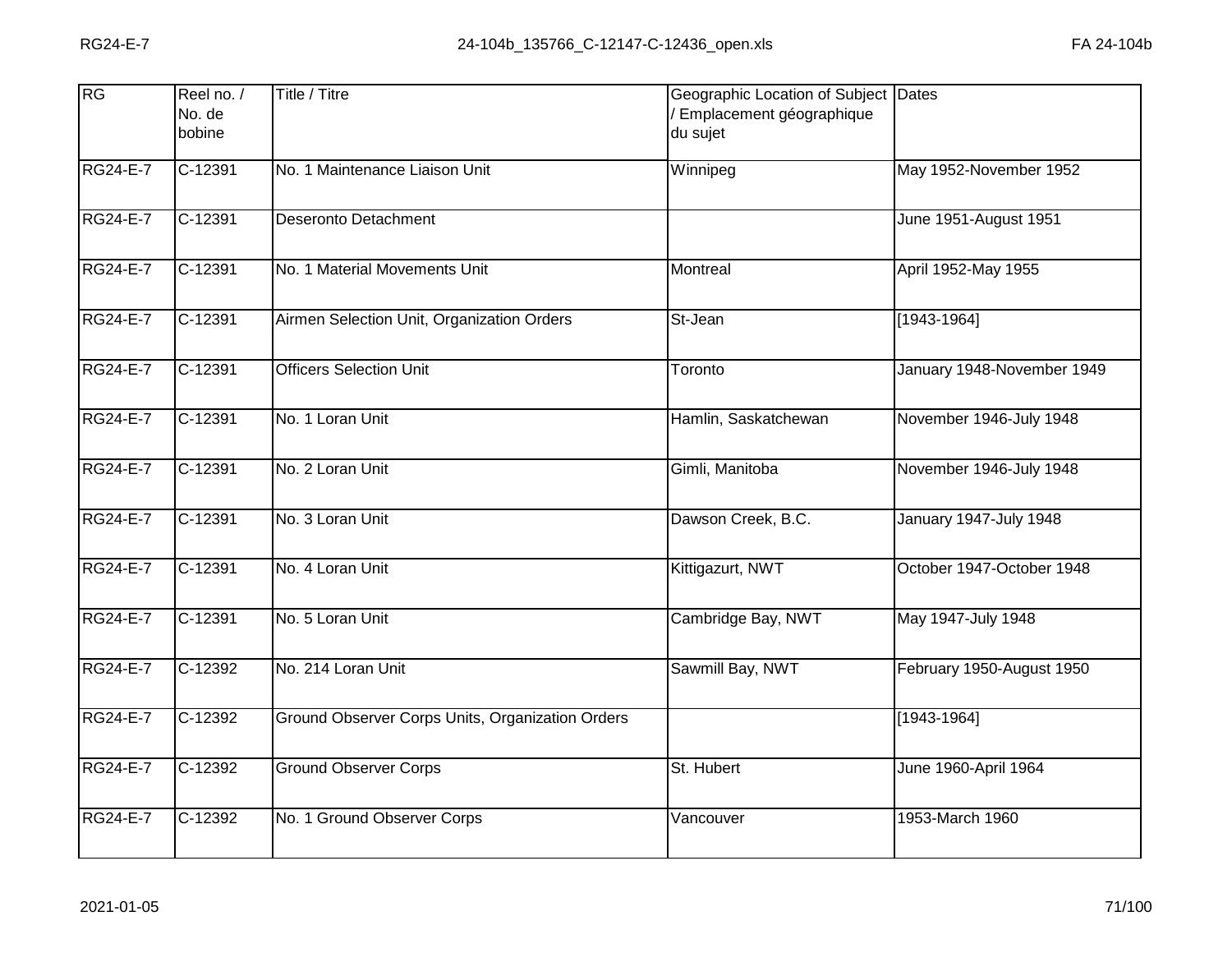| RG              | Reel no. /<br>No. de<br>bobine | Title / Titre                      | Geographic Location of Subject Dates<br>/ Emplacement géographique<br>du sujet |                              |
|-----------------|--------------------------------|------------------------------------|--------------------------------------------------------------------------------|------------------------------|
| <b>RG24-E-7</b> | $C-12392$                      | No. 5 Ground Observer Corps        | North Bay                                                                      | December 1952-May 1960       |
| <b>RG24-E-7</b> | C-12392                        | No. 6 Ground Observer Corps        | <b>Three Rivers</b>                                                            | June 1953-May 1960           |
| <b>RG24-E-7</b> | C-12392                        | No. 60 Ground Observer Corps       | St-Jerome                                                                      | [1943-1964]                  |
| <b>RG24-E-7</b> | C-12392                        | No. 62 Ground Observer Corps       | St-Jerome                                                                      | $[1943 - 1964]$              |
| <b>RG24-E-7</b> | $C-12392$                      | No. 63 Ground Observer Corps       | Eastern Arctic                                                                 | [1943-1964]                  |
| <b>RG24-E-7</b> | $C-12392$                      | No. 7 Ground Observer Corps        | Halifax                                                                        | December 1952-May 1960       |
| <b>RG24-E-7</b> | C-12392                        | No. 8 Ground Observer Corps        | St. John's                                                                     | June 1953-December 1954      |
| <b>RG24-E-7</b> | C-12392                        | No. 62 Ground Observer Corps       |                                                                                | December 1953-November 1954  |
| <b>RG24-E-7</b> | C-12392                        | No. 60 Ground Observer Corps       |                                                                                | June 1953-November 1954      |
| <b>RG24-E-7</b> | $C-12392$                      | No. 61 Ground Observer Corps       |                                                                                | December 1953-November 1954  |
| <b>RG24-E-7</b> | C-12392                        | No. 62 Ground Observer Corps       |                                                                                | June 1954-November 1954      |
| <b>RG24-E-7</b> | C-12392                        | No. 2 RCAF Requirements Unit       | Philadelphia                                                                   | April 1954-December 1964     |
| <b>RG24-E-7</b> | $C-12392$                      | Holding Units, Organization Orders |                                                                                | $[1943 - 1964]$              |
| <b>RG24-E-7</b> | C-12392                        | No. 302 AHU                        | Windsor Mills, P.Q.                                                            | September 1944-November 1944 |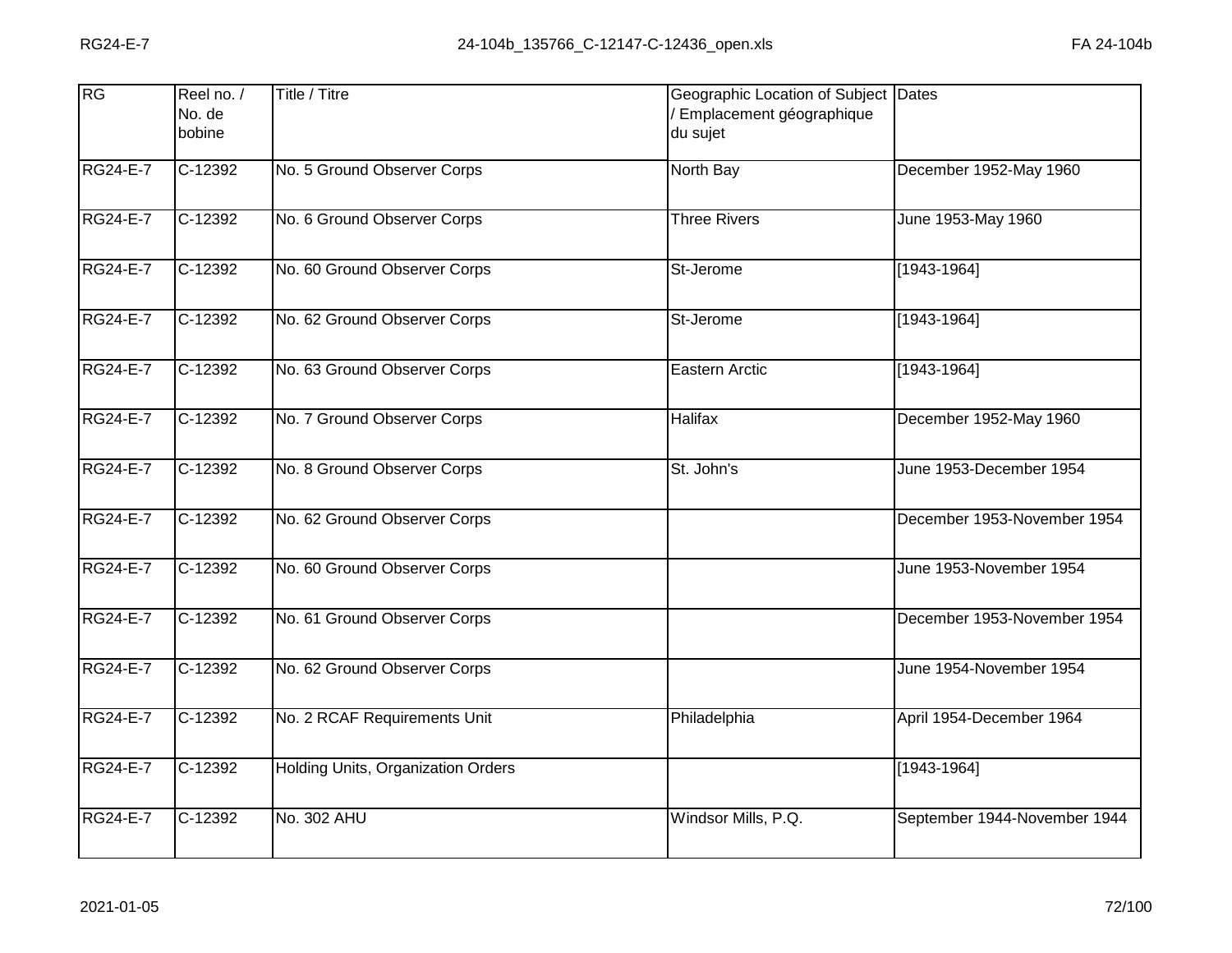| RG              | Reel no. /<br>No. de<br>bobine | Title / Titre                        | Geographic Location of Subject Dates<br>Emplacement géographique<br>du sujet |                              |
|-----------------|--------------------------------|--------------------------------------|------------------------------------------------------------------------------|------------------------------|
| <b>RG24-E-7</b> | C-12392                        | No. 404 Aircraft Holding Unit        | Regina                                                                       | September 1944-November 1944 |
| <b>RG24-E-7</b> | C-12392                        | No. 405 Aircraft Holding Unit        | DeWinton, Alberta                                                            | September 1944-November 1944 |
| <b>RG24-E-7</b> | $C-12392$                      | No. 406 Aircraft Holding Unit        | Bowden, Alberta                                                              | October 1944                 |
| <b>RG24-E-7</b> | C-12392                        | No. 501 Personnel Holding Unit       | <b>Halifax</b>                                                               | May 1944-October 1944        |
| <b>RG24-E-7</b> | C-12392                        | No. 502 Holding Unit                 | Saint John, N.B.                                                             | April 1944-January 1945      |
| <b>RG24-E-7</b> | $C-12392$                      | No. 401 Holding Unit                 | <b>Swift Current</b>                                                         | March 1944-May 1944          |
| <b>RG24-E-7</b> | C-12392                        | No. 407 Equipment Holding Unit       | <b>Swift Current</b>                                                         | August 1944-November 1944    |
| <b>RG24-E-7</b> | C-12392                        | No. 201 Holding Unit                 | Estevan                                                                      | March 1944-July 1944         |
| <b>RG24-E-7</b> | C-12392                        | No. 204 Equipment Holding Unit       | Bowden                                                                       | August 1944-November 1944    |
| <b>RG24-E-7</b> | $C-12392$                      | No. 202 Equipment Holding Unit       | Weyburn                                                                      | July 1944-November 1944      |
| <b>RG24-E-7</b> | C-12392                        | No. 2 Surplus Equipment Holding Unit | Bowden                                                                       | May 1945-January 1946        |
| <b>RG24-E-7</b> | C-12392                        | No. 3 Surplus Equipment Holding Unit | <b>Swift Current</b>                                                         | May 1945-April 1946          |
| <b>RG24-E-7</b> | C-12392                        | No. 4 Surplus Equipment Holding Unit | Estevan                                                                      | April 1945-November 1945     |
| <b>RG24-E-7</b> | C-12392                        | No. 5 Surplus Equipment Holding Unit | Neepawa                                                                      | May 1945-March 1946          |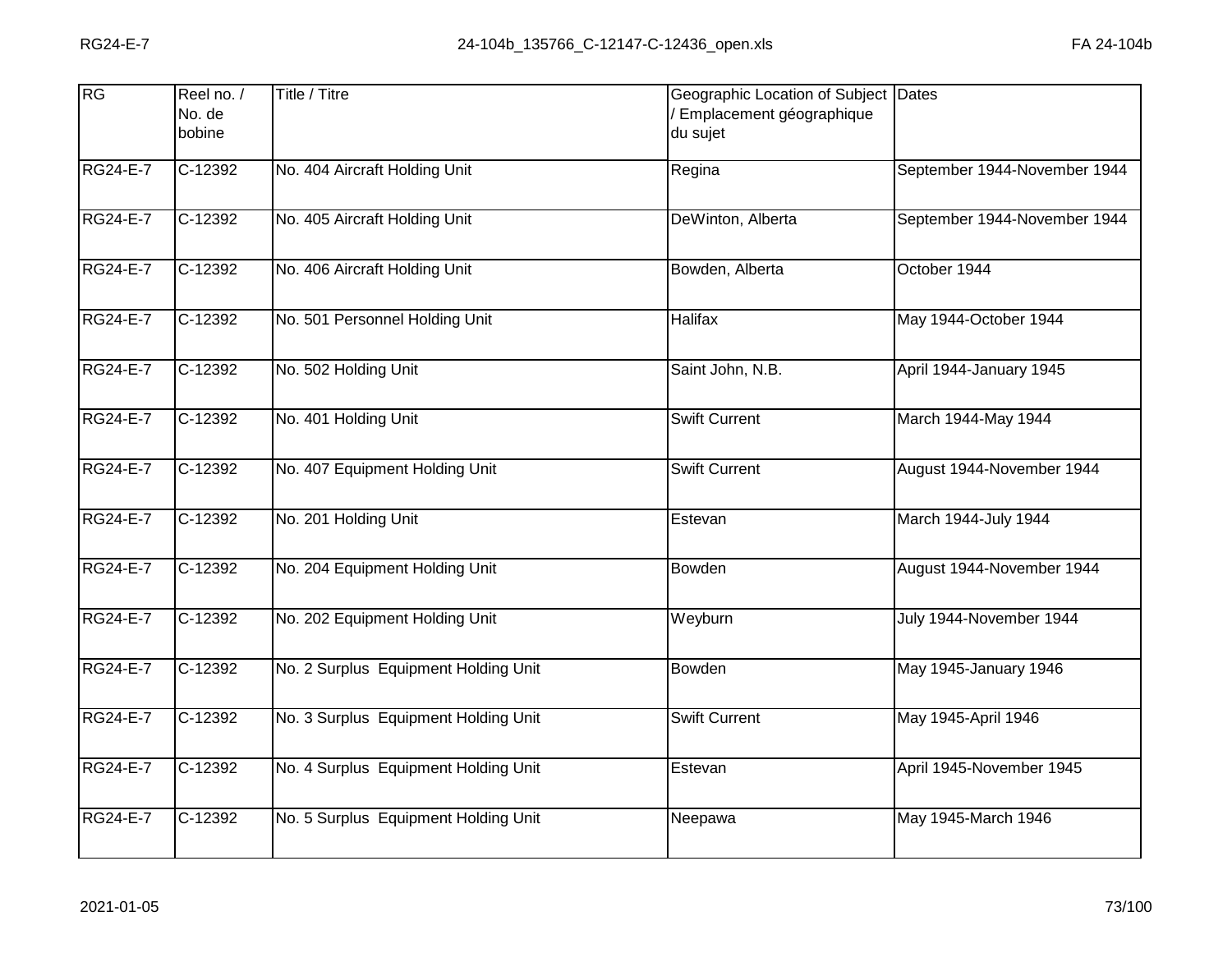| RG              | Reel no. /<br>No. de  | Title / Titre                         | Geographic Location of Subject Dates<br>Emplacement géographique |                               |
|-----------------|-----------------------|---------------------------------------|------------------------------------------------------------------|-------------------------------|
|                 | bobine                |                                       | du sujet                                                         |                               |
| <b>RG24-E-7</b> | C-12392               | No. 6 Surplus Equipment Holding Unit  | Goderich                                                         | December 1944-January 1946    |
| RG24-E-7        | C-12392               | No. 7 Surplus Equipment Holding Unit  | <b>Windsor Mills</b>                                             | December 1944-August 1945     |
| RG24-E-7        | $C-12392$             | No. 8 Surplus Equipment Holding Unit  | St-Jean                                                          | April 1945-March 1946         |
| RG24-E-7        | C-12392               | No. 9 Surplus Equipment Holding Unit  | Fingal                                                           | April 1945-April 1946         |
| <b>RG24-E-7</b> | C-12392               | No. 10 Surplus Equipment Holding Unit | <b>Medicine Hat</b>                                              | May 1945-January 1946         |
| <b>RG24-E-7</b> | C-12392               | No. 11 Surplus Equipment Holding Unit | <b>Prince Rupert</b>                                             | November 1945-April 1946      |
| <b>RG24-E-7</b> | $C-12392$             | No. 1 Staging Unit                    | Grande Prairie, Alberta                                          | July 1942-September 1944      |
| <b>RG24-E-7</b> | $C-12392$             | No. 2 Staging Unit                    | Fort St-John, B.C.                                               | July 1942-May 1944            |
| <b>RG24-E-7</b> | C-12393               | No. 2 Staging Unit                    | Fort St-John, B.C.                                               | May 1944-December 1944        |
| <b>RG24-E-7</b> | $C-12393$             | No. 3 Staging Unit                    | Fort Nelson, B.C.                                                | November 1942-November 1944   |
| <b>RG24-E-7</b> | $\overline{C}$ -12393 | No. 4 Staging Unit                    | Watson Lake, Y.T.                                                | July 1942-November 1944       |
| <b>RG24-E-7</b> | $C-12393$             | No. 5 Staging Unit                    | Whitehorse, Y.T.                                                 | March 1943-September 1944     |
| RG24-E-7        | $\overline{C}$ -12393 | No. 11 Staging Unit                   | Dog Creek, B.C.                                                  | September 1943-September 1945 |
| <b>RG24-E-7</b> | $C-12393$             | No. 15 Staging Unit                   | Woodcock, B.C.                                                   | October 1943-March 1944       |
|                 |                       |                                       |                                                                  |                               |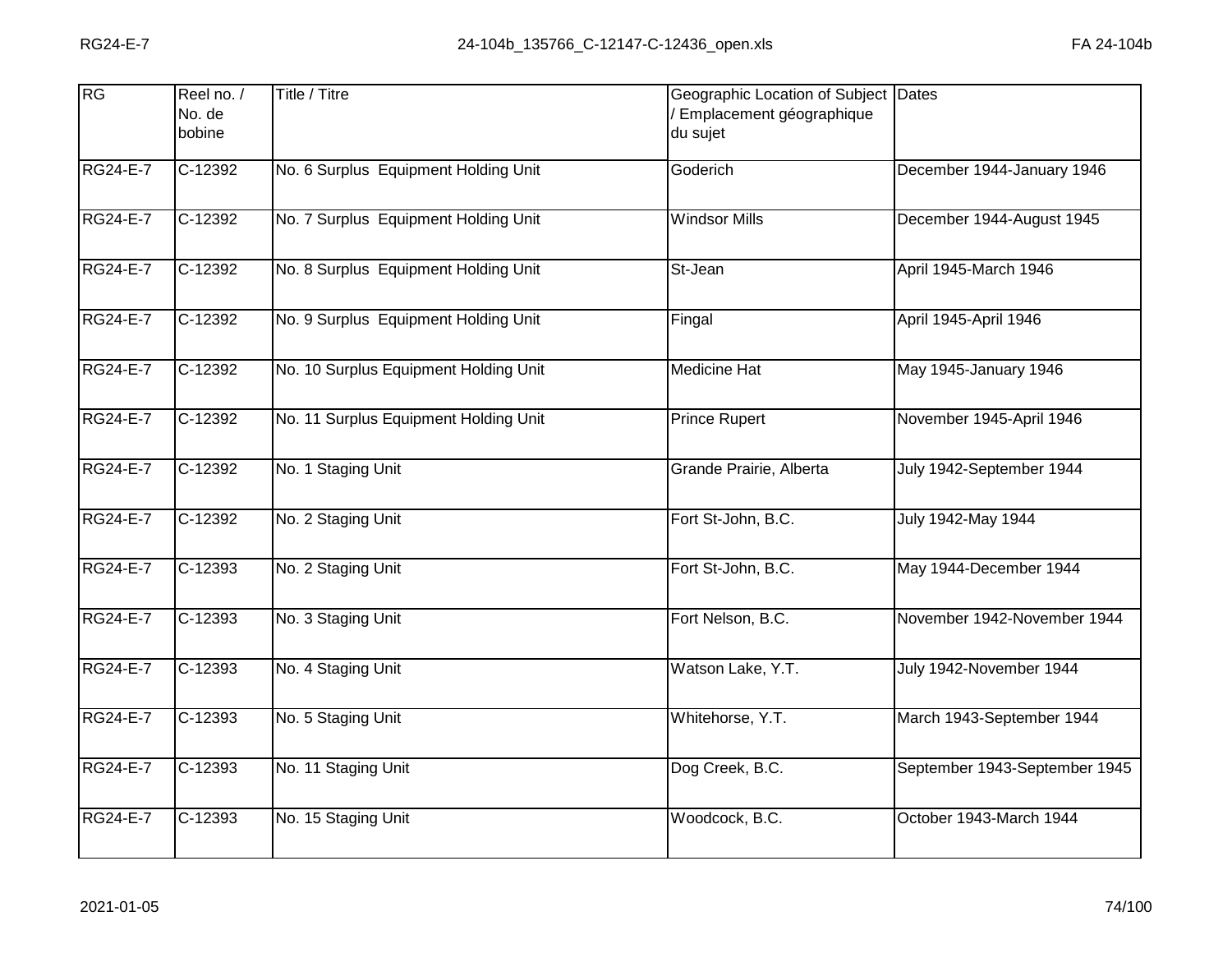| RG              | Reel no. /<br>No. de<br>bobine | <b>Title / Titre</b>                     | Geographic Location of Subject Dates<br>Emplacement géographique<br>du sujet |                              |
|-----------------|--------------------------------|------------------------------------------|------------------------------------------------------------------------------|------------------------------|
| <b>RG24-E-7</b> | $C-12393$                      | No. 16 Staging Unit                      | Kamloops                                                                     | February 1944-May 1944       |
| <b>RG24-E-7</b> | C-12393                        | No. 17 Staging Unit                      | Smithers, B.C.                                                               | April 1944-July 1945         |
| <b>RG24-E-7</b> | $C-12393$                      | No. 18 Staging Unit                      | Terrace, B.C.                                                                | April 1944-August 1945       |
| <b>RG24-E-7</b> | $C-12393$                      | No. 21 Staging Unit                      | Port Hardy, B.C.                                                             | April 1944-January 1946      |
| <b>RG24-E-7</b> | $C-12393$                      | No. 11 Examination Unit                  | Aylmer, Ontario                                                              | September 1951-November 1952 |
| <b>RG24-E-7</b> | $C-12393$                      | No. 12 Examination Unit                  | Clinton                                                                      | June 1952-December 1958      |
| <b>RG24-E-7</b> | $C-12393$                      | No. 1 Overseas Ferry Unit                | St-Hubert                                                                    | September 1953-August 1954   |
| <b>RG24-E-7</b> | $C-12393$                      | Air Movements Units, Organization Orders |                                                                              | $[1\overline{943 - 1964}]$   |
| <b>RG24-E-7</b> | C-12393                        | No. 2 Air Movements Unit                 | Trenton                                                                      | December 1952-December 1964  |
| <b>RG24-E-7</b> | $C-12393$                      | No. 4 Air Movements Unit (Materiel)      |                                                                              | June 1955-May 1956           |
| <b>RG24-E-7</b> | C-12393                        | No. 9 Air Movements Unit                 | Winnipeg                                                                     | 1964                         |
| <b>RG24-E-7</b> | $C-12393$                      | No. 10 Air Movements Unit                | Dorval                                                                       | 1963-1964                    |
| <b>RG24-E-7</b> | $C-12393$                      | No. 11 Air Movements Unit                | Vancouver                                                                    | 1964                         |
| <b>RG24-E-7</b> | $C-12393$                      | No. 12 Air Movements Unit                | Dartmouth                                                                    | December 1962-December 1963  |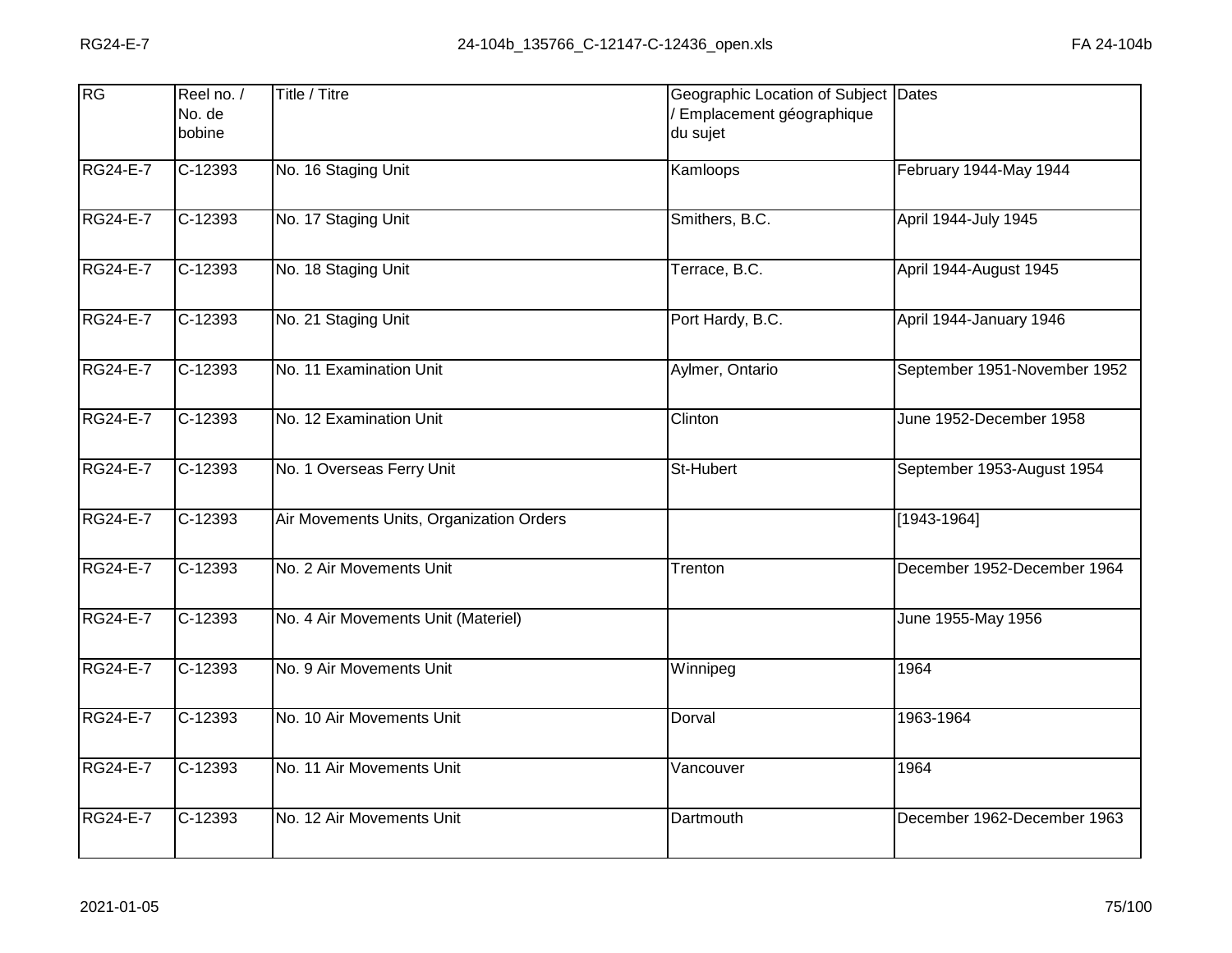| RG              | Reel no. /<br>No. de<br>bobine | Title / Titre                        | Geographic Location of Subject Dates<br>/ Emplacement géographique<br>du sujet |                             |
|-----------------|--------------------------------|--------------------------------------|--------------------------------------------------------------------------------|-----------------------------|
| <b>RG24-E-7</b> | $C-12393$                      | No. 1 RDF Maintenance Unit, No. 4 RD | Scoudouc                                                                       | October 1942-October 1943   |
| <b>RG24-E-7</b> | C-12393                        | No. 2 RDF Maintenance Unit, No. 3 RD | Vancouver                                                                      | April 1943-October 1943     |
| <b>RG24-E-7</b> | $C-12393$                      | No. 4 Field Technical Training Unit  | Trenton                                                                        | 1964                        |
| <b>RG24-E-7</b> | $C-12393$                      | No. 10 Field Technical Training Unit | Cold Lake                                                                      | April 1961-December 1963    |
| <b>RG24-E-7</b> | $C-12393$                      | Care and Maintenance Unit            | <b>Tofino</b>                                                                  | June 1946-August 1946       |
| <b>RG24-E-7</b> | $C-12393$                      | <b>Air Priorities Control Unit</b>   | Vancouver                                                                      | December 1943-May 1945      |
| <b>RG24-E-7</b> | $C-12393$                      | No. 901 Air Traffic Handling Unit    | Rockcliffe                                                                     | October 1947-May 1950       |
| <b>RG24-E-7</b> | C-12394                        | No. 901 Air Traffic Handling Unit    | Rockcliffe                                                                     | <b>May 1950</b>             |
| <b>RG24-E-7</b> | C-12394                        | No. 1 Port Transit Unit              | Halifax (North Sydney, St.<br>John's)                                          | December 1941-December 1946 |
| <b>RG24-E-7</b> | $C-12394$                      | No. 2 Port Transit Unit              | New York                                                                       | September 1943-January 1944 |
| <b>RG24-E-7</b> | C-12394                        | <b>Signals Unit</b>                  | Prince George                                                                  | October 1945-July 1946      |
| <b>RG24-E-7</b> | C-12394                        | Radio Detachment                     | Dog Creek, B.C.                                                                | October 1945-July 1946      |
| <b>RG24-E-7</b> | $C-12394$                      | <b>Signals Unit</b>                  | Tofino                                                                         | November 1945-August 1946   |
| <b>RG24-E-7</b> | C-12394                        | <b>Signals Unit</b>                  | Sandspit, B.C.                                                                 | November 1945-July 1946     |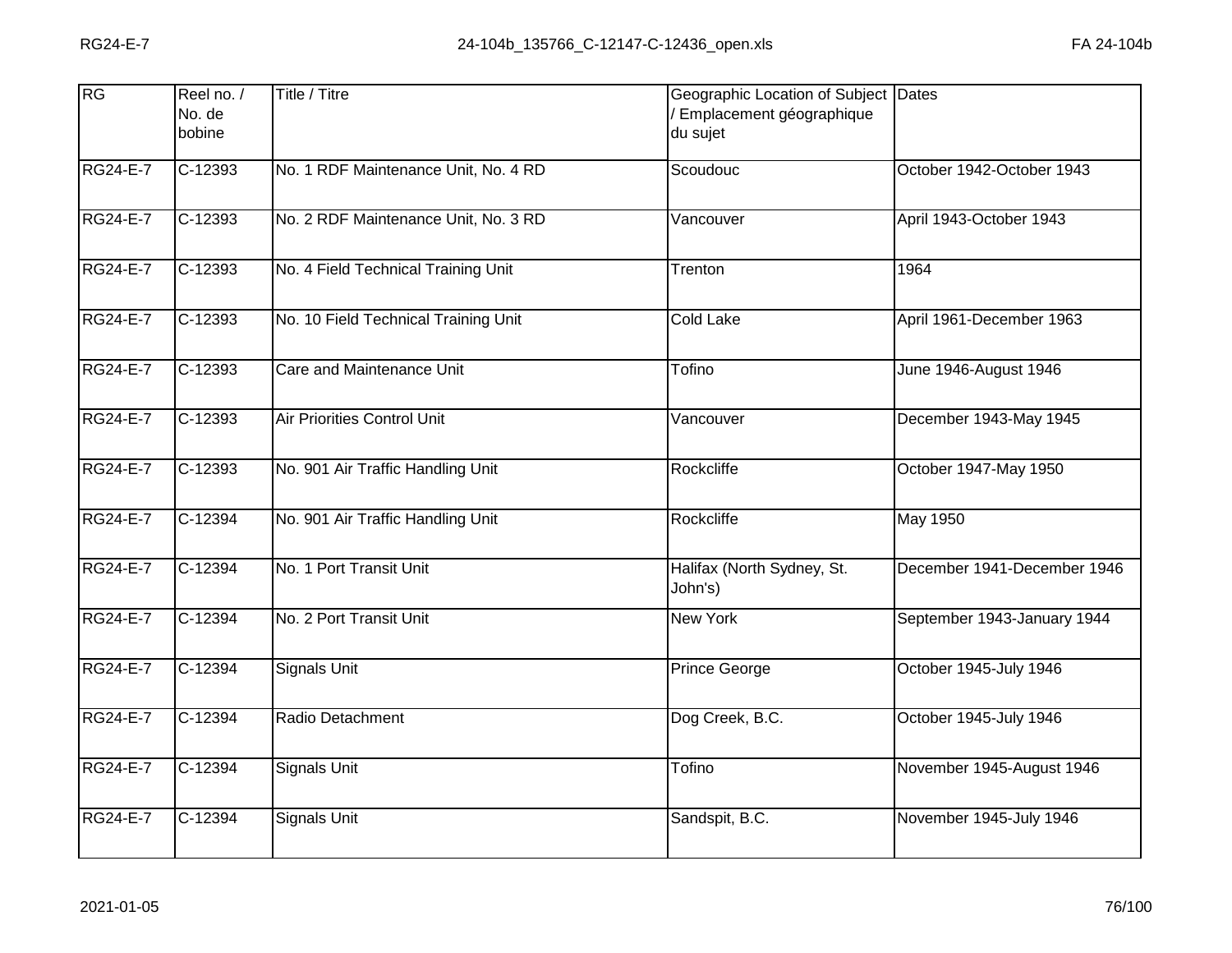| RG              | Reel no. /<br>No. de<br>bobine | Title / Titre                                   | Geographic Location of Subject Dates<br>Emplacement géographique<br>du sujet |                               |
|-----------------|--------------------------------|-------------------------------------------------|------------------------------------------------------------------------------|-------------------------------|
| <b>RG24-E-7</b> | C-12394                        | No. 1 Aircraft Storage Unit                     | Cap de la Madeleine, Gimli                                                   | February 1944-October 1944    |
| <b>RG24-E-7</b> | C-12394                        | No. 1 Aircraft Storage Unit                     | Cap de la Madeleine, Gimli                                                   | December 1945                 |
| <b>RG24-E-7</b> | C-12394                        | No. 2 Aircraft Storage Unit                     | Stanley, N.S.                                                                | January 1944-March 1945       |
| <b>RG24-E-7</b> | C-12394                        | No. 1 Technical Signals Unit                    | <b>Debert</b>                                                                | September 1944-September 1945 |
| <b>RG24-E-7</b> | $C-12395$                      | No. 1 Technical Signals Unit                    | <b>Debert</b>                                                                | September 1944-October 1945   |
| <b>RG24-E-7</b> | $C-12395$                      | No. 2 Technical Signals Unit                    | Penhold                                                                      | September 1944-October 1945   |
| <b>RG24-E-7</b> | $C-12395$                      | No. 1 Reserve Equipment Maintenance Unit        | Macleod, Lethbridge                                                          | November 1944-March 1946      |
| <b>RG24-E-7</b> | C-12395                        | No. 2 Reserve Equipment Maintenance Unit        | Moose Jaw                                                                    | December 1944-April 1946      |
| <b>RG24-E-7</b> | $C-12395$                      | No. 3 Reserve Equipment Maintenance Unit        | Carberry                                                                     | December 1944-March 1946      |
| <b>RG24-E-7</b> | $C-12395$                      | No. 4 Reserve Equipment Maintenance Unit        | <b>Brantford</b>                                                             | November 1944-April 1946      |
| <b>RG24-E-7</b> | C-12395                        | No. 5 Reserve Equipment Maintenance Unit        | Picton                                                                       | November 1944-May 1945        |
| <b>RG24-E-7</b> | $C-12395$                      | No. 6 Reserve Equipment Maintenance Unit        | Mont Joli                                                                    | <b>July 1945</b>              |
| RG24-E-7        | C-12395                        | No. 5 Reserve Equipment Maintenance Unit        | Picton                                                                       | June 1945-January 1946        |
| <b>RG24-E-7</b> | C-12395                        | No. 501 Reserve Equipment Maintenance Satellite | Cap de la Madeleine                                                          | February 1945-March 1945      |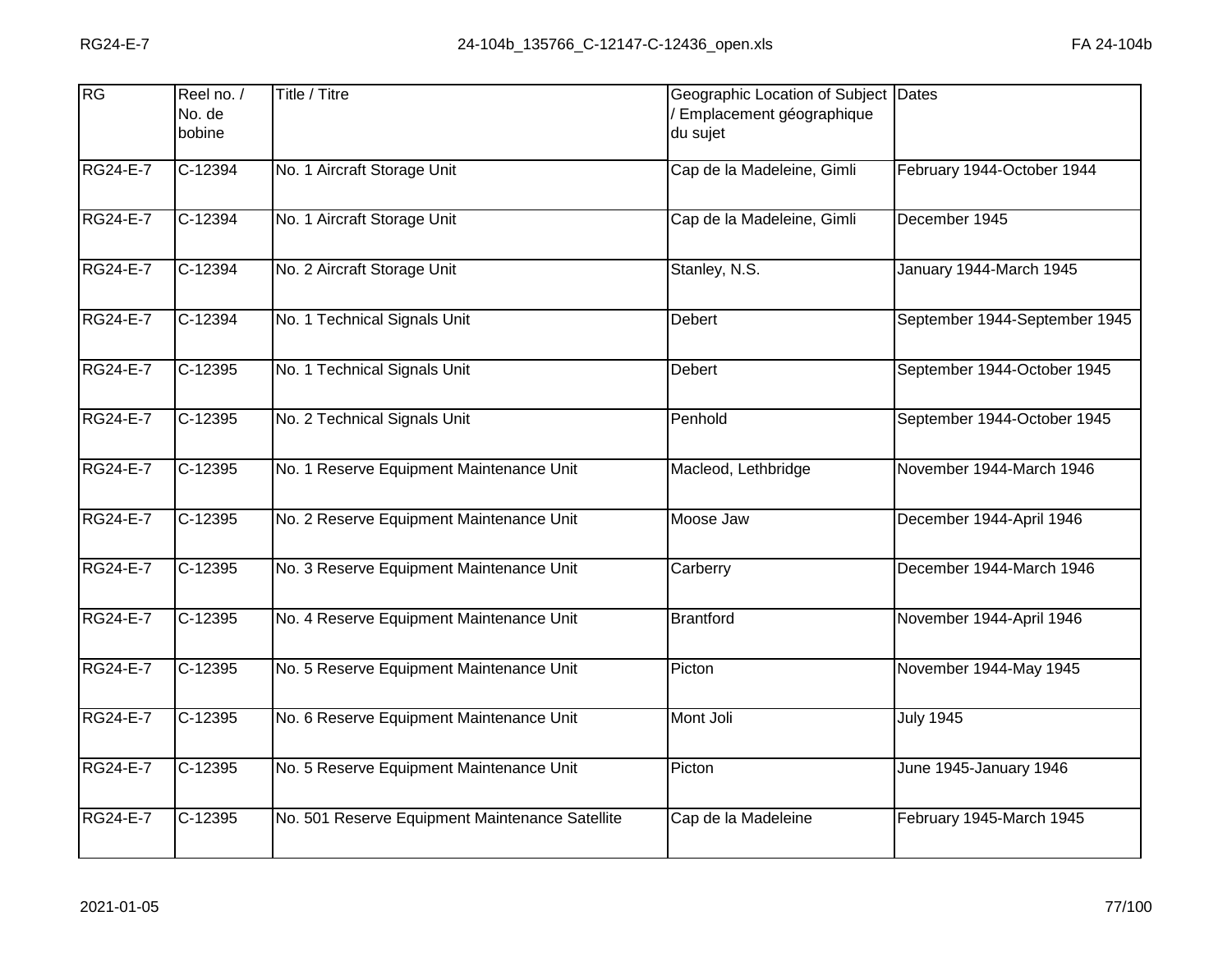| <b>RG</b>       | Reel no. /<br>No. de<br>bobine | <b>Title / Titre</b>                            | Geographic Location of Subject Dates<br>/ Emplacement géographique<br>du sujet |                              |
|-----------------|--------------------------------|-------------------------------------------------|--------------------------------------------------------------------------------|------------------------------|
| <b>RG24-E-7</b> | $C-12395$                      | No. 503 Reserve Equipment Maintenance Unit      | Ancienne Lorette                                                               | <b>July 1945</b>             |
| <b>RG24-E-7</b> | C-12395                        | No. 502 Reserve Equipment Maintenance Unit      | St-Eugène                                                                      | <b>July 1945-August 1945</b> |
| <b>RG24-E-7</b> | C-12396                        | No. 6 Reserve Equipment Maintenance Unit        | Moncton                                                                        | February 1945-April 1945     |
| <b>RG24-E-7</b> | C-12396                        | No. 6 Reserve Equipment Maintenance Unit        | Mont Joli                                                                      | May 1945-March 1946          |
| <b>RG24-E-7</b> | $C-12396$                      | No. 602 Reserve Equipment Maintenance Satellite | Chatham, N.B.                                                                  | May 1945-December 1945       |
| <b>RG24-E-7</b> | C-12396                        | No. 7 Reserve Equipment Maintenance Unit        | Vancouver                                                                      | November 1945-March 1946     |
| <b>RG24-E-7</b> | C-12396                        | <b>RCAF Army Co-operation Unit</b>              | <b>Prince Albert</b>                                                           | November 1944-March 1945     |
| <b>RG24-E-7</b> | C-12396                        | No. 1 Air Supply Unit (Ex. Muskox)              | Churchill                                                                      | January 1946-April 1946      |
| <b>RG24-E-7</b> | C-12396                        | No. 1 Aircrew Conditioning Unit                 | Centralia                                                                      | July 1945-September 1945     |
| <b>RG24-E-7</b> | $C-12396$                      | No. 2 Aircrew Conditioning Unit                 | <b>Brandon</b>                                                                 | June 1945-October 1945       |
| <b>RG24-E-7</b> | $C-12396$                      | No. 1 Landline Communication Service Unit       | Edmonton                                                                       | November 1946-March 1947     |
| <b>RG24-E-7</b> | C-12396                        | Reserve Equipment Maintenance Satellite         | Abbotsford                                                                     | November 1945-January 1946   |
| $RG24-E-7$      | $\overline{C}$ -12396          | Reserve Equipment Maintenance Satellite         | Saguenay                                                                       | November 1945                |
| <b>RG24-E-7</b> | C-12396                        | No. 2 Radio Wave Propagation Unit               | Torbay, Flatrock                                                               | May 1945-March 1946          |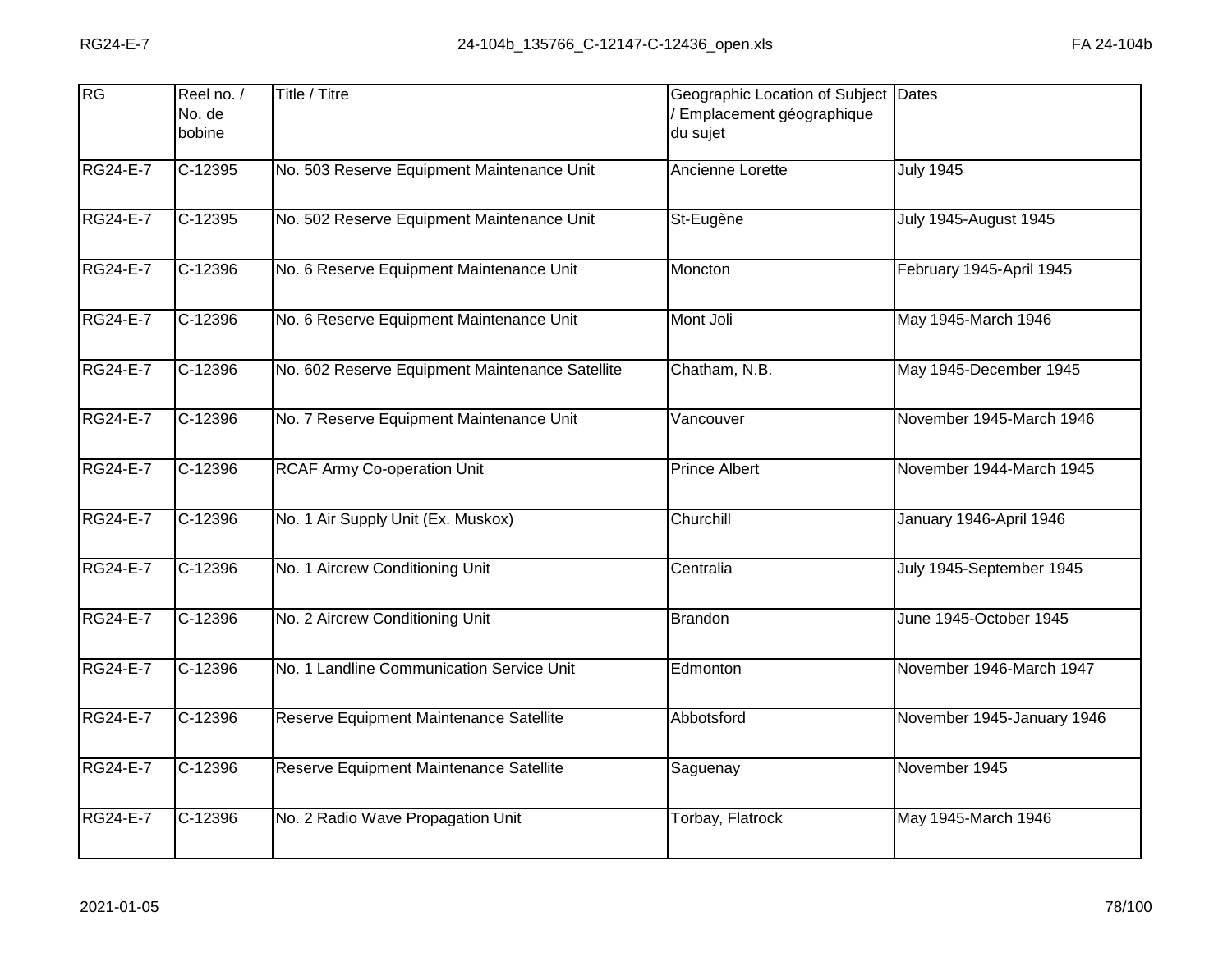| RG              | Reel no. /<br>No. de<br>bobine | Title / Titre                          | Geographic Location of Subject Dates<br>/ Emplacement géographique<br>du sujet |                            |
|-----------------|--------------------------------|----------------------------------------|--------------------------------------------------------------------------------|----------------------------|
| <b>RG24-E-7</b> | C-12396                        | No. 2 Radio Wave Propagation Unit      | Portage La Prairie                                                             | April 1947-July 1948       |
| <b>RG24-E-7</b> | C-12396                        | <b>Recruiting Units</b>                | Regina                                                                         | December 1962-January 1963 |
| <b>RG24-E-7</b> | C-12396                        | Air Transport Unit, UNEF               | Capodichino, Italy                                                             | November 1956-January 1958 |
| <b>RG24-E-7</b> | C-12396                        | No. 115 ATU, UNEF                      | El Arish, Egypt                                                                | June 1958-December 1964    |
| <b>RG24-E-7</b> | C-12396                        | No. 116 ATU, UNEF, Organization Orders | <b>Biak, West New Guinea</b>                                                   | $[1943 - 1964]$            |
| <b>RG24-E-7</b> | C-12396                        | No. 134 ATU, UNEF                      | Yemen                                                                          | 1963                       |
| <b>RG24-E-7</b> | $C-12396$                      | 9400 RCAF Detachment, IKTS             | Toronto                                                                        | May 1946-January 1947      |
| <b>RG24-E-7</b> | C-12396                        | 9401 RCAF Detachment                   | St-Hubert                                                                      | May 1946-October 1946      |
| <b>RG24-E-7</b> | C-12396                        | 9402 RCAF "R" Detachment               | Winnipeg                                                                       | May 1946-January 1947      |
| <b>RG24-E-7</b> | C-12396                        | No. 402 Auxiliary Squadron Support     | Winnipeg                                                                       | April 1947-June 1948       |
| <b>RG24-E-7</b> | $\overline{C}$ -12396          | 9403 Unit                              | Calgary                                                                        | October 1948-November 1949 |
| <b>RG24-E-7</b> | C-12396                        | 9406 Unit                              | Saskatoon                                                                      | August 1947-May 1950       |
| <b>RG24-E-7</b> | $\overline{C}$ -12396          | 418 Auxiliary Squadron Support         | Edmonton                                                                       | October 1946               |
| <b>RG24-E-7</b> | C-12396                        | 9418 Detachment                        | Edmonton                                                                       | November 1946-June 1950    |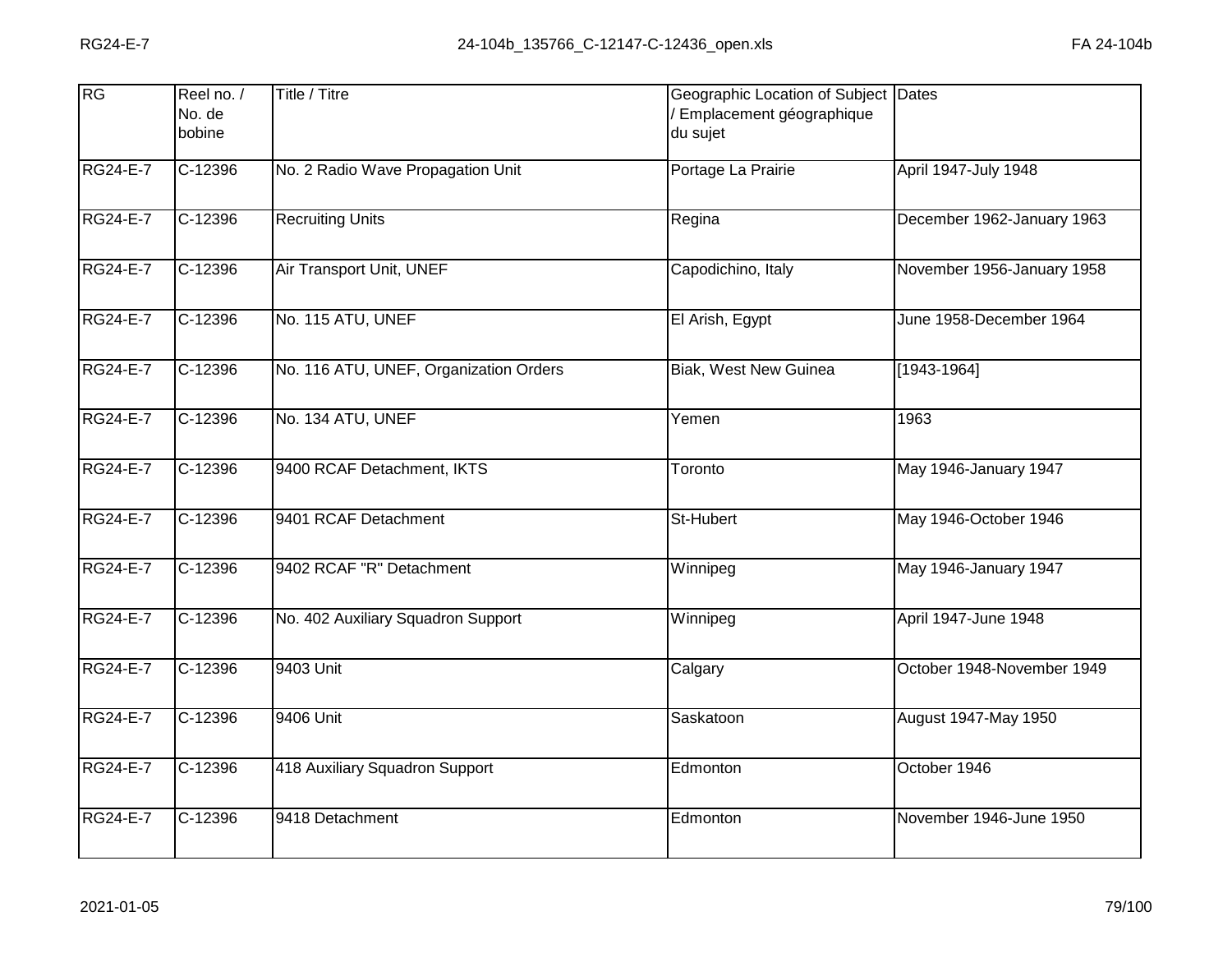| RG              | Reel no. /<br>No. de<br>bobine | <b>Title / Titre</b>                    | Geographic Location of Subject Dates<br>Emplacement géographique<br>du sujet |                              |
|-----------------|--------------------------------|-----------------------------------------|------------------------------------------------------------------------------|------------------------------|
| <b>RG24-E-7</b> | C-12396                        | 9424 Detachment                         | Hamilton                                                                     | May 1946-November 1950       |
| <b>RG24-E-7</b> | C-12396                        | 9442 Detachment                         | Sea Island                                                                   | April 1946-November 1949     |
| <b>RG24-E-7</b> | C-12397                        | 1 Coastal Artillery Co-Operation Flight | Saint John, N.B.                                                             | October 1940-July 1943       |
| <b>RG24-E-7</b> | $C-12397$                      | 1 Coastal Artillery Co-Operation Flight |                                                                              | September 1940-February 1943 |
| <b>RG24-E-7</b> | C-12398                        | 2 Coastal Artillery Co-Operation Flight | Dartmouth                                                                    | September 1940-August 1943   |
| <b>RG24-E-7</b> | C-12398                        | 3 Coastal Artillery Co-Operation Flight | Patricia Bay                                                                 | February 1941-January 1942   |
| <b>RG24-E-7</b> | $C-12398$                      | 4 Coastal Artillery Co-Operation Flight | Sydney, N.S.                                                                 | May 1941-March 1943          |
| <b>RG24-E-7</b> | C-12399                        | 4 Coastal Artillery Co-Operation Flight | Sydney, N.S.                                                                 | March 1943-October 1943      |
| <b>RG24-E-7</b> | C-12399                        | 5 Coastal Artillery Co-Operation Flight | Torbay                                                                       | April 1942-July 1943         |
| <b>RG24-E-7</b> | $C-12399$                      | No. 1 Composite Detachment              | Torbay                                                                       | August 1943-March 1945       |
| RG24-E-7        | C-12399                        | 6 Coastal Artillery Co-Operation Flight | Yarmouth                                                                     | May 1942-October 1943        |
| <b>RG24-E-7</b> | C-12399                        | No. 1 Composite Detachment              | Torbay                                                                       | April 1945-June 1945         |
| <b>RG24-E-7</b> | $\overline{C}$ -12399          | <b>RCAF Detachment</b>                  | <b>Grande Prairie</b>                                                        | June 1946-May 1950           |
| <b>RG24-E-7</b> | C-12399                        | <b>RCAF Detachment</b>                  | Fort St John                                                                 | May 1947-November 1950       |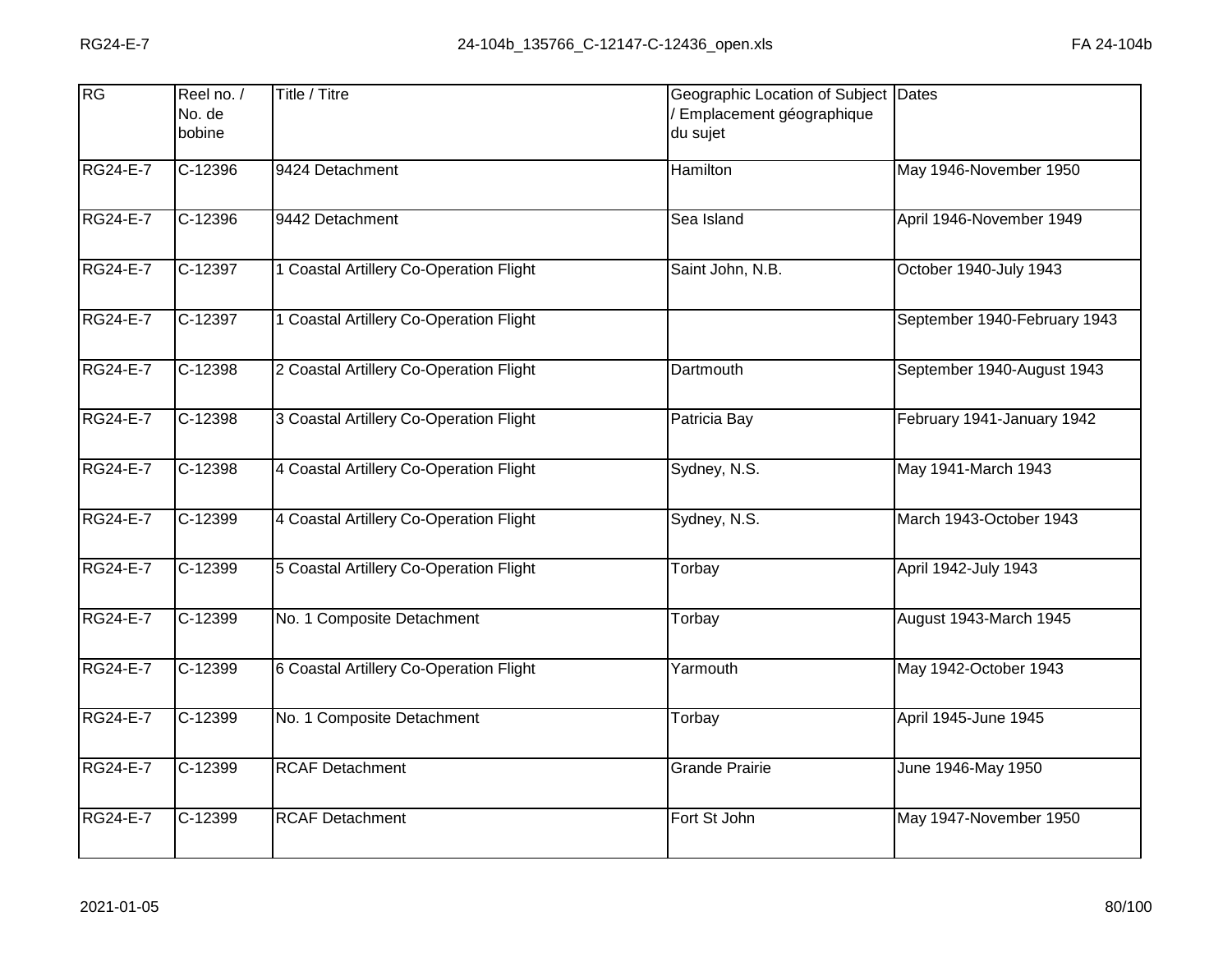| RG              | Reel no. /<br>No. de<br>bobine | Title / Titre           | Geographic Location of Subject Dates<br>Emplacement géographique<br>du sujet |                              |
|-----------------|--------------------------------|-------------------------|------------------------------------------------------------------------------|------------------------------|
| <b>RG24-E-7</b> | C-12399                        | <b>RCAF Detachment</b>  | Watson Lake, Y.T.                                                            | March 1944-May 1957          |
| <b>RG24-E-7</b> | $\overline{C}$ -12399          | No. 2 Filter Detachment | Victoria                                                                     | March 1944-March 1945        |
| <b>RG24-E-7</b> | $C-12400$                      | No. 2 Filter Detachment | Victoria                                                                     | April 1945-September 1945    |
| <b>RG24-E-7</b> | C-12400                        | No. 4 Detachment        | <b>Prince Rupert</b>                                                         | April 1944-November 1944     |
| <b>RG24-E-7</b> | $C-12400$                      | <b>RCAF Detachment</b>  | Aiahihik, Y.T.                                                               | January 1945-September 1956  |
| <b>RG24-E-7</b> | C-12400                        | <b>RCAF Detachment</b>  | Teslin, Y.T.                                                                 | <b>January 1945-May 1955</b> |
| <b>RG24-E-7</b> | $C-12400$                      | <b>RCAF Detachment</b>  | Snag, Y.T.                                                                   | January 1945-May 1956        |
| <b>RG24-E-7</b> | $C-12401$                      | <b>RCAF Detachment</b>  | Beatton River, B.C.                                                          | December 1944-November 1950  |
| <b>RG24-E-7</b> | $C-12401$                      | <b>RCAF Detachment</b>  | Resolute Bay, NWT                                                            | December 1952-May 1964       |
| <b>RG24-E-7</b> | $C-12401$                      | <b>RCAF Detachment</b>  | Great Whale River, P.Q.                                                      | November 1955-December 1956  |
| <b>RG24-E-7</b> | $\overline{C}$ -12401          | <b>RCAF Detachment</b>  | Knob Lake, P.Q.                                                              | June 1956-May 1957           |
| <b>RG24-E-7</b> | $C-12401$                      | <b>RCAF Detachment</b>  | Fort Chimo, P.Q.                                                             | November 1949-August 1950    |
| <b>RG24-E-7</b> | $C-12401$                      | <b>RCAF Detachment</b>  | <b>Fort Nelson</b>                                                           | June 1951-November 1957      |
| <b>RG24-E-7</b> | $C-12401$                      | <b>RCAF Detachment</b>  | Smith River, B.C.                                                            | April 1945-November 1947     |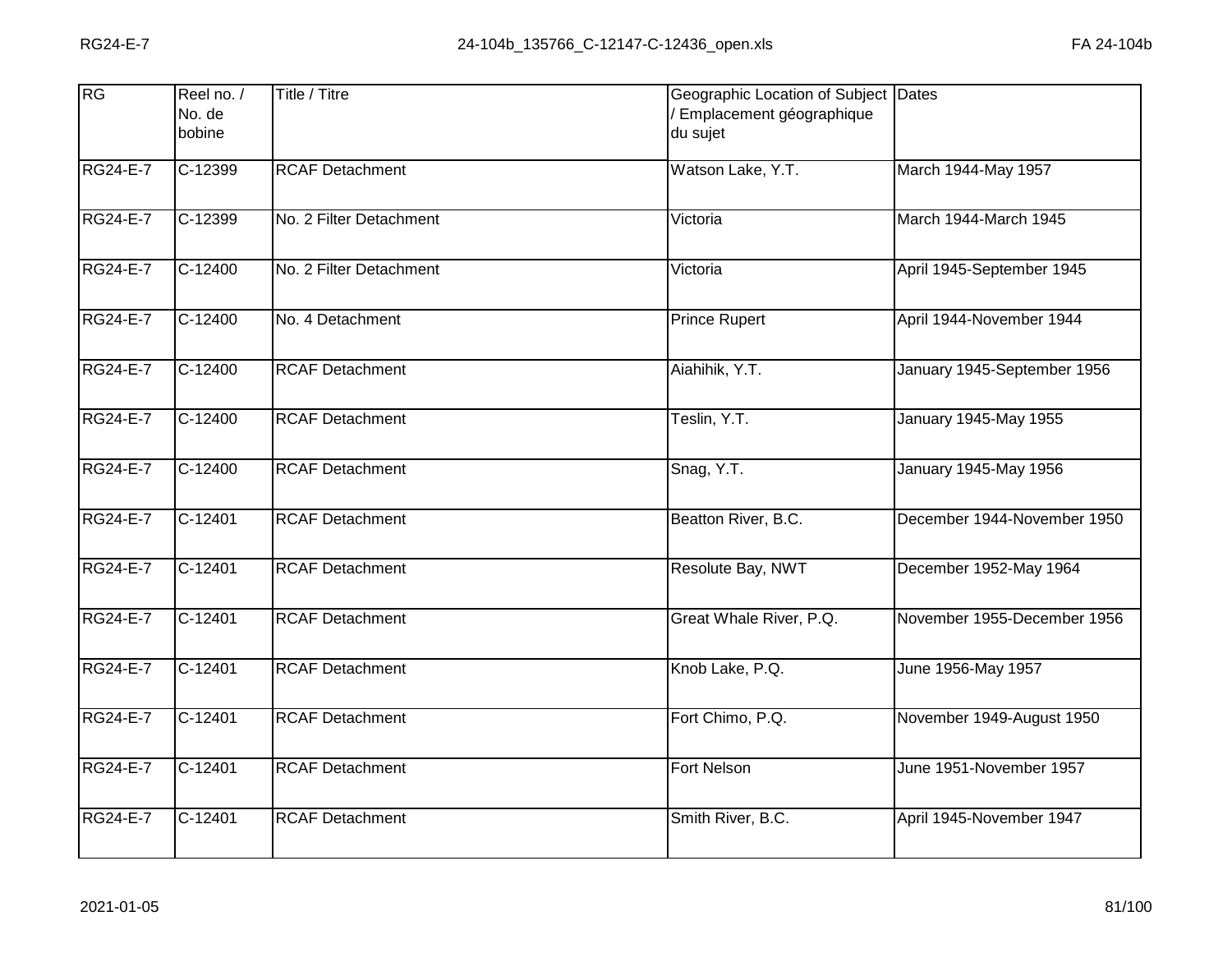| <b>RG</b>       | Reel no. /<br>No. de<br>bobine | <b>Title / Titre</b>                                              | Geographic Location of Subject Dates<br>Emplacement géographique<br>du sujet |                             |
|-----------------|--------------------------------|-------------------------------------------------------------------|------------------------------------------------------------------------------|-----------------------------|
| <b>RG24-E-7</b> | $C-12402$                      | <b>RCAF Detachment</b>                                            | Smith River, B.C.                                                            | December 1947-July 1956     |
| <b>RG24-E-7</b> | C-12402                        | B-29 Detachment                                                   | Edmonton                                                                     | September 1947-May 1949     |
| <b>RG24-E-7</b> | $C-12402$                      | <b>Climatic Detachment (CEPE)</b>                                 | Namao                                                                        | June 1954-August 1960       |
| <b>RG24-E-7</b> | $C-12402$                      | <b>CEPE Detachment</b>                                            | Arnprior                                                                     | December 1951-May 1953      |
| <b>RG24-E-7</b> | $C-12402$                      | <b>CEPE Detachment</b>                                            | Ancienne Lorette                                                             | June 1954-December 1963     |
| <b>RG24-E-7</b> | $C-12402$                      | <b>CEPE Detachment</b>                                            | Suffield                                                                     | June 1952-December 1957     |
| <b>RG24-E-7</b> | $C-12402$                      | <b>CEPE Detachment</b>                                            | <b>Cold Lake</b>                                                             | June 1956-May 1963          |
| <b>RG24-E-7</b> | $C-12402$                      | <b>CEPE Detachment</b>                                            | Point Mugu, California                                                       | June 1958-December 1958     |
| <b>RG24-E-7</b> | $C-12402$                      | <b>CEPE Detachment</b>                                            | Patrick AFB, Florida                                                         | December 1961-November 1962 |
| <b>RG24-E-7</b> | C-12402                        | No. 21 (Magazine) Detachment                                      | Kamloops                                                                     | November 1938-February 1941 |
| <b>RG24-E-7</b> | $\overline{C}$ -12402          | No. 711 Detachment                                                | East Calgary                                                                 | 1963-1964                   |
| <b>RG24-E-7</b> | $C-12402$                      | No. 1 Group Headquarters (Reserve)                                | Montreal                                                                     | February 1951-November 1956 |
| <b>RG24-E-7</b> | $C-12402$                      | No. 2 Group Headquarters (Reserve)                                | Toronto                                                                      | May 1951-May 1954           |
| <b>RG24-E-7</b> | $C-12402$                      | No. 4 Group Headquarters (Reserve), Organization<br><b>Orders</b> |                                                                              | $[1943 - 1964]$             |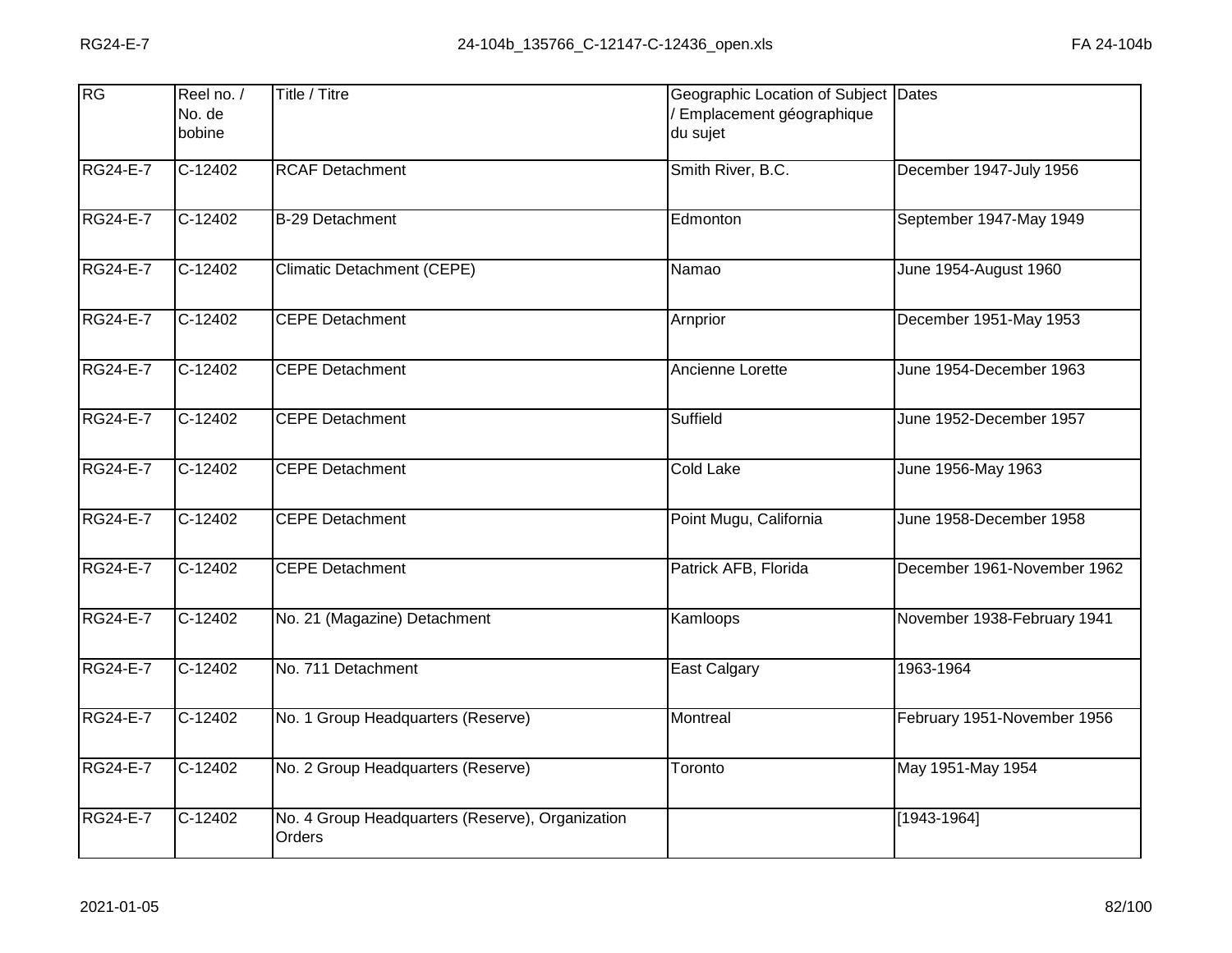| RG              | Reel no. /<br>No. de<br>bobine | Title / Titre                                                    | Geographic Location of Subject Dates<br>Emplacement géographique<br>du sujet |                             |
|-----------------|--------------------------------|------------------------------------------------------------------|------------------------------------------------------------------------------|-----------------------------|
| <b>RG24-E-7</b> | $C-12402$                      | No. 11 Wing HQ (Aux)                                             | Montreal                                                                     | 1963-1964                   |
| RG24-E-7        | C-12402                        | No. 12 Technical Training Wing HQ, Organization<br><b>Orders</b> |                                                                              | $[1943 - 1964]$             |
| <b>RG24-E-7</b> | $C-12402$                      | No. 15 Technical Training Wing (Aux)                             | Winnipeg                                                                     | August 1951-November 1957   |
| <b>RG24-E-7</b> | C-12402                        | No. 14 Operational Wing HQ (Aux)                                 | Toronto                                                                      | January 1953-December 1964  |
| <b>RG24-E-7</b> | $C-12402$                      | No. 16 Operational Wing HQ (Aux)                                 | Hamilton                                                                     | January 1951-March 1964     |
| RG24-E-7        | C-12402                        | Reserve Technical Training Wing HQ, Organization<br>Orders       |                                                                              | $[1943 - 1964]$             |
| RG24-E-7        | $C-12402$                      | No. 17 Wing HQ (Aux)                                             | Winnipeg                                                                     | July 1951-December 1964     |
| <b>RG24-E-7</b> | $C-12402$                      | No. 18 Wing HQ (Aux)                                             | Edmonton                                                                     | December 1950-December 1964 |
| <b>RG24-E-7</b> | $C-12402$                      | No. 19 Wing HQ (Aux)                                             | Vancouver                                                                    | October 1950-March 1964     |
| <b>RG24-E-7</b> | $C-12402$                      | No. 22 Wing HQ (Aux)                                             | London, Ontario                                                              | December 1953-November 1956 |
| <b>RG24-E-7</b> | C-12402                        | No. 23 Wing HQ (Aux)                                             | Saskatoon                                                                    | January 1955-December 1958  |
| <b>RG24-E-7</b> | $C-12403$                      | No. 23 Wing HQ (Aux)                                             | Saskatoon                                                                    | December 1958-March 1964    |
| <b>RG24-E-7</b> | $\overline{C}$ -12403          | No. 30 Wing HQ (Aux)                                             | Calgary                                                                      | June 1954-March 1963        |
| <b>RG24-E-7</b> | C-12403                        | University Squadron, Organization Orders                         |                                                                              | [1943-1964]                 |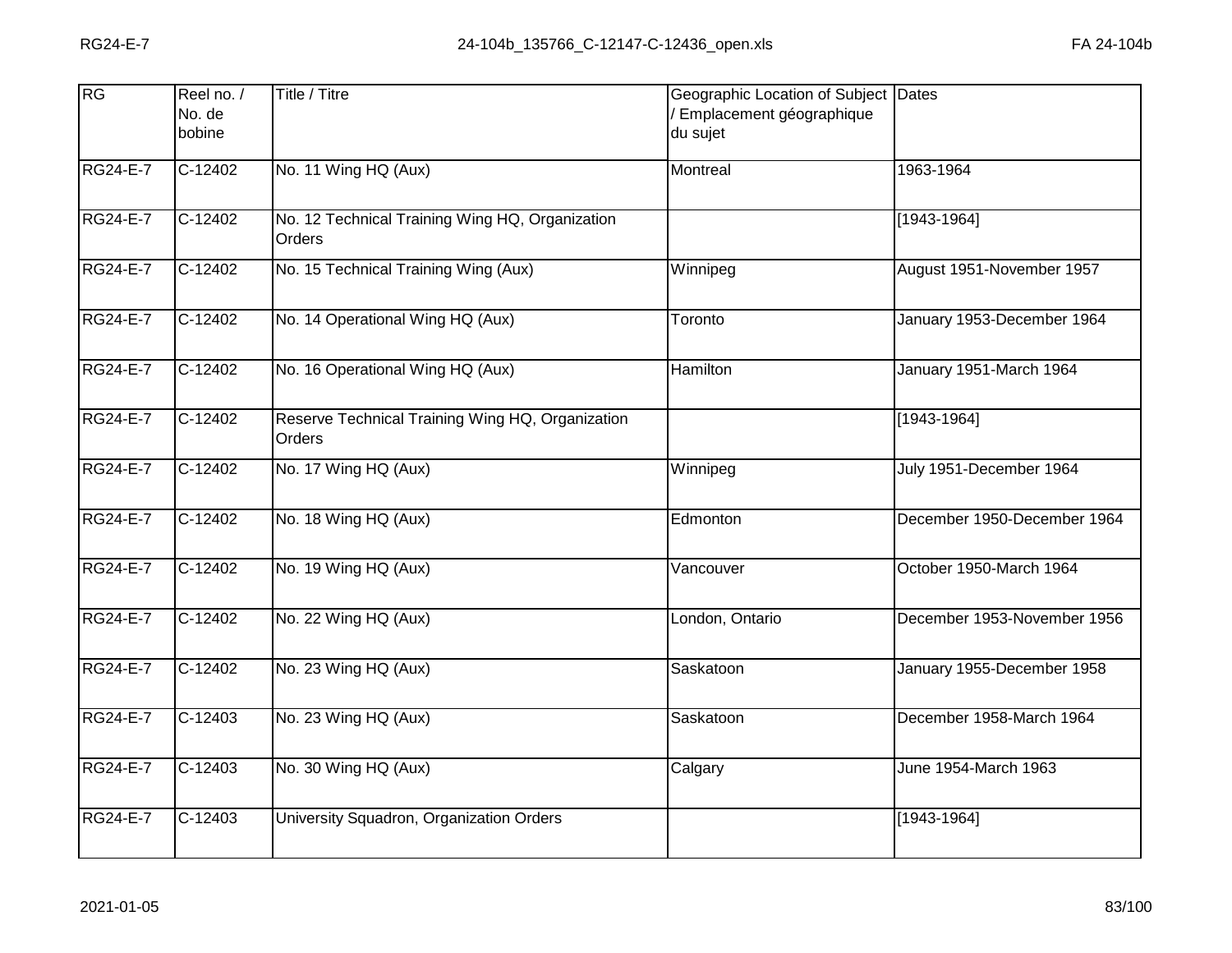| RG              | Reel no. /<br>No. de<br>bobine | Title / Titre                                            | Geographic Location of Subject Dates<br>Emplacement géographique<br>du sujet |                             |
|-----------------|--------------------------------|----------------------------------------------------------|------------------------------------------------------------------------------|-----------------------------|
| <b>RG24-E-7</b> | $C-12403$                      | Reserve University Flight, University of Western Ontario |                                                                              | June 1950-April 1951        |
| RG24-E-7        | $\overline{C}$ -12403          | 4000 Medical Unit (Aux)                                  | Vancouver                                                                    | March 1951-May 1963         |
| <b>RG24-E-7</b> | $C-12403$                      | 4001 Medical Unit (Aux)                                  | Namao                                                                        | November 1951-November 1963 |
| <b>RG24-E-7</b> | C-12403                        | 4002 Medical Unit (Aux)                                  | Saskatoon                                                                    | 1950-November 1963          |
| <b>RG24-E-7</b> | $C-12403$                      | 4003 Medical Unit (Aux)                                  | Winnipeg                                                                     | March 1951-June 1963        |
| <b>RG24-E-7</b> | C-12403                        | 4004 Medical Unit (Aux)                                  | London                                                                       | December 1952-May 1953      |
| <b>RG24-E-7</b> | $C-12403$                      | 4005 Medical Unit (Aux)                                  | Toronto                                                                      | January 1953-1964           |
| <b>RG24-E-7</b> | $C-12403$                      | 4006 Medical Unit (Aux)                                  | <b>Hamilton</b>                                                              | December 1954-November 1959 |
| <b>RG24-E-7</b> | C-12403                        | 4007 Medical Unit (Aux)                                  | Ottawa                                                                       | December 1960-February 1964 |
| <b>RG24-E-7</b> | $C-12403$                      | 4008 Medical Unit (Aux)                                  | Montreal                                                                     | January 1963-February 1964  |
| <b>RG24-E-7</b> | C-12403                        | 4009 Medical Unit (Aux), Organization Orders             | Halifax                                                                      | $[1943 - 1964]$             |
| <b>RG24-E-7</b> | $C-12403$                      | 4010 Medical Unit (Aux)                                  | Calgary                                                                      | December 1954-February 1964 |
| <b>RG24-E-7</b> | $\overline{C}$ -12403          | 4011 Medical Unit (Aux), Organization Orders             | Windsor                                                                      | $[1943 - 1964]$             |
| <b>RG24-E-7</b> | C-12403                        | 4012 Medical Unit (Aux)                                  | St John's                                                                    | 1950-1953                   |
|                 |                                |                                                          |                                                                              |                             |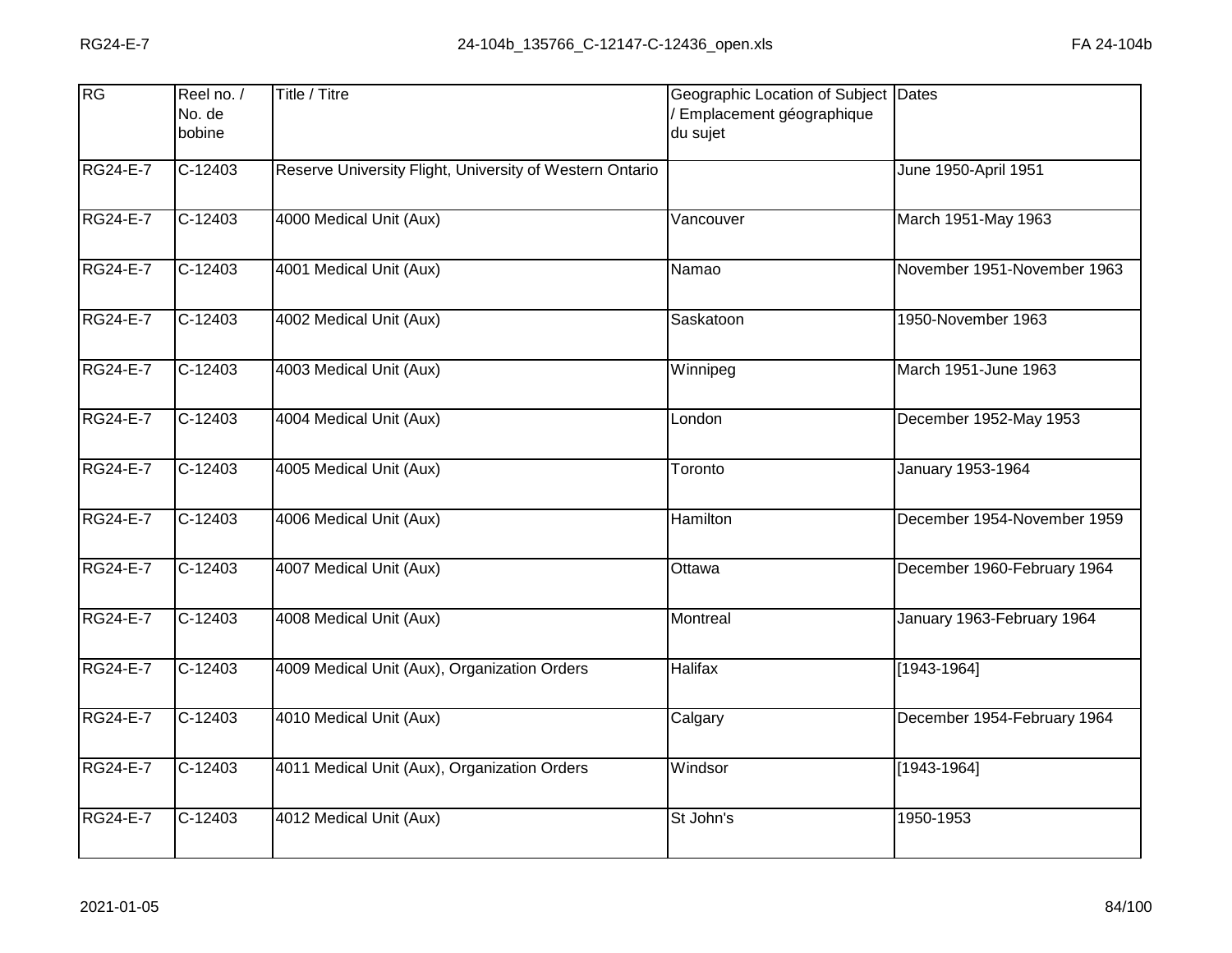| Reel no. /<br>No. de<br>bobine | Title / Titre                                    | Geographic Location of Subject Dates<br>Emplacement géographique<br>du sujet |                              |
|--------------------------------|--------------------------------------------------|------------------------------------------------------------------------------|------------------------------|
| C-12403                        | 4013 Medical Unit (Aux), Organization Orders     | Moncton                                                                      | $[1943 - 1964]$              |
| C-12403                        | 4014 Medical Unit (Aux)                          | Quebec                                                                       | June 1959-February 1964      |
| $C-12403$                      | 4015 Medical Unit (Aux)                          | North Bay                                                                    | June 1955-November 1955      |
| C-12403                        | 4016 Medical Unit (Aux)                          | Vancouver                                                                    | March 1952-May 1963          |
| $C-12403$                      | 4017 Medical Unit (Aux)                          | Regina                                                                       | September 1952-May 1955      |
| $C-12403$                      | 5000 Intelligence Unit                           | Montreal                                                                     | April 1952-December 1955     |
| $C-12403$                      | 5001 Intelligence Unit                           | Toronto                                                                      | September 1951-November 1957 |
| $C-12403$                      | 5002 Intelligence Unit                           | Winnipeg                                                                     | September 1951-November 1957 |
| C-12403                        | 5003 Intelligence Unit                           | Vancouver                                                                    | December 1954-May 1958       |
| $C-12403$                      | No. 1 Radar and Communications School (Aux)      | Montreal                                                                     | June 1950-November 1952      |
| $\overline{C}$ -12403          | No. 2 Radar and Communications School (Aux)      | Toronto                                                                      | March 1952-November 1956     |
| $C-12403$                      | 2400 Aircraft Control and Warning Squadron (Aux) | Toronto                                                                      | June 1951-May 1960           |
| $\overline{C}$ -12403          | 2401 (AC & W) Squadron (Aux)                     | Montreal                                                                     | June 1951-May 1961           |
| C-12403                        | 2402 (AC & W) Squadron (Aux)                     | Winnipeg                                                                     | 1951-March 1961              |
|                                |                                                  |                                                                              |                              |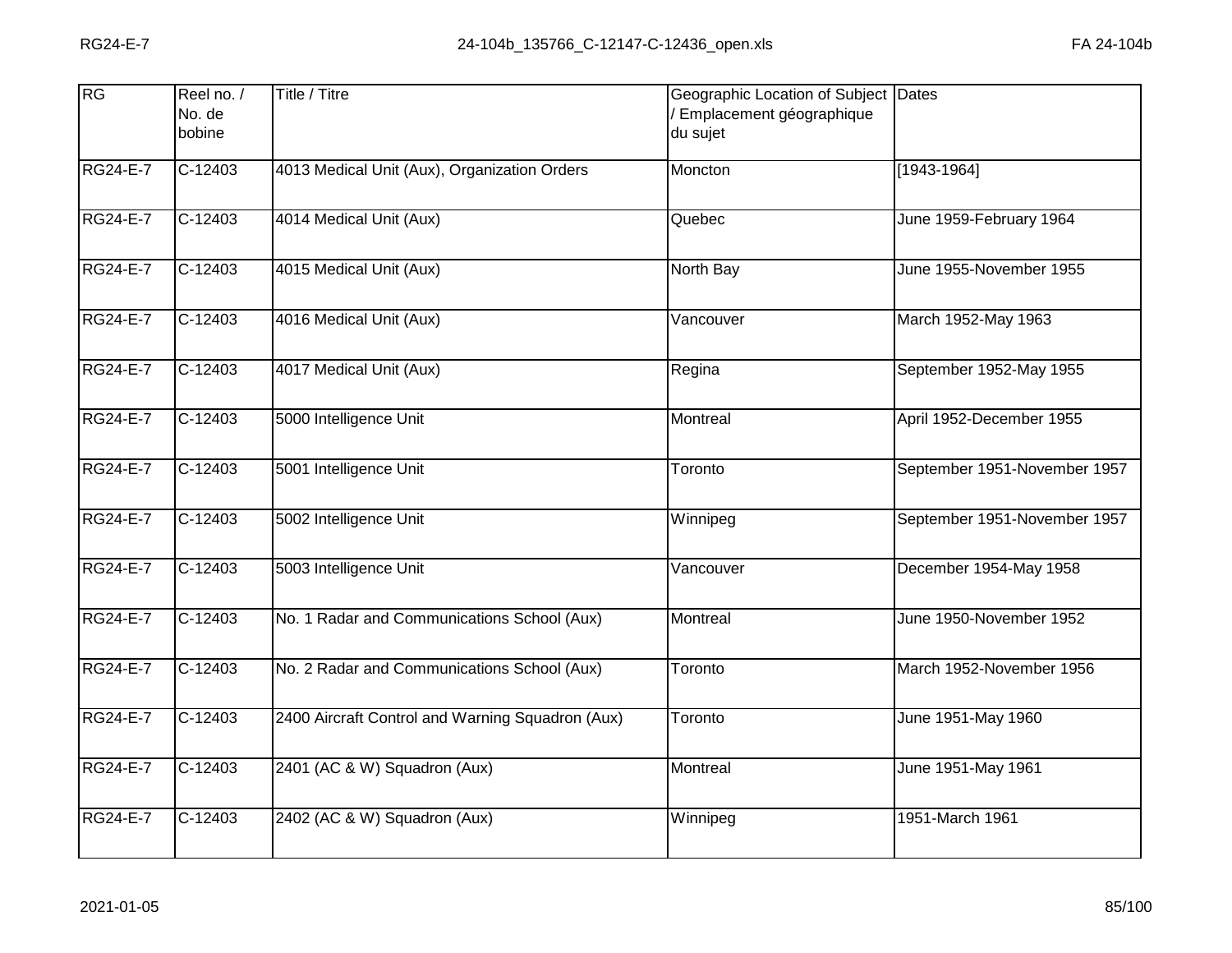| RG              | Reel no. /<br>No. de<br>bobine | Title / Titre                      | Geographic Location of Subject Dates<br>Emplacement géographique<br>du sujet |                             |
|-----------------|--------------------------------|------------------------------------|------------------------------------------------------------------------------|-----------------------------|
| <b>RG24-E-7</b> | $C-12403$                      | 2403 (AC & W) Squadron (Aux)       | Calgary                                                                      | June 1952-November 1958     |
| <b>RG24-E-7</b> | C-12403                        | 2405 (AC & W) Squadron (Aux)       | Halifax                                                                      | December 1953-August 1961   |
| <b>RG24-E-7</b> | $C-12403$                      | 2416 (AC & W) Squadron (Aux)       | Ottawa                                                                       | November 1950-May 1961      |
| <b>RG24-E-7</b> | C-12403                        | 2420 (AC & W) Squadron (Aux)       | London                                                                       | December 1956-May 1961      |
| <b>RG24-E-7</b> | $C-12403$                      | 2424 (AC & W) Squadron (Aux)       | Hamilton                                                                     | June 1951-January 1960      |
| <b>RG24-E-7</b> | C-12403                        | 2442 (AC & W) Squadron (Aux)       | Sea Island                                                                   | July 1950-March 1961        |
| <b>RG24-E-7</b> | $C-12403$                      | 2450 (AC & W) Squadron (Aux)       | Sherbrooke                                                                   | December 1950-December 1961 |
| <b>RG24-E-7</b> | $C-12403$                      | 2451 (AC & W) Squadron (Aux)       | Windsor, Ontario                                                             | January 1954-May 1961       |
| <b>RG24-E-7</b> | C-12403                        | 2452 (AC & W) Squadron (Aux)       | Quebec                                                                       | December 1951-December 1961 |
| <b>RG24-E-7</b> | $C-12403$                      | 2453 (AC & W) Squadron (Aux)       | <b>Three Rivers</b>                                                          | May 1952-August 1952        |
| <b>RG24-E-7</b> | C-12404                        | 2453 (AC & W) Squadron (Aux)       | <b>Three Rivers</b>                                                          | October 1952-May 1961       |
| <b>RG24-E-7</b> | $C-12404$                      | 2455 (AC & W) Squadron (Aux)       | Victoria                                                                     | June 1955-March 1961        |
| <b>RG24-E-7</b> | $\overline{C}$ -12404          | 3000 Technical Training Unit (Aux) | Toronto                                                                      | July 1952-December 1963     |
| <b>RG24-E-7</b> | C-12404                        | 3001 Technical Training Unit (Aux) | Montreal                                                                     | June 1951-February 1964     |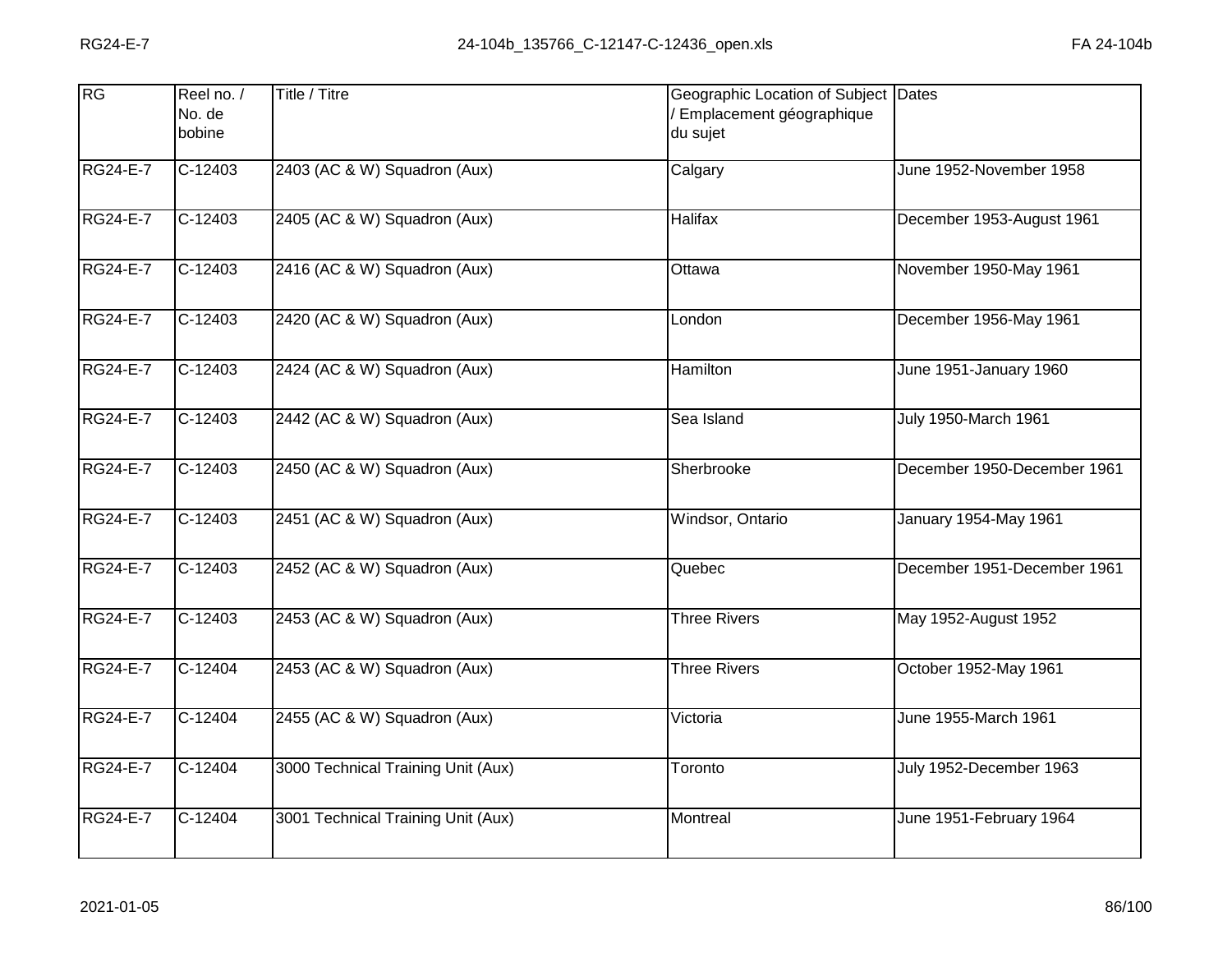| RG              | Reel no. /<br>No. de<br>bobine | Title / Titre                                                       | Geographic Location of Subject Dates<br>Emplacement géographique<br>du sujet |                              |
|-----------------|--------------------------------|---------------------------------------------------------------------|------------------------------------------------------------------------------|------------------------------|
| <b>RG24-E-7</b> | C-12404                        | 3043 Technical Training Unit (Aux)                                  | Saskatoon                                                                    | June 1955-February 1964      |
| RG24-E-7        | $C-12404$                      | 3050 Technical Training Unit (Aux)                                  | Hamilton                                                                     | December 1951-November 1959  |
| <b>RG24-E-7</b> | $C-12404$                      | 3052 Technical Training Unit (Aux)                                  | Winnipeg                                                                     | October 1952-December 1963   |
| RG24-E-7        | C-12404                        | 3053 Technical Training Unit (Aux)                                  | Calgary                                                                      | June 1954-November 1962      |
| <b>RG24-E-7</b> | $C-12404$                      | 3054 Technical Training Unit (Aux)                                  | Namao                                                                        | August 1951-December 1963    |
| <b>RG24-E-7</b> | $C-12404$                      | 3055 Technical Training Unit (Aux)                                  | Vancouver                                                                    | September 1955-December 1963 |
| <b>RG24-E-7</b> | $C-12404$                      | Eastern Air Command Communications Flight                           | Dartmouth                                                                    | October 1945-November 1945   |
| <b>RG24-E-7</b> | $C-12404$                      | No. 5 Communications Flight                                         | Torbay                                                                       | January 1944-August 1944     |
| <b>RG24-E-7</b> | C-12404                        | No. 2 Composite Flight                                              | Winnipeg                                                                     | December 1945-February 1947  |
| <b>RG24-E-7</b> | $C-12404$                      | No. 6 Communications Flight                                         | Edmonton                                                                     | November 1946-March 1947     |
| <b>RG24-E-7</b> | $C-12404$                      | No. 121 Composite Flight, Organization Orders                       |                                                                              | [1943-1964]                  |
| <b>RG24-E-7</b> | $C-12404$                      | No. 123 S & R Squadron and 121 Group<br><b>Communication Flight</b> |                                                                              | April 1947-December 1964     |
| RG24-E-7        | C-12404                        | No. 3 (K) Flight, later WAC Communications Flight                   | Sea Island                                                                   | October 1945-March 1947      |
| <b>RG24-E-7</b> | $C-12404$                      | 101 Composite Unit (formerly EAC Composite Flight)                  | Dartmouth                                                                    | October 1945-November 1960   |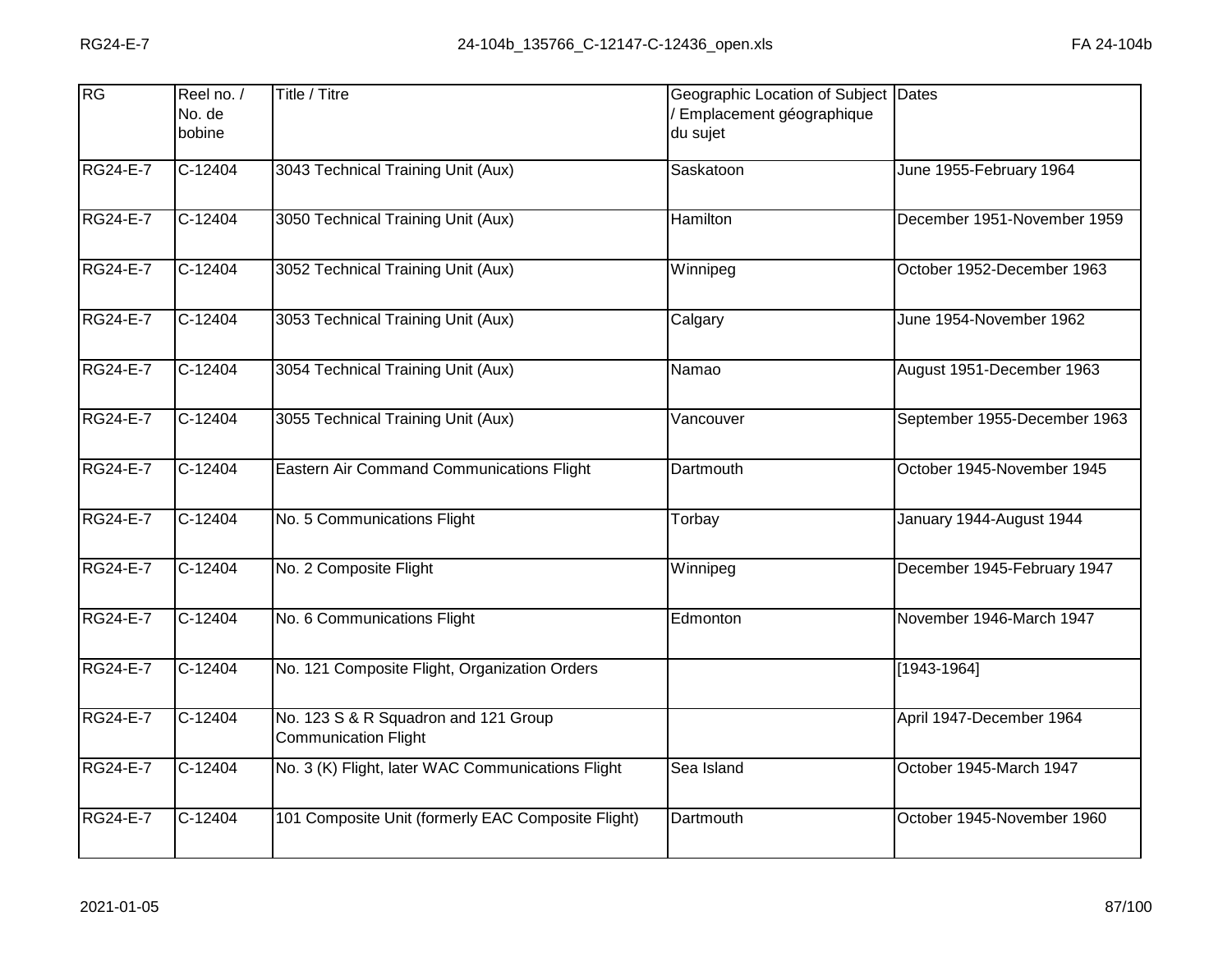| RG              | Reel no. /<br>No. de<br>bobine | <b>Title / Titre</b>                        | Geographic Location of Subject Dates<br>Emplacement géographique<br>du sujet |                             |
|-----------------|--------------------------------|---------------------------------------------|------------------------------------------------------------------------------|-----------------------------|
| <b>RG24-E-7</b> | C-12404                        | 102 Composite Unit                          | Trenton                                                                      | January 1945-May 1945       |
| <b>RG24-E-7</b> | C-12405                        | 102 Composite Unit                          | Trenton                                                                      | May 1945-December 1964      |
| <b>RG24-E-7</b> | $C-12405$                      | 104 Composite Unit                          | St. Hubert                                                                   | December 1956-December 1964 |
| <b>RG24-E-7</b> | $C-12405$                      | 108 Communications Flight                   | Rockcliffe                                                                   | June 1954-May 1958          |
| <b>RG24-E-7</b> | $C-12405$                      | 111 Composite Unit                          | Winnipeg                                                                     | March 1947-December 1964    |
| <b>RG24-E-7</b> | $C-12405$                      | 131 Composite Unit                          | North Bay                                                                    | June 1963-December 1963     |
| <b>RG24-E-7</b> | $C-12405$                      | 103 Rescue Unit                             | Dartmouth, Greenwood, Torbay April 1947-May 1959                             |                             |
| <b>RG24-E-7</b> | $C-12405$                      | 107 Rescue Unit                             | Torbay                                                                       | <b>July 1954-May 1959</b>   |
| <b>RG24-E-7</b> | C-12405                        | 123 Rescue Unit                             | Sea Island                                                                   | January 1948-September 1950 |
| <b>RG24-E-7</b> | $C-12406$                      | 123 Rescue Unit                             | Sea Island                                                                   | June 1950-May 1953          |
| RG24-E-7        | $C-12406$                      | <b>AFHQ Piston Training Flight</b>          |                                                                              | October 1946-January 1947   |
| <b>RG24-E-7</b> | $C-12406$                      | <b>AFHQ Piston Training Flight</b>          |                                                                              | June 1963-December 1963     |
| <b>RG24-E-7</b> | $C-12406$                      | <b>NWAC Communication and Rescue Flight</b> | Edmonton                                                                     | April 1947-May 1953         |
| <b>RG24-E-7</b> | $C-12406$                      | 105 Communications and Rescue Flight        | Namao                                                                        | December 1953-December 1958 |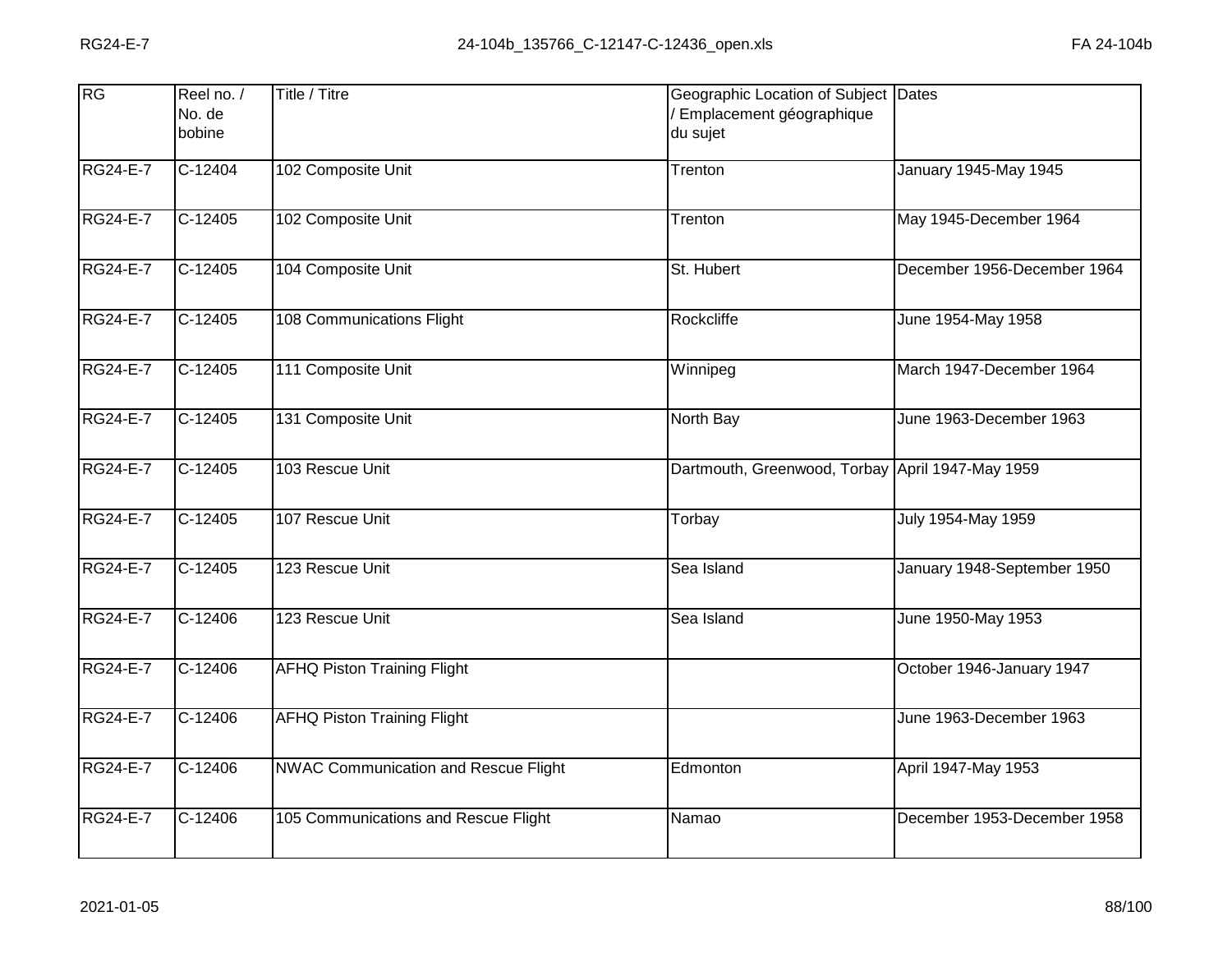| RG              | Reel no. /<br>No. de<br>bobine | Title / Titre                                  | Geographic Location of Subject Dates<br>Emplacement géographique<br>du sujet |                             |
|-----------------|--------------------------------|------------------------------------------------|------------------------------------------------------------------------------|-----------------------------|
| <b>RG24-E-7</b> | $C-12406$                      | Radar and Communications School Flight         | Centralia                                                                    | April 1947-May 1950         |
| <b>RG24-E-7</b> | C-12406                        | No. 112 (T) Flight                             | Winnipeg, Rivers                                                             | April 1947-July 1948        |
| <b>RG24-E-7</b> | $C-12406$                      | <b>EAC Meteorological Flight</b>               | Yarmouth                                                                     | October 1943-September 1948 |
| <b>RG24-E-7</b> | C-12406                        | WAC Meteorological Flight, Organization Orders |                                                                              | [1943-1964]                 |
| <b>RG24-E-7</b> | $C-12406$                      | No. 1 Winter Experimental and Training Flight  | Kapuskasing, Gimli                                                           | October 1943-September 1945 |
| <b>RG24-E-7</b> | C-12406                        | No. 1 Radar Experimental Flight                | Malton                                                                       | January 1945-September 1945 |
| <b>RG24-E-7</b> | $C-12406$                      | <b>Golden Hawks</b>                            |                                                                              | June 1961-November 1962     |
| <b>RG24-E-7</b> | $C-12406$                      | <b>EAC Marine Squadron</b>                     | Dartmouth                                                                    | September 1943-October 1946 |
| <b>RG24-E-7</b> | C-12406                        | <b>WAC Marine Squadron</b>                     | Vancouver                                                                    | November 1943-November 1944 |
| <b>RG24-E-7</b> | $C-12407$                      | <b>WAC Marine Squadron</b>                     | Vancouver, Patricia Bay                                                      | December 1944-October 1946  |
| <b>RG24-E-7</b> | C-12407                        | 102 Marine Squadron                            | Dartmouth                                                                    | June 1950-November 1950     |
| <b>RG24-E-7</b> | $C-12407$                      | 122 Marine Squadron                            | Patricia Bay                                                                 | April 1947-May 1952         |
| <b>RG24-E-7</b> | $\overline{C}$ -12407          | <b>RCAF Hospital</b>                           | St. Thomas                                                                   | May 1945-August 1945        |
| <b>RG24-E-7</b> | $C-12407$                      | No. 1 Convalescent Hospital                    | Beaumaris, Ontario                                                           | April 1945-September 1945   |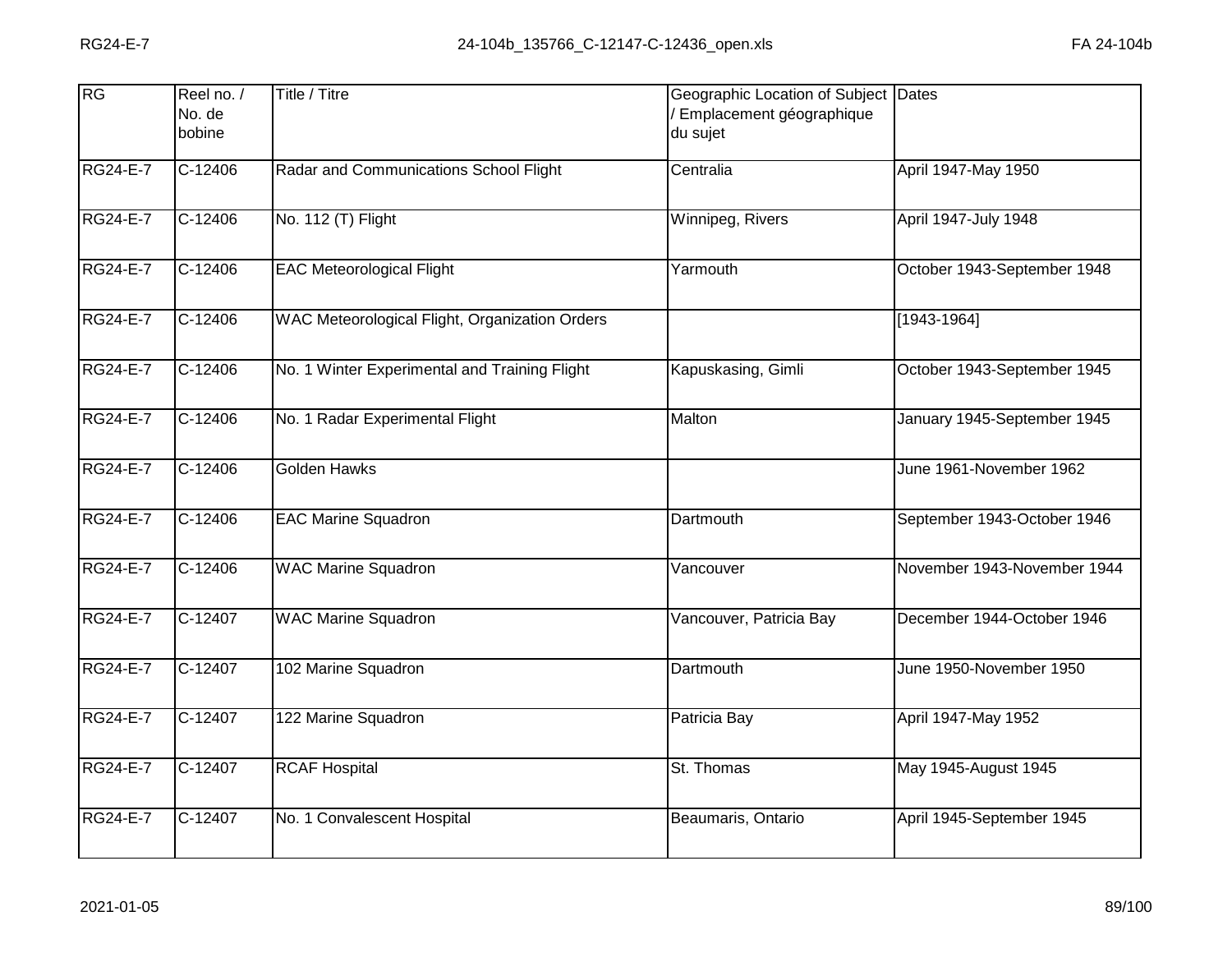| RG              | Reel no. /<br>No. de<br>bobine | Title / Titre                     | Geographic Location of Subject Dates<br>Emplacement géographique<br>du sujet |                             |
|-----------------|--------------------------------|-----------------------------------|------------------------------------------------------------------------------|-----------------------------|
| <b>RG24-E-7</b> | $C-12407$                      | No. 2 Convalescent Hospital       | <b>Hamilton</b>                                                              | November 1943-December 1945 |
| <b>RG24-E-7</b> | C-12407                        | No. 3 Convalescent Hospital       | Toronto                                                                      | October 1943-November 1945  |
| <b>RG24-E-7</b> | $C-12407$                      | No. 4 Convalescent Hospital       | Saraguay, P.Q.                                                               | December 1943-November 1945 |
| <b>RG24-E-7</b> | C-12407                        | No. 7 Convalescent Hospital       | Niagara Falls                                                                | December 1944-December 1945 |
| <b>RG24-E-7</b> | $C-12407$                      | No. 8 Convalescent Hospital       | St Andrews, N.B.                                                             | November 1944-August 1945   |
| <b>RG24-E-7</b> | $C-12407$                      | RCAF "X" Wing                     | Edmendorf Field, Alaska                                                      | June 1942-February 1943     |
| RG24-E-7        | $C-12407$                      | <b>RCAF Overseas Headquarters</b> | London                                                                       | December 1939-May 1942      |
| RG24-E-7        | $C-12408$                      | <b>RCAF Overseas Headquarters</b> | London                                                                       | May 1942-January 1944       |
| RG24-E-7        | $C-12409$                      | <b>RCAF Overseas Headquarters</b> | London                                                                       | January 1944-February 1945  |
| <b>RG24-E-7</b> | $C-12410$                      | <b>RCAF Overseas Headquarters</b> | London                                                                       | March 1945-March 1947       |
| <b>RG24-E-7</b> | C-12410                        | No. 1 District Headquarters       | London                                                                       | October 1945-December 1945  |
| <b>RG24-E-7</b> | $C-12410$                      | No. 2 District Headquarters       | Exeter                                                                       | November 1942-October 1944  |
| RG24-E-7        | $C-12411$                      | No. 2 District Headquarters       | Exeter                                                                       | October 1944-July 1945      |
| RG24-E-7        | $C-12411$                      | <b>RCAF District Headquarters</b> | Italy                                                                        | July 1944-February 1945     |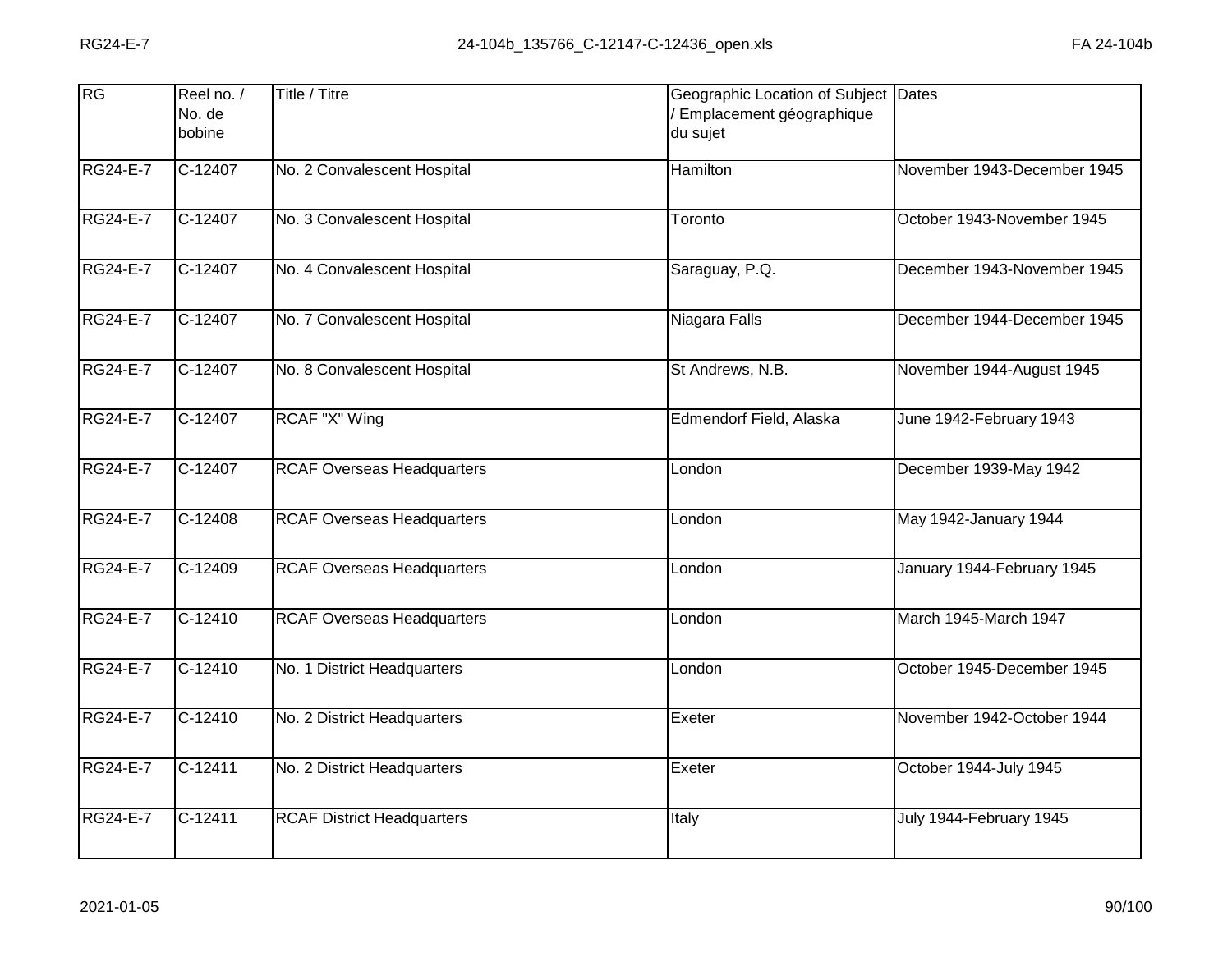| <b>RG</b>       | Reel no. /<br>No. de<br>bobine | Title / Titre                                                                              | Geographic Location of Subject Dates<br>Emplacement géographique<br>du sujet |                              |
|-----------------|--------------------------------|--------------------------------------------------------------------------------------------|------------------------------------------------------------------------------|------------------------------|
| <b>RG24-E-7</b> | $C-12411$                      | <b>RCAF Overseas Records Office</b>                                                        |                                                                              | January 1940-August 1941     |
| <b>RG24-E-7</b> | $C-12411$                      | 6 Group Advance HQ, Organization Orders                                                    | <b>Halifax</b>                                                               | $[1943-1964]$                |
| <b>RG24-E-7</b> | $C-12411$                      | No. 3 District Headquarters                                                                | Peterborough                                                                 | November 1942-July 1945      |
| <b>RG24-E-7</b> | $C-12411$                      | No. 4 District Headquarters                                                                | Birmingham                                                                   | October 1942-July 1945       |
| <b>RG24-E-7</b> | $C-12411$                      | No. 5 District Headquarters                                                                | Clifton, York                                                                | September 1942-November 1945 |
| <b>RG24-E-7</b> | $C-12411$                      | No. 6 District Headquarters                                                                | Edinburgh                                                                    | September 1942-July 1945     |
| <b>RG24-E-7</b> | $C-12411$                      | No. 7 District Headquarters                                                                | Inverness                                                                    | December 1942-December 1943  |
| <b>RG24-E-7</b> | $C-12412$                      | No. 7 District Headquarters                                                                | <i><b>Inverness</b></i>                                                      | January 1944-June 1944       |
| <b>RG24-E-7</b> | $C-12412$                      | <b>District Headquarters</b>                                                               | North Africa, Italy                                                          | June 1943- February 1945     |
| <b>RG24-E-7</b> | $C-12412$                      | <b>UK Base Accounts</b>                                                                    |                                                                              | March 1943-October 1943      |
| RG24-E-7        | $C-12412$                      | <b>RCAF Overseas (Women's Division)</b>                                                    |                                                                              | August 1942-May 1946         |
| <b>RG24-E-7</b> | $C-12412$                      | RCAF Detachment, British Air Forces of Occupation                                          |                                                                              | June 1944-April 1946         |
| <b>RG24-E-7</b> | $C-12412$                      | 6 (Canadian) Group Headquarters, Orders, Statistics,<br>Personnel Occurrence Reports, etc. |                                                                              | 1943                         |
| <b>RG24-E-7</b> | $C-12412$                      | Canadian Joint Liaison Officers, later RCAF Division,<br>Canadian Joint Staff              | London                                                                       | April 1947-December 1964     |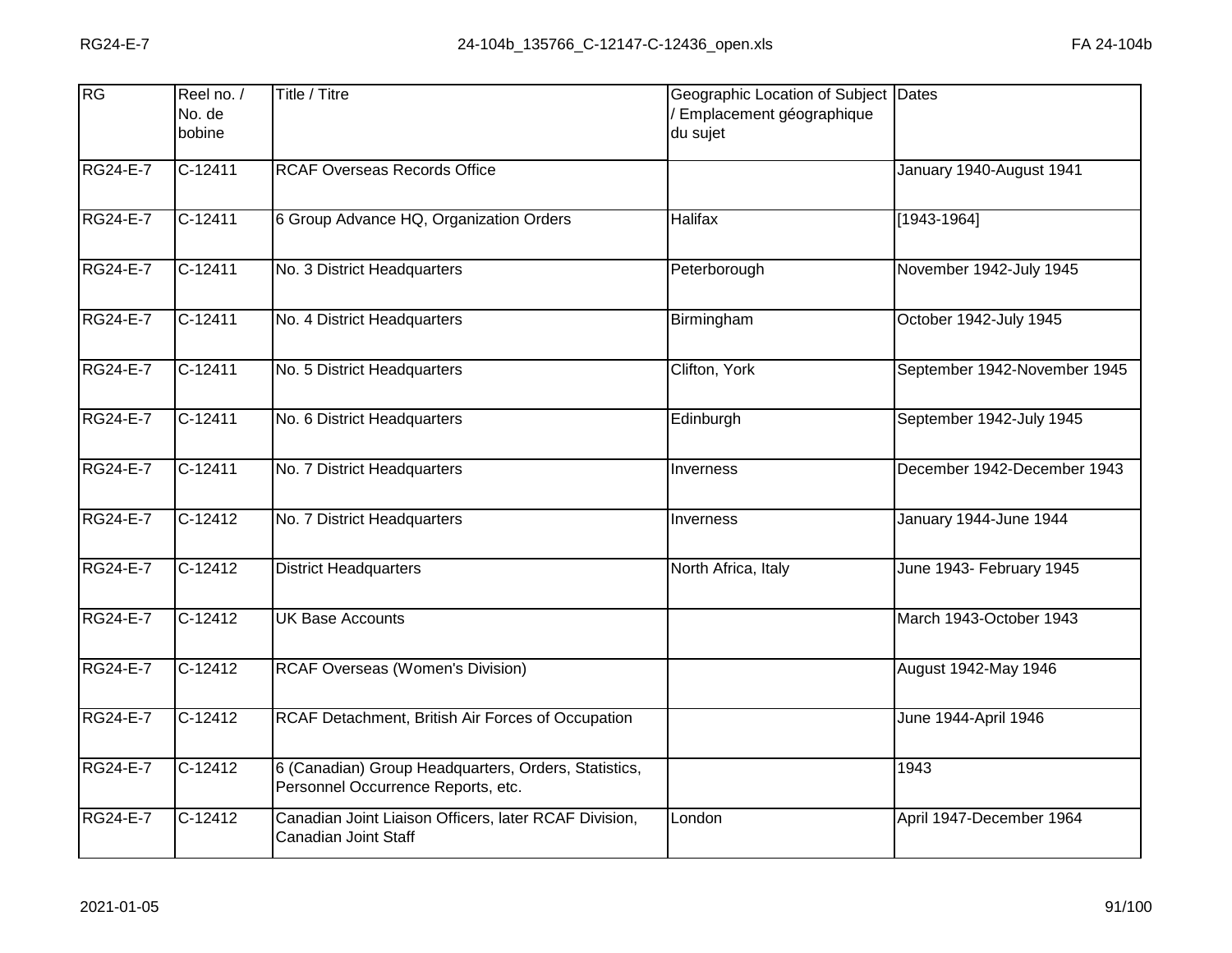| RG              | Reel no. /       | Title / Titre                            | Geographic Location of Subject Dates   |                             |
|-----------------|------------------|------------------------------------------|----------------------------------------|-----------------------------|
|                 | No. de<br>bobine |                                          | / Emplacement géographique<br>du sujet |                             |
| <b>RG24-E-7</b> | $C-12413$        | <b>RCAF Division, CJS</b>                | London                                 | January 1957-June 1964      |
| <b>RG24-E-7</b> | $C-12414$        | <b>RCAF Division, CJS</b>                | London                                 | June 1964-December 1964     |
| <b>RG24-E-7</b> | $C-12414$        | RCAF Air Attachés, Organization Orders   |                                        | $[1943 - 1964]$             |
| <b>RG24-E-7</b> | C-12414          | RCAF Support Unit, 1 Air Division        | Metz                                   | December 1955-December 1964 |
| <b>RG24-E-7</b> | $C-12414$        | 1 Air Division Headquarters              | Metz                                   | June 1953-December 1957     |
| <b>RG24-E-7</b> | C-12415          | $1(F)$ Wing                              | North Luffenham, Marville              | August 1951-December 1964   |
| <b>RG24-E-7</b> | $C-12415$        | $2(F)$ Wing                              | Grostenquin                            | October 1952-November 1954  |
| <b>RG24-E-7</b> | $C-12416$        | $2(F)$ Wing                              | Grostenquin                            | June 1954-December 1963     |
| <b>RG24-E-7</b> | C-12416          | $3(F)$ Wing                              | Zweibrucken                            | January 1953-May 1959       |
| <b>RG24-E-7</b> | $C-12417$        | $3(F)$ Wing                              | Zweibrucken                            | <b>May 1959</b>             |
| <b>RG24-E-7</b> | $C-12417$        | $4(F)$ Wing                              | Soellingen                             | April 1953-December 1964    |
| <b>RG24-E-7</b> | $C-12418$        | 61 Aircraft Control and Warning Squadron |                                        | August 1955-August 1962     |
| <b>RG24-E-7</b> | $C-12419$        | 61 Aircraft Control and Warning Squadron |                                        | August 1962- December 1962  |
| <b>RG24-E-7</b> | $C-12419$        | 30 Air Materiel Base                     | Langar                                 | April 1952-March 1964       |
|                 |                  |                                          |                                        |                             |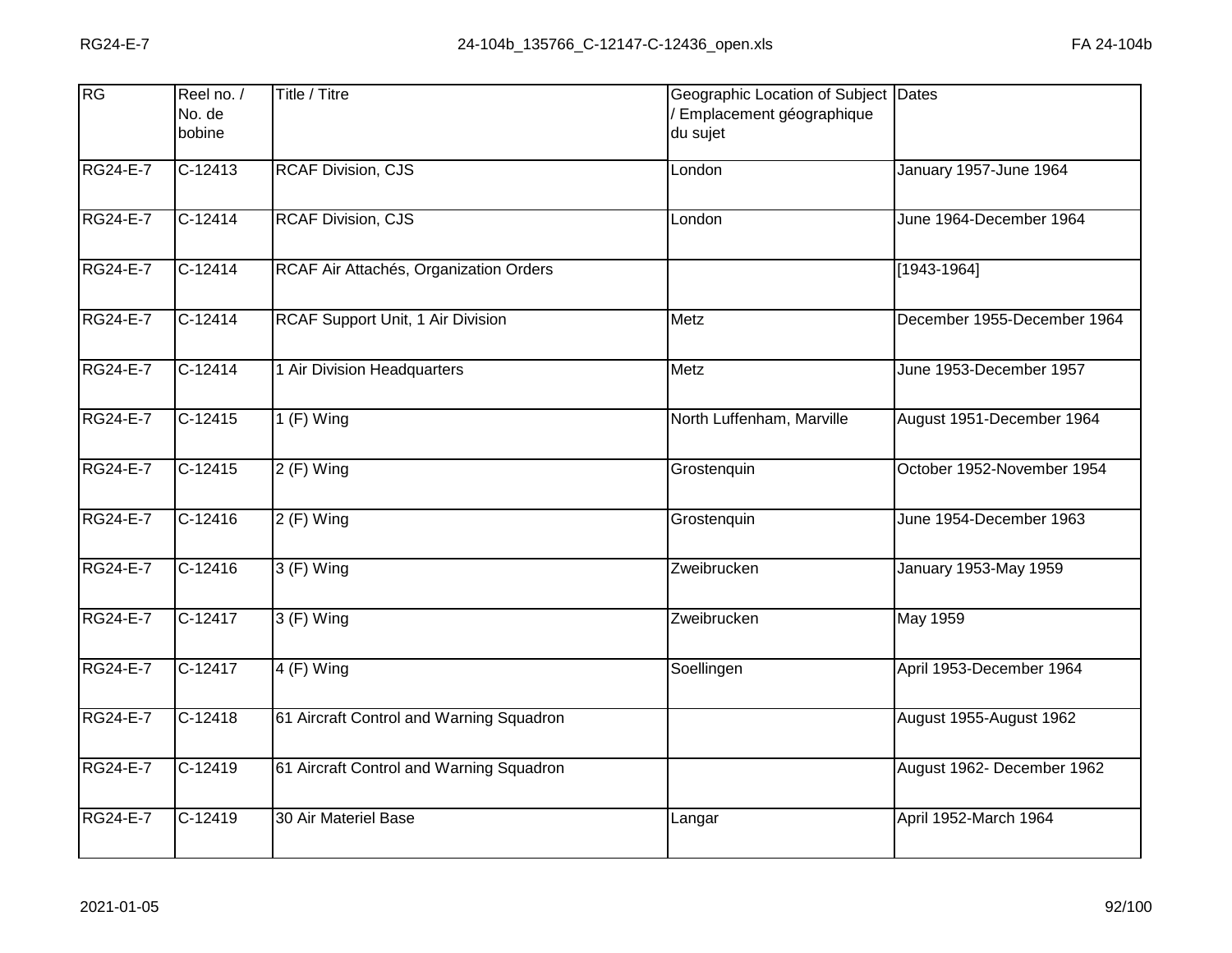| RG              | Reel no. /<br>No. de<br>bobine | Title / Titre                   | Geographic Location of Subject Dates<br>/ Emplacement géographique<br>du sujet |                              |
|-----------------|--------------------------------|---------------------------------|--------------------------------------------------------------------------------|------------------------------|
| RG24-E-7        | $C-12419$                      | Air Weapons Unit                | Sardinia                                                                       | June 1959-December 1964      |
| <b>RG24-E-7</b> | $C-12419$                      | 6 Tactical Air Control          | Metz                                                                           | June 1958-May 1959           |
| <b>RG24-E-7</b> | $C-12419$                      | No. 137 Transport Flight        | Langar                                                                         | <b>July 1952-May 1960</b>    |
| <b>RG24-E-7</b> | $C-12419$                      | No. 314 Technical Services Unit | Langar                                                                         | November 1951-May 1959       |
| <b>RG24-E-7</b> | $C-12419$                      | No. 312 Air Supply Depot        |                                                                                | June 1952-May 1959           |
| <b>RG24-E-7</b> | $C-12419$                      | No. 6 Canadian Bomber Group     | <b>Allerton Park</b>                                                           | October 1942-September 1944  |
| <b>RG24-E-7</b> | $C-12420$                      | No. 6 Canadian Bomber Group     | <b>Allerton Park</b>                                                           | September 1944-November 1945 |
| <b>RG24-E-7</b> | $C-12420$                      | Station HQ                      | Middleton St George                                                            | January 1943-February 1944   |
| <b>RG24-E-7</b> | $C-12421$                      | Station HQ                      | Middleton St George                                                            | February 1944-May 1945       |
| <b>RG24-E-7</b> | $C-12421$                      | <b>Station HQ</b>               | Dunsfold                                                                       | December 1942-September 1943 |
| <b>RG24-E-7</b> | C-12421                        | Station HQ                      | Leeming                                                                        | June 1940-July 1940          |
| <b>RG24-E-7</b> | $C-12421$                      | <b>Station HQ</b>               | Leeming                                                                        | November 1940-December 1940  |
| <b>RG24-E-7</b> | $C-12421$                      | Station HQ                      | Leeming                                                                        | January 1941-May 1946        |
| <b>RG24-E-7</b> | C-12421                        | Station HQ                      | Skipton-on-Swale                                                               | January 1943-November 1945   |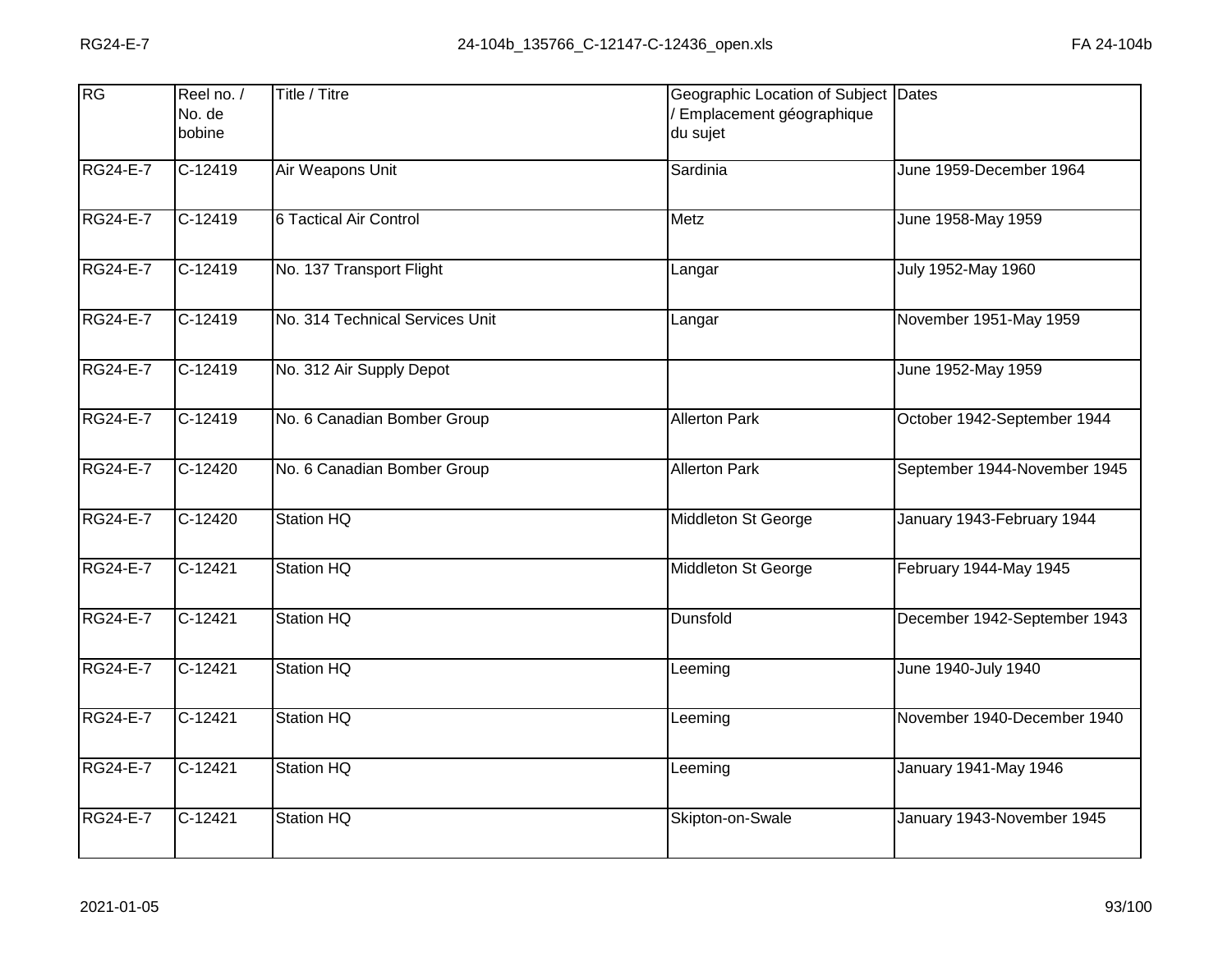| RG              | Reel no. /<br>No. de<br>bobine | Title / Titre     | Geographic Location of Subject Dates<br>Emplacement géographique<br>du sujet |                            |
|-----------------|--------------------------------|-------------------|------------------------------------------------------------------------------|----------------------------|
| <b>RG24-E-7</b> | $C-12421$                      | Station HQ        | Dalton                                                                       | May 1943-September 1945    |
| <b>RG24-E-7</b> | C-12421                        | Station HQ        | <b>Dishforth</b>                                                             | May 1943-May 1944          |
| <b>RG24-E-7</b> | $C-12422$                      | Station HQ        | <b>Dishforth</b>                                                             | May 1944-September 1945    |
| <b>RG24-E-7</b> | C-12422                        | Station HQ        | East Moor                                                                    | April 1943-September 1945  |
| <b>RG24-E-7</b> | $C-12422$                      | <b>Station HQ</b> | Tholthorpe                                                                   | June 1943-December 1945    |
| <b>RG24-E-7</b> | $C-12422$                      | Station HQ        | Wombleton                                                                    | August 1943-September 1945 |
| <b>RG24-E-7</b> | $C-12422$                      | Station HQ        | Croft                                                                        | August 1943-September 1943 |
| RG24-E-7        | $C-12423$                      | Station HQ        | Croft                                                                        | August 1943                |
| <b>RG24-E-7</b> | $C-12423$                      | Station HQ        | Croft                                                                        | October 1943-June 1945     |
| RG24-E-7        | $C-12423$                      | <b>Station HQ</b> | Digby                                                                        | December 1943-April 1945   |
| <b>RG24-E-7</b> | $\overline{C}$ -12423          | Station HQ        | Rufforth                                                                     | June 1945-September 1945   |
| <b>RG24-E-7</b> | $C-12423$                      | Station HQ        | Down Ampney                                                                  | November 1945-April 1946   |
| <b>RG24-E-7</b> | C-12423                        | Station HQ        | Odiham                                                                       | October 1945-June 1946     |
| <b>RG24-E-7</b> | $C-12423$                      | Station HQ        | <b>Topcliffe</b>                                                             | January 1943-January 1944  |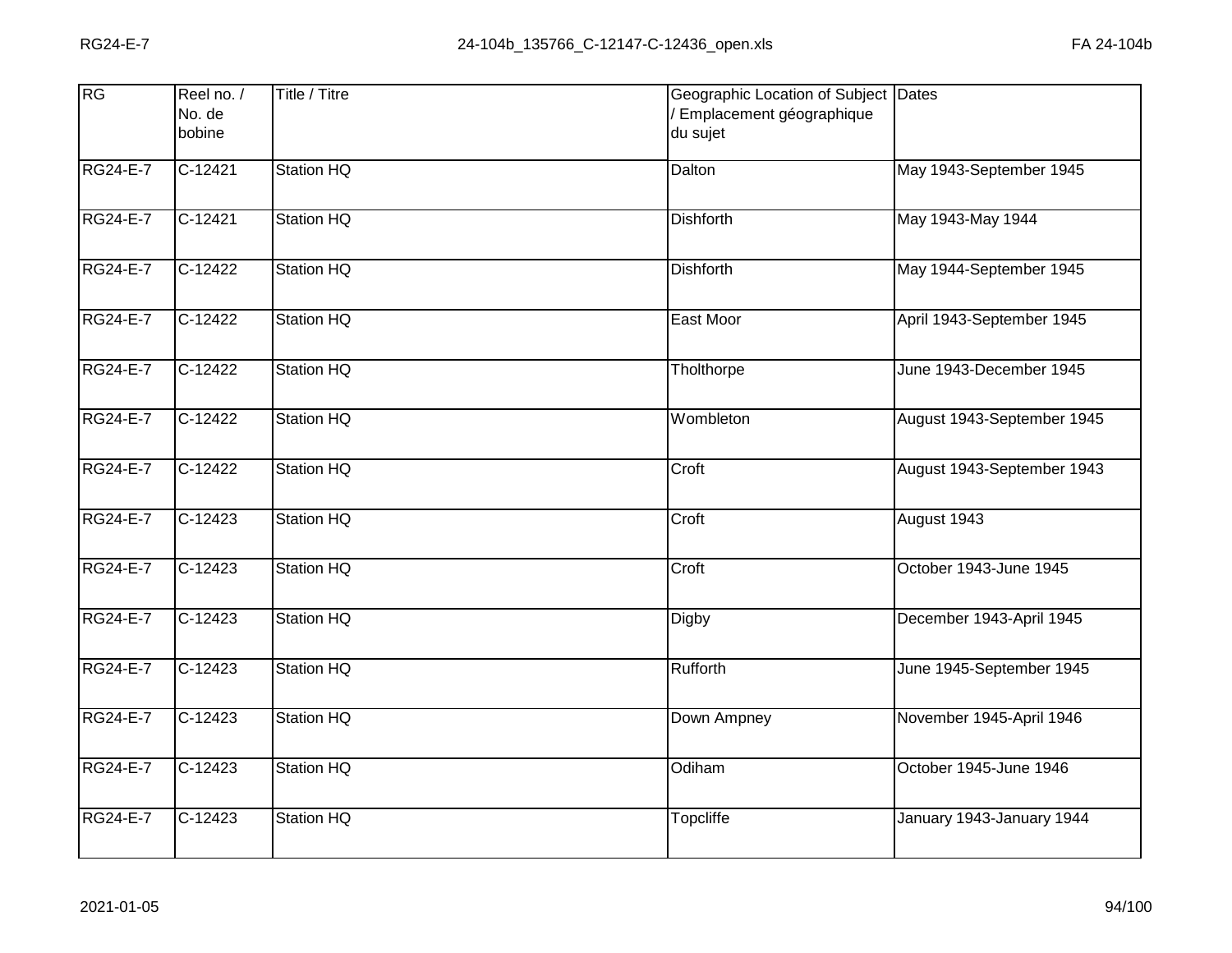| RG              | Reel no. /<br>No. de<br>bobine | Title / Titre                 | Geographic Location of Subject Dates<br>/ Emplacement géographique<br>du sujet |                            |
|-----------------|--------------------------------|-------------------------------|--------------------------------------------------------------------------------|----------------------------|
| <b>RG24-E-7</b> | $C-12423$                      | Station HQ                    | Linton-On-Ouse                                                                 | January 1943-August 1944   |
| <b>RG24-E-7</b> | C-12424                        | <b>Station HQ</b>             | Linton-On-Ouse                                                                 | August 1944-October 1945   |
| <b>RG24-E-7</b> | $C-12424$                      | No. 83 Group HQ               |                                                                                | January 1945-February 1946 |
| <b>RG24-E-7</b> | $C-12424$                      | No. 84 Group Disarmament Unit |                                                                                | April 1945-April 1946      |
| <b>RG24-E-7</b> | $C-12424$                      | Staff Officer HQ              | South East Asia                                                                | July 1944-October 1945     |
| <b>RG24-E-7</b> | $C-12424$                      | 17 Sector HQ                  | England, France                                                                | September 1943-July 1944   |
| <b>RG24-E-7</b> | $C-12424$                      | 22 Sector HQ                  | North West Europe                                                              | January 1944-July 1944     |
| <b>RG24-E-7</b> | C-12424                        | District HQ                   | New Delhi                                                                      | January 1943-December 1945 |
| <b>RG24-E-7</b> | C-12424                        | District HQ                   | Mediterranean and Middle East June 1945-October 1945                           |                            |
| <b>RG24-E-7</b> | $C-12424$                      | RCAF Liaison Bureau, CMF      |                                                                                | <b>June 1945</b>           |
| <b>RG24-E-7</b> | C-12424                        | <b>RCAF District HQ</b>       | Mediterranean and Middle East April 1945-May 1945                              |                            |
| <b>RG24-E-7</b> | $C-12424$                      | RCAF Liaison Bureau, CMF      |                                                                                | March 1945-April 1945      |
| <b>RG24-E-7</b> | $C-12424$                      | <b>RCAF District HQ</b>       | Mediterranean and Middle East                                                  | May 1942-March 1945        |
| <b>RG24-E-7</b> | $C-12425$                      | <b>RCAF District HQ</b>       | Mediterranean and Middle East                                                  | July 1943-April 1945       |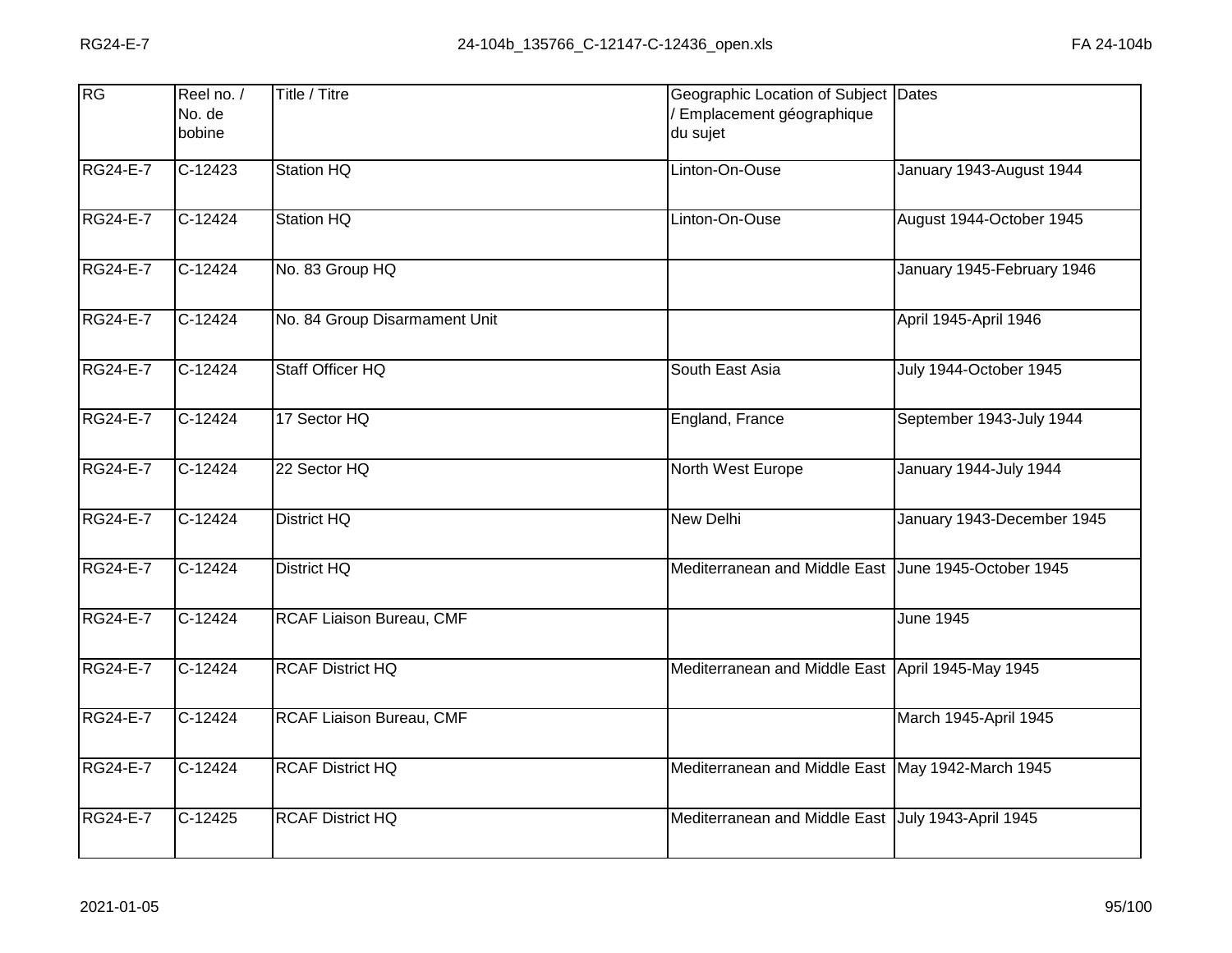| RG              | Reel no. /<br>No. de<br>bobine | Title / Titre             | Geographic Location of Subject Dates<br>/ Emplacement géographique<br>du sujet                  |                              |
|-----------------|--------------------------------|---------------------------|-------------------------------------------------------------------------------------------------|------------------------------|
| <b>RG24-E-7</b> | $C-12425$                      | No. 39 Recce Wing HQ      | Redhill, Odiham, France,<br>Belgium, Holland, Germany                                           | August 1943-August 1945      |
| <b>RG24-E-7</b> | $C-12425$                      | No. 120 Transport Wing HQ | Odiham                                                                                          | November 1945-May 1946       |
| <b>RG24-E-7</b> | $C-12425$                      | No. 126 Wing HQ           | Redhill, Staplehurst, Biggin Hill,<br>Tangmere, Old Sarum, France,<br>Belgium, Holland, Germany | <b>July 1943-March 1946</b>  |
| <b>RG24-E-7</b> | C-12425                        | No. 127 Wing HQ           | Kenley, Tangmere, France,<br>Holland, Belgium, Germany                                          | July 1943-July 1945          |
| <b>RG24-E-7</b> | $C-12425$                      | No. 128 Wing HQ           | Dunsfold, Woodchurch, Redhill,<br>Odiham                                                        | <b>August 1943-July 1944</b> |
| <b>RG24-E-7</b> | $C-12425$                      | No. 129 Wing HQ           | Gatwick, Ashford, Odiham,<br>Westhampnett, France                                               | <b>July 1943-July 1944</b>   |
| RG24-E-7        | $C-12425$                      | No. 143 Wing HQ           | Ayrshire, Hurn, Funtingdon,<br>France, Belgium, Holland,<br>Germany                             | January 1944-August 1945     |
| <b>RG24-E-7</b> | $C-12425$                      | No. 144 Wing HQ           | <b>Digby</b>                                                                                    | February 1944                |
| RG24-E-7        | C-12426                        | No. 144 Wing HQ           | Digby, Westhampnett,<br>Funtingdon, Ford, Old Sarum,<br>France                                  | February 1944-July 1944      |
| <b>RG24-E-7</b> | $C-12426$                      | No. 331 Wing HQ           | Kairouan/Zina, NWA, Hani<br>East, Tunisia Maison Carree,<br>Algiers                             | May 1943-December 1943       |
| <b>RG24-E-7</b> | $C-12426$                      | No. 8402 Disarmament Wing | Oldenburg                                                                                       | April 1945-April 1946        |
| <b>RG24-E-7</b> | $C-12426$                      | No. 1659 Conversion Unit  | Leeming, Topcliffe                                                                              | December 1942-December 1943  |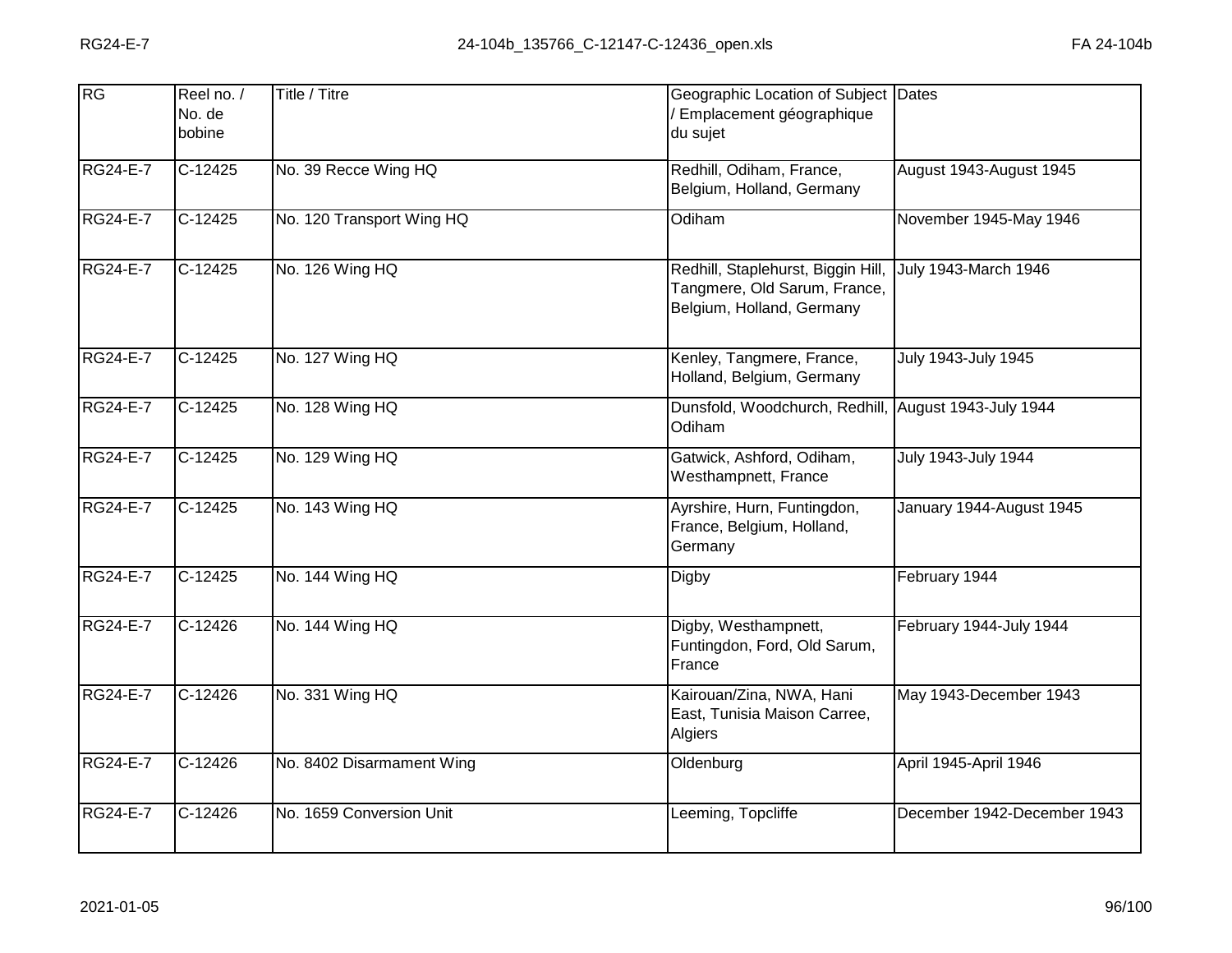| RG              | Reel no. /<br>No. de<br>bobine | Title / Titre                    | Geographic Location of Subject Dates<br>/ Emplacement géographique<br>du sujet |                           |
|-----------------|--------------------------------|----------------------------------|--------------------------------------------------------------------------------|---------------------------|
| <b>RG24-E-7</b> | $C-12426$                      | No. 1664 Conversion Unit         | Croft, Dishforth                                                               | June 1943-December 1943   |
| <b>RG24-E-7</b> | $C-12426$                      | No. 1666 Conversion Unit         | Dalton, Wombleton                                                              | June 1943-December 1943   |
| <b>RG24-E-7</b> | C-12426                        | No. 1679 Conversion Unit         | East Moor, Wombleton                                                           | May 1943-December 1943    |
| <b>RG24-E-7</b> | $C-12426$                      | No. 19 Operational Training Unit | Kinloss                                                                        | February 1945-June 1945   |
| <b>RG24-E-7</b> | $C-12426$                      | No. 22 Operational Training Unit | Wellesbourne                                                                   | June 1944-July 1945       |
| <b>RG24-E-7</b> | $C-12426$                      | No. 24 Operational Training Unit | Honeybourne                                                                    | July 1944-July 1945       |
| <b>RG24-E-7</b> | $C-12426$                      | No. 82 Operational Training Unit | Ossington                                                                      | June 1944-December 1944   |
| <b>RG24-E-7</b> | C-12426                        | No. 86 Operational Training Unit | Gramston                                                                       | June 1944-September 1944  |
| <b>RG24-E-7</b> | C-12426                        | No. 61 Base HQ                   | Topcliffe                                                                      | April 1943-October 1944   |
| <b>RG24-E-7</b> | $C-12426$                      | No. 62 Base HQ                   | Linton-On-Ouse                                                                 | June 1943-December 1943   |
| <b>RG24-E-7</b> | C-12427                        | No. 62 Base HQ                   | Linton-On-Ouse                                                                 | June 1943-August 1945     |
| <b>RG24-E-7</b> | $C-12427$                      | No. 63 Base HQ                   | Leeming                                                                        | January 1944-August 1945  |
| <b>RG24-E-7</b> | $C-12428$                      | No. 64 Base HQ                   | Middleton St George                                                            | June 1944-June 1945       |
| <b>RG24-E-7</b> | $C-12428$                      | No. 76 Base HQ                   | Topcliffe                                                                      | November 1944-August 1945 |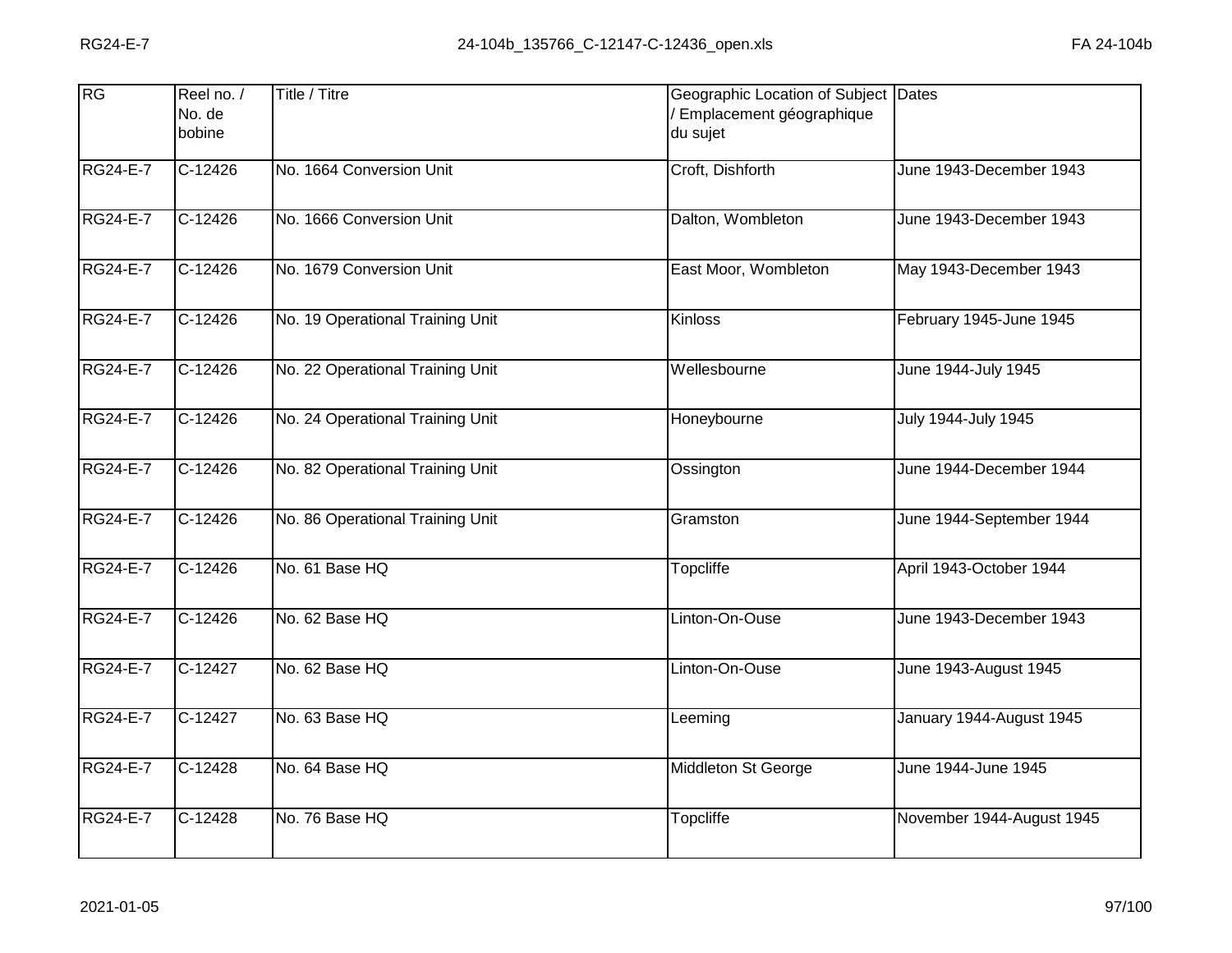| RG              | Reel no. /<br>No. de<br>bobine | Title / Titre                          | Geographic Location of Subject<br>/ Emplacement géographique<br>du sujet | Dates                        |
|-----------------|--------------------------------|----------------------------------------|--------------------------------------------------------------------------|------------------------------|
| <b>RG24-E-7</b> | $C-12428$                      | "R" Depot                              | Houghton Gruen, Torquay                                                  | September 1942-February 1946 |
| RG24-E-7        | C-12429                        | "R" Depot                              | Houghton Gruen, Torquay                                                  | February 1944-February 1946  |
| <b>RG24-E-7</b> | $C-12429$                      | No. 3 Personnel Reception Centre       | Bournemouth, Topcliffe                                                   | June 1941-July 1946          |
| <b>RG24-E-7</b> | C-12429                        | No. 6 Group Battle School              | Dalton                                                                   | August 1943-July 1945        |
| <b>RG24-E-7</b> | $C-12429$                      | No. 1512 Beam Approach Training Flight | <b>Dishforth</b>                                                         | February 1943-April 1943     |
| <b>RG24-E-7</b> | $C-12429$                      | No. 1535 Beam Approach Training Flight | Middleton St-George, Dalton                                              | December 1942-August 1943    |
| <b>RG24-E-7</b> | $C-12429$                      | 1691 (B) Gunnery Training Flight       | Dalton                                                                   | August 1943-February 1944    |
| <b>RG24-E-7</b> | $C-12429$                      | 1695 (B) Defence Training Flight       | Dalton                                                                   | February 1944-July 1945      |
| RG24-E-7        | C-12429                        | No. 406 Air Stores Park                | Chelsham, Romsey, France,<br>Belgium, Holland, Germany                   | January 1944-April 1946      |
| <b>RG24-E-7</b> | C-12429                        | No. 410 Repair and Salvage Unit        | Biggin Hill, France, Belgium,<br>Germany                                 | February 1944-August 1945    |
| <b>RG24-E-7</b> | C-12429                        | No. 419 Repair and Salvage Unit        | Kenley, Funtingdon, Belgium,<br>Germany                                  | January 1944-August 1945     |
| <b>RG24-E-7</b> | $C-12429$                      | No. 52 Mobile Field Hospital           |                                                                          | August 1943-August 1945      |
| RG24-E-7        | C-12429                        | No. 5 Mobile Field Photo Section       | France, Holland, Belgium                                                 | July 1944-July 1945          |
| <b>RG24-E-7</b> | $C-12429$                      | No. 6 Mobile Field Photo Section       | France, Holland, Belgium                                                 | September 1943-June 1945     |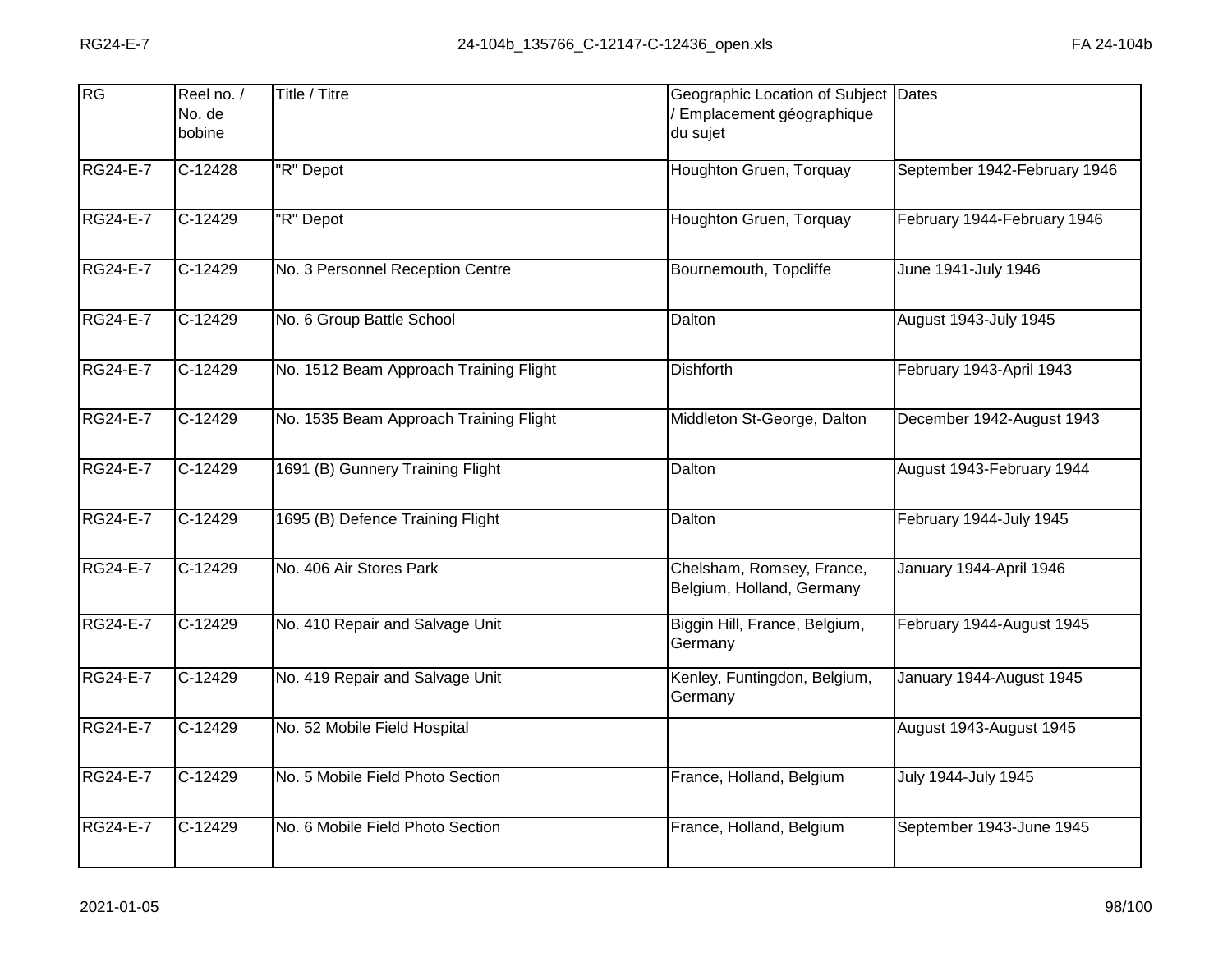| $\overline{\text{RG}}$ | Reel no. /<br>No. de<br>bobine | Title / Titre                                                                       | Geographic Location of Subject Dates<br>/ Emplacement géographique<br>du sujet |                               |
|------------------------|--------------------------------|-------------------------------------------------------------------------------------|--------------------------------------------------------------------------------|-------------------------------|
| <b>RG24-E-7</b>        | $C-12429$                      | <b>Liaison Office</b>                                                               | Belgium                                                                        | April 1945-September 1945     |
| RG24-E-7               | C-12430                        | <b>Liaison Office</b>                                                               | Belgium                                                                        | March 1945-December 1945      |
| <b>RG24-E-7</b>        | $C-12430$                      | Personnel Depot                                                                     | <b>Topcliffe</b>                                                               | February 1946-July 1946       |
| <b>RG24-E-7</b>        | C-12430                        | No. 664 (Air Observation Post) Squadron                                             | Andover, Penshurst, France,<br>Belgium, Germany                                | December 1944-May 1946        |
| <b>RG24-E-7</b>        | $C-12430$                      | No. 665 (AOP) Squadron                                                              | Andover, Oatlands Hill, Holland                                                | <b>January 1945-July 1945</b> |
| <b>RG24-E-7</b>        | $C-12430$                      | No. 666 (AOP) Squadron                                                              | Andover, Friston, Holland                                                      | March 1945-October 1945       |
| <b>RG24-E-7</b>        | $C-12431$                      | An Introduction to the History of Fighter Command:                                  |                                                                                | [1943-1964]                   |
| <b>RG24-E-7</b>        | $C-12431$                      | Royal Canadian Air Force Units Operating in Fighter<br>Command                      |                                                                                | $[1943 - 1964]$               |
| <b>RG24-E-7</b>        | C-12431                        | RCAF Units Operating in ADGB and 2nd TAF (Allied<br><b>Expeditionary Air Force)</b> |                                                                                | $[1943 - 1964]$               |
| <b>RG24-E-7</b>        | $C-12431$                      | <b>RCAF Units Operating in AEAF</b>                                                 |                                                                                | $[1943 - 1964]$               |
| <b>RG24-E-7</b>        | $C-12431$                      | <b>RCAF Units Operating in ADGB</b>                                                 |                                                                                | [1943-1964]                   |
| <b>RG24-E-7</b>        | $C-12431$                      | RCAF Units Operating in 2nd Tactical Air Force                                      |                                                                                | [1943-1964]                   |
| RG24-E-7               | C-12431                        | RCAF Operations Records Officer (AEAF) visits to:                                   |                                                                                | October 1944                  |
| <b>RG24-E-7</b>        | C-12431                        | RCAF units in France, Belgium, Holland                                              |                                                                                | $[1943 - 1964]$               |